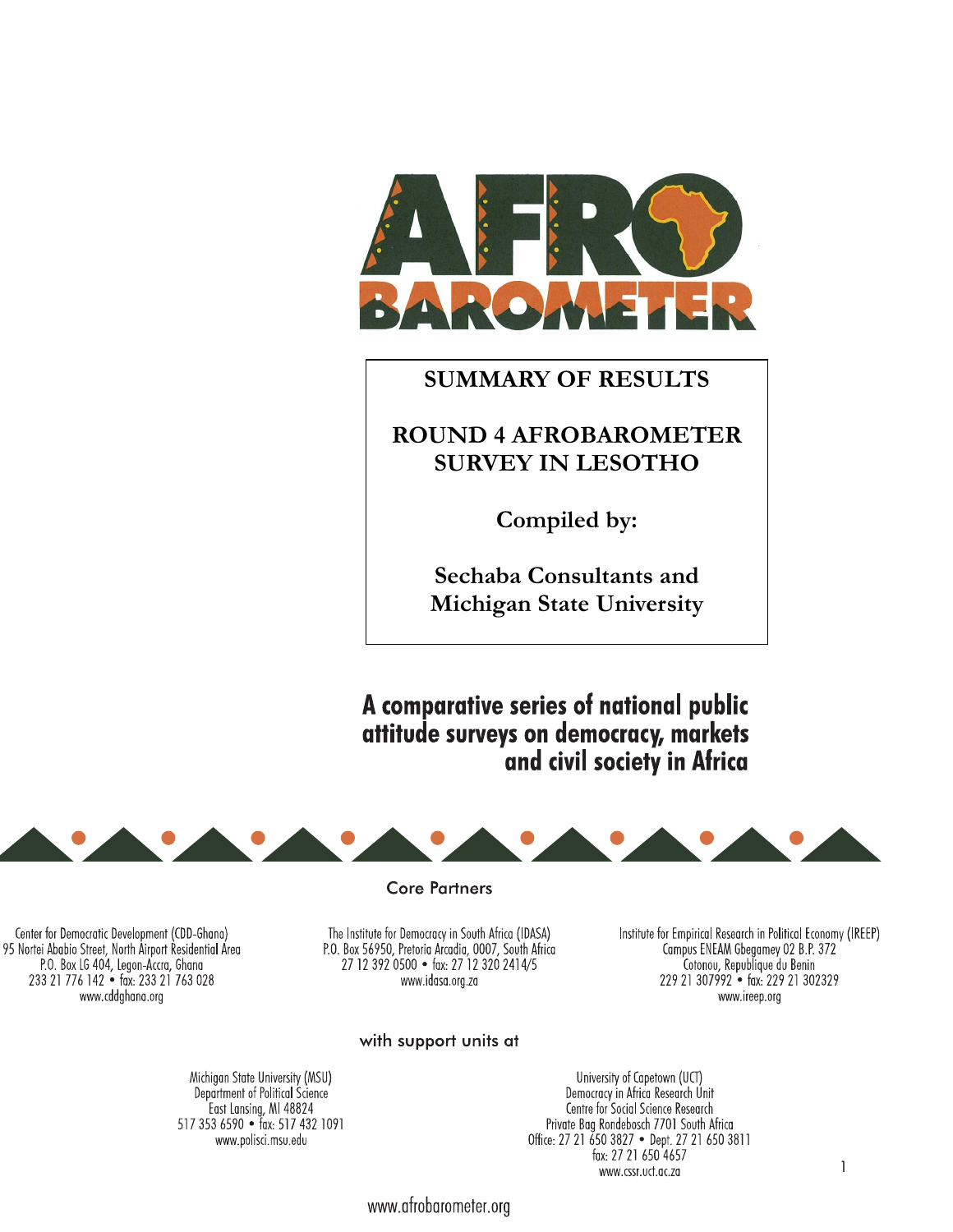# **2008 Round 4 Afrobarometer Survey in Lesotho**

# **Summary of Results**

The Afrobarometer is an independent, non-partisan research instrument that measures the social, political and economic atmosphere in Africa. In October—November 2008, the Afrobarometer surveyed a nationally representative, random, stratified probability sample of 1,200 Basotho. Face-to-face interviews were conducted in Sesotho or English by the Afrobarometer team based at Sechaba Consultants. The sample was drawn by taking the smallest geographic units, Census Enumeration Areas (EA's), and stratifying all EA's across the country into separate lists according to district, urban or rural status, and agro-ecological zone. 150 EA's were then randomly selected from these lists with the probability proportionate to its size in the overall population as represented in the 2006 census conducted by the Bureau of Statistics. This ensures that every eligible adult had an equal and known chance of being selected. Eight households were then randomly selected within each EA, and a respondent 18 years of age or older was randomly selected from each household. A gender quota ensured that every other interview must be with a female. A sample of this size is sufficient to yield an overall margin of error of +/- 3 percent at a confidence level of 95 percent.

We gratefully acknowledge the support of the Canadian International Development *Agency (CIDA), UK Department for International Development (DfID), the Royal Danish Ministry of Foreign Affairs (RDMFA/Danida), the Swedish International Development Agency (SIDA), and the United States Agency for International Development (USAID) for Afrobarometer Round 4. We also gratefully acknowledge the support of the Lesotho Bureau of Statistics in drawing the sample for this survey.* 

# **Contact Information:**

For more information please visit the Afrobarometer website, www.afrobarometer.org, or contact:

**David Hall Dr. R.C. Leduka**  dhall@sechaba.co.ls rc.leduka@nul.ls

Sechaba Consultants National University of Lesotho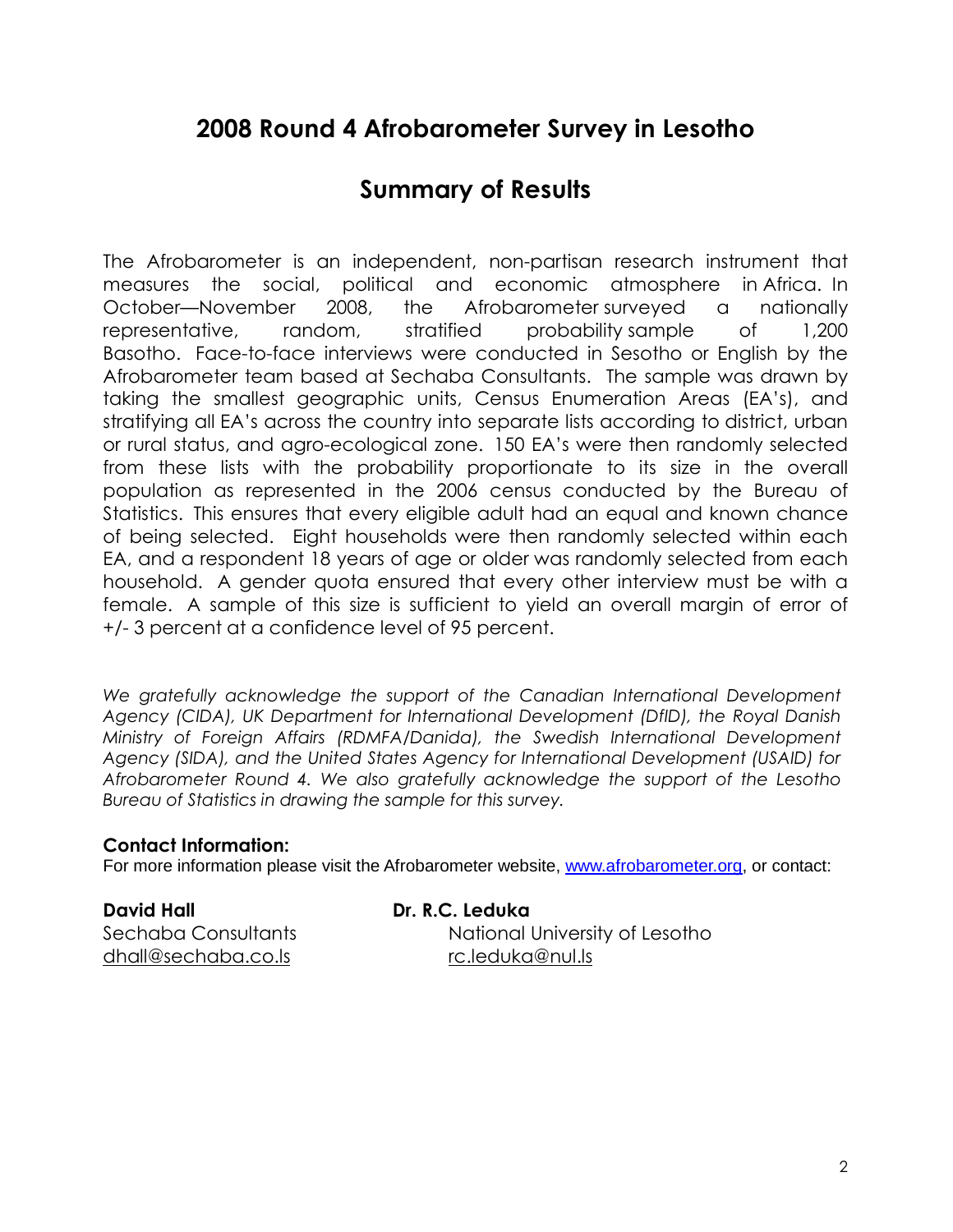**Note:** All figures in the following tables are percentages, rounded to whole numbers. Due to rounding, columns may not add up to exactly 100. Also note that a figure of "0" reported indicates that at least 1 response, but less than 0.5 of all responses, were in this category, whereas a dash ("-") or blank cell indicates that there were no responses in this category. For Questions 1 through 100, weighted frequency distributions are reported.

|                 |                                               | <b>Unweighted</b> | Weighted          |
|-----------------|-----------------------------------------------|-------------------|-------------------|
| Gender          |                                               |                   |                   |
|                 | Male                                          | 49.8              | 49.7              |
|                 | Female                                        | 50.3              | 50.3              |
|                 |                                               |                   |                   |
| Location        |                                               |                   |                   |
|                 | Urban                                         | 26.0              | 30.0              |
|                 | Rural                                         | 74.0              | 70.0              |
|                 |                                               |                   |                   |
| <b>District</b> |                                               |                   |                   |
|                 | <b>Butha-Buthe</b>                            | 6.2               | 6.2               |
|                 | Leribe                                        | 15.9              | 15.9              |
|                 | Berea                                         | 10.2              | 10.2              |
|                 | Maseru                                        | 29.3              | 29.3              |
|                 | Mafeteng                                      | 9.8               | 9.8               |
|                 | Mohale's Hoek                                 | 8.6               | 8.6               |
|                 | Quthing                                       | 5.7               | 5.7               |
|                 | Qacha's Nek                                   | 3.4               | 3.4               |
|                 | Mokhotlong                                    | 4.7               | 4.7               |
|                 | Thaba-Tseka                                   | 6.3               | 6.3               |
| Education       |                                               |                   |                   |
|                 | No formal schooling                           | 9.8               | 9.8               |
|                 | Informal schooling only                       | 3.1               | 3.1               |
|                 | Some primary schooling                        | 33.9              | 33.9              |
|                 | Primary school completed                      | 17.6              | 17.6              |
|                 | Some secondary school/high school             | 20.0              | 20.0              |
|                 | Secondary school completed/high school        | 10.5              | 10.5              |
|                 | Post-secondary qualifications, not university | 2.6               | 2.6               |
|                 | Some university                               | 1.3               | 1.3               |
|                 | University completed                          | 8.5               | $\boldsymbol{.8}$ |
|                 | Post-graduate                                 | .4                | $\mathcal{A}$     |
| Religion        |                                               |                   |                   |
|                 | Christian                                     | 96.6              | 96.7              |
|                 | Other                                         | 2.8               | 2.8               |
|                 | Refused                                       | .6                | .6                |

# **Demographics**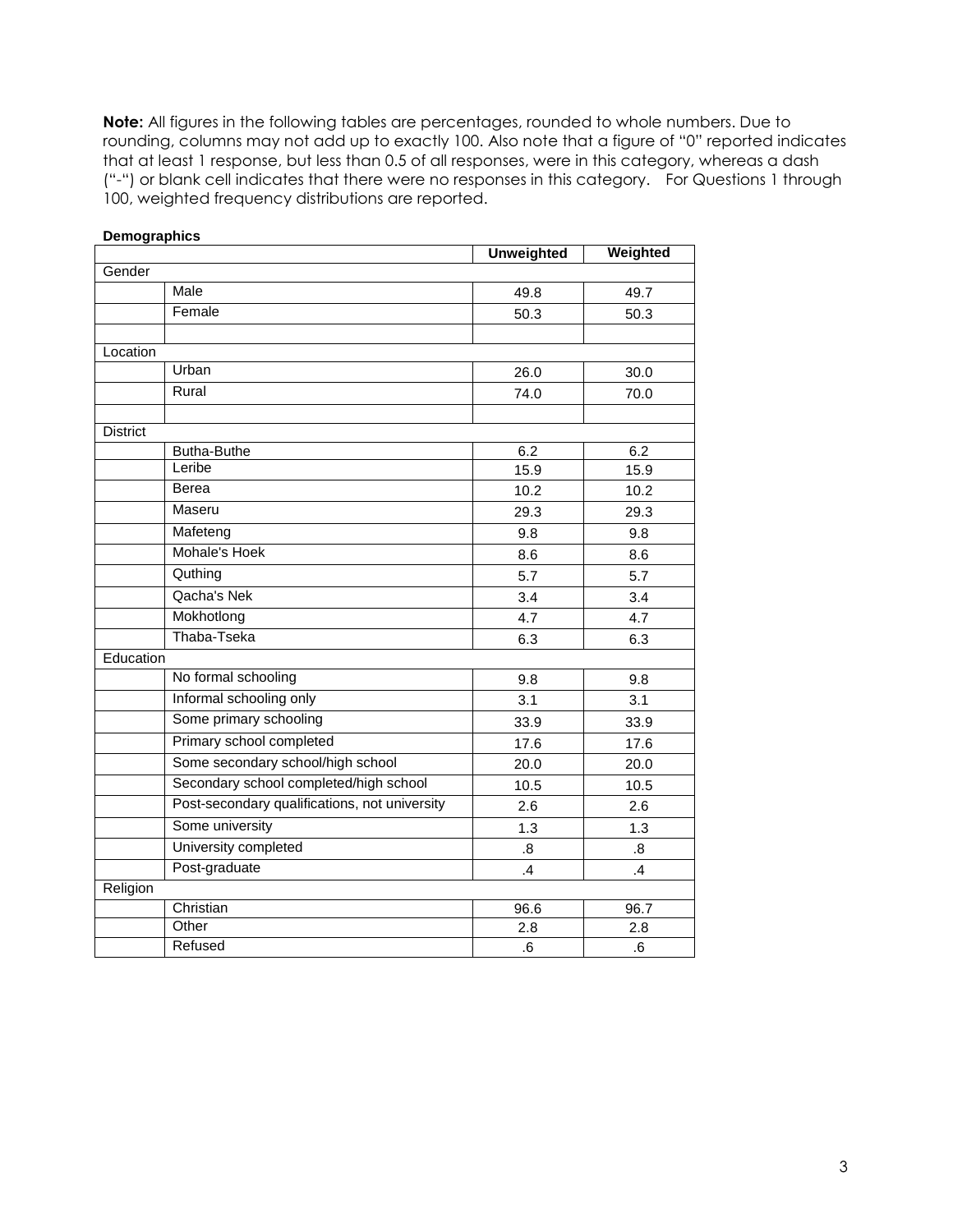## 1. How old are you?

|     |                 | Urban | Rural             | Male | Female | Total |
|-----|-----------------|-------|-------------------|------|--------|-------|
| Q1. | 18-24           | 25    | 22                | 23   | 23     | 23    |
| Age | 25-34           | 32    | 18                | 24   | 21     | 22    |
|     | 35-44           | 16    | 15                | 14   | 16     | 15    |
|     | 45-54           | 9     | 14                | 10   | 15     | 13    |
|     | 55-64           | 6     | 12                | 12   | 8      | 10    |
|     | 65-74           | 7     | $12 \overline{ }$ | 12   | 10     | 11    |
|     | 75 and<br>older | 3     | 5                 | 4    | 5      | 5     |
|     | Don't know      |       |                   |      | 2      |       |

# 2. Are you the head of the household?

|             |            | Urban | Rural | Male | Female | Total |
|-------------|------------|-------|-------|------|--------|-------|
| Q2. Head of | No         | 44    | 42    | 29   | 55     | 42    |
| household   | Yes        | 56    | 57    | 70   | 44     | 57    |
|             | Don't know |       |       |      |        |       |

## 3. Which Lesotho Language is your home language?

|             |         | Urban  | Rural | Male | Female | Total |
|-------------|---------|--------|-------|------|--------|-------|
| ' Q3.       | English | っ<br>J |       |      |        |       |
| Language of | Sesotho | 97     | 98    | 98   | 98     | 98    |
| respondent  | Sethepu |        |       |      |        |       |
|             | Other   |        |       |      |        |       |

## 4. In general, how would you describe: The present economic condition of this country?

|                       |                         | Urban | Rural | Male | Female | Total |
|-----------------------|-------------------------|-------|-------|------|--------|-------|
| Q4a. Country's        | Very Bad                | 51    | 40    | 43   | 43     | 43    |
| present               | Fairly bad              | 22    | 33    | 28   | 32     | 30    |
| economic<br>condition | Neither good nor<br>bad | 11    | 6     | 8    |        |       |
|                       | Fairly good             | 10    | 12    | 14   | 9      | 12    |
|                       | Very good               | 3     | 5     | 4    |        | 4     |
|                       | Don't know              |       |       |      | 5      |       |

## 4b. In general, how would you describe: Your own present living conditions?

|                      |                         | Urban | Rural | Male | Female | Total |
|----------------------|-------------------------|-------|-------|------|--------|-------|
| Q4b. Your            | Very Bad                | 50    | 34    | 39   | 39     | 39    |
| present              | Fairly bad              | 24    | 39    | 31   | 38     | 34    |
| living<br>conditions | Neither good nor<br>bad | 13    | 10    | 13   | 8      | 11    |
|                      | Fairly good             | 9     | 12    | 14   | 9      | 11    |
|                      | Very good               | 2     | 4     | 3    |        | 4     |
|                      | Don't know              |       |       |      |        |       |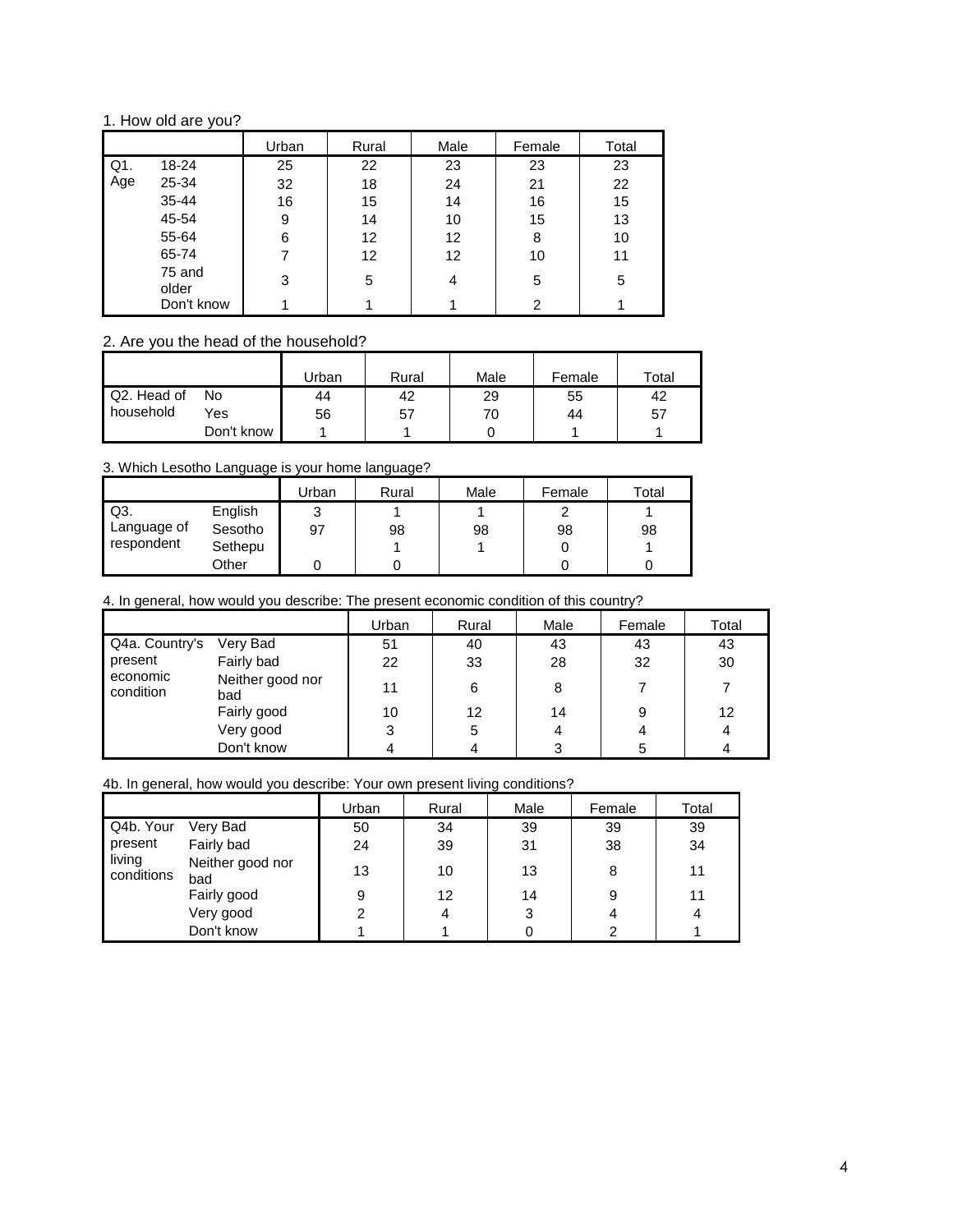Q5. In general, how do you rate your living conditions compared to those of other Basotho?

|                    |               | Urban | Rural | Male | Female | Total |
|--------------------|---------------|-------|-------|------|--------|-------|
| Q5. Your<br>living | Much<br>Worse | 26    | 22    | 21   | 26     | 23    |
| conditions         | Worse         | 20    | 29    | 27   | 25     | 26    |
| vs. others         | Same          | 35    | 31    | 34   | 31     | 33    |
|                    | <b>Better</b> | 14    | 14    | 15   | 13     | 14    |
|                    | Much Better   | 2     |       |      |        |       |
|                    | Don't know    | ર     | 3     | ົ    | າ      | 3     |

Q6a. Looking back, how do you rate the following compared to twelve months ago: Economic conditions in this country?

|                            |               | Urban | Rural | Male | Female | Total |
|----------------------------|---------------|-------|-------|------|--------|-------|
| Q6a. Country's<br>economic | Much<br>Worse | 34    | 31    | 32   | 32     | 32    |
| condition                  | Worse         | 21    | 27    | 25   | 25     | 25    |
| compared to                | Same          | 21    | 20    | 20   | 21     | 21    |
| 12 months ago              | <b>Better</b> | 14    | 17    | 18   | 15     | 16    |
|                            | Much Better   | 5     | 2     | 4    | 2      | 3     |
|                            | Don't know    |       |       | 2    | 5      | っ     |

Q6b. Looking back, how do you rate the following compared to twelve months ago: Your living conditions?

|                                |               | Urban          | Rural | Male | Female | Total |
|--------------------------------|---------------|----------------|-------|------|--------|-------|
| Q6b. Your living<br>conditions | Much<br>Worse | 29             | 26    | 27   | 28     | 27    |
| compared to 12                 | Worse         | 24             | 29    | 26   | 29     | 27    |
| months ago                     | Same          | 25             | 23    | 24   | 24     | 24    |
|                                | <b>Better</b> | 17             | 18    | 18   | 17     | 18    |
|                                | Much Better   | 3              | 2     | 4    |        | 2     |
|                                | Don't know    | $\overline{2}$ |       |      | 2      |       |

Q7a. Looking ahead, do you expect the following to be better or worse: Economic conditions in this country in twelve months' time?

|                            |                    | Urban | Rural | Male | Female | Total |
|----------------------------|--------------------|-------|-------|------|--------|-------|
| Q7a. Country's<br>economic | Much<br>Worse      | 33    | 31    | 31   | 32     | 31    |
| condition in 12            | Worse              | 10    | 16    | 14   | 14     | 14    |
| months time                | Same               | 18    | 19    | 18   | 19     | 18    |
|                            | <b>Better</b>      | 17    | 19    | 21   | 17     | 19    |
|                            | <b>Much Better</b> | 9     | 6     | 8    | 6      |       |
|                            | Don't know         | 13    |       |      | 12     | 10    |

Q7b. Looking ahead, do you expect the following to be better or worse: You living conditions in twelve months' time?

|                                      |               | Urban | Rural | Male | Female | Total |
|--------------------------------------|---------------|-------|-------|------|--------|-------|
| Q7b. Your living<br>conditions in 12 | Much<br>Worse | 25    | 26    | 25   | 26     | 26    |
| months time                          | Worse         | 10    | 16    | 15   | 14     | 15    |
|                                      | Same          | 21    | 19    | 19   | 20     | 19    |
|                                      | <b>Better</b> | 26    | 23    | 26   | 22     | 24    |
|                                      | Much Better   | 8     |       | 8    | 6      |       |
|                                      | Don't know    | 9     | 9     |      | 11     | 9     |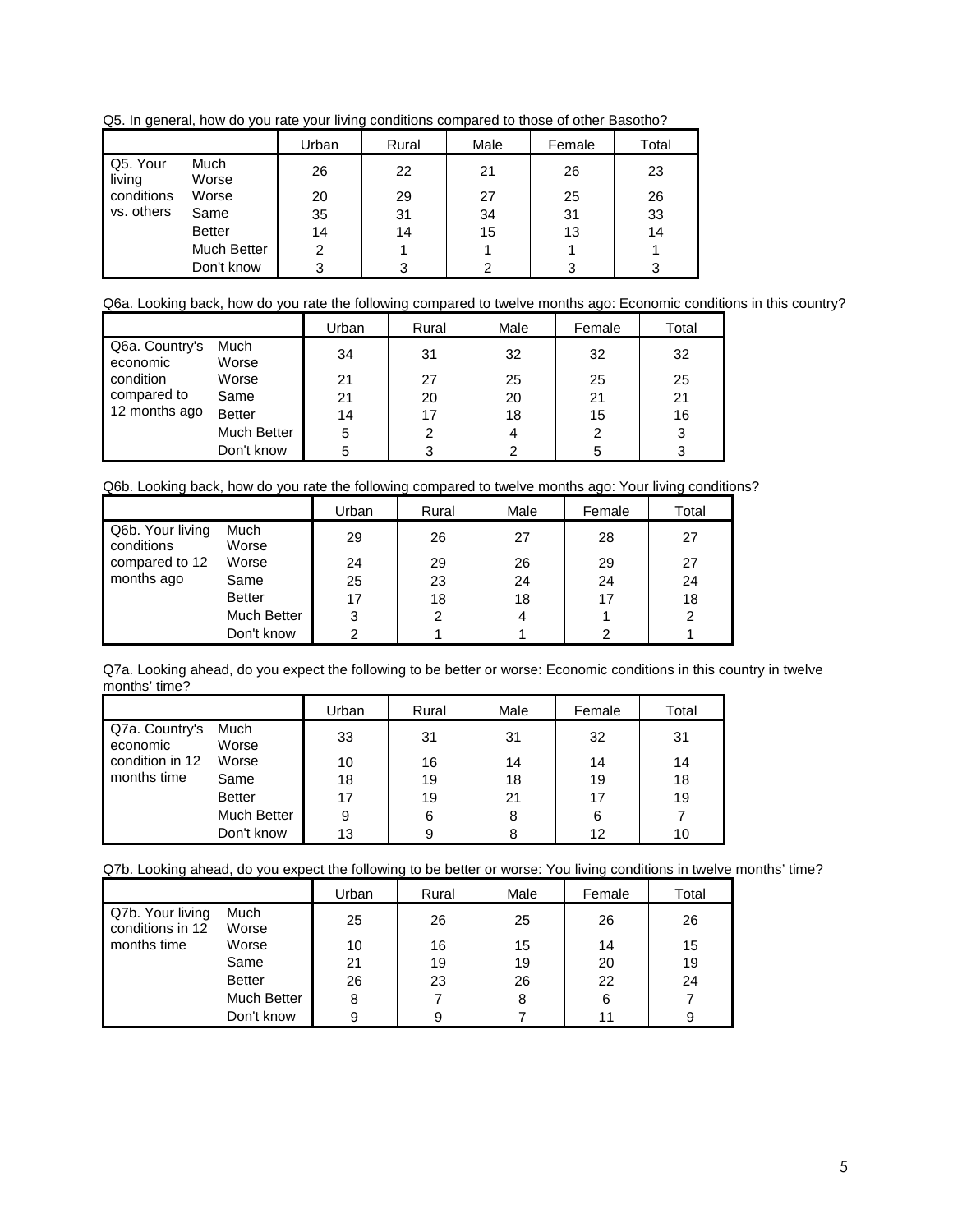Q8a. Over the past year, how often, if ever, have you or anyone in your family gone without: Enough food to eat?

|              |                       | Urban | Rural | Male | Female | Total |
|--------------|-----------------------|-------|-------|------|--------|-------|
| Q8a.         | Never                 | 26    | 24    | 24   | 25     | 25    |
| How<br>often | Just once or<br>twice | 33    | 26    | 30   | 26     | 28    |
| gone         | Several times         | 18    | 19    | 18   | 19     | 19    |
| without      | Many times            | 18    | 25    | 21   | 25     | 23    |
| food         | Always                | 4     | 6     |      | 5      | 6     |
|              | Don't Know            |       |       |      |        |       |

Q8b. Over the past year, how often, if ever, have you or anyone in your family gone without: Enough clean water for home use?

|                                                                                                            |               | Urban | Rural | Male | Female | Total |
|------------------------------------------------------------------------------------------------------------|---------------|-------|-------|------|--------|-------|
| Q8b.<br>Never<br>How<br>Just once or<br>often<br>twice<br>gone<br>without<br>Many times<br>water<br>Always |               | 47    | 42    | 44   | 44     | 44    |
|                                                                                                            |               | 23    | 17    | 21   | 17     | 19    |
|                                                                                                            | Several times | 11    | 12    | 10   | 13     | 11    |
|                                                                                                            |               | 13    | 18    | 17   | 16     | 17    |
|                                                                                                            |               | 6     | 11    | 9    | 10     | 9     |
|                                                                                                            | Don't Know    |       |       |      |        | 0     |

Q8c. Over the past year, how often, if ever, have you or anyone in your family gone without: Medicines or medical treatment?

|                                                                                |               | Urban | Rural | Male | Female | Total |
|--------------------------------------------------------------------------------|---------------|-------|-------|------|--------|-------|
| Q8c. How<br>Never<br>often gone<br>Just once or<br>without<br>twice<br>medical |               | 42    | 37    | 38   | 39     | 38    |
|                                                                                |               | 30    | 25    | 28   | 24     | 26    |
|                                                                                | Several times | 12    | 13    | 11   | 15     | 13    |
| care                                                                           | Many times    | 10    | 19    | 17   | 16     | 16    |
|                                                                                | Always        | 5     | 6     | 5    | 5      | 5     |
|                                                                                | Don't Know    |       |       |      |        |       |

Q8d. Over the past year, how often, if ever, have you anyone in your family gone without: Enough fuel to cook your food?

|                       |                       | Urban | Rural | Male | Female | Total |
|-----------------------|-----------------------|-------|-------|------|--------|-------|
| Q8d. How              | Never                 | 32    | 45    | 43   | 39     | 41    |
| often gone<br>without | Just once or<br>twice | 25    | 19    | 19   | 23     | 21    |
| cooking<br>fuel       | Several times         | 18    | 9     | 12   | 12     | 12    |
|                       | Many times            | 18    | 18    | 19   | 18     | 18    |
|                       | Always                | 6     | 9     | 8    | 9      | 8     |
|                       | Don't Know            |       |       |      |        |       |

Q8e. Over the past years, how often, if ever,have you or anyone in your family gone without :A cash income?

|                       |                       | Urban | Rural | Male | Female | Total |
|-----------------------|-----------------------|-------|-------|------|--------|-------|
| Q8e. How              | Never                 | 10    | 8     | 9    | 8      | 9     |
| often gone<br>without | Just once or<br>twice | 20    | 11    | 15   | 13     | 14    |
| cash                  | Several times         | 21    | 15    | 19   | 15     | 17    |
| income                | Many times            | 23    | 33    | 28   | 33     | 30    |
|                       | Always                | 25    | 31    | 28   | 31     | 30    |
|                       | Don't Know            |       |       |      |        |       |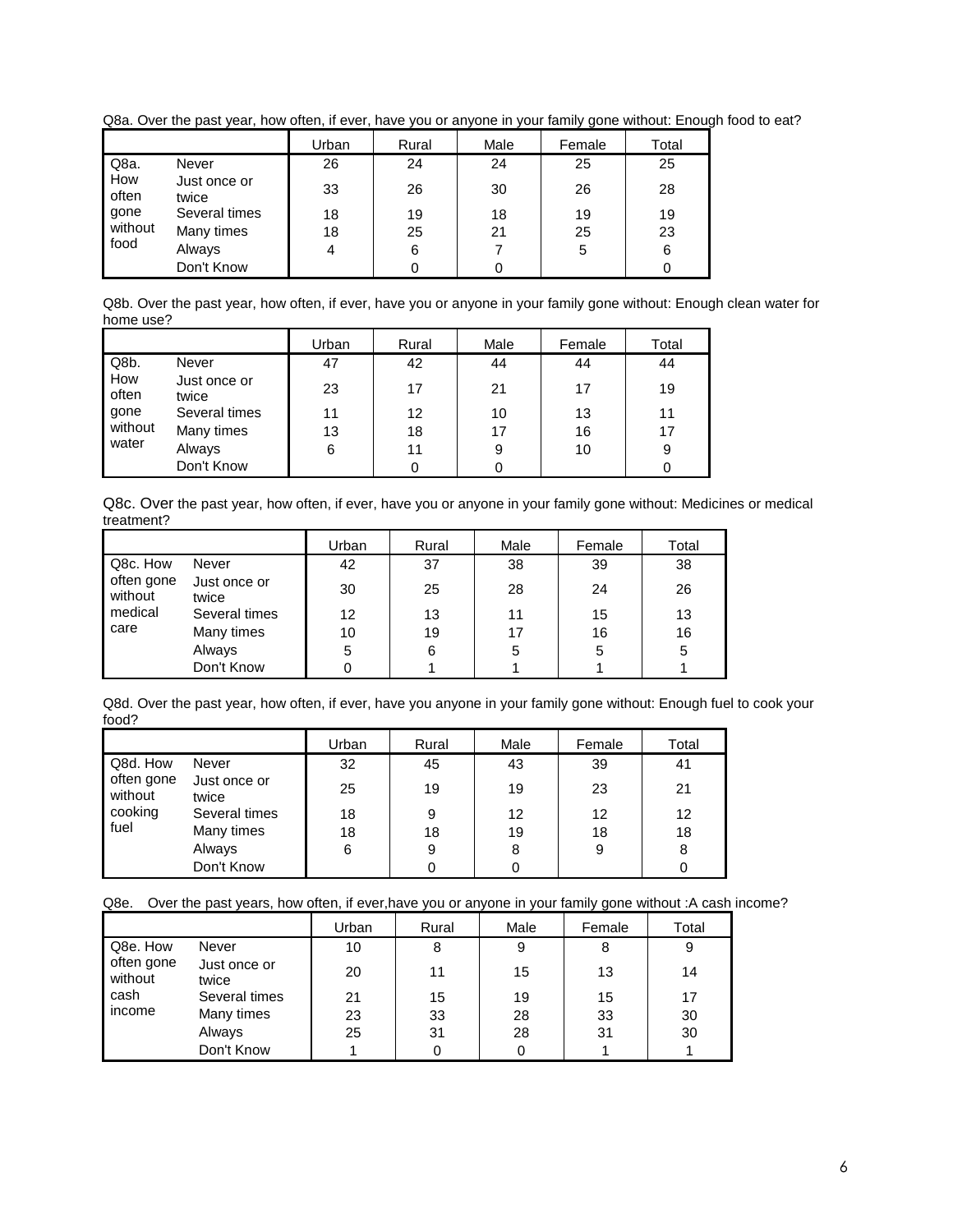|                                                 |                       | Urban | Rural | Male | Female | Total |
|-------------------------------------------------|-----------------------|-------|-------|------|--------|-------|
| Q9a. How<br>often<br>feared<br>crime in<br>home | Never                 | 62    | 65    | 63   | 65     | 64    |
|                                                 | Just once or<br>twice | 13    | 13    | 13   | 12     | 13    |
|                                                 | Several times         | 9     | 10    | 11   |        | 10    |
|                                                 | Many times            | 9     | 8     | 9    | 8      | 8     |
|                                                 | Always                |       |       |      | 6      | 5     |
|                                                 | Don't Know            |       |       |      |        |       |

Q9e.Over the past year, how often, if ever, have you or anyone in your family: Feared crime in your own home?

# Q9b.Over the past year, how often, if ever, have you or anyone in your family: Had something stolen from your house?

|                          |                       | Urban | Rural | Male | Female | Total |
|--------------------------|-----------------------|-------|-------|------|--------|-------|
| Q9b. How often           | Never                 | 71    | 76    | 71   | 78     | 74    |
| something<br>stolen from | Just once or<br>twice | 18    | 15    | 17   | 14     | 16    |
| house                    | Several times         |       | 5     |      | 4      | 5     |
|                          | Many times            | 4     |       |      | 4      |       |
|                          | Always                |       |       |      | 0      |       |
|                          | Don't Know            |       |       |      |        |       |

Q9c.Over the past year, how often, if ever, have you or anyone in your family: Been physically attacked?

|                     |                       | Urban | Rural | Male | Female | Total |
|---------------------|-----------------------|-------|-------|------|--------|-------|
| Q9c. How            | Never                 | 88    | 91    | 88   | 92     | 90    |
| often<br>physically | Just once or<br>twice | 10    | 6     | 8    | 6      |       |
| attacked            | Several times         | 2     | 2     | 2    | 2      | 2     |
|                     | Many times            |       |       |      |        |       |
|                     | Always                |       |       |      |        |       |
|                     | Don't Know            |       |       |      |        |       |

Q10. Which of the following statements is closest to your view? Choose Statement 1 or Statement 2. Statement 1: The costs of reforming the economy are too high; the government should therefore abandon its current economic policies.

Statement 2: In order for the economy to get better in the future, it is necessary for us to accept some hardships now.

|                          |                          | Urban | Rural | Male | Female | Total |
|--------------------------|--------------------------|-------|-------|------|--------|-------|
| Q10. Abandon<br>economic | Agree very strongly with | 27    | 26    | 25   | 28     | 26    |
| reforms vs.              | Agree with 1             | 13    | 12    | 13   | 12     | 12    |
| accept                   | Agree with 2             | 16    | 12    | 13   | 13     | 13    |
| hardships                | Agree very strongly with | 30    | 42    | 40   | 36     | 38    |
|                          | Agree with neither       | 10    | 3     | 6    | 5      | 5     |
|                          | Don't know               | 5     | 5     | 3    |        | 5     |

#### Q11.Which of the following statements is closest to your view? Choose statement 1 or statement 2.

|                  |                          | Urban | Rural | Male | Female | Total |
|------------------|--------------------------|-------|-------|------|--------|-------|
| Q11.<br>Economic | Agree very strongly with | 10    | 20    | 19   | 16     | 17    |
| policies helped  | Agree with 1             | 9     | 13    | 12   | 11     | 12    |
| most vs. hurt    | Agree with 2             | 14    | 11    | 12   | 12     | 12    |
| most             | Agree very strongly with | 59    | 50    | 52   | 53     | 53    |
|                  | Agree with neither       | 4     | ົ     | 2    | 4      | 3     |
|                  | Don't know               | 3     |       | 3    |        |       |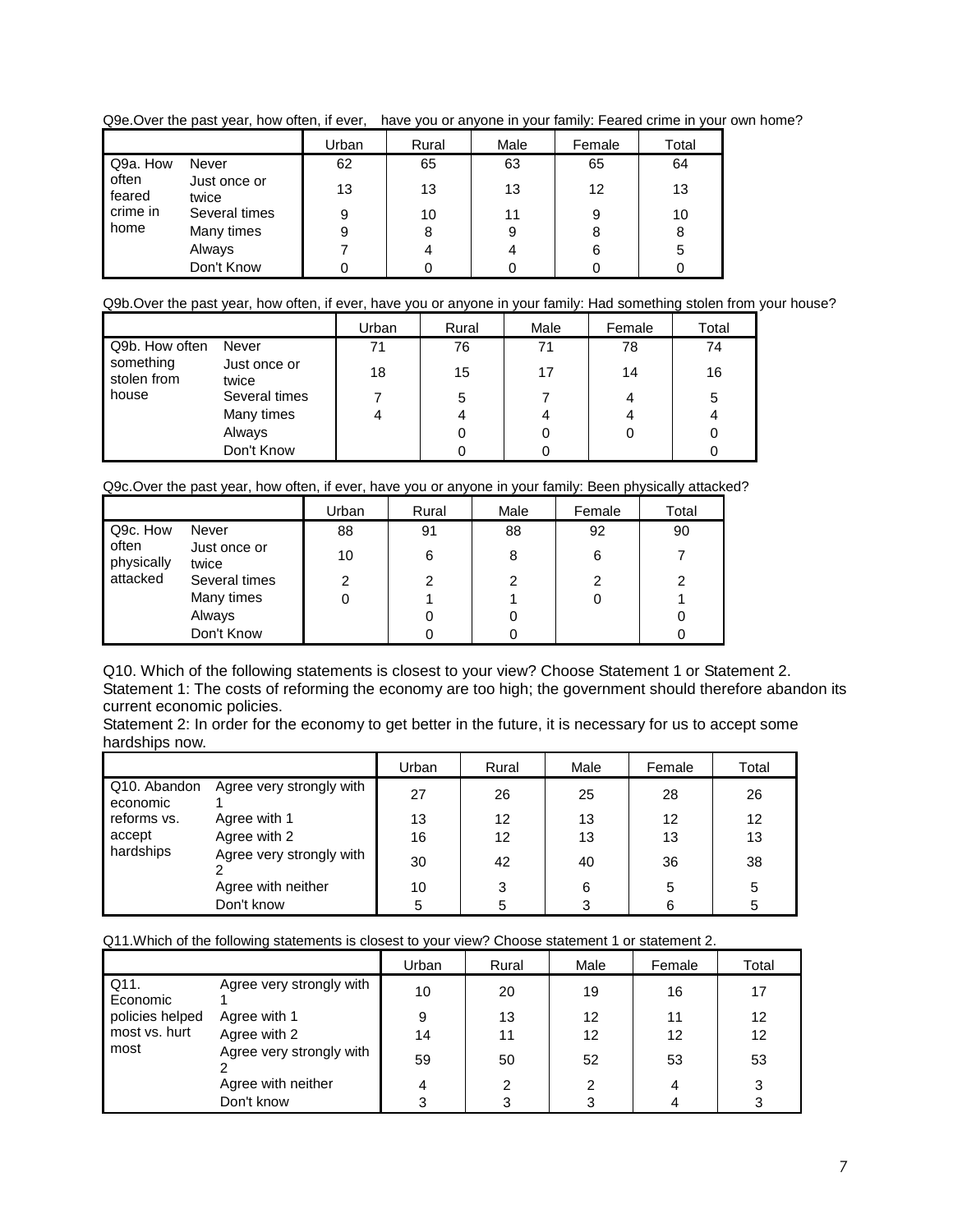Q12a. How often do you get news from the following sources? Radio

|               |                           | Urban | Rural | Male | Female | Total |
|---------------|---------------------------|-------|-------|------|--------|-------|
| Q12a.         | Never                     | 12    | 24    | 18   | 23     | 20    |
| Radio<br>news | Less than once a<br>month |       |       |      | 3      | 3     |
|               | A few times a month       | 10    | 12    | 11   | 12     | 12    |
|               | A few times a week        | 19    | 22    | 23   | 19     | 21    |
|               | Every day                 | 58    | 38    | 45   | 43     | 44    |

### Q12b. How often do you get news from the following sources: Television?

|                    |                           | Urban | Rural | Male | Female | Total |
|--------------------|---------------------------|-------|-------|------|--------|-------|
| Q12b.              | Never                     | 43    | 85    | 70   | 75     | 73    |
| Television<br>news | Less than once a<br>month |       | 3     | 3    | 3      | 3     |
|                    | A few times a month       |       |       | 8    |        | 6     |
|                    | A few times a week        | 14    |       | 8    | 6      |       |
|                    | Every day                 | 31    |       | 12   | 10     |       |
|                    | Don't know                |       |       |      |        |       |

# Q12c. How often do you get news from the following sources: Newspaper?

|                    |                           | Urban | Rural | Male | Female | Total |
|--------------------|---------------------------|-------|-------|------|--------|-------|
| Q12c.              | Never                     | 50    | 82    | 69   | 76     | 73    |
| Newspape<br>r news | Less than once a<br>month | 6     |       |      | 5      | 5     |
|                    | A few times a month       | 18    |       | 11   | 9      | 10    |
|                    | A few times a week        | 19    |       | 11   |        | 9     |
|                    | Every day                 |       |       | 3    |        | 3     |
|                    | Don't know                |       |       |      |        |       |

## Q13. How interested would you say you are in public affairs?

|                                          |                        | Urban | Rural | Male | Female | Total |
|------------------------------------------|------------------------|-------|-------|------|--------|-------|
| Q13. Interest<br>Not at all<br>in public | interested             | 25    | 19    | 17   | 25     | 21    |
| affairs                                  | Not very interested    | 16    | 10    | 11   | 12     | 12    |
|                                          | Somewhat<br>interested | 17    | 10    | 11   | 13     | 12    |
|                                          | Very interested        | 41    | 62    | 61   | 50     | 56    |
|                                          | Don't know             |       |       |      | 0      | 0     |

Q14. When you get together with your friends or family would you say you discuss political matters?

|                |              | Jrban | Rural | Male | Female | $\tau$ otal |
|----------------|--------------|-------|-------|------|--------|-------------|
| Q14.           | Never        | 33    | 37    | 35   | 37     | 36          |
| <b>Discuss</b> | Occasionally | 38    | 34    | 32   | 39     | 35          |
| politics       | Frequently   | 29    | 29    | 33   | 24     | 29          |
|                | Don't know   |       |       |      |        |             |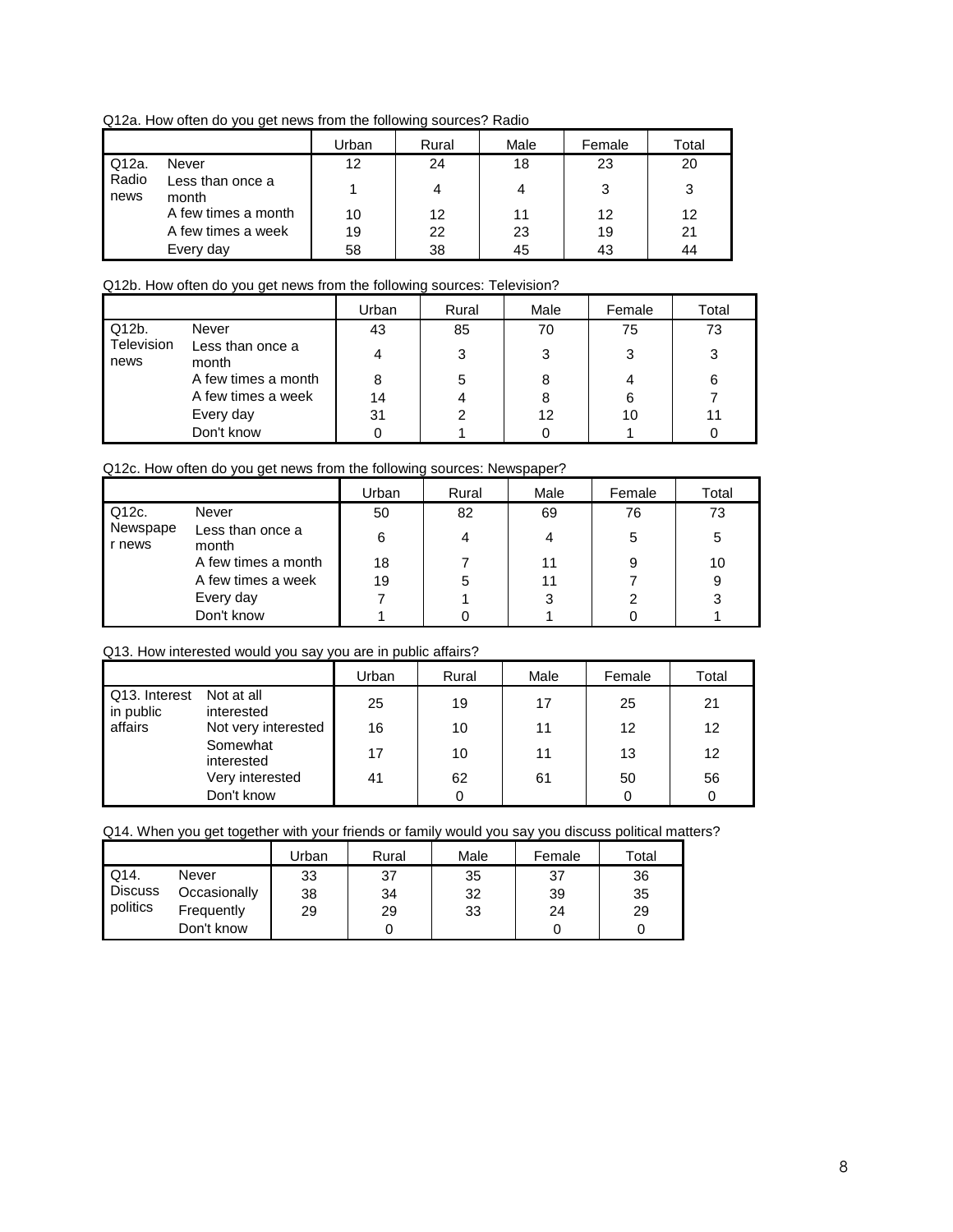Q15a. In this country, how free are you: To say what you think?

|                                                      |                 | Urban | Rural | Male | Female | Total |
|------------------------------------------------------|-----------------|-------|-------|------|--------|-------|
| Q15a.<br>Freedom to<br>say what you<br>think<br>free | Not at all free | 12    | 8     | 9    | 9      |       |
|                                                      | Not very free   | 9     |       |      | 8      |       |
|                                                      | Somewhat free   | 13    | 8     | 11   | 8      |       |
|                                                      | Completely      | 62    | 74    | 69   | 72     | 70    |
|                                                      | Don't know      | 4     | 3     |      |        |       |

Q15b. In this country, how free are you: To join any political organization you want?

|                    |                    | Urban | Rural | Male | Female | Total |
|--------------------|--------------------|-------|-------|------|--------|-------|
| Q15b. Freedom to   | Not at all free    |       | 5     | 6    | 5      | 5     |
| join any political | Not very free      | 5     | 5     |      |        |       |
| organizations      | Somewhat free      | 9     |       |      |        | 8     |
|                    | Completely<br>free | 76    | 78    | 77   | 78     | 78    |
|                    | Don't know         | ຈ     | 5     |      |        |       |

Q15c. In this country, how free are you: To choose who to vote for without feeling pressured?

|                                                                                                            |               | Urban | Rural | Male | Female | Total |
|------------------------------------------------------------------------------------------------------------|---------------|-------|-------|------|--------|-------|
| Q15c.<br>Not at all free<br>Freedom to<br>Not very free<br>choose who to<br>vote for<br>Completely<br>free |               | 5     | 3     | 4    | 3      |       |
|                                                                                                            |               | 3     | 3     | 3    |        | 3     |
|                                                                                                            | Somewhat free | 10    | 6     | 8    | 6      |       |
|                                                                                                            |               | 78    | 85    | 82   | 84     | 83    |
|                                                                                                            | Don't know    | 3     | 4     | 3    | 4      |       |

Q16. Let's talk for a moment about the kind of society we would like to have in this country. Which of the following statements is closest to your view? Choose Statement 1 or Statement 2.

Statement 1: Citizens should be more active in questioning the actions of leaders.

Statement 2: In our country, citizens should show more respect for authority.

|                             |                          | Urban | Rural | Male | Female | Total |
|-----------------------------|--------------------------|-------|-------|------|--------|-------|
| Q16. Question<br>actions of | Agree very strongly with | 38    | 31    | 35   | 32     | 33    |
| leaders vs.                 | Agree with 1             | 9     | 8     |      | 9      | 8     |
| respect                     | Agree with 2             | 9     | 12    | 12   | 10     | 11    |
| authority                   | Agree very strongly with | 39    | 47    | 44   | 46     | 45    |
|                             | Agree with neither       | 4     |       | 2    | っ      | っ     |
|                             | Don't know               |       |       |      |        |       |

Q17. Which of the following statements is closest to your view? Choose Statement 1 or Statement 2. Statement 1: Since leaders represent everyone, they should not favour their own family or group. Statement 2: Once in office, leaders are obliged to help their home community.

|                                   |                          | $\sim$ $\sim$<br>Urban | Rural | Male | Female | Total |
|-----------------------------------|--------------------------|------------------------|-------|------|--------|-------|
| Q17. Leaders<br>treat all equally | Agree very strongly with | 23                     | 26    | 28   | 23     | 25    |
| vs. help own                      | Agree with 1             | 11                     | 9     | 10   | 8      | 9     |
| community                         | Agree with 2             | 16                     | 10    | 11   | 13     | 12    |
|                                   | Agree very strongly with | 46                     | 53    | 48   | 53     | 51    |
|                                   | Agree with neither       | っ                      |       | 2    |        |       |
|                                   | Don't know               |                        |       |      |        |       |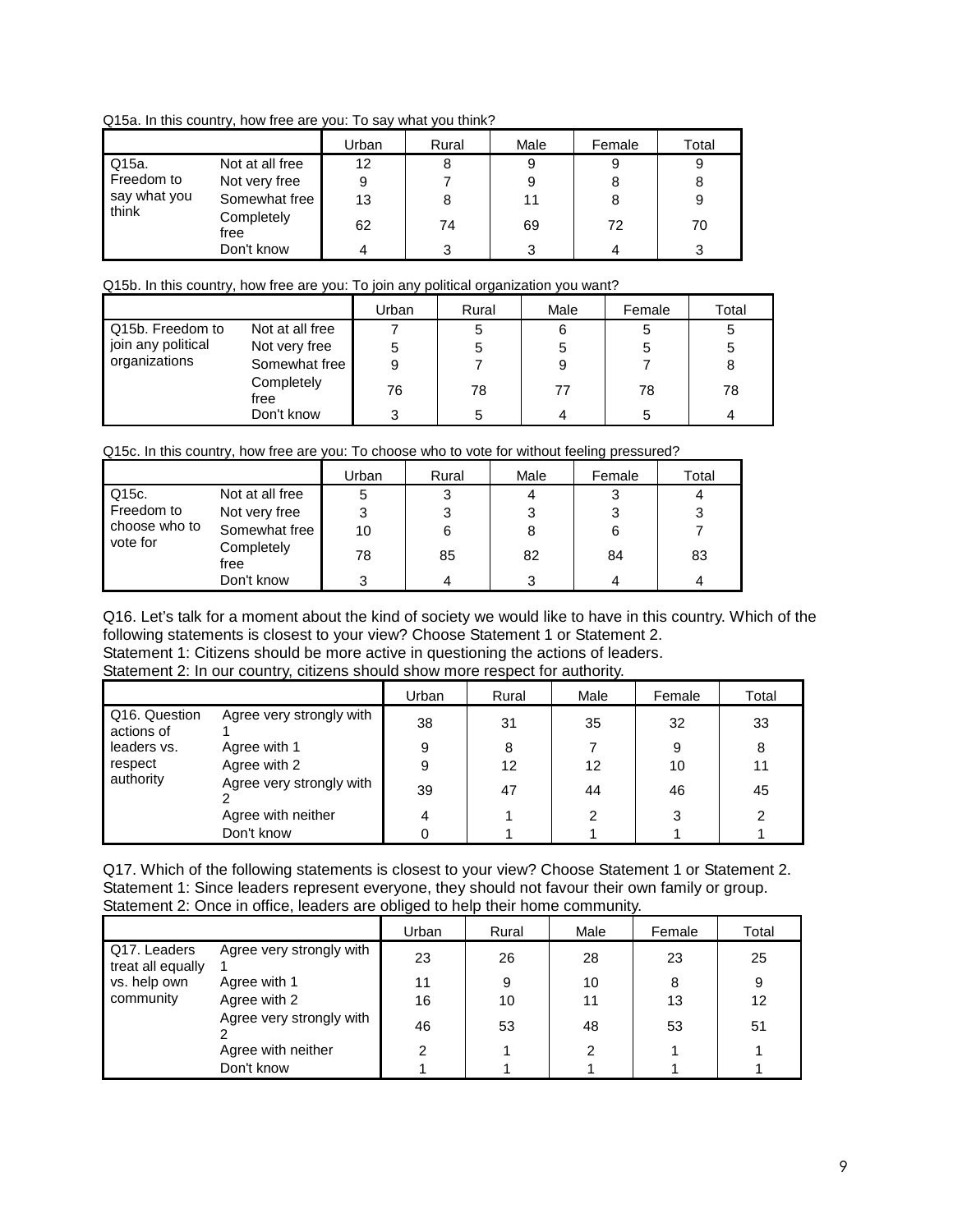Q18. Which of the following statements is closest to your view? Choose Statement 1 or Statement 2. Statement 1: People are like children; the government should take care of them like a parent. Statement 2: Government is like an employee; the people should be the bosses who control the government.

|                         |                          | Urban | Rural | Male | Female | Total |
|-------------------------|--------------------------|-------|-------|------|--------|-------|
| Q18.<br>Government like | Agree very strongly with | 24    | 27    | 26   | 27     | 27    |
| a parent vs. an         | Agree with 1             | 12    | 9     | 9    | 11     | 10    |
| employee                | Agree with 2             | 18    | 13    | 15   | 14     | 14    |
|                         | Agree very strongly with | 42    | 48    | 47   | 45     | 46    |
|                         | Agree with neither       |       | 2     | 2    |        | っ     |
|                         | Don't know               |       |       |      |        |       |

Q19. Which of the following statements is closest to your view? Choose Statement 1or Statement 2. Statement 1: Government should be able to ban any organization that goes against its policies. Statement 2: We should be able to join any organization, whether or not the government approves of it.

|                         |                          | Urban | Rural | Male | Female | Total |
|-------------------------|--------------------------|-------|-------|------|--------|-------|
| Q19. Government<br>bans | Agree very strongly with | 9     | 17    | 14   | 15     | 15    |
| organizations vs.       | Agree with 1             | 12    | 11    | 12   | 10     | 11    |
| join any                | Agree with 2             | 22    | 18    | 19   | 19     | 19    |
|                         | Agree very strongly with | 52    | 49    | 51   | 49     | 50    |
|                         | Agree with neither       | 3     |       |      | 3      | ⌒     |
|                         | Don't know               |       |       |      |        |       |

Q20. Which of the following statements is closest to your view? Choose Statement 1 or Statement 2. Statement 1: Government should be able to close newspapers that print stories it does not like. Statement 2: The news media should be free to publish any story that they see fit without fear of being shut down.

|                                   |                          | Urban | Rural | Male | Female | Total |
|-----------------------------------|--------------------------|-------|-------|------|--------|-------|
| Q20.<br>Government                | Agree very strongly with |       | 14    | 10   | 13     | 12    |
| close                             | Agree with 1             | 9     | 9     | 9    | 9      | 9     |
| newspapers vs.<br>free to publish | Agree with 2             | 25    | 19    | 22   | 20     | 21    |
|                                   | Agree very strongly with | 57    | 54    | 56   | 54     | 55    |
|                                   | Agree with neither       |       |       |      | 2      |       |
|                                   | Don't know               |       | 3     | ◠    |        |       |

Q21. Which of the following statements is closest to your view? Choose Statement 1 or Statement 2. Statement 1: Government should not allow the expression of political views that are fundamentally different from the views of the majority.

Statement 2: People should be able to speak their minds about politics free of government influence, no matter how unpopular their views may be.

|                        |                          | Urban | Rural | Male | Female | Total |
|------------------------|--------------------------|-------|-------|------|--------|-------|
| Q21. Govt.<br>suppress | Agree very strongly with | 9     | 11    |      | 10     | 10    |
| expression             | Agree with 1             |       | 9     | 8    | 9      | 8     |
| vs. people             | Agree with 2             | 19    | 14    | 15   | 16     | 16    |
| speak<br>minds         | Agree very strongly with | 61    | 61    | 61   | 60     | 61    |
|                        | Agree with neither       |       | 2     |      |        |       |
|                        | Don't know               | ◠     |       |      |        |       |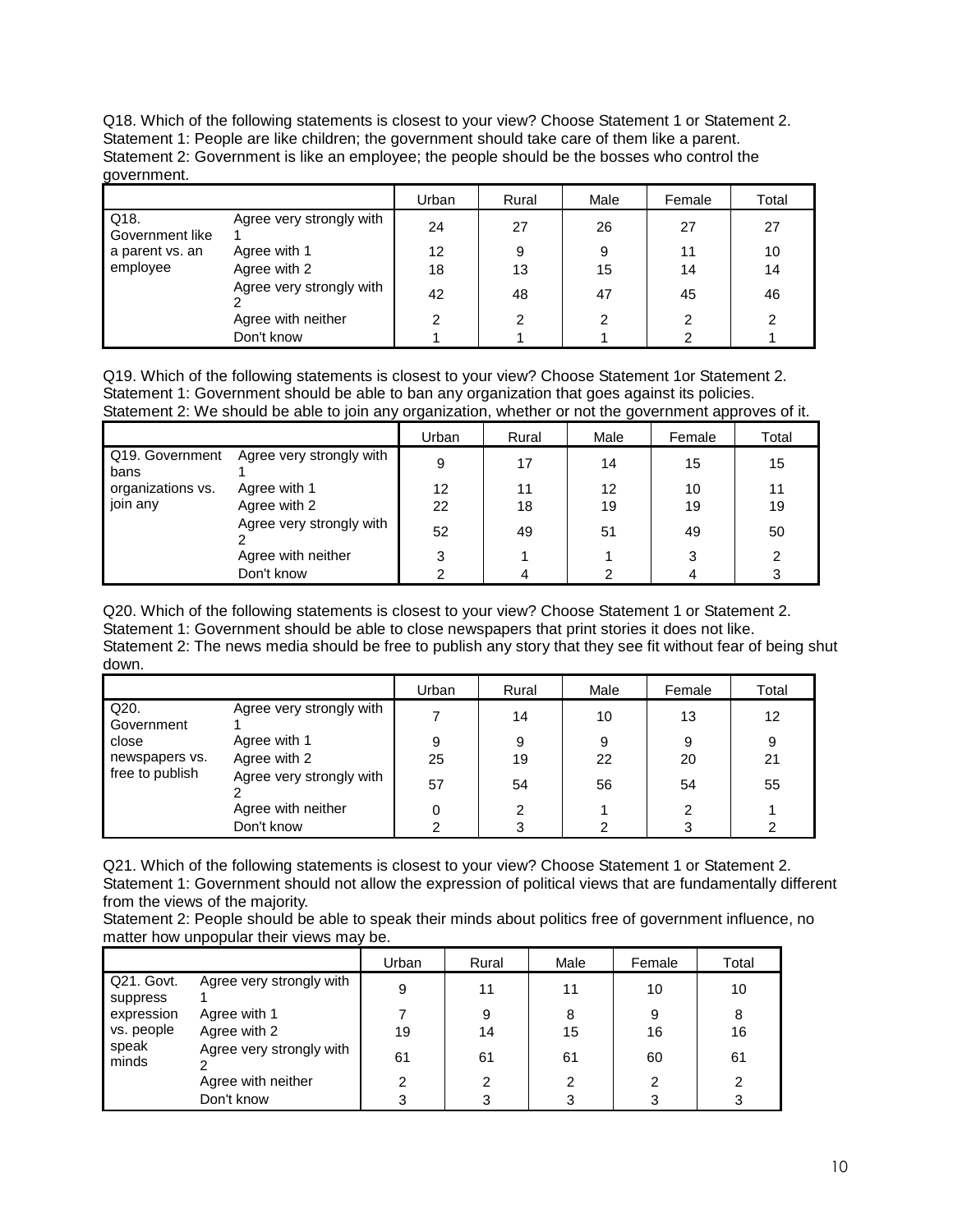22a. Let's turn to your role in the community. Now I am going to read out a list of groups that people join or attend. For each one, could you tell me whether you are an official leader, an active member, an inactive member, or not a member: A religious group (e.g., church, mosque)?

|                                |                        | Jrban | Rural | Male | Female | Total |
|--------------------------------|------------------------|-------|-------|------|--------|-------|
| Q22a.                          | Not a Member           | 47    | 43    | 48   | 40     | 44    |
| l Member of<br>religious group | Inactive<br>Member     | 27    | 22    | 22   | 26     | 24    |
|                                | <b>Active Member</b>   | 21    | 31    | 25   | 31     | 28    |
|                                | <b>Official Leader</b> | 5     | 3     | 5    | 3      | 4     |
|                                | Don't Know             |       |       |      |        |       |

22b. Let's turn to your role in the community. Now I am going to read out a list of groups that people join or attend. For each one, could you tell me whether you are an official leader, an active member, an inactive member, or not a member: Some other voluntary association or community group?

|                                                |                      | Urban | Rural | Male | Female | Total |
|------------------------------------------------|----------------------|-------|-------|------|--------|-------|
| Q22b. Member<br>of voluntary<br>association or | Not a Member         | 71    | 50    | 57   | 56     | 57    |
|                                                | Inactive<br>Member   | 13    | 16    | 14   | 16     | 15    |
| community                                      | <b>Active Member</b> | 12    | 30    | 23   | 26     | 25    |
| group                                          | Official Leader      | 4     | 3     |      | 2      | 3     |
|                                                | Don't Know           |       |       |      |        |       |

23a. Here is a list of actions that people sometimes take as citizens. For each of these, please tell me whether you, personally, have done any of these things during the past year. If not, would you do this if you had the chance: Attended a community meeting?

|                      |                                       | Urban | Rural | Male | Female | Total |
|----------------------|---------------------------------------|-------|-------|------|--------|-------|
| Q23a.<br>Attend a    | No, would never do<br>this            | 4     | 3     | 2    | 5      |       |
| community<br>meeting | No, but would do if<br>had the chance | 31    | 14    | 17   | 21     | 19    |
|                      | Yes, once or twice                    | 15    | 11    | 10   | 14     | 12    |
|                      | Yes, several times                    | 25    | 24    | 26   | 23     | 24    |
|                      | Yes, often                            | 23    | 48    | 45   | 36     | 40    |
|                      | Don't know                            | っ     |       |      |        |       |

23b. Here is a list of actions that people sometimes take as citizens. For each of these, please tell me whether you, personally, have done any of these things during the past year. If not, would you do this if you had the chance: Join others to raise an issue?

|                    |                                       | Urban | Rural | Male | Female | Total |
|--------------------|---------------------------------------|-------|-------|------|--------|-------|
| Q23b.<br>Join      | No, would never do<br>this            | 8     | 5     | 5    |        | 6     |
| others<br>to raise | No, but would do if<br>had the chance | 43    | 24    | 27   | 33     | 30    |
| an                 | Yes, once or twice                    | 15    | 16    | 13   | 17     | 15    |
| issue              | Yes, several times                    | 16    | 24    | 24   | 20     | 22    |
|                    | Yes, often                            | 16    | 30    | 31   | 21     | 26    |
|                    | Don't know                            | 3     | 0     |      |        |       |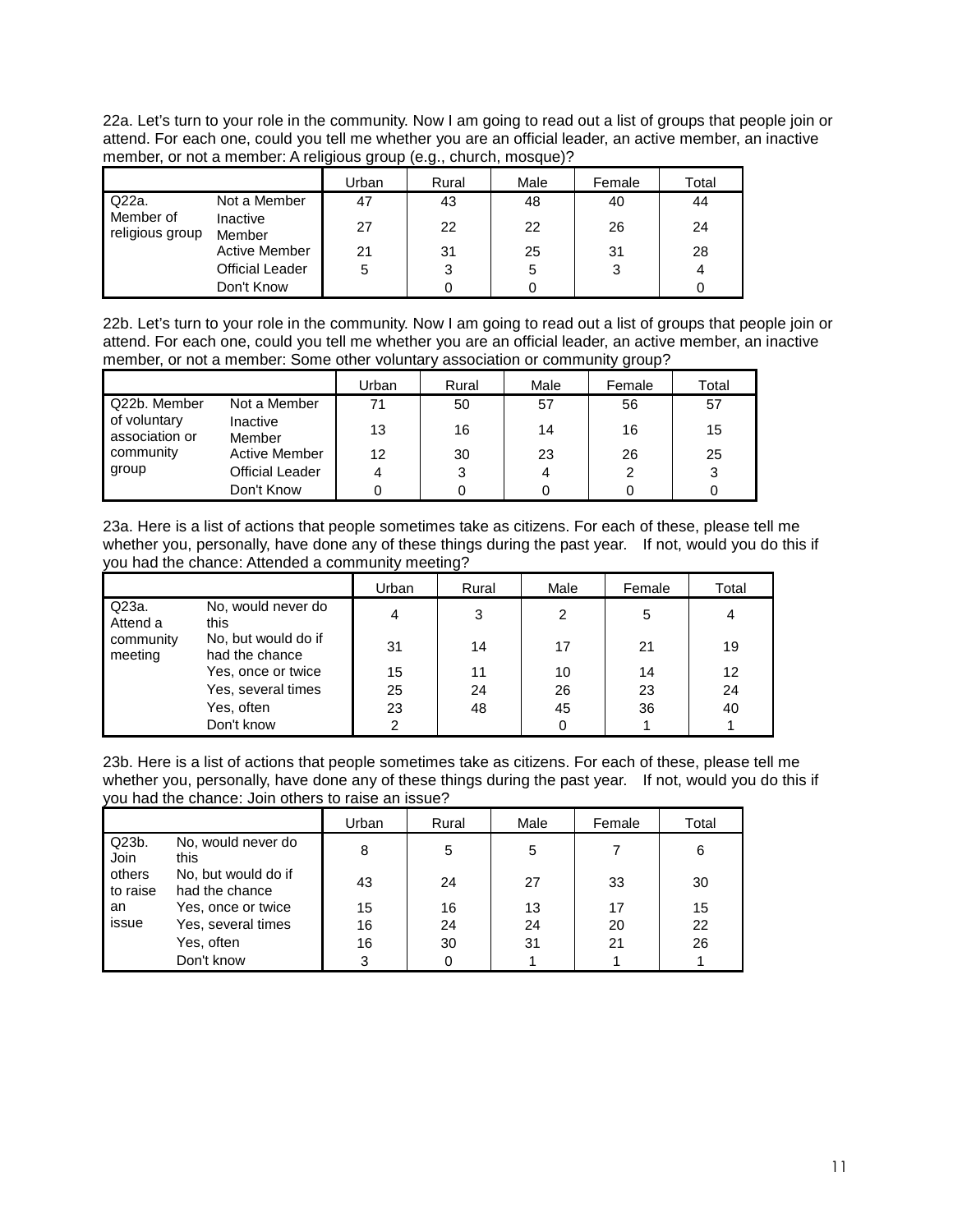23c. Here is a list of actions that people sometimes take as citizens. For each of these, please tell me whether you, personally, have done any of these things during the past year. If not, would you do this if you had the chance: Attend a demonstration or protest march?

|                                 |                                       | Urban | Rural | Male | Female | Total |
|---------------------------------|---------------------------------------|-------|-------|------|--------|-------|
| Q23c. Attend a<br>demonstration | No, would never do<br>this            | 43    | 48    | 45   | 49     | 47    |
| or protest<br>march             | No, but would do if<br>had the chance | 43    | 42    | 44   | 40     | 42    |
|                                 | Yes, once or twice                    | 8     | 3     | 5    |        | 5     |
|                                 | Yes, several times                    |       | 2     | 3    |        | 2     |
|                                 | Yes, often                            |       |       |      |        |       |
|                                 | Don't know                            |       | 3     |      |        | 3     |

## 23d. With regard to the most recent 2007 national elections, which statement is true for you?

|                |                                                          | Urban | Rural | Male | Female | Total |
|----------------|----------------------------------------------------------|-------|-------|------|--------|-------|
| Q23d.<br>Voted | You were not registered or<br>you were too young to vote | 8     | 4     | 5    | 5      | 5     |
| last           | You voted in the elections                               | 53    | 65    | 60   | 62     | 61    |
| election       | You decided not to vote                                  | 10    | 6     |      | 8      |       |
|                | You could not find the<br>polling station                |       | 0     |      |        | 0     |
|                | You were prevented from<br>voting                        |       |       |      |        |       |
|                | You did not have time to<br>vote                         | 8     | 5     | 6    | 5      | 6     |
|                | Did not vote for some other<br>reason                    | 20    | 19    | 21   | 17     | 19    |
|                | Don't know/Can't<br>remember                             |       |       |      |        |       |

Q24a. In your opinion, how likely is it that you could get together with others and make: Your elected Community Councillor listen to your concerns about a matter of importance to the community?

|                                 |                    | Urban | Rural | Male | Female | Total |
|---------------------------------|--------------------|-------|-------|------|--------|-------|
| Q24a. Make                      | Not at all likely  | 22    | 13    | 18   | 14     | 16    |
| local                           | Not very likely    | 18    | 17    | 15   | 20     | 18    |
| government<br>councilors listen | Somewhat<br>likely | 13    | 9     | 11   | 9      | 10    |
|                                 | Very likely        | 30    | 57    | 49   | 49     | 49    |
|                                 | Don't know         | 18    | っ     |      | 9      | 8     |

Q24b. In your opinion, how likely is it that you could get together with others and make: Your member of the National Assembly listen to your concerns about a matter of importance to the community?

|                      |                    | Urban | Rural | Male | Female | Total |
|----------------------|--------------------|-------|-------|------|--------|-------|
| Q24b.                | Not at all likely  | 29    | 29    | 32   | 26     | 29    |
| Make                 | Not very likely    | 22    | 30    | 26   | 28     | 27    |
| <b>MPs</b><br>listen | Somewhat<br>likely | 9     | 8     | 9    | 8      | 8     |
|                      | Very likely        | 21    | 28    | 26   | 26     | 26    |
|                      | Don't know         | 19    | 6     |      | 12     | 10    |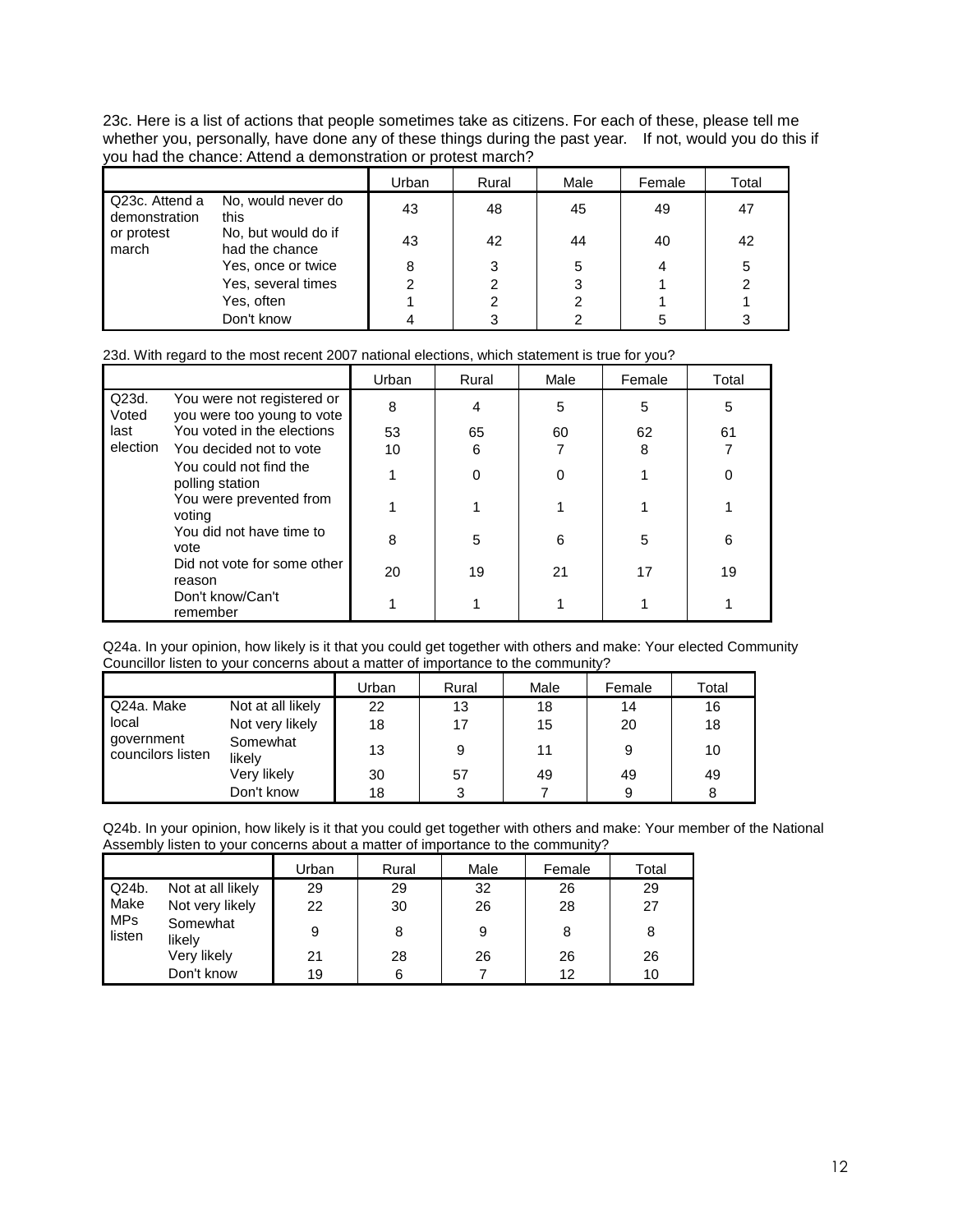Q25a. During the past year, how often have you contacted any of the following persons about some important problem or to give them your views: A Community Councillor?

|                          |                | Urban | Rural | Male | Female | Total |
|--------------------------|----------------|-------|-------|------|--------|-------|
| Q25a. Contact            | Never          | 79    | 62    | 63   | 71     | 67    |
| local                    | Only once      | 5     | 10    | 9    | 8      | 9     |
| government<br>councillor | A few<br>times | 9     | 16    | 16   | 12     | 14    |
|                          | Often          | 5     | 12    | 12   | 8      | 10    |
|                          | Don't know     | ົ     |       |      |        |       |

Q25b. During the past year, how often have you contacted any of the following persons about some important problem or to give them your views: A Representative of the National Assembly?

|         |                | Urban | Rural | Male | Female | Total |
|---------|----------------|-------|-------|------|--------|-------|
| Q25b.   | Never          | 87    | 87    | 84   | 90     | 87    |
| Contact | Only once      | 5     |       | 6    | 6      | 6     |
| MP      | A few<br>times | 5     | 4     |      |        | 5     |
|         | Often          |       | ⌒     | 2    |        | っ     |
|         | Don't know     | ົ     |       |      |        |       |

Q25c. During the past year, how often have you contacted any of the following persons about some important problem or to give them your views: An official of a government agency?

|                             |                | Urban | Rural | Male | Female | Total |
|-----------------------------|----------------|-------|-------|------|--------|-------|
| Q25c.                       | Never          | 83    | 93    | 89   | 91     | 90    |
| Contact                     | Only once      | 6     | 3     |      |        | 4     |
| official of a<br>government | A few<br>times | 6     | っ     |      | 2      | 3     |
| agency                      | Often          | 3     | 2     | 3    | 2      | 2     |
|                             | Don't know     | ົ     |       |      |        |       |

#### Q26a.Think of the last time you contacted any of these leaders. Did you go :Alone or with a group?

|                                |                          | Urban | Rural | Male | Female | Total |
|--------------------------------|--------------------------|-------|-------|------|--------|-------|
| Q26a.                          | Alone                    | 17    | 13    | 15   | 14     | 14    |
| Contact                        | With a group             | 13    | 28    | 27   | 20     | 23    |
| formal leader<br>alone or with | <b>Not</b><br>applicable | 69    | 58    | 57   | 66     | 61    |
| group                          | Don't know               |       |       |      |        |       |

Q26b.think of the last time you contacted any of these leaders .Did you go: To discuss a community problem or personal problem?

|                                 |                      | Jrban | Rural | Male | Female | Total |
|---------------------------------|----------------------|-------|-------|------|--------|-------|
| Q26b. Contact<br>formal leader: | Community<br>problem | 15    | 29    | 29   | 21     | 25    |
| community or                    | Personal problem     | 15    | 12    | 13   | 13     | 13    |
| personal problem                | Not applicable       | 69    | 58    | 57   | 66     | 61    |
|                                 | Don't know           | ົ     |       |      |        |       |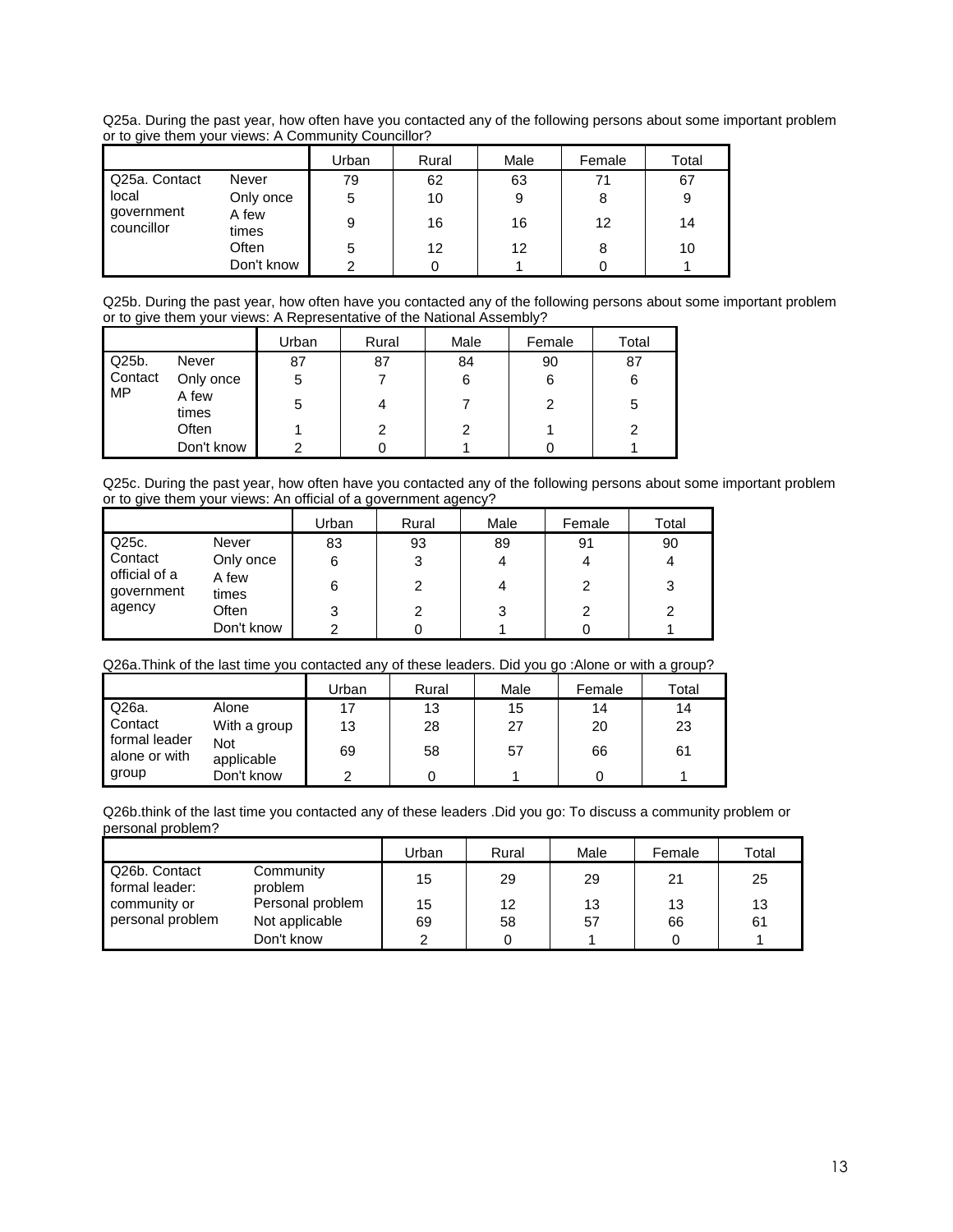Q27a.During the past year, how often have you contacted any of the following persons about some important problem or to give them your views: A religious leader?

|                     |                | Urban | Rural | Male | Female | Total |
|---------------------|----------------|-------|-------|------|--------|-------|
| Q27a.               | Never          | 66    | 61    | 65   | 60     | 63    |
| Contact             | Only once      | 9     | 11    | 9    | 11     | 10    |
| religious<br>leader | A few<br>times | 14    | 16    | 13   | 18     | 16    |
|                     | Often          | 11    | 12    | 12   | 11     | 11    |
|                     | Don't know     |       |       | 0    |        |       |

Q27b. During the past year, how often have you contacted any of the following persons about some important problem or to give them views: A traditional ruler:

|                      |                | Urban | Rural | Male | Female | Total |
|----------------------|----------------|-------|-------|------|--------|-------|
| Q27b.                | Never          | 50    | 39    | 36   | 49     | 42    |
| Contact              | Only once      | 14    | 9     | 10   | 11     | 10    |
| traditional<br>ruler | A few<br>times | 24    | 25    | 26   | 23     | 24    |
|                      | Often          | 12    | 28    | 28   | 18     | 23    |
|                      | Don't know     |       |       |      |        |       |

Q27c. During the past year, how often have you contacted any of the following persons about some important problem or to give them views: Some other influential person?

|                                                |                | Urban | Rural | Male | Female | Total |
|------------------------------------------------|----------------|-------|-------|------|--------|-------|
| Q27c.                                          |                |       |       |      |        |       |
| Contact<br>some other<br>influential<br>person | Never          | 85    | 87    | 84   | 89     | 87    |
|                                                | Only once      | 6     | 6     | 6    |        | 6     |
|                                                | A few<br>times |       | 4     |      | 2      | 5     |
|                                                | Often          |       | 3     | 3    |        | 2     |
|                                                | Don't know     |       |       | 0    |        |       |

#### Q28a. Think of the last time you contacted any of these leaders: Did you go alone or with a group?

|                        |                          | Urban | Rural | Male | Female | Total |
|------------------------|--------------------------|-------|-------|------|--------|-------|
| Q28a. Contact          | Alone                    | 41    | 36    | 37   | 37     | 37    |
| informal leader        | With a group             | 19    | 33    | 32   | 26     | 29    |
| alone or with<br>group | <b>Not</b><br>applicable | 40    | 31    | 30   | 37     | 33    |
|                        | Don't know               |       |       |      |        |       |

Q28b. Think of the last time you contacted any of these leaders. Did you go: To discuss a community problem or a personal problem

|                                   |                      | Urban | Rural | Male | Female | Total |
|-----------------------------------|----------------------|-------|-------|------|--------|-------|
| Q28b. Contact<br>informal leader: | Community<br>problem | 20    | 33    | 34   | 25     | 30    |
| community or                      | Personal problem     | 39    | 35    | 35   | 38     | 36    |
| personal problem                  | Not applicable       | 40    | 31    | 30   | 37     | 33    |
|                                   | Don't know           |       |       |      |        |       |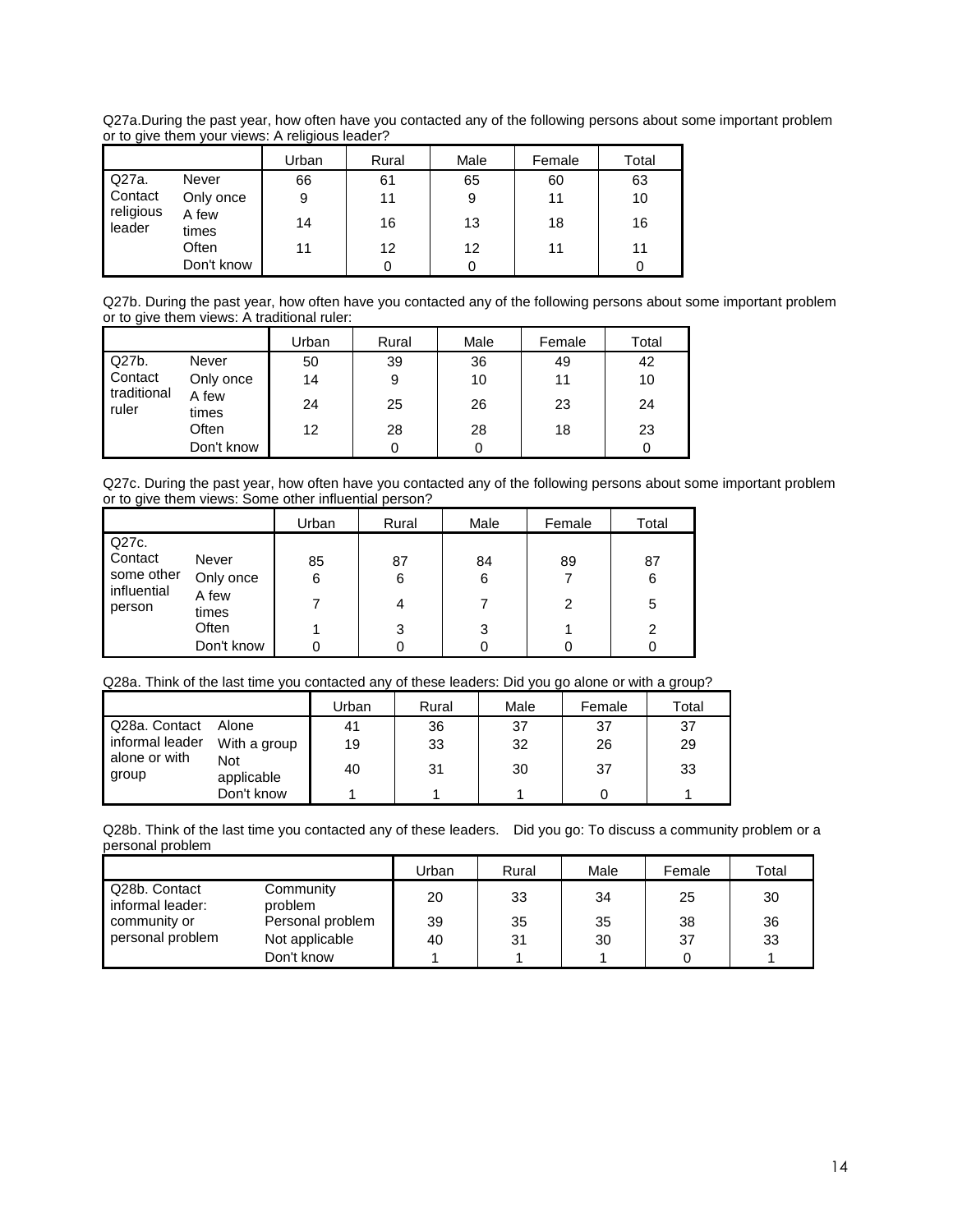Q29a. There are many ways to govern a country. Would you disapprove or approve of the following alternatives: Only one political party is allowed to stand for election and hold office?

|                 |                                   | Urban | Rural | Male | Female | Total |
|-----------------|-----------------------------------|-------|-------|------|--------|-------|
| Q29a.<br>Reject | Strongly<br>Disapprove            | 55    | 38    | 48   | 38     | 43    |
| one-party       | Disapprove                        | 10    | 12    | 10   | 13     | 12    |
| rule            | Neither Approve<br>Nor Disapprove | 6     | 2     | 3    | 4      | 3     |
|                 | Approve                           | 5     | 11    | 9    | 9      | 9     |
|                 | <b>Strongly Approve</b>           | 19    | 33    | 27   | 30     | 29    |
|                 | Don't Know                        | 6     | 4     | 3    | 6      | 5     |

Q29b. There are many ways to govern a country. Would you disapprove or approve of the following alternatives: The army comes in to govern the country?

|                 |                                   | Urban | Rural | Male  | Female |       |
|-----------------|-----------------------------------|-------|-------|-------|--------|-------|
|                 |                                   | Total | Total | Total | Total  | Total |
| Q29b.<br>Reject | Strongly<br>Disapprove            | 66    | 60    | 64    | 59     | 62    |
| military        | Disapprove                        | 11    | 15    | 13    | 14     | 14    |
| rule            | Neither Approve<br>Nor Disapprove | 6     | 3     | 3     | 4      | 3     |
|                 | Approve                           | 4     |       | 6     | 6      | 6     |
|                 | <b>Strongly Approve</b>           | 8     | 12    | 11    | 10     | 10    |
|                 | Don't Know                        |       | 4     | 3     | 6      | 5     |

Q29a. There are many ways to govern a country. Would you disapprove or approve of the following alternatives: Elections and the national assembly are abolished so that the Prime Minister can decide everything?

|                 |                                   | Urban | Rural | Male | Female | Total |
|-----------------|-----------------------------------|-------|-------|------|--------|-------|
| Q29c.<br>Reject | Strongly<br>Disapprove            | 62    | 62    | 64   | 59     | 62    |
| one-man         | Disapprove                        | 10    | 14    | 13   | 14     | 13    |
| rule            | Neither Approve<br>Nor Disapprove | 8     | 2     | 3    | 5      | 4     |
|                 | Approve                           | 5     | 5     | 5    | 5      | 5     |
|                 | <b>Strongly Approve</b>           | 11    | 12    | 12   | 11     | 12    |
|                 | Don't Know                        |       | 5     | 3    | 6      | 5     |

Q30. Which of these three statements is closest to your own opinion?

Statement 1: Democracy is preferable to any other kind of government.

Statement 2: In some circumstances, a non-democratic government can be preferable.

Statement 3: For someone like me, it doesn't matter what kind of government we have.

|                     |                                                        | Urban | Rural | Male | Female | Total |
|---------------------|--------------------------------------------------------|-------|-------|------|--------|-------|
| Q30. Support<br>for | STATEMENT 3: Doesn't<br>matter.                        | 18    | 17    | 17   | 17     | 17    |
| democracy           | STATEMENT 2:<br>Sometimes non-democratic<br>preferable | 25    | 31    | 29   | 29     | 29    |
|                     | STATEMENT 1:<br>Democracy preferable.                  | 51    | 43    | 48   | 44     | 46    |
|                     | Don't know                                             | 6     | 9     | 6    | 9      | 8     |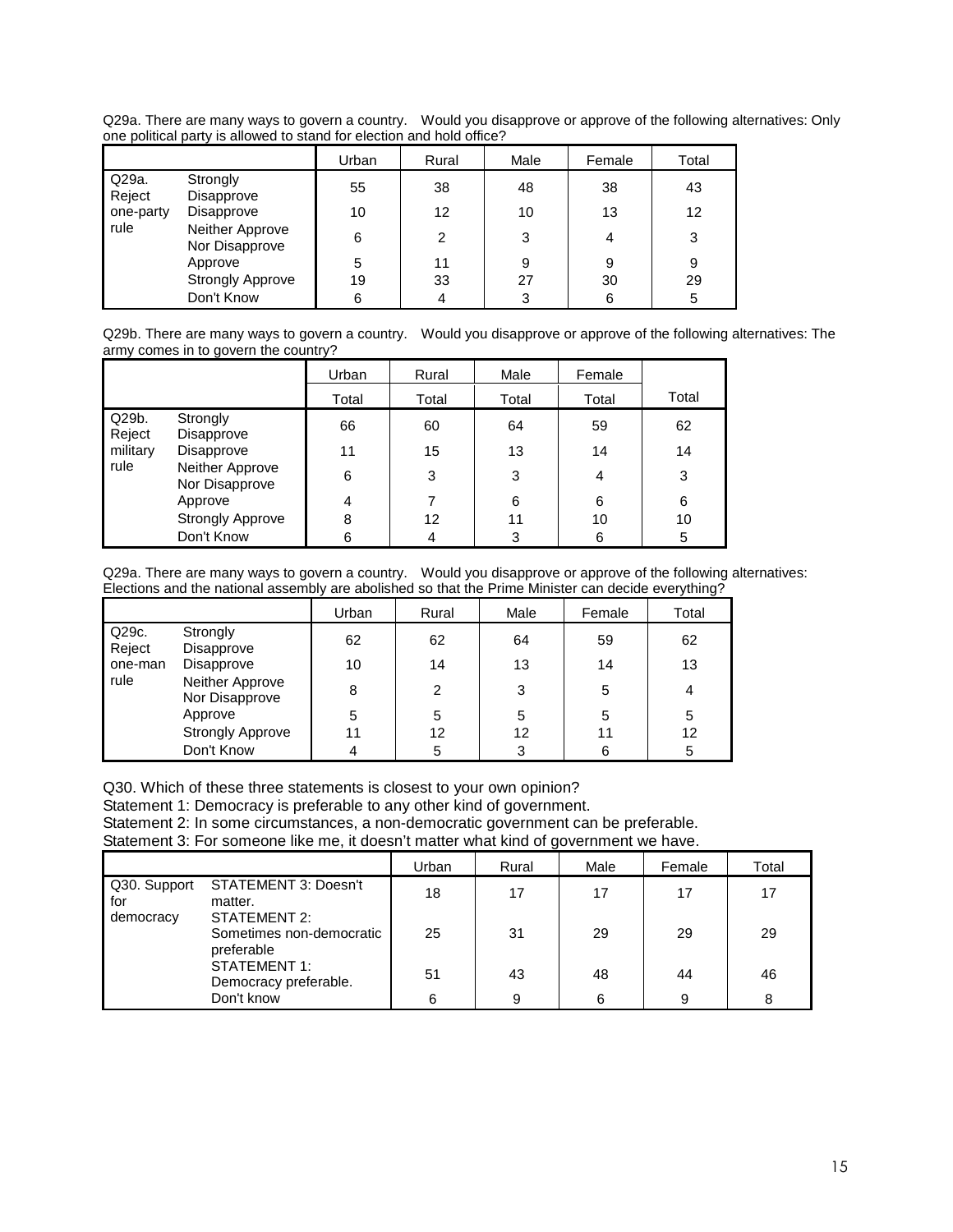Q31. Which of the following statements is closest to your view? Choose Statement 1 or Statement 2. Statement 1: We should choose our leaders in this country through regular, open and honest elections. Statement 2: Since elections sometimes produce bad results, we should adopt other methods for choosing this country's leaders.

|                        |                          | Urban | Rural | Male | Female | Total |
|------------------------|--------------------------|-------|-------|------|--------|-------|
| Q31. Choose<br>leaders | Agree very strongly with | 40    | 38    | 40   | 37     | 38    |
| through                | Agree with 1             | 16    | 11    | 13   | 12     | 12    |
| elections vs.          | Agree with 2             | 10    | 9     | 9    | 10     | 9     |
| other methods          | Agree very strongly with | 31    | 39    | 36   | 37     | 37    |
|                        | Agree with neither       |       |       |      |        |       |
|                        | Don't know               |       |       | າ    |        |       |

Q32. Which of the following statements is closest to your view? Choose Statement 1 or Statement 2. Statement 1: Political parties create division and confusion; it is therefore unnecessary to have many political parties in Lesotho.

Statement 2: Many political parties are needed to make sure that Basotho have real choices in who governs them.

|                                    |                          | Urban | Rural | Male | Female | Total |
|------------------------------------|--------------------------|-------|-------|------|--------|-------|
| Q32. Political<br>parties divisive | Agree very strongly with | 30    | 25    | 25   | 28     | 26    |
| vs. many                           | Agree with 1             | 11    | 10    | 10   | 11     | 11    |
| parties needed                     | Agree with 2             | 13    | 14    | 14   | 14     | 14    |
|                                    | Agree very strongly with | 42    | 47    | 48   | 44     | 46    |
|                                    | Agree with neither       |       | າ     | 2    |        | っ     |
|                                    | Don't know               | າ     |       |      |        |       |

Q33. Which of the following statements is closest to your view? Choose Statement 1 or Statement 2 Statement 1: Parliament should ensure that the Prime Minister explains to it on a regular basis how his government spends taxpayers' money.

Statement 2: The Prime Minister should be able to devote his full attention to developing the country rather than wasting time justifying his actions

|                       |                          | Urban | Rural | Male | Female | Total |
|-----------------------|--------------------------|-------|-------|------|--------|-------|
| Q33.<br>President     | Agree very strongly with | 39    | 32    | 38   | 30     | 34    |
| monitored by          | Agree with 1             | 9     | 11    | 8    | 13     | 11    |
| parliament vs.        | Agree with 2             | 10    | 10    | 10   | 9      | 10    |
| free to act on<br>own | Agree very strongly with | 36    | 42    | 38   | 42     | 40    |
|                       | Agree with neither       | 5     | 3     | 4    |        | 4     |
|                       | Don't know               |       |       |      |        |       |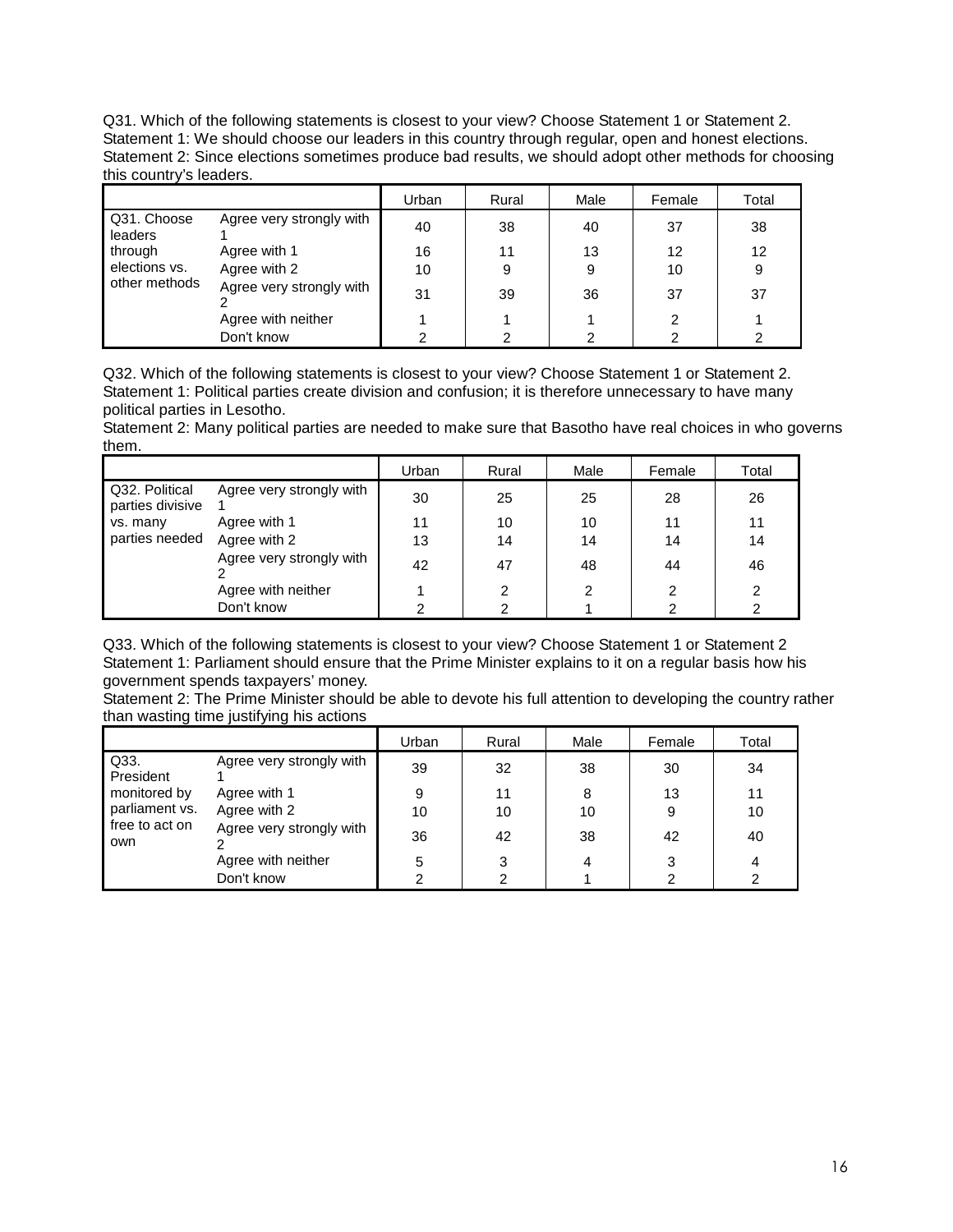34. Which of the following statements is closest to your view? Choose Statement 1 or Statement 2 Statement 1: Opposition parties should regularly examine and criticize government policies and actions. Statement 2: Opposition parties should concentrate on cooperating with government and helping it develop the country.

|                    |                          | Urban | Rural | Male | Female | Total |
|--------------------|--------------------------|-------|-------|------|--------|-------|
| Q34.<br>Opposition | Agree very strongly with | 24    | 15    | 20   | 16     | 18    |
| parties examine    | Agree with 1             | 11    | 11    | 12   | 11     | 11    |
| government vs.     | Agree with 2             | 13    | 14    | 14   | 13     | 13    |
| cooperate          | Agree very strongly with | 47    | 57    | 52   | 55     | 54    |
|                    | Agree with neither       | 4     | 2     | 3    | 2      | 2     |
|                    | Don't know               | ົ     |       |      |        |       |

35. Which of the following statements is closest to your view? Choose Statement 1 or Statement 2 Statement 1: The news media should constantly investigate and report on corruption and the mistakes made by the government.

Statement 2: Too much reporting on negative events, like corruption, only harms the country.

|                      |                          | Urban | Rural | Male | Female | Total |
|----------------------|--------------------------|-------|-------|------|--------|-------|
| Q35, Media<br>checks | Agree very strongly with | 42    | 37    | 39   | 37     | 38    |
| government vs.       | Agree with 1             | 19    | 15    | 16   | 16     | 16    |
| avoid negative       | Agree with 2             | 13    | 13    | 13   | 13     | 13    |
| reporting            | Agree very strongly with | 22    | 31    | 29   | 28     | 29    |
|                      | Agree with neither       |       | 2     | ົ    | ົ      | っ     |
|                      | Don't know               |       | 3     |      |        | 3     |

36. Which of the following statements is closest to your view? Choose Statement 1 or Statement 2. Statement 1: Representatives to the National Assembly represent the people; therefore they should make laws for this country, even if the Prime Minister does not agree.

Statement 2: Since the Prime Minister represents all of us, he should pass laws without worrying about what Parliament thinks.

|                    |                          | Urban | Rural | Male | Female | Total |
|--------------------|--------------------------|-------|-------|------|--------|-------|
| Q36.<br>Parliament | Agree very strongly with | 35    | 31    | 32   | 33     | 32    |
| makes laws vs.     | Agree with 1             | 15    | 15    | 16   | 14     | 15    |
| president does     | Agree with 2             | 9     | 11    | 10   | 11     | 11    |
|                    | Agree very strongly with | 20    | 29    | 25   | 27     | 26    |
|                    | Agree with neither       | 16    | 10    | 13   | 10     | 12    |
|                    | Don't know               | 5     |       | 3    |        |       |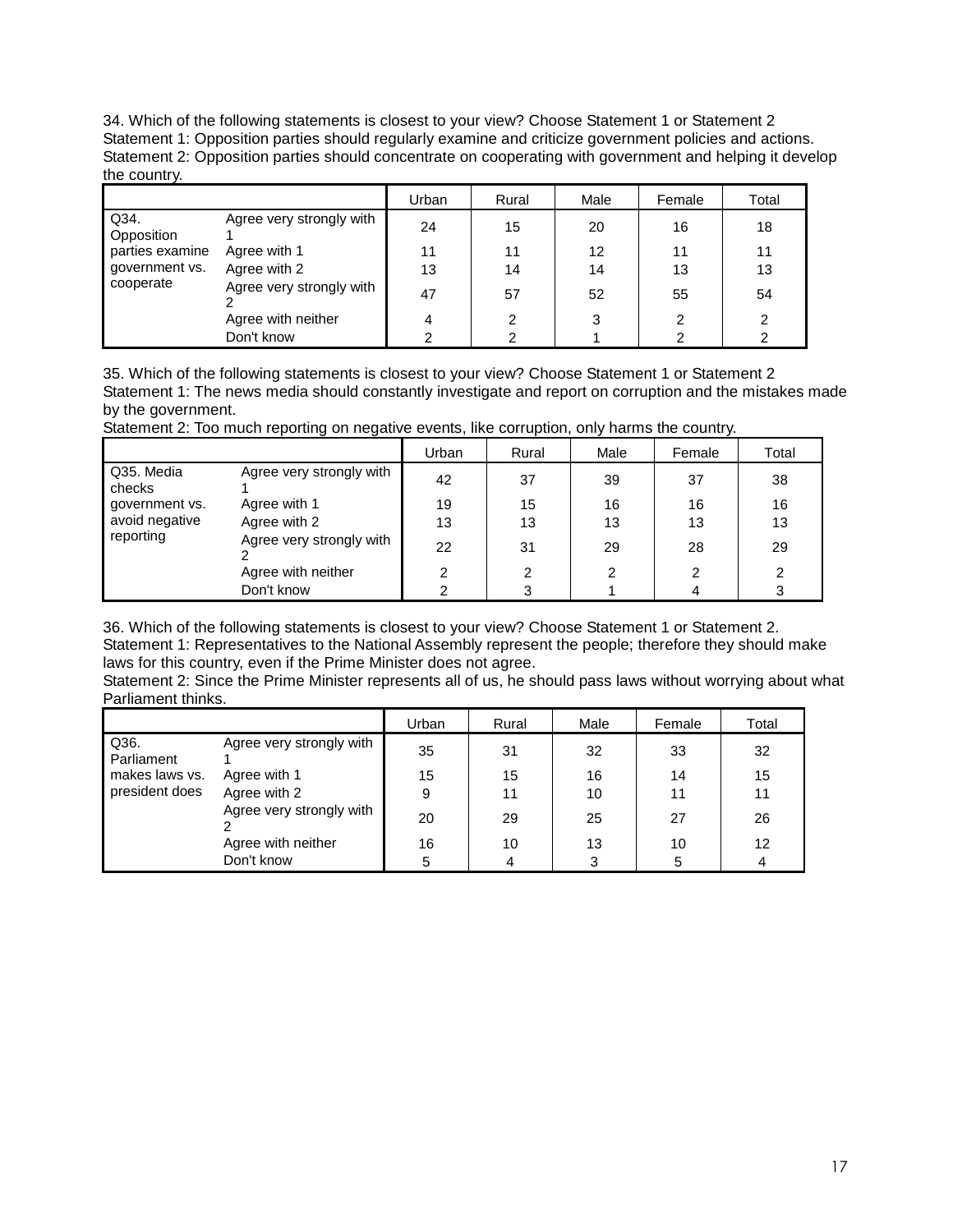37. Which of the following statements is closest to your view? Choose Statement 1 or Statement 2. Statement 1: Since the Prime was elected to lead the country, he should not be bound by laws or court decisions that he thinks are wrong.

Statement 2: The Prime Minister must always obey the laws and the courts, even if he thinks they are wrong.

|                        |                          | Urban | Rural | Male | Female | Total |
|------------------------|--------------------------|-------|-------|------|--------|-------|
| Q37.<br>President free | Agree very strongly with | 13    | 16    | 15   | 14     | 15    |
| to act vs. obey        | Agree with 1             |       | 10    | 9    | 9      | 9     |
| the laws and           | Agree with 2             | 14    | 13    | 13   | 14     | 13    |
| courts                 | Agree very strongly with | 60    | 55    | 57   | 56     | 57    |
|                        | Agree with neither       | 5     | 4     | 5    | 4      | 5     |
|                        | Don't know               | າ     |       |      |        |       |

38. Which of the following statements is closest to your view? Choose Statement 1 or Statement 2 Statement 1: The Constitution should limit the Prime Minister to serving a maximum of two terms in office. Statement 2: There should be no constitutional limit on how long the Prime Minister can serve.

|                          |                          | Urban | Rural | Male | Female | Total |
|--------------------------|--------------------------|-------|-------|------|--------|-------|
| Q38.<br>Presidential two | Agree very strongly with | 41    | 39    | 42   | 38     | 40    |
| term limit vs. no        | Agree with 1             | 11    | 11    | 12   | 10     | 11    |
| term limits              | Agree with 2             |       | 10    | 10   | 9      | 9     |
|                          | Agree very strongly with | 30    | 34    | 31   | 35     | 33    |
|                          | Agree with neither       | 9     |       | 4    |        |       |
|                          | Don't know               |       |       | 2    |        | 3     |

39. Which of the following statements is closest to your view? Choose Statement 1 or Statement 2. Statement 1: Our present system of elected government should be given more time to deal with inherited problems.

Statement 2: If our present system cannot produce results soon, we should try another form of government

|                           |                          | Urban             | Rural | Male | Female | Total |
|---------------------------|--------------------------|-------------------|-------|------|--------|-------|
| Q39. Time to<br>deal with | Agree very strongly with | 13                | 16    | 15   | 15     | 15    |
| problems vs.              | Agree with 1             | $12 \overline{ }$ | 10    | 11   | 11     | 11    |
| try another               | Agree with 2             | 14                | 16    | 15   | 15     | 15    |
| form                      | Agree very strongly with | 50                | 51    | 52   | 49     | 50    |
|                           | Agree with neither       | 6                 | 3     | 4    | 4      | 4     |
|                           | Don't know               | 6                 | 5     | 3    |        | 5     |

40a. If you had to chose, which one of the following things, is most important?

|                                   |                                                      | Urban | Rural | Male | Female | Total |
|-----------------------------------|------------------------------------------------------|-------|-------|------|--------|-------|
| Q40a.<br>Most                     | Maintaining order in<br>the nation                   | 12    | 8     | 11   |        | 9     |
| important<br>national<br>priority | Giving people more<br>say in government<br>decisions | 12    | 10    | 10   | 11     | 10    |
|                                   | Protecting people's<br>right to live freely          | 24    | 24    | 23   | 25     | 24    |
|                                   | Improving economic<br>conditions for the poor        | 52    | 58    | 55   | 56     | 56    |
|                                   | None of these                                        | 0     |       |      |        |       |
|                                   | Don't know                                           |       |       | 0    |        |       |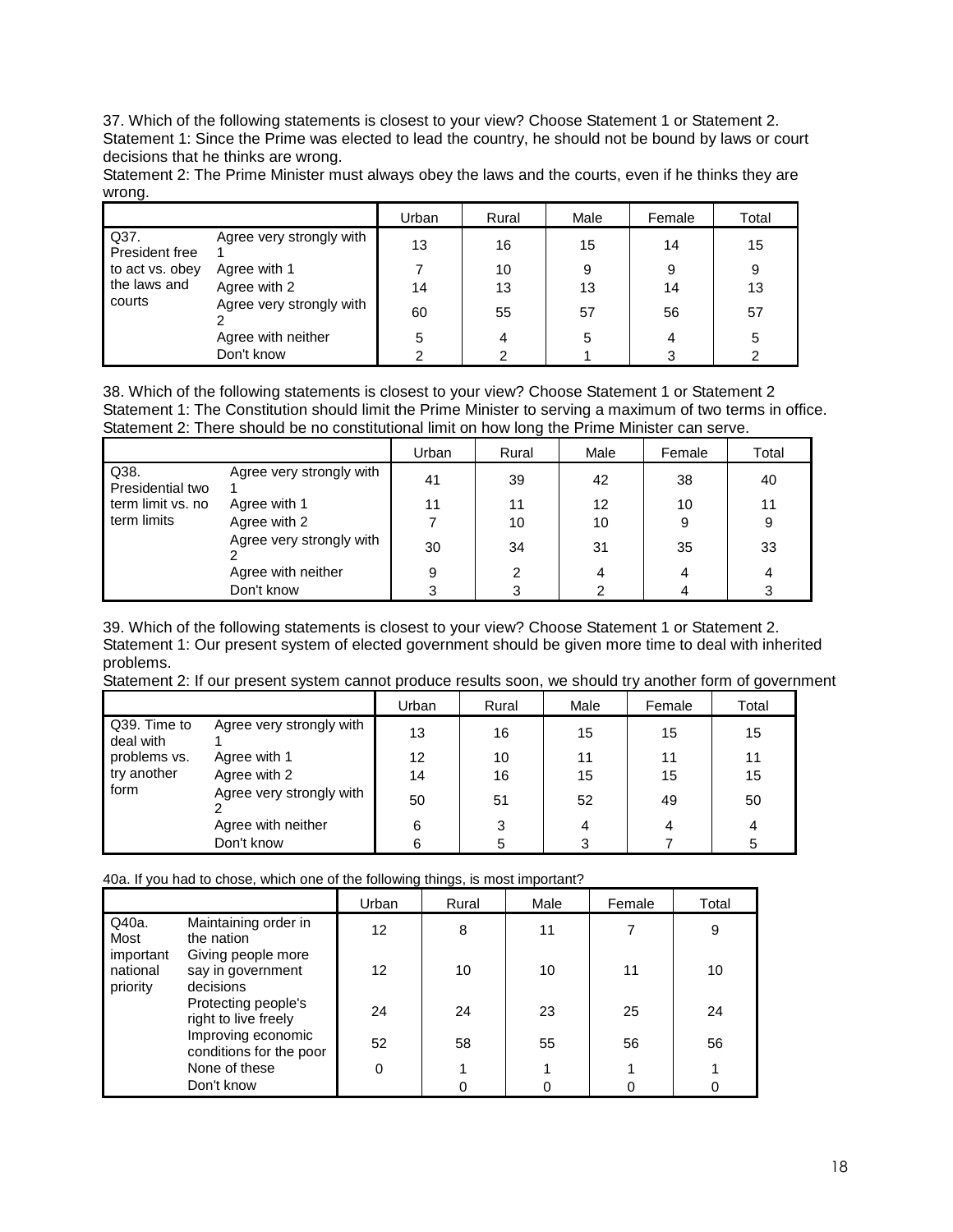#### Q40b. And which would be next most important/

|                               |                                                      | Urban | Rural | Male | Female | Total |
|-------------------------------|------------------------------------------------------|-------|-------|------|--------|-------|
| Q40b.<br>Second               | Maintaining order in<br>the nation                   | 11    | 11    | 11   | 11     | 11    |
| most<br>important<br>national | Giving people more<br>say in government<br>decisions | 13    | 18    | 17   | 17     | 17    |
| priority                      | Protecting people's<br>right to live freely          | 38    | 40    | 39   | 40     | 40    |
|                               | Improving economic<br>conditions for the poor        | 36    | 29    | 31   | 31     | 31    |
|                               | None of these                                        |       |       |      |        |       |
|                               | Don't know                                           |       |       |      |        |       |

#### Q41a2. Can you tell me the name of; your representative to the National Assembly?

|                                 |                            | Urban | Rural | Male | Female | Total |
|---------------------------------|----------------------------|-------|-------|------|--------|-------|
| Q41a2.<br>Identify<br>MP (code) | Know but can't<br>remember | 9     | 6     |      |        |       |
|                                 | Incorrect guess            | 10    |       | 10   |        | 9     |
|                                 | Correct name               | 44    | 64    | 59   | 57     | 58    |
|                                 | Don't know                 | 37    | 22    | 23   | 29     | 26    |

#### Q41b2. Can you tell the name of the Minister of Finance?

|                                |                            | Urban | Rural | Male | Female | Total |
|--------------------------------|----------------------------|-------|-------|------|--------|-------|
| Q41b1. Identify<br>Minister of | Know but can't<br>remember | 9     | 9     | 9    | 10     | 9     |
| Finance (code)                 | Incorrect guess            | っ     |       | 3    |        |       |
|                                | Correct name               | 32    | 9     | 19   | 13     | 16    |
|                                | Don't know                 | 57    | 79    | 69   | 75     | 72    |

Q42a. In your opinion how much of a democracy is Lesotho today?

|                                                                                                                                                                  |                              | Urban | Rural | Male | Female | Total |
|------------------------------------------------------------------------------------------------------------------------------------------------------------------|------------------------------|-------|-------|------|--------|-------|
|                                                                                                                                                                  | Q42a. Extent Not a democracy | 13    | 8     | 11   |        | 9     |
| οf<br>A democracy, with<br>democracy<br>major problems<br>A democracy, but<br>with minor problems<br>A full democracy<br>Do not understand<br>question/democracy | 45                           | 41    | 42    | 42   | 42     |       |
|                                                                                                                                                                  | 20                           | 21    | 20    | 21   | 20     |       |
|                                                                                                                                                                  | 17                           | 17    | 18    | 15   | 17     |       |
|                                                                                                                                                                  |                              | 3     | 8     | 5    |        | 6     |
|                                                                                                                                                                  | Don't know                   |       |       | З    |        | 5     |

Q42b. Lerato lives in a country with many political parties and free elections. Everyone is free to speak their minds about politics and to vote for the party of their choice. Elections sometimes lead to a change of ruling party. In your opinion, how much of a democracy is Lerato's country?

|                             |                                         | Urban | Rural | Male | Female | Total |
|-----------------------------|-----------------------------------------|-------|-------|------|--------|-------|
| Q42b. Extent                | Not a democracy                         | 2     | 4     |      | 3      | 4     |
| of democracy:<br>Vignette A | A democracy, with<br>major problems     | 11    | 14    | 14   | 12     | 13    |
|                             | A democracy, but<br>with minor problems | 16    | 23    | 20   | 22     | 21    |
|                             | A full democracy                        | 62    | 43    | 51   | 46     | 49    |
|                             | Do not understand<br>question/democracy | 5     | 11    | 8    | 11     | 9     |
|                             | Don't know                              | 4     |       |      | 5      |       |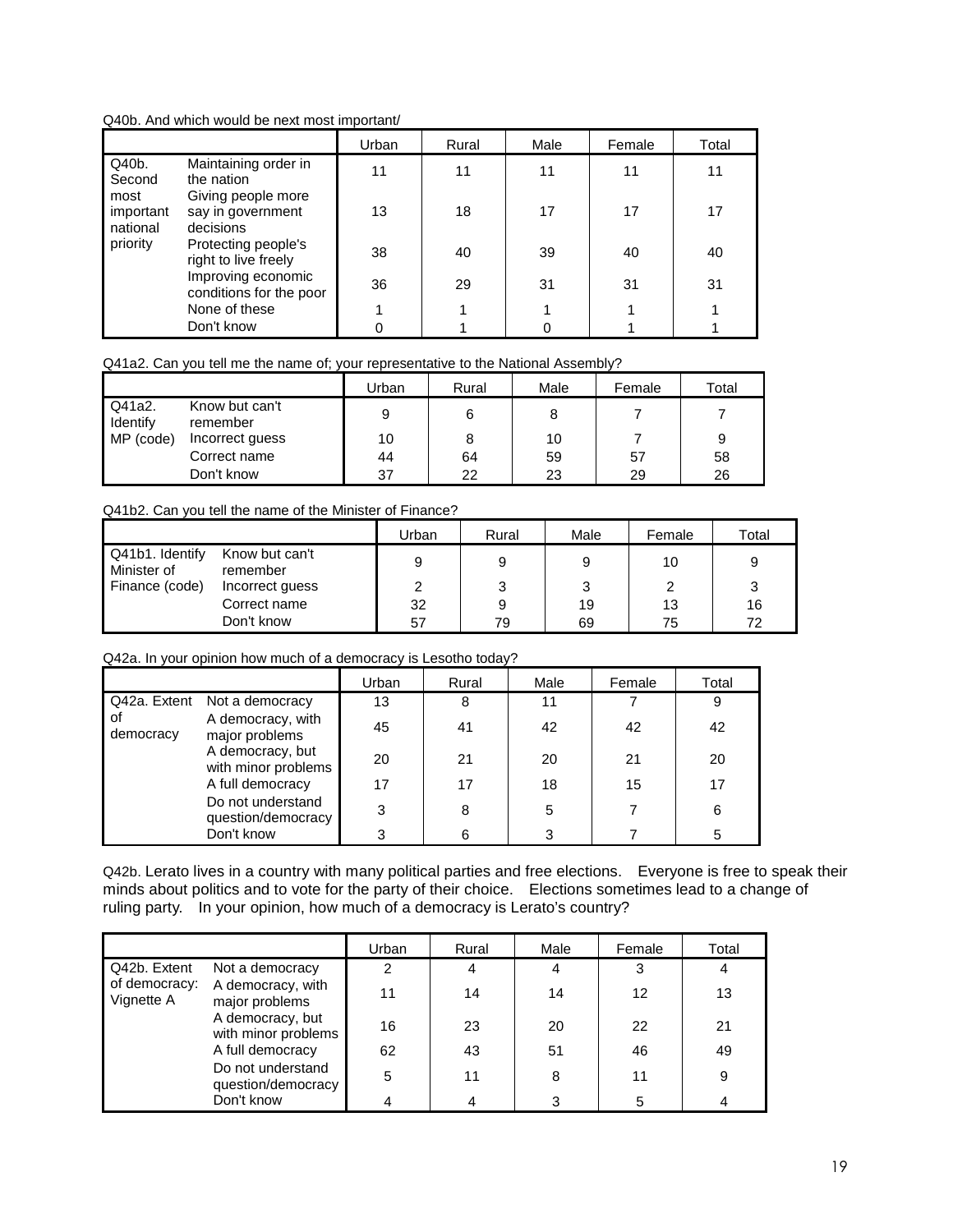42c. Thabo lives in a country with regular elections. It has one large political party and many small ones. People are free to express their opinions and to vote as they please. But so far, elections have not led to a change of ruling party. In your opinion, how much of a democracy is Thabo's country?

|                             |                                         | Urban | Rural | Male | Female | Total |
|-----------------------------|-----------------------------------------|-------|-------|------|--------|-------|
| Q42c. Extent                | Not a democracy                         | 9     | 8     | 8    | 8      | 8     |
| of democracy:<br>Vignette B | A democracy, with<br>major problems     | 27    | 25    | 27   | 25     | 26    |
|                             | A democracy, but<br>with minor problems | 35    | 31    | 34   | 31     | 33    |
|                             | A full democracy                        | 19    | 20    | 20   | 19     | 20    |
|                             | Do not understand<br>question/democracy | 9     | 16    | 11   |        | 14    |

42d. Nthabiseng lives in a country with regular elections. It has one big political party and many small ones. People are afraid to express political opinions or to vote for the opposition. The opposition is so weak that it seems that it can never win an election. In your opinion, how much of a democracy is Nthabiseng country?

|                             |                                         | Urban | Rural | Male | Female | Total |
|-----------------------------|-----------------------------------------|-------|-------|------|--------|-------|
| Q42d. Extent                | Not a democracy                         | 54    | 36    | 45   | 38     | 41    |
| of democracy:<br>Vignette C | A democracy, with<br>major problems     | 24    | 29    | 26   | 28     | 27    |
|                             | A democracy, but<br>with minor problems |       | 12    | 11   | 11     | 11    |
|                             | A full democracy                        | 5     | 8     |      |        |       |
|                             | Do not understand<br>question/democracy | 10    | 16    | 11   |        | 14    |

Q43. Overall, how satisfied are with the way democracy works in Lesotho: Are you:

|                      |                               | Urban | Rural | Male | Female | Total |
|----------------------|-------------------------------|-------|-------|------|--------|-------|
| Q43.<br>Satisfaction | Lesotho is not a<br>democracy | 4     |       |      |        | 4     |
| with                 | Not at all satisfied          | 47    | 33    | 39   | 36     | 37    |
| democracy            | Not very satisfied            | 21    | 21    | 21   | 21     | 21    |
|                      | Fairly satisfied              | 14    | 19    | 16   | 18     | 17    |
|                      | Very satisfied                | 9     | 14    | 14   |        | 13    |
|                      | Don't Know                    |       | 10    |      | 10     | 8     |

Q44a. Which of the following statements, please tell me whether you disagree or agree: The courts have the right to make decisions that people always have to abide by.

|                 |                               | Urban | Rural | Male | Female | Total |
|-----------------|-------------------------------|-------|-------|------|--------|-------|
| Q44a.           | <b>Strongly Disagree</b>      | 5     | 6     |      | 5      | 5     |
| Courts          | <b>Disagree</b>               | 4     |       |      | 6      | 6     |
| make<br>binding | Neither Agree Nor<br>Disagree |       |       |      |        |       |
| decision        | Agree                         | 14    | 19    | 14   | 21     | 17    |
| -S              | <b>Strongly Agree</b>         | 75    | 67    | 72   | 66     | 69    |
|                 | Don't know                    |       |       |      |        |       |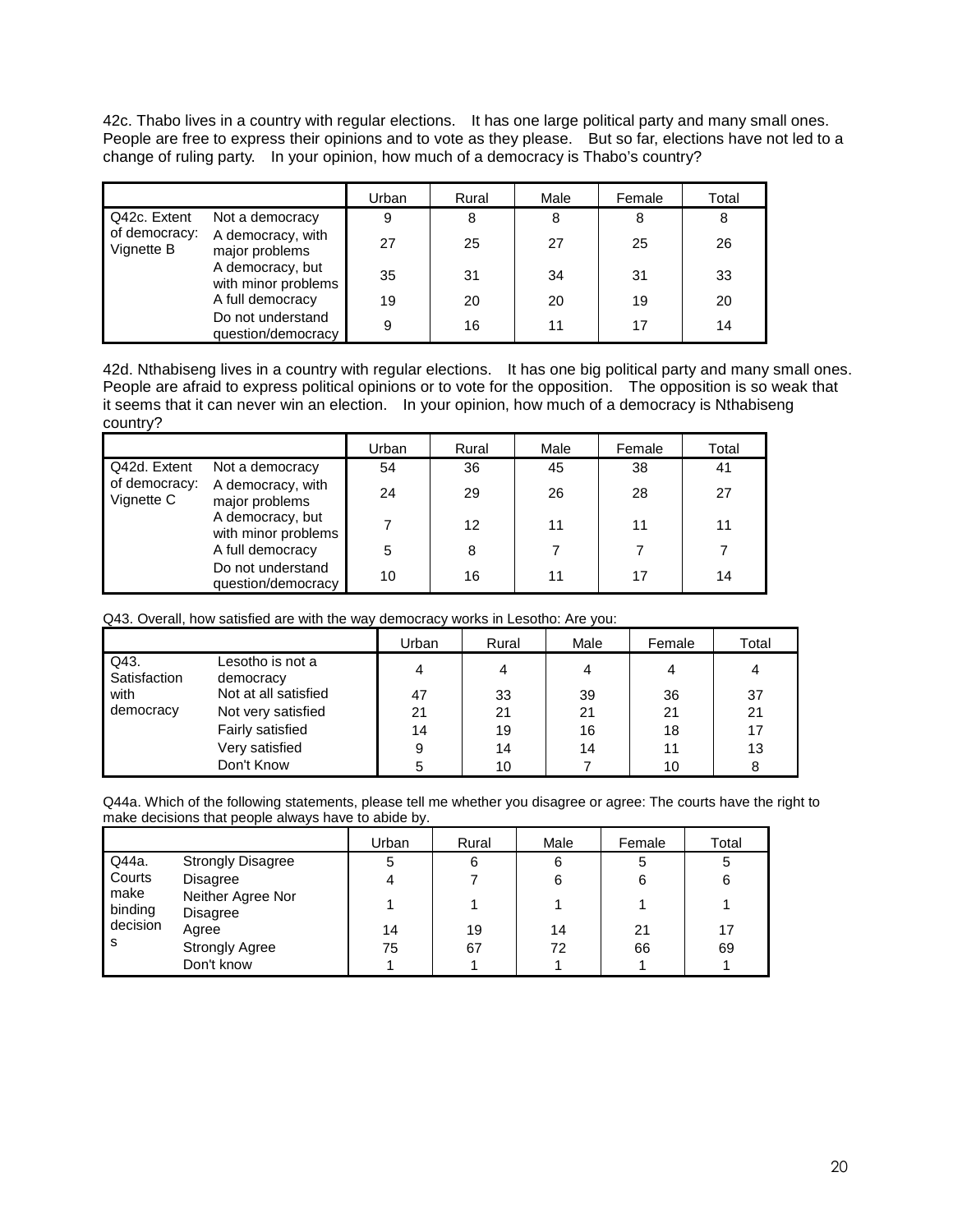Q44b. For each of the following statements, please tell me whether you disagree or agree: The police always have the right to make people obey the law.

|                |                               | Urban | Rural | Male | Female | Total |
|----------------|-------------------------------|-------|-------|------|--------|-------|
| Q44b.          | <b>Strongly Disagree</b>      | 6     |       | 5    | 3      |       |
| People         | Disagree                      |       | 5     |      |        |       |
| must<br>  obey | Neither Agree Nor<br>Disagree |       |       |      |        |       |
| the law        | Agree                         | 20    | 21    | 18   | 24     | 21    |
|                | <b>Strongly Agree</b>         | 71    | 68    | 71   | 67     | 69    |
|                | Don't know                    |       |       |      |        |       |

Q44c. For each of the following statements, please tell me whether you disagree or agree: The tax department always has the right to make people pay taxes

|                   |                                      | Urban | Rural | Male | Female | Total |
|-------------------|--------------------------------------|-------|-------|------|--------|-------|
| Q44c.             | <b>Strongly Disagree</b>             | 12    | 11    | 10   | 12     | 11    |
| People            | <b>Disagree</b>                      | 6     | 9     | 9    | 8      | 8     |
| must pay<br>taxes | Neither Agree Nor<br><b>Disagree</b> | 3     | 2     | 2    | 4      | 3     |
|                   | Agree                                | 14    | 15    | 15   | 16     | 15    |
|                   | <b>Strongly Agree</b>                | 52    | 42    | 51   | 39     | 45    |
|                   | Don't know                           | 14    | 20    | 14   | 22     | 18    |

Q45a. In you opinion, how often, in this country: Does competition between political parties lead to violent conflict?

|                                                    |            | Urban | Rural | Male | Female | Total |
|----------------------------------------------------|------------|-------|-------|------|--------|-------|
| Q45a. How                                          | Never      |       |       |      | 4      | 6     |
| often party<br>competition<br>leads to<br>confiict | Rarely     | 21    | 22    | 22   | 21     | 22    |
|                                                    | Often      | 31    | 36    | 33   | 36     | 34    |
|                                                    | Always     | 41    | 30    | 34   | 33     | 34    |
|                                                    | Don't know | 4     |       |      |        | 5     |

# Q45b. In your opinion, how often, in this country: Does the Prime Minister ignore the laws of the country?

|                                    |            | Urban | Rural | Male | Female | Total |
|------------------------------------|------------|-------|-------|------|--------|-------|
| Q45b. How                          | Never      | 18    | 23    | 22   | 20     | 21    |
| often<br>president<br>ignores laws | Rarely     | 20    | 24    | 23   | 22     | 23    |
|                                    | Often      | 17    | 14    | 15   | 15     | 15    |
|                                    | Always     | 25    | 15    | 21   | 16     | 18    |
|                                    | Don't know | 19    | 25    | 20   | 27     | 23    |

Q45c. In your opinion, how often, in this country: Are people treated unequally under the law?

|                                      |            | Urban | Rural | Male | Female | Total |
|--------------------------------------|------------|-------|-------|------|--------|-------|
| Q45c. How                            | Never      |       | 6     |      |        | 6     |
| often people<br>treated<br>unequally | Rarely     | 16    | 22    | 17   | 23     | 20    |
|                                      | Often      | 33    | 37    | 40   | 32     | 36    |
|                                      | Always     | 35    | 22    | 28   | 24     | 26    |
|                                      | Don't know |       | 13    |      | 15     | 12    |

#### Q45d. In your opinion, how often, in this country: Do official who commit crimes go unpunished/

|                 |            | Urban | Rural | Male | Female | Total |
|-----------------|------------|-------|-------|------|--------|-------|
| Q45d. How       | Never      | 6     | 6     | 6    |        | 6     |
| often officials | Rarely     | 15    | 22    | 19   | 20     | 20    |
| unpunished      | Often      | 33    | 35    | 37   | 32     | 34    |
|                 | Always     | 35    | 19    | 23   | 23     | 23    |
|                 | Don't know | 11    | 19    | 14   | 19     |       |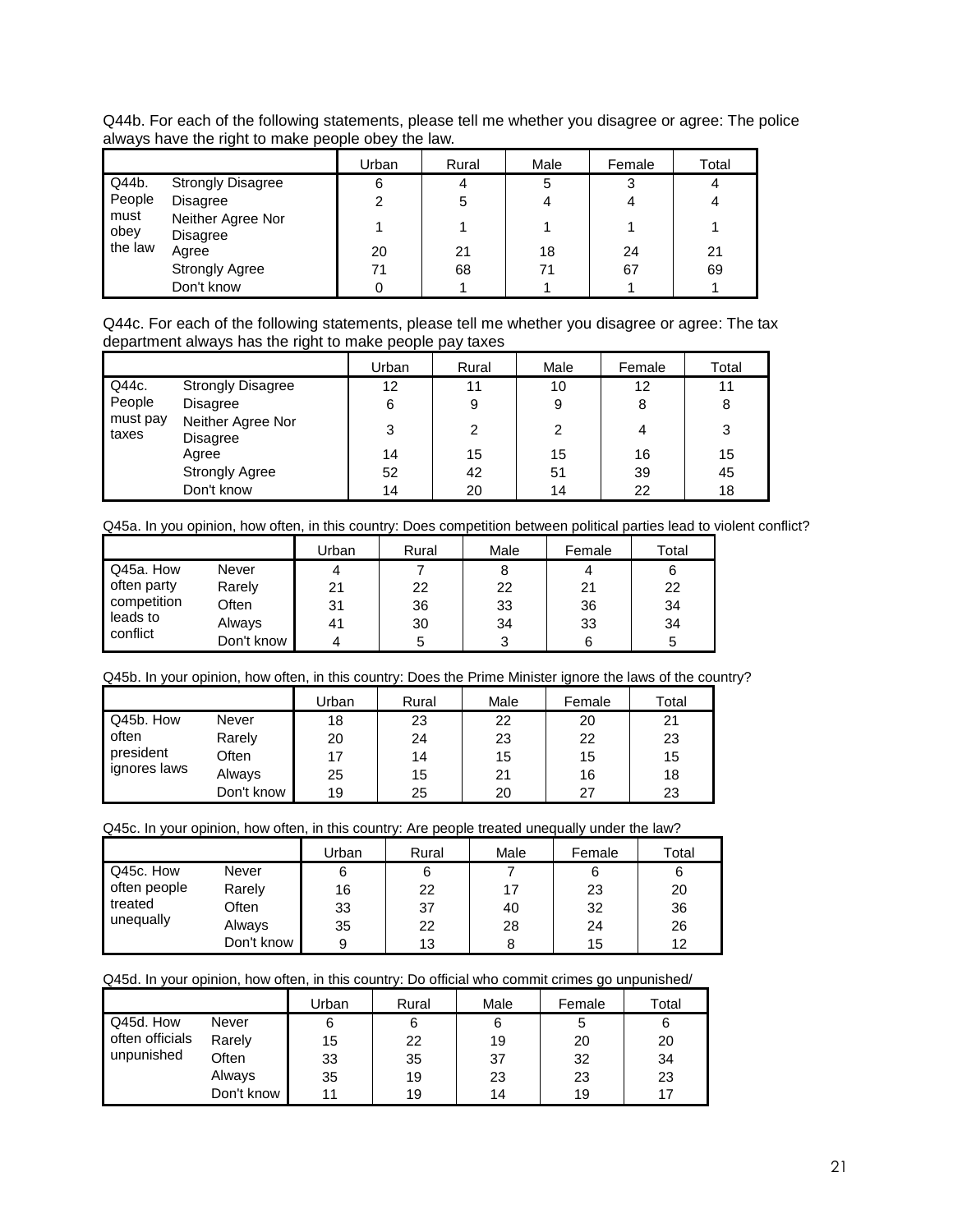Q45e. In your opinion, how often, in this country: Do ordinary people who break the law go unpunished?

|                 |            | Urban | Rural | Male | Female | Total |
|-----------------|------------|-------|-------|------|--------|-------|
| Q45e. How often | Never      | 6     | 10    | 10   | 9      | 9     |
| ordinary people | Rarely     | 25    | 29    | 27   | 28     | 28    |
| unpunished      | Often      | 25    | 31    | 31   | 28     | 30    |
|                 | Always     | 35    | 22    | 26   | 25     | 26    |
|                 | Don't know | 8     |       |      | 9      |       |

## Q46.In this country, how often, do people have to be careful of what they say about politics?

|                                  |            | Urban | Rural | Male | Female | Total |
|----------------------------------|------------|-------|-------|------|--------|-------|
| Q46. How                         | Never      | 12    | 12    | 13   | 11     | 12    |
| often careful<br>what you<br>say | Rarely     | 16    | 18    |      | 18     | 17    |
|                                  | Often      | 18    | 22    | 20   | 21     | 21    |
|                                  | Always     | 48    | 44    | 47   | 42     | 45    |
|                                  | Don't know |       |       | 2    |        | 5     |

Q47. During election campaigns in this country, how much do you personally fear becoming a victim of political intimidation or violence?

|                 |              | Urban | Rural | Male | Female | Total |
|-----------------|--------------|-------|-------|------|--------|-------|
| Q47. How        | A lot        | 24    | 16    | 16   | 21     | 19    |
| much fear       | Somewhat     | 17    | 13    | 14   | 14     | 14    |
| political       | A little bit | 14    | 15    | 16   | 13     | 15    |
| intimidation or | Not at all   | 43    | 53    | 50   | 49     | 50    |
| violence        | Don't know   |       | 3     | 3    | 3      | 3     |

Q48a. How likely do you think it is: That powerful people can find out how you voted, even though there is supposed a secret ballot in this country?

|                       |                    | Urban | Rural | Male | Female | Total |
|-----------------------|--------------------|-------|-------|------|--------|-------|
| Q48a. How             | Not at all likely  | 39    | 49    | 45   | 47     | 46    |
| likely powerful       | Not very likely    | 14    | 16    | 15   | 16     | 15    |
| find out your<br>vote | Somewhat<br>likely | 13    | 15    | 15   | 14     | 15    |
|                       | Very likely        | 27    | 14    | 19   | 17     | 18    |
|                       | Don't know         |       | 5     | 6    | 6      | 6     |

Q48b. How likely do you think is: That people can be punished by government officials if they make complaints about poor quality services or misuse of funds?

|                          |                    | Urban | Rural | Male | Female | Total |
|--------------------------|--------------------|-------|-------|------|--------|-------|
| Q48b. How                | Not at all likely  | 6     | 13    | 10   | 12     | 11    |
| likely punished          | Not very likely    | 10    | 16    | 13   | 15     | 14    |
| for making<br>complaints | Somewhat<br>likely | 18    | 18    | 18   | 18     | 18    |
|                          | Very likely        | 61    | 46    | 53   | 48     | 51    |
|                          | Don't know         | 5     |       | 6    |        | 6     |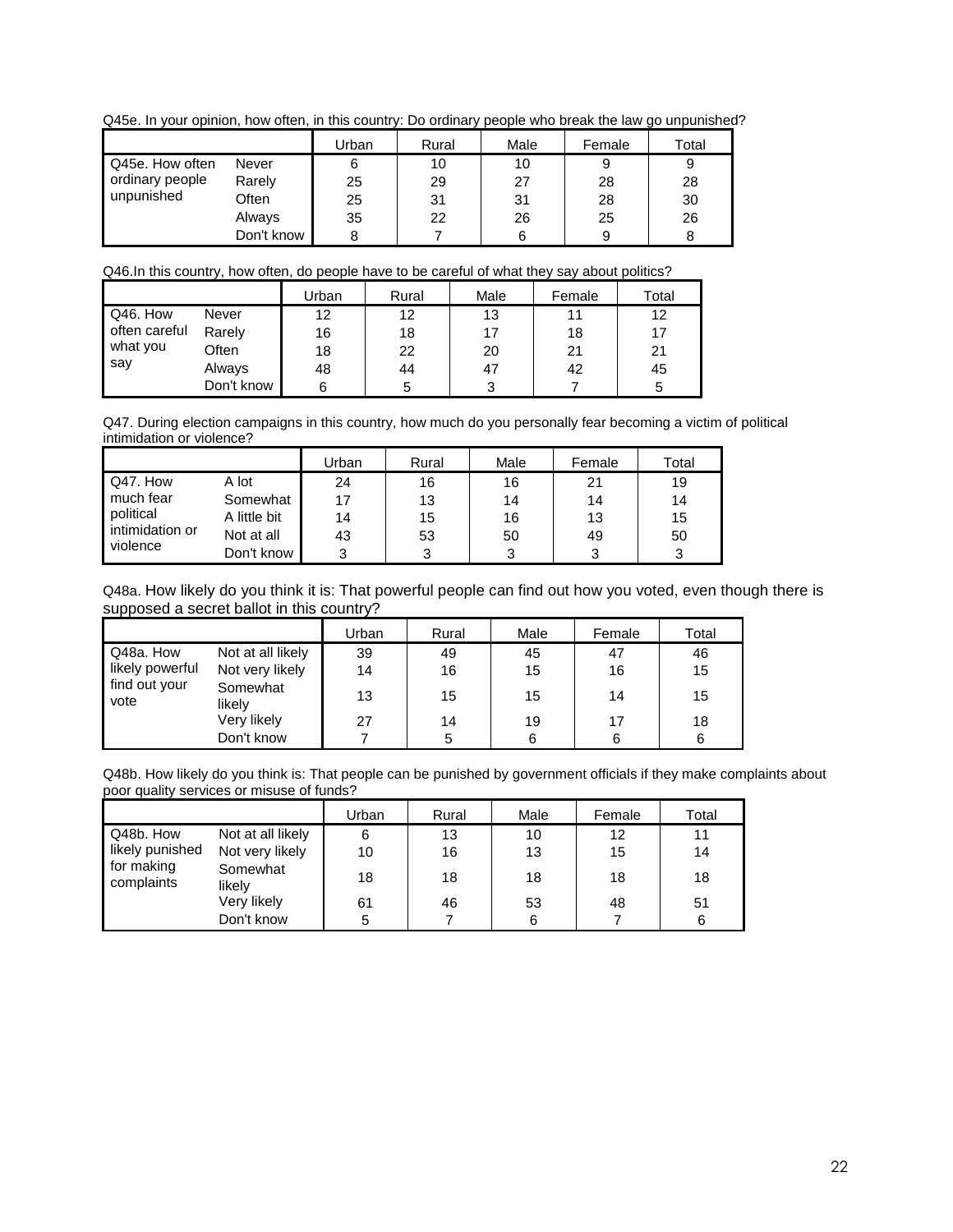Q49a. How much do you trust each of the following, or haven't you heard enough about them to say: The Prime Minister?

|          |                                    | Urban | Rural | Male | Female | Total |
|----------|------------------------------------|-------|-------|------|--------|-------|
| Q49a.    | Not at all                         | 40    | 23    | 27   | 30     | 28    |
| Trust    | Just a little                      | 19    | 18    | 19   | 17     | 18    |
| Prime    | Somewhat                           |       | 8     | 8    | 8      | 8     |
| Minister | A lot                              | 26    | 45    | 41   | 38     | 40    |
|          | Don't know/Haven't<br>heard enough |       | 5     | 5    |        | 6     |

Q49b. How much do you trust each of the following, or haven't you heard enough about them to say: National Assembly?

|                   |                                    | Jrban | Rural | Male | Female | Total |
|-------------------|------------------------------------|-------|-------|------|--------|-------|
| Q49b. Trust       | Not at all                         | 37    | 22    | 26   | 27     | 26    |
| parliament/       | Just a little                      |       | 18    | 17   | 18     | 18    |
| national assembly | Somewhat                           | 13    | 9     | 10   | 11     | 10    |
|                   | A lot                              | 24    | 42    | 39   | 35     | 37    |
|                   | Don't know/Haven't<br>heard enough | 8     | 9     | 8    | 9      | 9     |

Q49c. How much do you trust each of the following, or haven't you heard enough about them to say: Independent Electoral Commission?

|             |                                    | Jrban | Rural | Male | Female | Total |
|-------------|------------------------------------|-------|-------|------|--------|-------|
| Q49c. Trust | Not at all                         | 37    | 21    | 24   | 27     | 26    |
| national    | Just a little                      | 15    | 15    | 16   | 14     | 15    |
| electoral   | Somewhat                           | 11    | 11    | 11   | 12     | 11    |
| commission  | A lot                              | 28    | 42    | 39   | 37     | 38    |
|             | Don't know/Haven't<br>heard enough | 10    | 10    | 9    | 10     | 10    |

Q49d. How much do you trust each of the following, or haven't you heard enough about them to say: Your elected Community Council?

|                  |                                    | Urban | Rural | Male | Female | Total |
|------------------|------------------------------------|-------|-------|------|--------|-------|
| Q49d. Trust your | Not at all                         | 38    | 31    | 35   | 32     | 33    |
| elected local    | Just a little                      | 19    | 15    | 16   | 16     | 16    |
| government       | Somewhat                           | 12    | 10    | 12   |        | 11    |
| council          | A lot                              | 21    | 41    | 33   | 37     | 35    |
|                  | Don't know/Haven't<br>heard enough | 10    |       | 4    | 6      | b     |

Q49e. How much do you trust each of the following, or haven't you heard enough about them to say: Independent Electoral Commission? The ruling party?

|           |                                    | Urban | Rural | Male | Female | Total |
|-----------|------------------------------------|-------|-------|------|--------|-------|
| Q49e.     | Not at all                         | 43    | 28    | 33   | 32     | 32    |
| Trust the | Just a little                      | 16    | 15    | 17   | 14     | 15    |
| ruling    | Somewhat                           |       | 11    | 10   | 9      | 10    |
| party     | A lot                              | 28    | 43    | 37   | 40     | 38    |
|           | Don't know/Haven't<br>heard enough | 6     | 4     |      | 5      | 4     |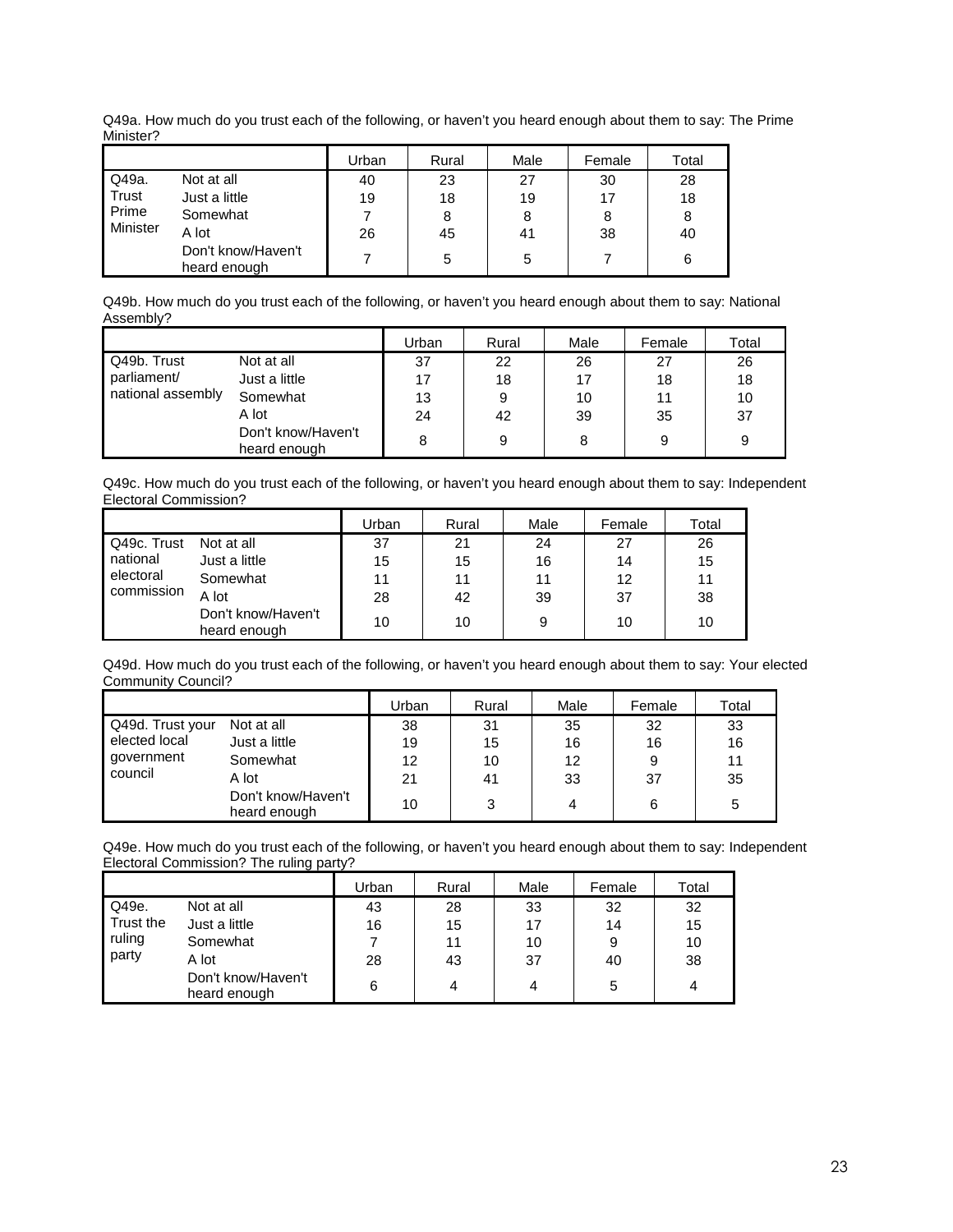Q49f. How much do you trust each of the following, or haven't you heard enough about them to say: Opposition political parties?

|             |                                    | Urban | Rural | Male | Female | Total |
|-------------|------------------------------------|-------|-------|------|--------|-------|
| Q49f. Trust | Not at all                         | 44    | 52    | 47   | 53     | 50    |
| opposition  | Just a little                      | 18    | 16    | 18   | 15     | 16    |
| political   | Somewhat                           | 9     | 8     |      |        | 8     |
| parties     | A lot                              | 19    | 16    | 18   | 15     | 17    |
|             | Don't know/Haven't<br>heard enough | 10    | 8     |      | 10     | 9     |

Q49g. How much do you trust each of the following, or haven't you heard enough about them to say: The Police?

|        |                                    | Urban | Rural | Male | Female | Total |
|--------|------------------------------------|-------|-------|------|--------|-------|
| Q49g.  | Not at all                         | 27    | 18    | 22   | 19     | 21    |
| Trust  | Just a little                      | 24    | 16    | 18   | 18     | 18    |
| police | Somewhat                           | 11    | 14    | 12   | 14     | 13    |
|        | A lot                              | 34    | 51    | 45   | 46     | 45    |
|        | Don't know/Haven't<br>heard enough | 5     |       |      | 3      | 3     |

Q49h. How much do you trust each of the following, or haven't you heard enough about them to say: Courts of law

|        |                                    | Urban | Rural | Male | Female | Total |
|--------|------------------------------------|-------|-------|------|--------|-------|
| Q49h.  | Not at all                         | 22    | 12    | 16   | 14     | 15    |
| Trust  | Just a little                      | 19    | 15    | 17   | 16     | 17    |
| courts | Somewhat                           | 11    | 11    | 10   | 12     | 11    |
| of law | A lot                              | 40    | 57    | 53   | 51     | 52    |
|        | Don't know/Haven't<br>heard enough | 8     | 4     | 4    |        | 5     |

|             |                                    | Urban | Rural | Male | Female | Total |
|-------------|------------------------------------|-------|-------|------|--------|-------|
| Q49i.       | Not at all                         | 22    | 14    | 19   | 15     | 17    |
| Trust       | Just a little                      | 16    | 16    | 15   | 17     | 16    |
| traditional | Somewhat                           | 15    | 12    | 13   | 13     | 13    |
| leaders     | A lot                              | 43    | 57    | 52   | 53     | 53    |
|             | Don't know/Haven't<br>heard enough | 4     |       |      | っ      | 2     |

Q50a. How many of the following people do you think are involved in corruption or haven't you heard enough about them to say: The Prime Minister and officials in this office?

|               |                                    | Jrban | Rural | Male | Female | Total |
|---------------|------------------------------------|-------|-------|------|--------|-------|
| Q50a.         | None                               | 19    | 29    | 24   | 27     | 26    |
| Corruption:   | Some of them                       | 39    | 39    | 40   | 39     | 39    |
| office of the | Most of them                       | 16    |       | 11   | 10     | 10    |
| Presidency    | All of them                        |       |       |      | 5      | 6     |
|               | Don't Know/Haven't<br>heard enough | 17    | 20    | 18   | 20     | 19    |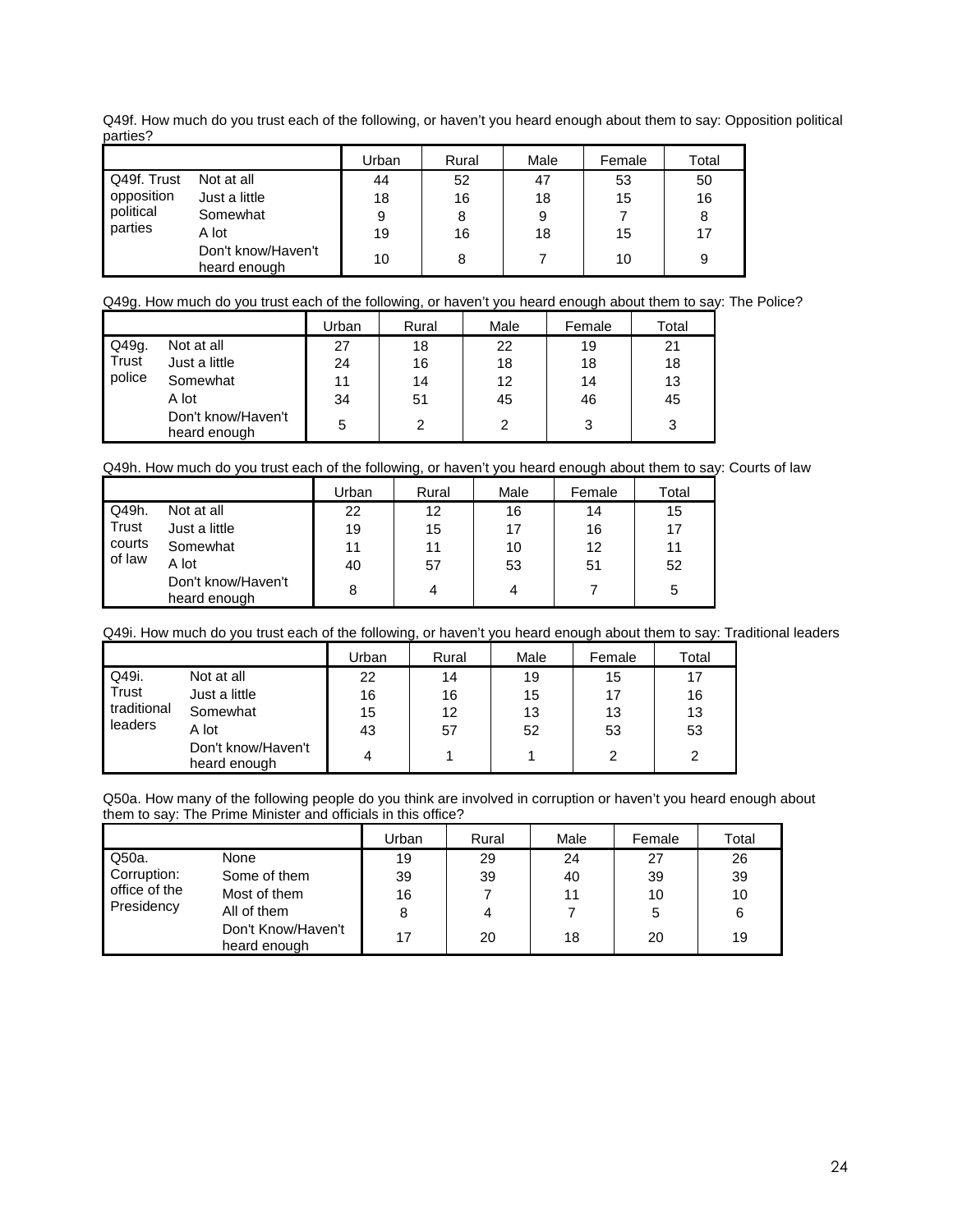Q50b. How many of the following people do you think are involved in corruption or haven't you heard enough about them to say: Representatives to the National Assembly?

|                 |                                    | Urban | Rural | Male | Female | Total |
|-----------------|------------------------------------|-------|-------|------|--------|-------|
| $\sqrt{Q50b}$ . | None                               |       | 21    | 16   | 19     | 18    |
| Corruption:     | Some of them                       | 49    | 47    | 48   | 47     | 48    |
| Members of      | Most of them                       | 21    | 10    | 14   | 12     | 13    |
| l Parliament    | All of them                        | ◠     | 3     |      |        | 3     |
|                 | Don't Know/Haven't<br>heard enough | 17    | 19    | 18   | 19     | 18    |

Q50c. How many of the following people do you think are involved in corruption or haven't you heard enough about them to say: Elected community councillors?

|                      |                                    | Urban | Rural | Male | Female | Total |
|----------------------|------------------------------------|-------|-------|------|--------|-------|
| $\vert$ Q50c.        | None                               | 13    | 22    | 19   | 19     | 19    |
| Corruption:<br>local | Some of them                       | 48    | 49    | 48   | 50     | 49    |
|                      | Most of them                       | 17    | 10    | 13   | 10     | 12    |
| government           | All of them                        |       | 4     | 6    | 4      | 5     |
| councilors           | Don't Know/Haven't<br>heard enough | 16    | 15    | 14   | 17     | 16    |

Q50d. How many of the following people do you think are involved in corruption or haven't you heard enough about them to say: Government official?

|             |                                    | Urban | Rural | Male | Female | Total |
|-------------|------------------------------------|-------|-------|------|--------|-------|
| Q50d.       | None                               | 10    | 17    | 14   | 16     | 15    |
| Corruption: | Some of them                       | 47    | 51    | 50   | 50     | 50    |
| government  | Most of them                       | 26    | 15    | 21   | 15     | 18    |
| officials   | All of them                        | 6     | 4     | 4    | 5      | 5     |
|             | Don't Know/Haven't<br>heard enough | 10    | 13    | 11   | 13     | 12    |

Q50e. How many of the following people do you think are involved in corruption or haven't you heard enough about them to say: Police?

|             |                                    | Urban | Rural | Male | Female | Total |
|-------------|------------------------------------|-------|-------|------|--------|-------|
| Q50e.       | None                               | 8     | 15    | 11   | 14     | 13    |
| Corruption: | Some of them                       | 45    | 53    | 50   | 52     | 51    |
| police      | Most of them                       | 29    | 20    | 25   | 19     | 22    |
|             | All of them                        | 9     | 4     | 6    | 6      | 6     |
|             | Don't Know/Haven't<br>heard enough | 8     | 8     |      | 9      | 8     |

Q50f. How many of the following people do you think are involved in corruption or haven't you heard enough about them to say: Tax official (e.g LRA or Ministry of Finance officials)?

|               |                                    | Urban | Rural | Male | Female | Total |
|---------------|------------------------------------|-------|-------|------|--------|-------|
| Q50f.         | None                               |       | 16    | 14   | 12     | 13    |
|               | Corruption: Some of them           | 40    | 37    | 38   | 38     | 38    |
| tax officials | Most of them                       | 19    | 10    | 14   | 11     | 12    |
|               | All of them                        | 5     | 3     | 5    | 3      | 4     |
|               | Don't Know/Haven't<br>heard enough | 29    | 34    | 29   | 36     | 33    |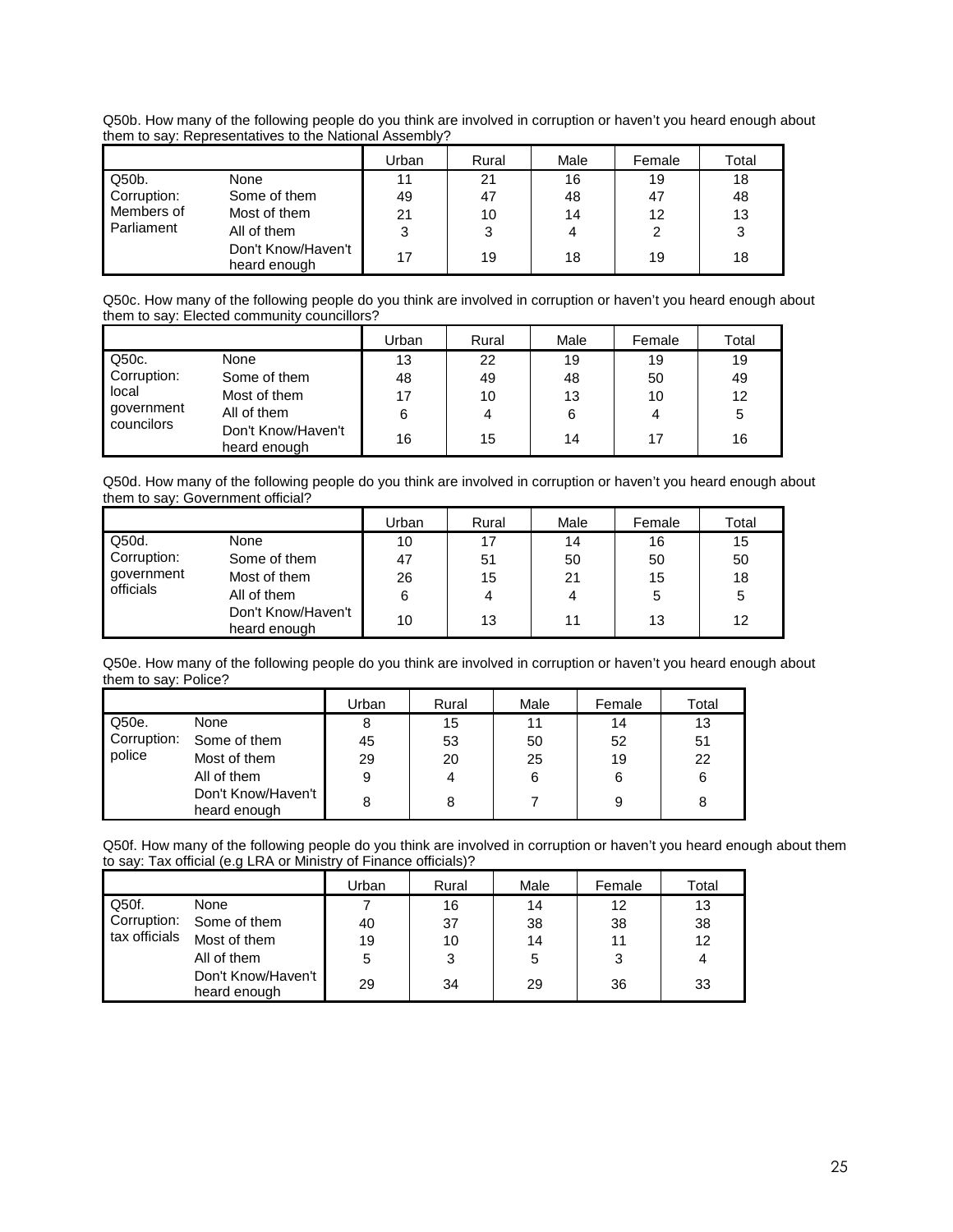Q50g. How many of the following people do you think are involved in corruption or haven't you heard enough about them to say: Judges and Magistrates?

|                   |                                    | Urban | Rural | Male | Female | Total |
|-------------------|------------------------------------|-------|-------|------|--------|-------|
| Q50g. Corruption: | None                               | 14    | 25    | 22   | 21     | 21    |
| judges and        | Some of them                       | 46    | 46    | 48   | 44     | 46    |
| magistrates       | Most of them                       | 16    | 10    | 13   | 10     | 12    |
|                   | All of them                        | 5     | 3     | 4    | 3      | 3     |
|                   | Don't Know/Haven't<br>heard enough | 18    |       | 13   | 21     | 17    |

Q50h. How many of the following people do you think are involved in corruption or haven't you heard enough about them to say: Traditional Leaders?

|                                       |                                    | Urban | Rural | Male | Female | Total |
|---------------------------------------|------------------------------------|-------|-------|------|--------|-------|
| Q50h.                                 | None                               | 20    | 22    | 20   | 22     | 21    |
| Corruption:<br>traditional<br>leaders | Some of them                       | 51    | 54    | 55   | 51     | 53    |
|                                       | Most of them                       | 17    | 12    | 14   | 13     | 13    |
|                                       | All of them                        | 3     |       |      | 4      |       |
|                                       | Don't Know/Haven't<br>heard enough | 9     | 8     |      | 10     | 8     |

Q51a. In the past year, how often (if ever) have you had to pay a bribe, give a gift, or do a favor to government official in order to: Get a document or permit?

|                       |                                         | Urban | Rural | Male | Female | Total |
|-----------------------|-----------------------------------------|-------|-------|------|--------|-------|
| Q51a. Pay             | Never                                   | 81    | 84    | 81   | 85     | 83    |
| bribe for:            | Once or Twice                           |       | 6     | 8    | 6      |       |
| document<br>or permit | A Few Times                             |       |       |      |        | 2     |
|                       | Often                                   |       |       | 2    |        |       |
|                       | No experience with<br>this in past year |       | 8     |      | 6      |       |
|                       | Don't Know                              |       |       |      |        |       |

Q51b. In the past year, how often (if ever) have you had to pay a bribe, give a gift, or do a favor to government official in order to: Get water or sanitation services?

|                                                           |                                            | Urban | Rural | Male           | Female | Total          |
|-----------------------------------------------------------|--------------------------------------------|-------|-------|----------------|--------|----------------|
| Q51b. Pay                                                 | Never                                      | 88    | 89    | 89             | 89     | 89             |
| bribe for:<br>water or<br>sanitation<br>Often<br>services | Once or Twice                              | 3     |       | $\overline{2}$ | 2      | $\overline{2}$ |
|                                                           | A Few Times                                |       |       |                |        |                |
|                                                           |                                            |       | 0     | 0              |        | 0              |
|                                                           | No experience<br>with this in past<br>vear |       | 8     |                | 8      | 8              |
|                                                           | Don't Know                                 |       |       |                |        |                |

Q51c. In the past year, how often (if ever) have you had to pay a bribe, give a gift, or do a favour to government official in order to: Avoid problem with police?

|                 |                                         | Urban | Rural | Male | Female | Total |
|-----------------|-----------------------------------------|-------|-------|------|--------|-------|
| Q51c.           | Never                                   | 83    | 87    | 85   | 87     | 86    |
| Pay             | Once or Twice                           | 5     | 2     | 4    | 2      | 3     |
| bribe for:      | A Few Times                             | 2     |       | 2    |        |       |
| avoid           | Often                                   |       |       |      |        |       |
| problem<br>with | No experience with<br>this in past year | 9     | 9     | 8    | 10     | 9     |
| police          | Don't Know                              |       |       |      |        |       |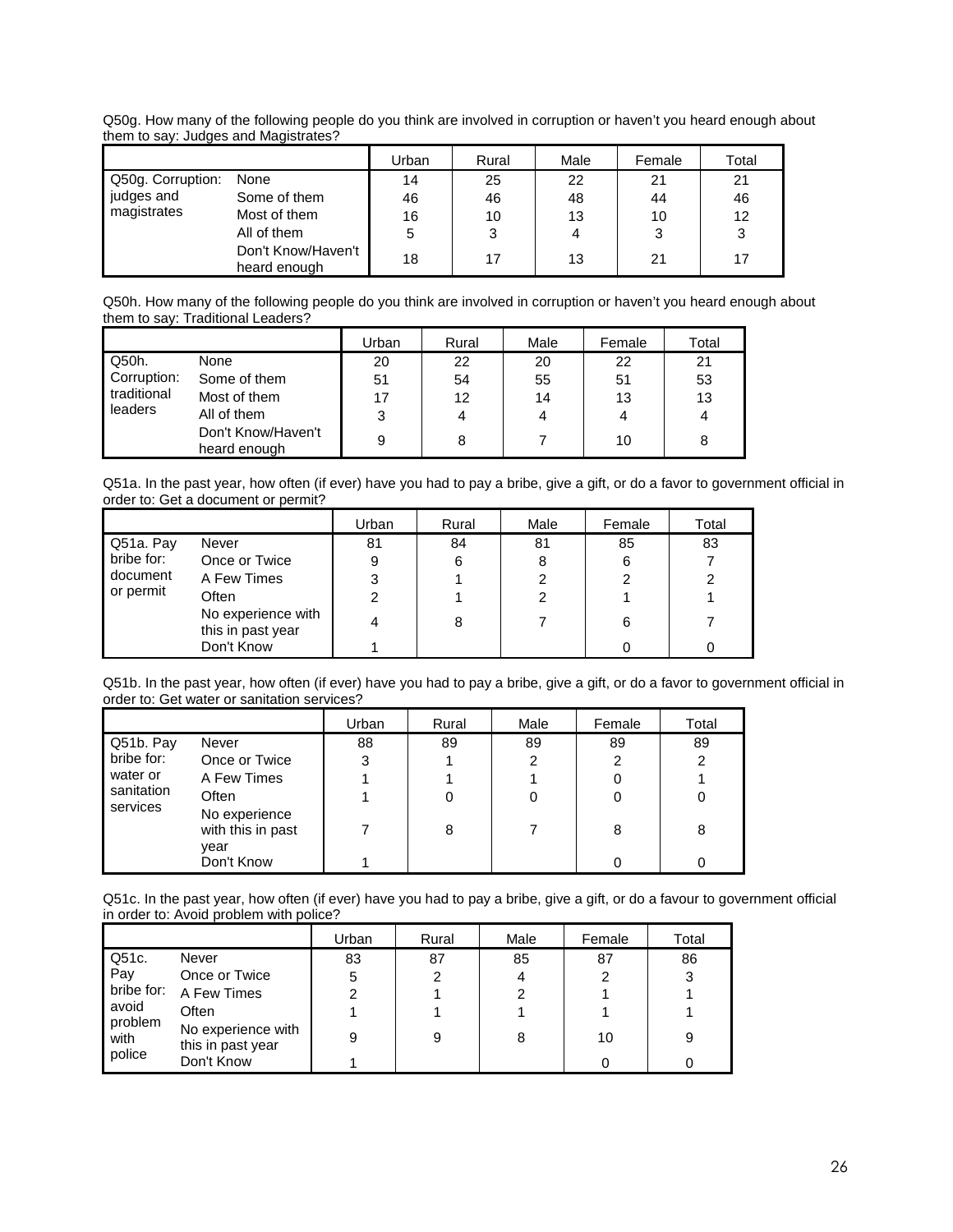Q52. Representatives to the National Assembly, have different responsibilities. Which of the following do you think is the most important responsibility of your member of parliament?

|                         |                                                     | Urban | Rural | Male | Female | Total |
|-------------------------|-----------------------------------------------------|-------|-------|------|--------|-------|
| Q52. Most<br>important  | Listen to constituents and<br>represent their needs | 44    | 32    | 38   | 32     | 35    |
| responsibility<br>of MP | Deliver jobs or<br>development                      | 36    | 44    | 39   | 44     | 42    |
|                         | Make laws for the good of<br>the country            | 14    | 14    | 13   | 15     | 14    |
|                         | Monitor the president and<br>his government         | 3     | 8     |      | 6      | 6     |
|                         | None of these                                       |       | 0     |      |        |       |
|                         | Don't know                                          | າ     | ⌒     | 2    | ≏      | ົ     |

Q53a. How much time should your representative to the national assembly spend in this constituency to visit the community and is citizens?

|                      |                             | Urban | Rural | Male | Female | Total |
|----------------------|-----------------------------|-------|-------|------|--------|-------|
| Q53a.                | Never                       | 3     | 4     | 3    | 3      | 3     |
| Time                 | At least once a year        | 3     | 6     | 5    | 6      | 5     |
| <b>MPs</b><br>should | At least once a<br>month    | 49    | 57    | 55   | 54     | 55    |
| spend                | At least weekly             | 21    | 17    | 20   | 17     | 18    |
|                      | Almost all of their<br>time | 15    | 11    | 12   | 12     | 12    |
|                      | Don't know                  | 9     | 5     | 4    |        | 6     |

#### Q53b. How much time does your representative to the national assembly spend in this constituency?

|                           |                             | Urban | Rural | Male | Female | Total |
|---------------------------|-----------------------------|-------|-------|------|--------|-------|
| Q53b.                     | Never                       | 21    | 25    | 25   | 23     | 24    |
| Time<br><b>MP</b><br>does | At least once a year        | 11    | 22    | 19   | 18     | 19    |
|                           | At least once a<br>month    | 20    | 27    | 25   | 25     | 25    |
| spend                     | At least weekly             | 13    |       | 10   | 9      | 9     |
|                           | Almost all of their<br>time | 8     | 5     | 5    | 6      | 6     |
|                           | Don't know                  | 28    | 13    | 16   | 19     | 17    |

Q54a. How much of the time do you think the following try their best to listen to what people like you have to say: Representatives to the national assembly?

|               |                   | Urban | Rural | Male | Female | Total |
|---------------|-------------------|-------|-------|------|--------|-------|
| Q54a.         | Never             | 50    | 51    | 52   | 50     | 51    |
| MPs<br>listen | Only<br>sometimes | 31    | 24    | 26   | 26     | 26    |
|               | Often             | 6     | 9     | 9    | 8      |       |
|               | Always            | 6     |       |      |        |       |
|               | Don't know        | 6     |       | 5    |        |       |

Q54b. How much of the time do you think the following try their best to listen to what people like you have to say: Local government councillors?

|                                         |                   | Urban | Rural | Male | Female | Total |
|-----------------------------------------|-------------------|-------|-------|------|--------|-------|
| Q54b. Local<br>government<br>councilors | Never             | 48    | 39    | 42   | 41     | 42    |
|                                         | Only<br>sometimes | 31    | 28    | 27   | 30     | 29    |
| listen                                  | Often             | 9     | 15    | 13   | 14     | 13    |
|                                         | Always            | 6     | 13    | 12   | 10     | 11    |
|                                         | Don't know        | 6     |       | 5    | 5      | 5     |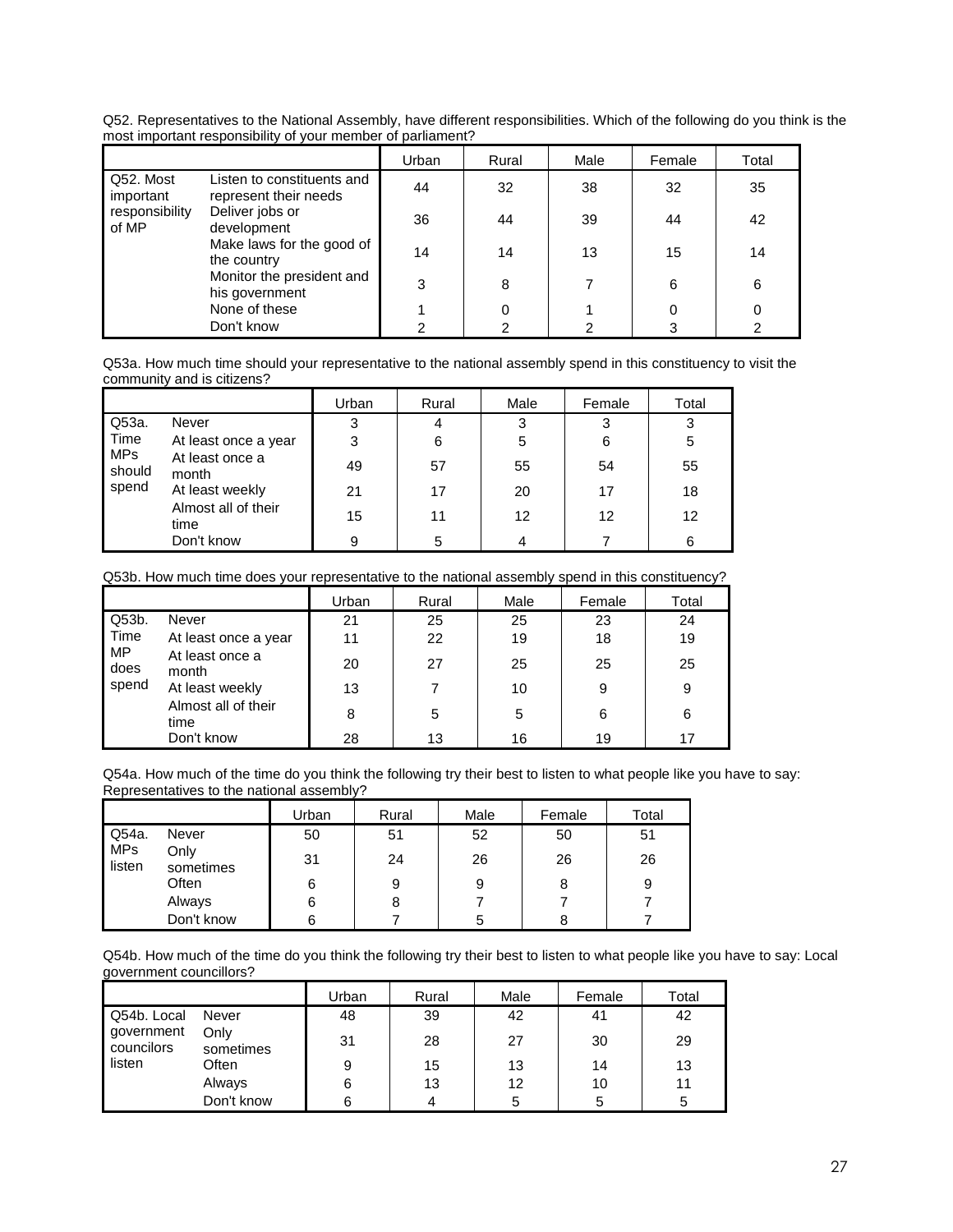| Q54c. How much of the time do you think the following try their best to listen to what people like you have to say: |  |
|---------------------------------------------------------------------------------------------------------------------|--|
| Traditional leaders?                                                                                                |  |

|                                 |                   | Urban | Rural | Male | Female | Total |
|---------------------------------|-------------------|-------|-------|------|--------|-------|
| Q54c.<br>Traditional<br>leaders | Never             | 29    | 19    | 21   | 23     | 22    |
|                                 | Only<br>sometimes | 25    | 26    | 25   | 26     | 26    |
| listen                          | Often             | 18    | 22    | 21   | 21     | 21    |
|                                 | Always            | 26    | 31    | 31   | 27     | 29    |
|                                 | Don't know        | ◠     | ◠     | ◠    | 3      | 2     |

Q55. Which of the following statements is closest to your view? Choose Statement 1 or Statement 2. Statement 1: In electing a representative to the national assembly, I prefer to vote for a candidate who can deliver goods and services to people in this community.

Statement 2: In electing a representative to the national assembly, I prefer to vote for a candidate who can make policies that benefit everyone in our country**.** 

|                           |                          | Urban | Rural | Male | Female | Total |
|---------------------------|--------------------------|-------|-------|------|--------|-------|
| Q55. MPs<br>benefit local | Agree very strongly with | 19    | 23    | 24   | 20     | 22    |
| community                 | Agree with 1             | 8     | 6     |      | 6      |       |
| vs. whole                 | Agree with 2             | 17    | 11    | 11   | 15     | 13    |
| country                   | Agree very strongly with | 51    | 54    | 54   | 53     | 53    |
|                           | Agree with neither       |       | 2     |      |        | 2     |
|                           | Don't know               |       | 4     | 3    |        | 3     |

Q56pt1. In your opinion, what are the most important problems facing this country that government should address?

|                       |                                       | Urban          | Rural          | Male           | Female         | Total       |
|-----------------------|---------------------------------------|----------------|----------------|----------------|----------------|-------------|
| Q56pt1.               | Nothing/No problems                   | $\Omega$       | $\Omega$       | 0              |                | $\Omega$    |
| Most                  | Management of economy                 | 6              | $\overline{c}$ | 4              | 3              | 3           |
| important<br>problems | Wages, incomes and<br>salaries        | $\overline{2}$ |                | 1              | $\overline{2}$ |             |
| $-1st$                | Unemployment                          | 29             | 20             | 25             | 21             | 23          |
| response              | Poverty/ destitution                  | 11             | 18             | 14             | 17             | 16          |
|                       | Rates and taxes                       |                | 1              | 1              | 1              |             |
|                       | Farming/agriculture                   | $\overline{2}$ | 5              | 5              | 3              | 4           |
|                       | Food shortage/ famine                 | 15             | 16             | 14             | 17             | 16          |
|                       | Drought                               | $\overline{2}$ | 4              | 3              | 3              | 3           |
|                       | Land                                  | 1              |                |                | 0              |             |
|                       | Transportation                        | 0              |                |                |                |             |
|                       | Communications                        |                | 0              | 0              | 0              | O           |
|                       | Infrastructure/roads                  | 4              | 11             | 8              | 10             | 9           |
|                       | Education                             | 0              | 0              | 0              | 0              | 0           |
|                       | Housing                               | 0              |                | 0              |                | O           |
|                       | Electricity                           |                |                | $\overline{2}$ |                |             |
|                       | Water supply                          | 5              | 5              | 6              | 4              | 5           |
|                       | Orphans/ street children/<br>homeless | 3              |                | 1              |                |             |
|                       | Services (other)                      |                | 0              | 0              |                |             |
|                       | Health                                |                |                |                |                |             |
|                       | <b>AIDS</b>                           |                | 0              |                | 0              |             |
|                       | Sickness/disease                      |                |                | 0              | 0              | 0           |
|                       | Crime and security                    | 3              | 6              | 5              | 5              | 5           |
|                       | Corruption                            | 3              |                |                | $\overline{2}$ | 2           |
|                       | Political violence                    |                | 0              | 0              |                | $\mathbf 0$ |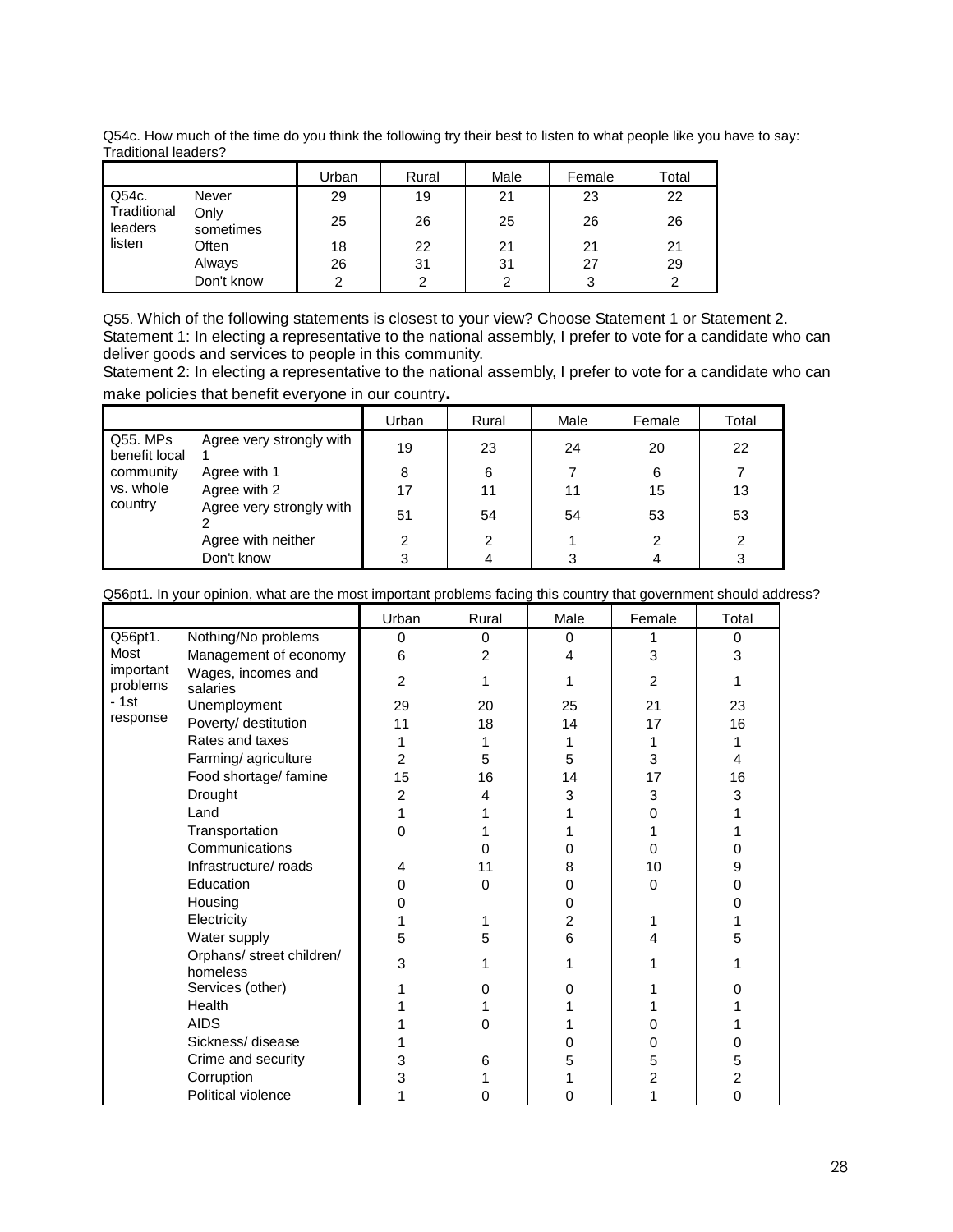| Political instability/ethnic<br>tensions |  |  |  |
|------------------------------------------|--|--|--|
| Discrimination/inequality                |  |  |  |
| Democracy/ political rights              |  |  |  |
| Agricultural marketing                   |  |  |  |
| Other                                    |  |  |  |
| Don't know                               |  |  |  |

|                   |                                           | Urban                   | Rural          | Male             | Female         | Total                   |
|-------------------|-------------------------------------------|-------------------------|----------------|------------------|----------------|-------------------------|
| Q56pt2.           | Management of economy                     | $\overline{4}$          | $\overline{2}$ | 3                | 2              | $\overline{2}$          |
| Most<br>important | Wages, incomes and<br>salaries            | $\overline{2}$          | 1              | 1                | $\overline{2}$ | $\overline{c}$          |
| problems          | Unemployment                              | 12                      | 16             | 13               | 16             | 15                      |
| $-2nd$            | Poverty/ destitution                      | 8                       | 7              | 6                | 8              | 7                       |
| response          | Rates and taxes                           | 1                       | 1              | 1                | 1              | 1                       |
|                   | Loans/ credit                             | $\mathbf 0$             | 0              |                  | 0              | 0                       |
|                   | Farming/agriculture                       | 3                       | 8              | $\overline{7}$   | 6              | 6                       |
|                   | Food shortage/ famine                     | 9                       | 8              | $\boldsymbol{9}$ | 8              | 8                       |
|                   | Drought                                   | $\overline{c}$          | 4              | 3                | 3              | 3                       |
|                   | Land                                      |                         | 1              | 1                | $\mathbf 0$    | 1                       |
|                   | Transportation                            | 1                       | $\overline{c}$ | 1                | $\overline{c}$ | $\overline{c}$          |
|                   | Communications                            | 1                       | $\mathbf 0$    | 1                | $\mathbf 0$    | $\overline{0}$          |
|                   | Infrastructure/ roads                     | 6                       | 11             | 11               | 9              | 10                      |
|                   | Education                                 | $\overline{4}$          | $\overline{c}$ | $\overline{2}$   | $\overline{c}$ | $\overline{c}$          |
|                   | Housing                                   | 0                       | $\mathbf 0$    | 0                | 0              | $\mathbf 0$             |
|                   | Electricity                               | 5                       | $\overline{c}$ | 3                | 3              | 3                       |
|                   | Water supply                              | 11                      | 11             | 11               | 12             | 11                      |
|                   | Orphans/ street children/<br>homeless     | $\overline{2}$          | 1              | $\overline{2}$   | 2              | $\overline{c}$          |
|                   | Services (other)                          | 3                       | 1              | $\overline{2}$   | 1              | $\overline{2}$          |
|                   | Health                                    | 1                       | 4              | $\overline{2}$   | 3              | 3                       |
|                   | <b>AIDS</b>                               | $\overline{\mathbf{4}}$ | 0              | 1                | 1              | 1                       |
|                   | Sickness/disease                          | 3                       | 1              | $\overline{c}$   | 2              | $\overline{\mathbf{c}}$ |
|                   | Crime and security                        | 6                       | 5              | 5                | 5              | 5                       |
|                   | Corruption                                | $\overline{2}$          | $\overline{2}$ | $\overline{2}$   | $\overline{2}$ | $\overline{2}$          |
|                   | Political instability/ ethnic<br>tensions | 0                       | 1              | 0                | 1              | 1                       |
|                   | Discrimination/ inequality                | 1                       | $\mathbf 0$    | 1                | 0              | 1                       |
|                   | Democracy/ political rights               | $\mathbf 0$             | 1              | 1                | $\Omega$       | 0                       |
|                   | War (international)                       | $\mathbf 0$             |                | 0                |                | 0                       |
|                   | Civil war                                 | $\mathsf 0$             |                |                  | 0              | 0                       |
|                   | Agricultural marketing                    | $\mathbf{0}$            | 1              | 1                | $\mathsf 0$    | 1                       |
|                   | Other                                     |                         | 1              | 0                | 0              | 0                       |
|                   | No further response                       | 8                       | 5              | 5                | $\overline{7}$ | 6                       |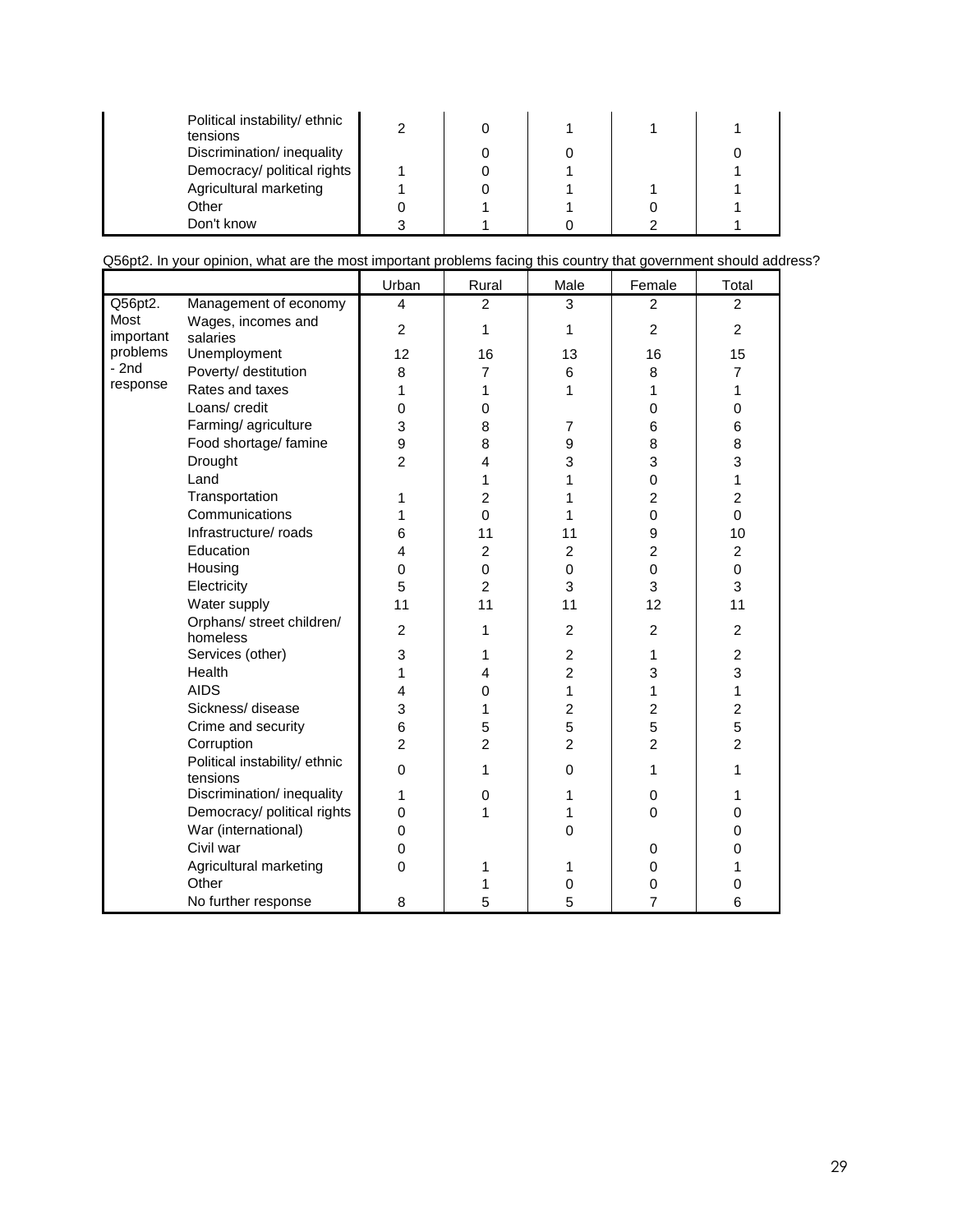|                    |                                           | Urban          | Rural          | Male           | Female         | Total          |
|--------------------|-------------------------------------------|----------------|----------------|----------------|----------------|----------------|
| Q56pt3.            | Management of economy                     | 5              | $\overline{2}$ | $\overline{2}$ | 3              | 3              |
| Most               | Wages, incomes and                        | $\overline{2}$ | 1              | 1              | 1              | 1              |
| important          | salaries                                  |                |                |                |                |                |
| problems<br>$-3rd$ | Unemployment                              | 9              | 14             | 13             | 12             | 12             |
| response           | Poverty/ destitution                      | 6              | $\overline{4}$ | 3              | 5              | 4              |
|                    | Rates and taxes                           | 0              | 0              | 0              | 0              | 0              |
|                    | Farming/agriculture                       | $\overline{c}$ | 6              | 6              | 3              | 5              |
|                    | Food shortage/ famine                     | 6              | 5              | 5              | 5              | 5              |
|                    | Drought                                   | $\overline{2}$ | 3              | 2              | 3              | 3              |
|                    | Land                                      |                | 1              | 1              | 1              | 1              |
|                    | Transportation                            | 1              | $\overline{2}$ | 1              | $\overline{2}$ | 1              |
|                    | Communications                            | 0              | $\mathbf{1}$   | 1              | 1              | 1              |
|                    | Infrastructure/ roads                     | 4              | 7              | 7              | 5              | 6              |
|                    | Education                                 | 5              | 3              | 3              | 5              | 4              |
|                    | Housing                                   | 0              | 1              | 1              | $\mathbf 0$    | 1              |
|                    | Electricity                               | $\overline{c}$ | 4              | 4              | 3              | 4              |
|                    | Water supply                              | 5              | 8              | 7              | 8              | $\overline{7}$ |
|                    | Orphans/ street children/                 | 5              | 4              | $\overline{2}$ | 6              | 4              |
|                    | homeless                                  |                |                |                |                |                |
|                    | Services (other)                          | 1              | $\overline{c}$ | 1              | $\overline{c}$ | 2              |
|                    | Health                                    | 5              | 5              | 5              | 4              | 5              |
|                    | <b>AIDS</b>                               | 4              | $\overline{c}$ | 2              | 3              | $\overline{c}$ |
|                    | Sickness/disease                          | 1              | 1              | 1              | $\overline{c}$ | 1              |
|                    | Crime and security                        | 8              | 5              | 7              | 5              | 6              |
|                    | Corruption                                | 3              | 1              | 1              | $\overline{2}$ | $\overline{2}$ |
|                    | Political violence                        |                | $\Omega$       | $\Omega$       |                | 0              |
|                    | Political instability/ ethnic<br>tensions | 1              | 1              | 1              | 1              | 1              |
|                    | Discrimination/ inequality                | $\Omega$       | $\Omega$       | $\Omega$       |                | 0              |
|                    | Gender issues/ women's<br>rights          | $\Omega$       | $\Omega$       | 0              | 0              | 0              |
|                    | Democracy/ political rights               | 1              | 1              | 1              | 0              | 1              |
|                    | Agricultural marketing                    | $\overline{c}$ | 1              |                | 1              | 1              |
|                    | Other                                     | $\overline{2}$ | 1              | 1              | 1              | 1              |
|                    | No further response                       | 16             | 17             | 16             | 16             | 16             |

Q56pt3. In your opinion, what are the most important problems facing this country that government should address?

Q57a. Now let's speak about the present government of this country. How well or badly would you say the current government is handling the following matters or haven't you enough to say: Managing the economy?

|              |                     | Urban | Rural | Male | Female | Total |
|--------------|---------------------|-------|-------|------|--------|-------|
| Q57a.        | Very Badly          | 56    | 43    | 50   | 45     | 47    |
| Handling     | <b>Fairly Badly</b> | 15    | 15    | 14   | 15     | 15    |
| managing the | <b>Fairly Well</b>  | 11    | 16    | 14   | 15     | 15    |
| economy      | Very Well           | 10    | 20    | 17   | 17     | 17    |
|              | Don't               |       |       |      |        |       |
|              | know/Haven't        | 8     | 6     | 5    |        | 6     |
|              | heard enough        |       |       |      |        |       |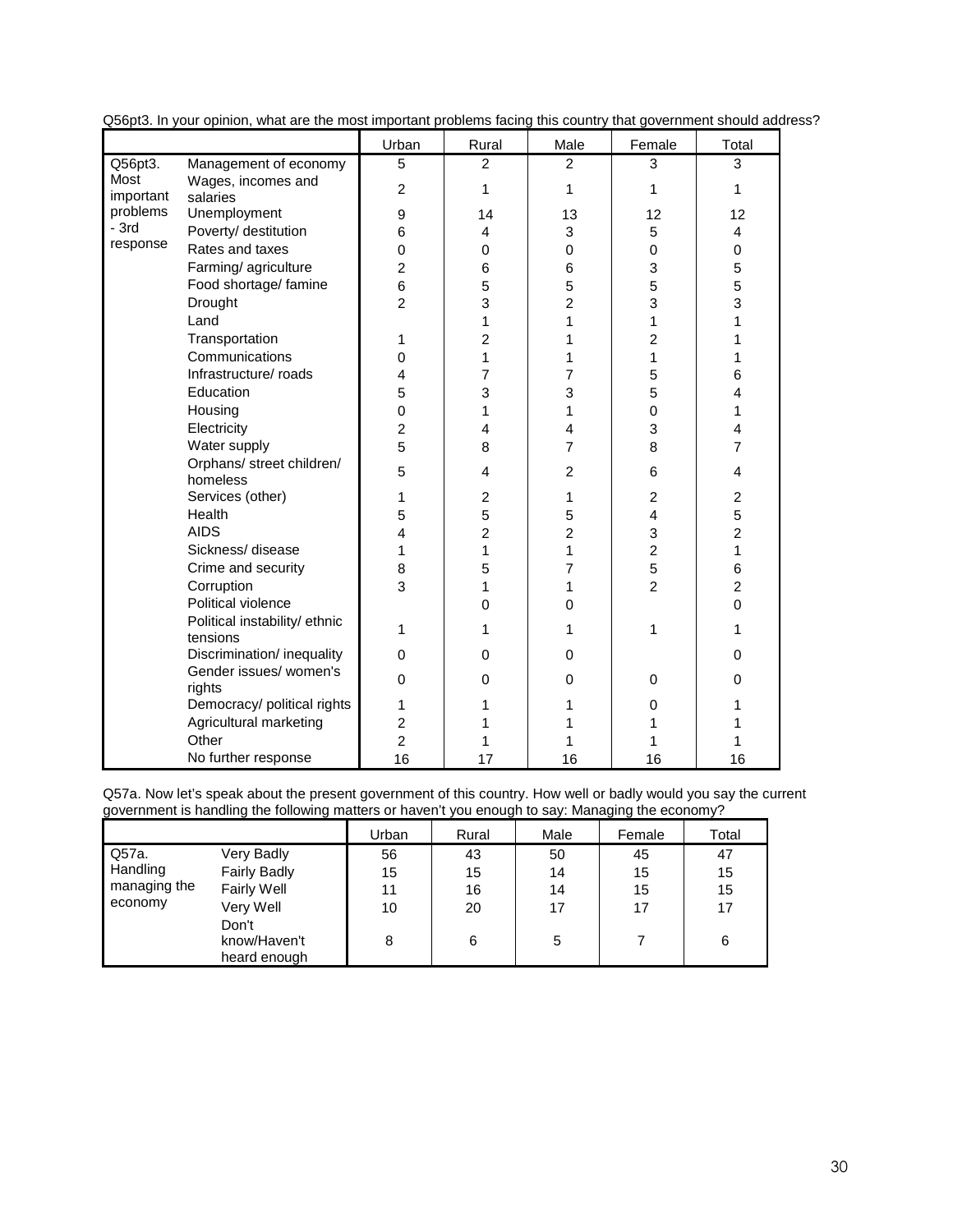Q57b. Now let's speak about the present government of this country. How well or badly would you say the current government is handling the following matters or haven't you enough to say: Improving the living standards of the poor?

|                  |                     | Urban | Rural | Male | Female | Total |
|------------------|---------------------|-------|-------|------|--------|-------|
| Q57b. Handling   | Very Badly          | 61    | 53    | 56   | 55     | 56    |
| improving living | <b>Fairly Badly</b> | 13    | 13    | 13   | 12     | 13    |
| standards of     | Fairly Well         | 15    | 17    | 15   | 18     | 17    |
| the poor         | Very Well           | 8     | 14    | 13   | 11     | 12    |
|                  | Don't               |       |       |      |        |       |
|                  | know/Haven't        | 3     | 3     | 3    | 4      | 3     |
|                  | heard enough        |       |       |      |        |       |

Q57c. Now let's speak about the present government of this country. How well or badly would you say the current government is handling the following matters or haven't you enough to say: Creating jobs?

|          |                     | Urban | Rural | Male | Female | Total |
|----------|---------------------|-------|-------|------|--------|-------|
| Q57c.    | Very Badly          | 72    | 64    | 67   | 66     | 66    |
| Handling | <b>Fairly Badly</b> | 13    | 14    | 14   | 14     | 14    |
| creating | Fairly Well         | 10    | 12    | 11   | 12     | 11    |
| jobs     | Very Well           | 3     | 8     | 8    | 6      |       |
|          | Don't               |       |       |      |        |       |
|          | know/Haven't        |       | 2     |      | 3      | 2     |
|          | heard enough        |       |       |      |        |       |

Q57d. Now let's speak about the present government of this country. How well or badly would you say the current government is handling the following matters or haven't you enough to say: Handling keeping prices down?

|                   |                     | Urban | Rural | Male | Female | Total |
|-------------------|---------------------|-------|-------|------|--------|-------|
| Q57d.<br>Handling | Very Badly          | 72    | 69    | 67   | 72     | 70    |
|                   | <b>Fairly Badly</b> | 14    | 11    | 14   | 11     | 12    |
| keeping           | <b>Fairly Well</b>  |       | 9     | 9    | 8      | 9     |
| prices            | Very Well           | 3     | 8     |      | 5      | 6     |
| down              | Don't               |       |       |      |        |       |
|                   | know/Haven't        | 5     | 3     | 3    | 4      | 4     |
|                   | heard enough        |       |       |      |        |       |

Q57e. Now let's speak about the present government of this country. How well or badly would you say the current government is handling the following matters or haven't you enough to say: Narrowing gaps between rich and poor?

|               |                                       | Urban | Rural | Male | Female | Total |
|---------------|---------------------------------------|-------|-------|------|--------|-------|
| $\vert$ Q57e. | Very Badly                            | 69    | 64    | 64   | 66     | 65    |
| Handling      | <b>Fairly Badly</b>                   | 14    | 12    | 13   | 11     | 12    |
| narrowing     | <b>Fairly Well</b>                    | 6     | 8     | 8    | 8      | 8     |
| income gaps   | Very Well                             | 2     | 8     | 6    | 6      | 6     |
|               | Don't<br>know/Haven't<br>heard enough | 10    | 8     | 8    | 9      | 9     |

Q57f. Now let's speak about the present government of this country. How well or badly would you say the current government is handling the following matters or haven't you enough to say: Reducing crime?

|                                        |                                                                                                               | Urban                     | Rural                     | Male                 | Female                    | Total                     |
|----------------------------------------|---------------------------------------------------------------------------------------------------------------|---------------------------|---------------------------|----------------------|---------------------------|---------------------------|
| Q57f.<br>Handling<br>reducing<br>crime | Very Badly<br><b>Fairly Badly</b><br><b>Fairly Well</b><br>Very Well<br>Don't<br>know/Haven't<br>heard enough | 35<br>22<br>25<br>16<br>4 | 33<br>14<br>25<br>26<br>2 | 33<br>16<br>25<br>24 | 34<br>17<br>24<br>21<br>4 | 34<br>16<br>25<br>23<br>2 |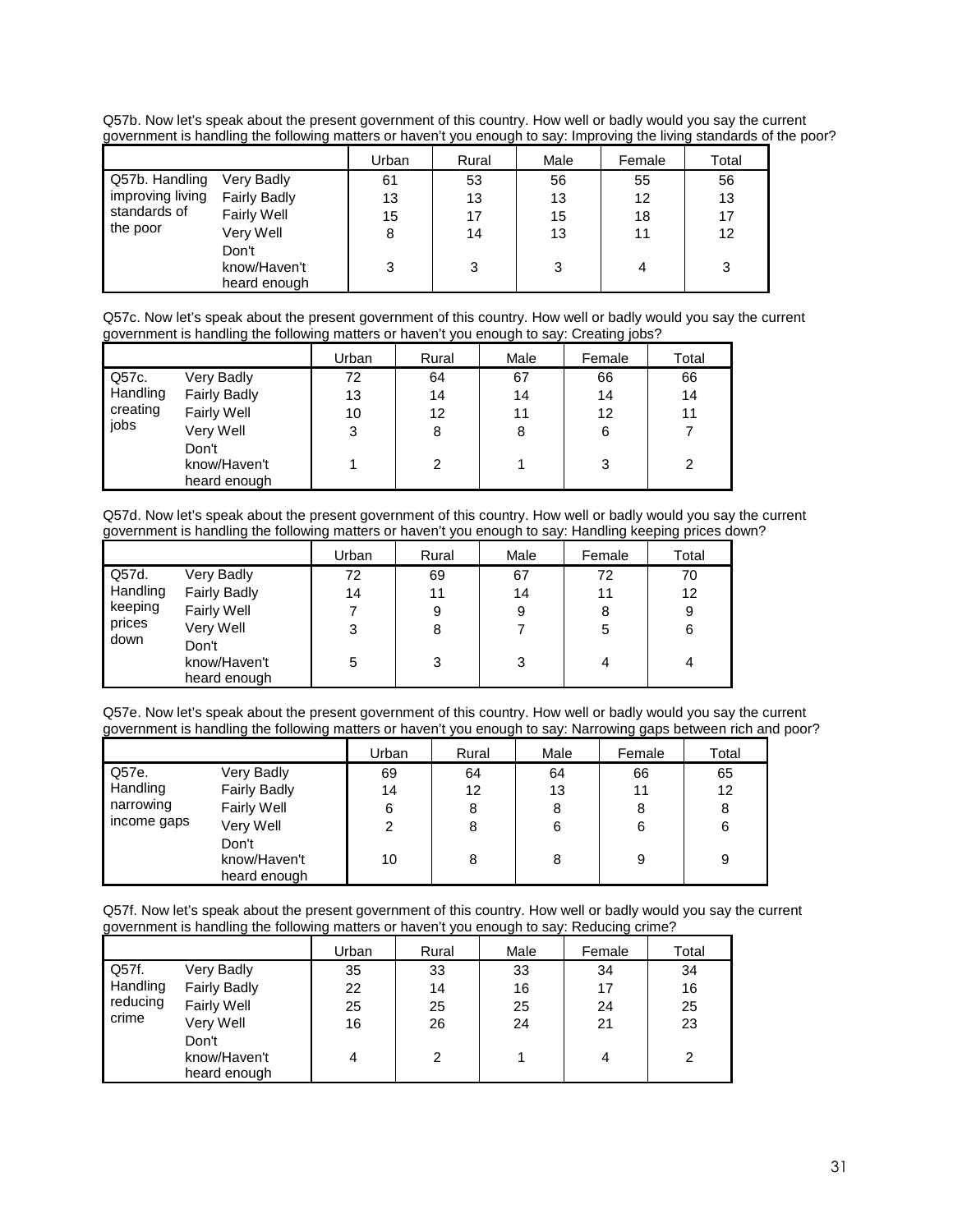Q57G: How well or badly would you say the current government is handling the following matters, or haven't you heard enough to say: Improving basic health services?

|                 |                     | Urban | Rural | Male | Female | Total |
|-----------------|---------------------|-------|-------|------|--------|-------|
| Q57g. Handling  | Very Badly          | 25    | 22    | 25   | 22     | 23    |
| improving basic | <b>Fairly Badly</b> | 13    | 10    | 12   | 9      | 11    |
| health services | <b>Fairly Well</b>  | 31    | 28    | 28   | 29     | 28    |
|                 | Very Well           | 29    | 39    | 34   | 37     | 36    |
|                 | Don't               |       |       |      |        |       |
|                 | know/Haven't        | 2     | 2     | າ    | ⌒      | ◠     |
|                 | heard enough        |       |       |      |        |       |

Q57h. Now let's speak about the present government of this country. How well or badly would you say the current government is handling the following matters or haven't you enough to say: Addressing educational needs?

|                |                     | Urban | Rural | Male | Female | Total |
|----------------|---------------------|-------|-------|------|--------|-------|
| Q57h. Handling | Very Badly          | 12    | 11    | 11   | 12     | 12    |
| addressing     | <b>Fairly Badly</b> | 11    | 6     | 8    | 6      |       |
| educational    | <b>Fairly Well</b>  | 26    | 23    | 23   | 24     | 24    |
| needs          | Very Well           | 49    | 58    | 56   | 54     | 55    |
|                | Don't               |       |       |      |        |       |
|                | know/Haven't        | 2     | 2     |      | 3      | 2     |
|                | heard enough        |       |       |      |        |       |

Q57i. Now let's speak about the present government of this country. How well or badly would you say the current government is handling the following matters or haven't you enough to say: Providing water and sanitation services?

|                             |                     | Urban | Rural | Male | Female | Total |
|-----------------------------|---------------------|-------|-------|------|--------|-------|
| Q57i. Handling<br>providing | Very Badly          | 39    | 42    | 44   | 39     | 41    |
|                             | <b>Fairly Badly</b> | 21    | 12    | 14   | 16     | 15    |
| water and                   | Fairly Well         | 21    | 19    | 18   | 21     | 20    |
| sanitation                  | Very Well           | 19    | 24    | 22   | 22     | 22    |
| services                    | Don't               |       |       |      |        |       |
|                             | know/Haven't        |       | 3     | 2    | 3      | 2     |
|                             | heard enough        |       |       |      |        |       |

Q57j. Now let's speak about the present government of this country. How well or badly would you say the current government is handling the following matters or haven't you enough to say: Ensuring everyone has enough to eat?

|                |                     | Urban | Rural | Male | Female | Total |
|----------------|---------------------|-------|-------|------|--------|-------|
| Q57j. Handling | Very Badly          | 68    | 64    | 65   | 66     | 65    |
| ensuring       | <b>Fairly Badly</b> | 12    | 14    | 13   | 13     | 13    |
| enough to eat  | Fairly Well         | 11    | 10    | 11   | 10     | 11    |
|                | Very Well           | 5     | 9     | 8    | 6      |       |
|                | Don't               |       |       |      |        |       |
|                | know/Haven't        | 4     | 3     | 3    | 4      | 3     |
|                | heard enough        |       |       |      |        |       |

Q57k. Now let's speak about the present government of this country. How well or badly would you say the current government is handling the following matters or haven't you enough to say: Fighting corruption in government?

|            |                     | Urban | Rural | Male | Female | Total |
|------------|---------------------|-------|-------|------|--------|-------|
| Q57k.      | Very Badly          | 44    | 37    | 38   | 41     | 40    |
| Handling   | <b>Fairly Badly</b> | 21    | 14    | 16   | 16     | 16    |
| fighting   | <b>Fairly Well</b>  | 17    | 20    | 21   | 17     | 19    |
| corruption | Very Well           | 11    | 18    | 16   | 15     | 16    |
|            | Don't               |       |       |      |        |       |
|            | know/Haven't        |       | 11    | 9    | 11     | 10    |
|            | heard enough        |       |       |      |        |       |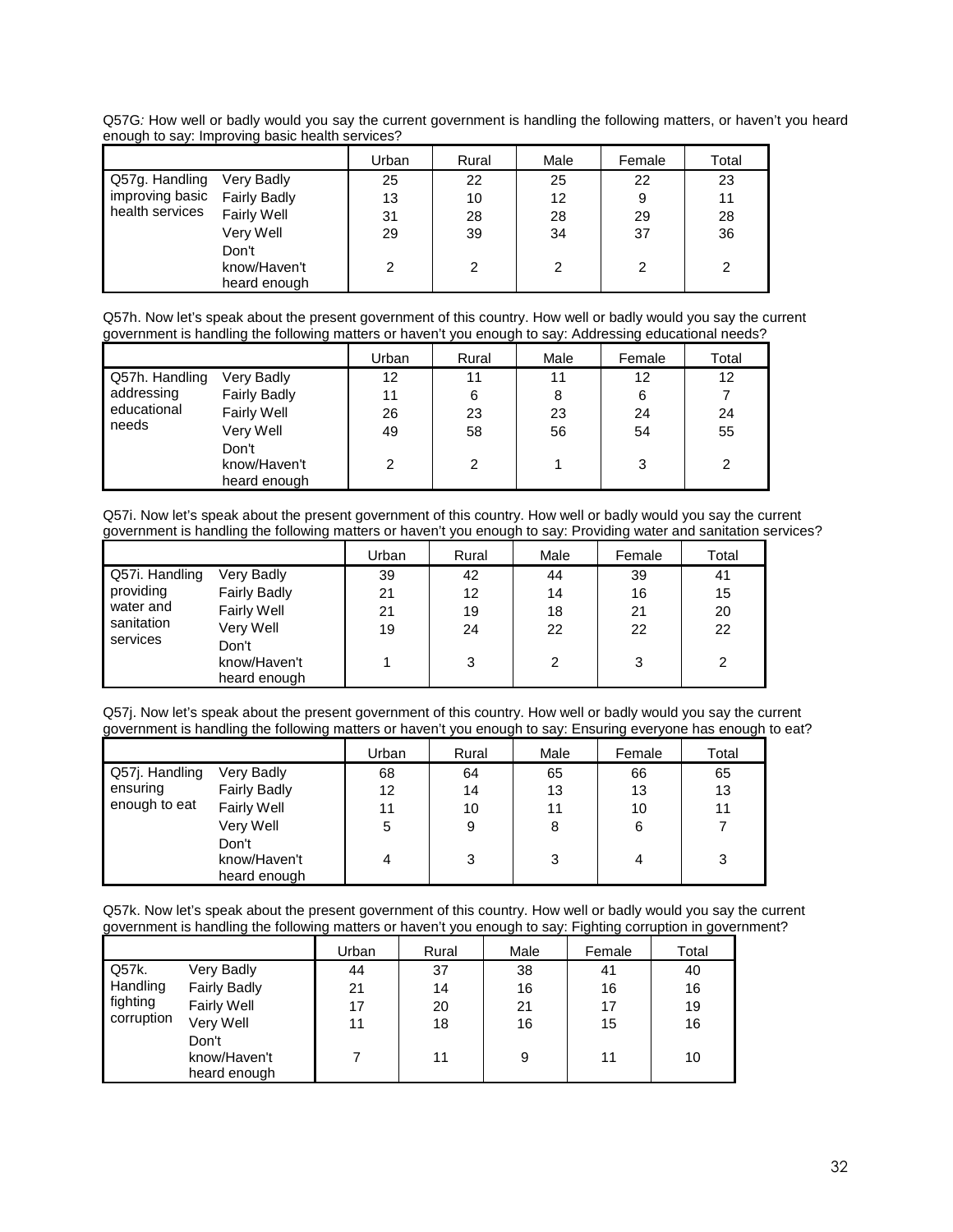Q57l. Now let's speak about the present government of this country. How well or badly would you say the current government is handling the following matters or haven't you enough to say: Combating HIV/AIDS?

|                |                     | Urban | Rural | Male | Female | Total |
|----------------|---------------------|-------|-------|------|--------|-------|
| Q57I. Handling | Very Badly          | 14    | 10    | 11   | 11     | 11    |
| combating      | <b>Fairly Badly</b> |       | 5     | 6    | 6      | 6     |
| HIV/AIDS       | Fairly Well         | 25    | 23    | 24   | 23     | 24    |
|                | Very Well           | 50    | 55    | 53   | 53     | 53    |
|                | Don't               |       |       |      |        |       |
|                | know/Haven't        | 4     |       | 6    |        | 6     |
|                | heard enough        |       |       |      |        |       |

Q57m. Now let's speak about the present government of this country. How well or badly would you say the current government is handling the following matters or haven't you enough to say: Maintaining roads and bridges?

|             |                     | Urban | Rural | Male | Female | Total |
|-------------|---------------------|-------|-------|------|--------|-------|
| Q57m.       | Very Badly          | 43    | 47    | 47   | 45     | 46    |
| Handling    | <b>Fairly Badly</b> | 17    | 14    | 15   | 14     | 14    |
| maintaining | <b>Fairly Well</b>  | 23    | 19    | 20   | 21     | 20    |
| roads and   | Very Well           | 15    | 18    | 17   | 18     | 17    |
| bridges     | Don't               |       |       |      |        |       |
|             | know/Haven't        | 2     | 2     | 2    | 2      | 2     |
|             | heard enough        |       |       |      |        |       |

Q57n. Now let's speak about the present government of this country. How well or badly would you say the current government is handling the following matters or haven't you enough to say: Providing a reliable supply of electricity?

|                   |                     | Urban | Rural | Male | Female | Total |
|-------------------|---------------------|-------|-------|------|--------|-------|
| l Q57n. Handling  | Very Badly          | 45    | 58    | 55   | 54     | 54    |
| providing         | <b>Fairly Badly</b> | 18    | 11    | 13   | 14     | 13    |
| reliable electric | <b>Fairly Well</b>  | 16    | 13    | 15   | 13     | 14    |
| supply            | Very Well           | 16    | 11    | 13   | 12     | 13    |
|                   | Don't               |       |       |      |        |       |
|                   | know/Haven't        | 5     | 6     |      |        | 6     |
|                   | heard enough        |       |       |      |        |       |

Q57o. Now let's speak about the present government of this country. How well or badly would you say the current government is handling the following matters or haven't you enough to say: Protecting our rivers and forests?

|                |                                       | Urban | Rural | Male | Female | Total |
|----------------|---------------------------------------|-------|-------|------|--------|-------|
| Q57o. Handling | Very Badly                            | 38    | 43    | 42   | 42     | 42    |
| protecting     | <b>Fairly Badly</b>                   | 18    | 14    | 16   | 15     | 15    |
| rivers and     | <b>Fairly Well</b>                    | 14    | 18    | 16   | 17     | 17    |
| forests        | Very Well                             | 14    | 18    | 18   | 15     | 16    |
|                | Don't<br>know/Haven't<br>heard enough | 17    | 8     | 9    | 12     | 10    |

Q57p. Now let's speak about the present government of this country. How well or badly would you say the current government is handling the following matters or haven't you enough to say: Empowering women?

|            |                     | Urban | Rural | Male | Female | Total |
|------------|---------------------|-------|-------|------|--------|-------|
| Q57p.      | Very Badly          | 29    | 32    | 32   | 30     | 31    |
| Handling   | <b>Fairly Badly</b> | 11    | 9     | 9    | 11     | 10    |
| empowering | <b>Fairly Well</b>  | 20    | 17    | 19   | 17     | 18    |
| women      | Very Well           | 31    | 29    | 30   | 29     | 30    |
|            | Don't               |       |       |      |        |       |
|            | know/Haven't        | 10    | 13    | 11   | 13     | 12    |
|            | heard enough        |       |       |      |        |       |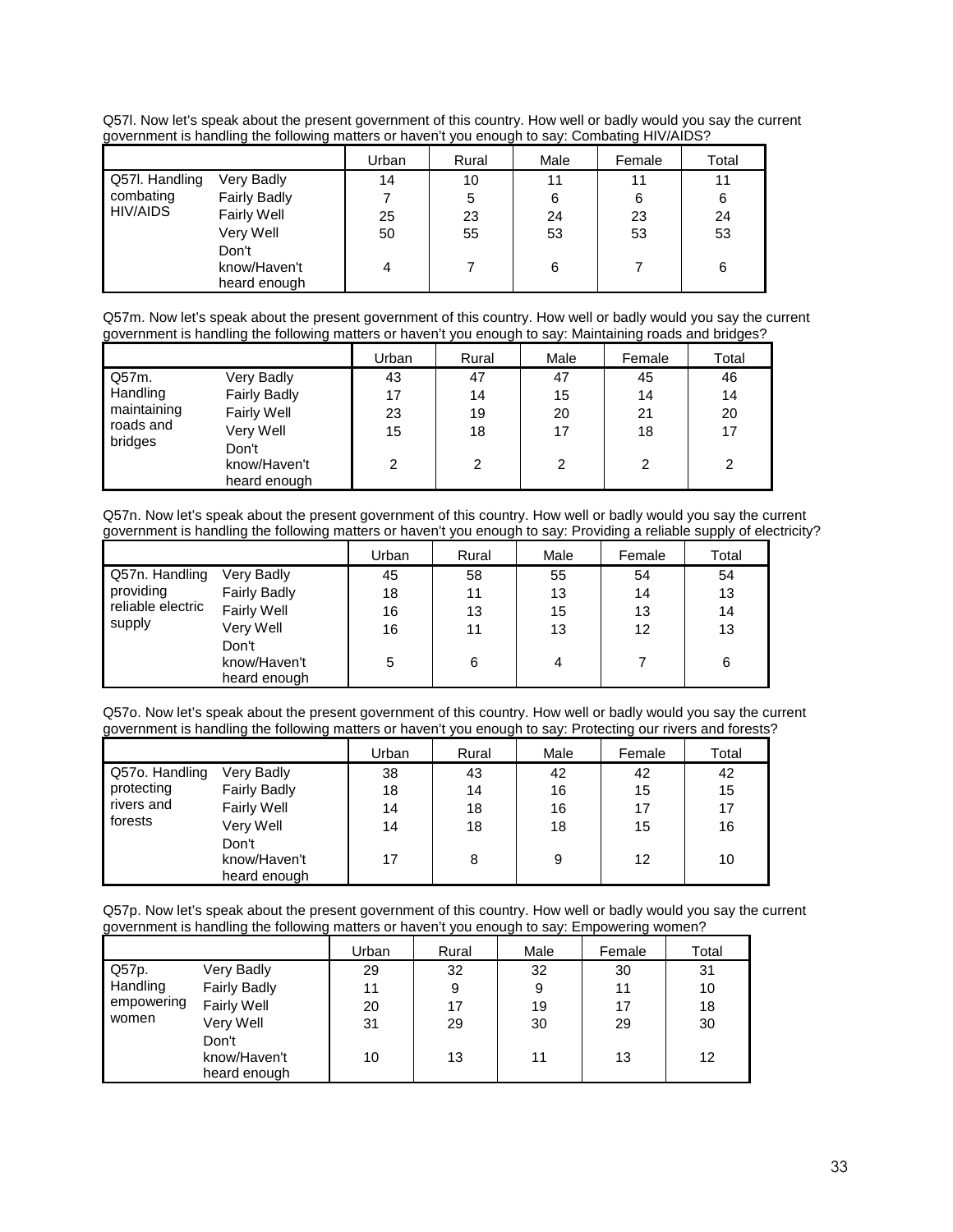Q58a. Who do you think actually has primary responsibility for managing each of the following tasks. Is it the national government, the local government, traditional leaders, or members of your community: Keeping the community clean?

|                         |                             | Urban | Rural | Male | Female | Total |
|-------------------------|-----------------------------|-------|-------|------|--------|-------|
| Q58a. Primary           | Central government          | 19    | 13    | 15   | 15     | 15    |
| responsibility: keeping | Local government            | 29    | 18    | 22   | 21     | 21    |
| the community clean     | <b>Traditional leaders</b>  | 11    | 26    | 22   | 20     | 21    |
|                         | Members of the<br>community | 41    | 42    | 40   | 43     | 42    |
|                         | Don't know                  |       |       |      |        |       |

58b. Who do you think actually has *primary* responsibility for managing each of the following tasks. Is it the national government, the local government, traditional leaders, or members of your community: Managing schools?

|                 |                             | Urban | Rural | Male | Female | Total |
|-----------------|-----------------------------|-------|-------|------|--------|-------|
| Q58b. Primary   | Central government          | 76    |       | 76   | 78     | 77    |
| responsibility: | Local government            | 12    | 10    | 11   |        | 11    |
| managing        | <b>Traditional leaders</b>  | 3     |       |      |        | 3     |
| schools         | Members of the<br>community | 8     |       | 9    |        | 8     |
|                 | Don't know                  |       |       |      |        |       |

58c. Who do you think actually has *primary* responsibility for managing each of the following tasks. Is it the national government, the local government, traditional leaders, or members of your community: Managing health clinics?

|                 |                             | Urban | Rural | Male | Female | Total |
|-----------------|-----------------------------|-------|-------|------|--------|-------|
| Q58c. Primary   | Central government          |       | 81    | 79   | 81     | 80    |
| responsibility: | Local government            | 14    |       | 10   | 12     | 11    |
| managing        | <b>Traditional leaders</b>  |       |       |      |        |       |
| health clinics  | Members of the<br>community | 6     | 6     | 8    |        |       |
|                 | Don't know                  |       |       |      |        |       |

58d. Who do you think actually has *primary* responsibility for managing each of the following tasks. Is it the national government, the local government, traditional leaders, or members of your community: Collecting income taxes?

|                 |                             | Urban | Rural | Male | Female | Total |
|-----------------|-----------------------------|-------|-------|------|--------|-------|
| Q58d. Primary   | Central government          | 82    | 83    | 83   | 82     | 83    |
| responsibility: | Local government            | 10    |       |      |        |       |
| collecting      | <b>Traditional leaders</b>  |       |       |      |        |       |
| income taxes    | Members of the<br>community |       |       |      |        |       |
|                 | None of them                |       |       |      |        |       |
|                 | Don't know                  |       |       |      |        |       |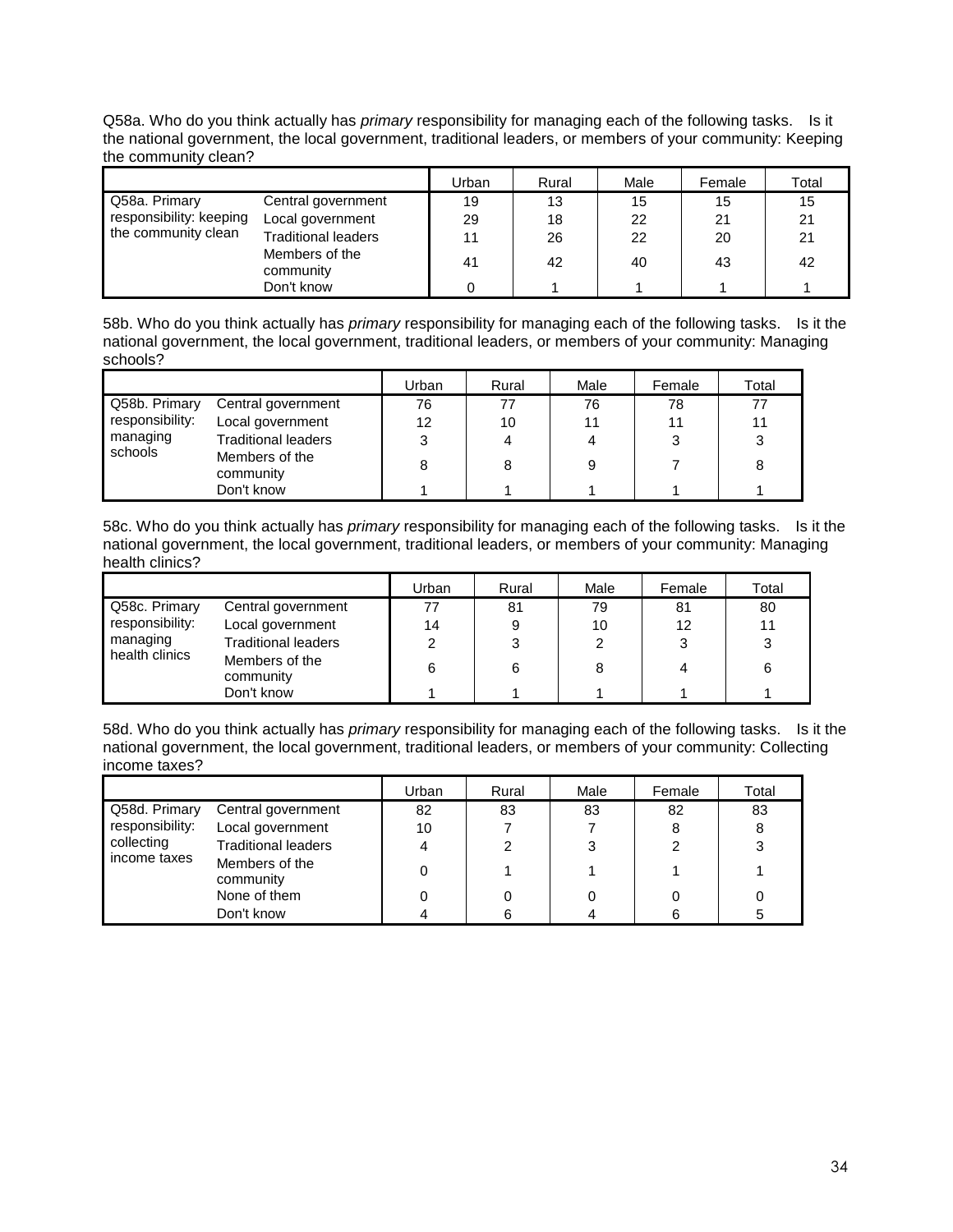| 58e. Who do you think actually has <i>primary</i> responsibility for managing each of the following tasks. Is it the |  |
|----------------------------------------------------------------------------------------------------------------------|--|
| national government, the local government, traditional leaders, or members of your community: Solving local          |  |
| disputes?                                                                                                            |  |

|                 |                             | Urban | Rural | Male | Female | Total |
|-----------------|-----------------------------|-------|-------|------|--------|-------|
| Q58e. Primary   | Central government          | 10    | 8     | 9    |        | 8     |
| responsibility: | Local government            | 14    | 10    | 10   | 13     | 11    |
| solving local   | <b>Traditional leaders</b>  | 71    | 78    | 76   | 75     | 76    |
| disputes        | Members of the<br>community |       | ◠     |      |        | 4     |
|                 | None of them                |       |       |      |        |       |
|                 | Don't know                  |       |       |      |        |       |

58f. Who do you think actually has *primary* responsibility for managing each of the following tasks. Is it the national government, the local government, traditional leaders, or members of your community: Allocating land?

|                 |                             | Urban | Rural | Male | Female | Total |
|-----------------|-----------------------------|-------|-------|------|--------|-------|
| Q58f. Primary   | Central government          | 9     |       | 8    |        |       |
| responsibility: | Local government            | 40    | 51    | 47   | 49     | 48    |
| allocating land | <b>Traditional leaders</b>  | 49    | 38    | 42   | 41     | 41    |
|                 | Members of the<br>community |       |       | っ    |        |       |
|                 | Don't know                  |       |       |      |        |       |

58g. Who do you think actually has *primary* responsibility for managing each of the following tasks. Is it the national government, the local government, traditional leaders, or members of your community: Protecting rivers and forests?

|                                  |                             | Urban | Rural | Male | Female | Total |
|----------------------------------|-----------------------------|-------|-------|------|--------|-------|
| Q58g. Primary                    | Central government          | 18    | 24    | 24   | 21     | 22    |
| responsibility:                  | Local government            | 43    | 45    | 42   | 47     | 44    |
| protecting rivers<br>and forests | <b>Traditional leaders</b>  | 27    | 24    | 26   | 24     | 25    |
|                                  | Members of the<br>community |       | 5     | 6    |        |       |
|                                  | Don't know                  |       |       | ົ    |        |       |

58h. Who do you think actually has *primary* responsibility for managing each of the following tasks. Is it the national government, the local government, traditional leaders, or members of your community: Maintaining law and order?

|                                                 |                             | Urban | Rural | Male | Female | Total |
|-------------------------------------------------|-----------------------------|-------|-------|------|--------|-------|
| Q58h. Primary                                   | Central government          | 56    | 49    | 53   | 48     | 51    |
| responsibility:<br>maintaining<br>law and order | Local government            | 15    | 14    | 14   | 15     | 14    |
|                                                 | <b>Traditional leaders</b>  | 24    | 31    | 28   | 30     | 29    |
|                                                 | Members of the<br>community | 4     | 4     | 4    | 4      | 4     |
|                                                 | None of them                |       |       |      |        |       |
|                                                 | Don't know                  |       |       |      | ◠      |       |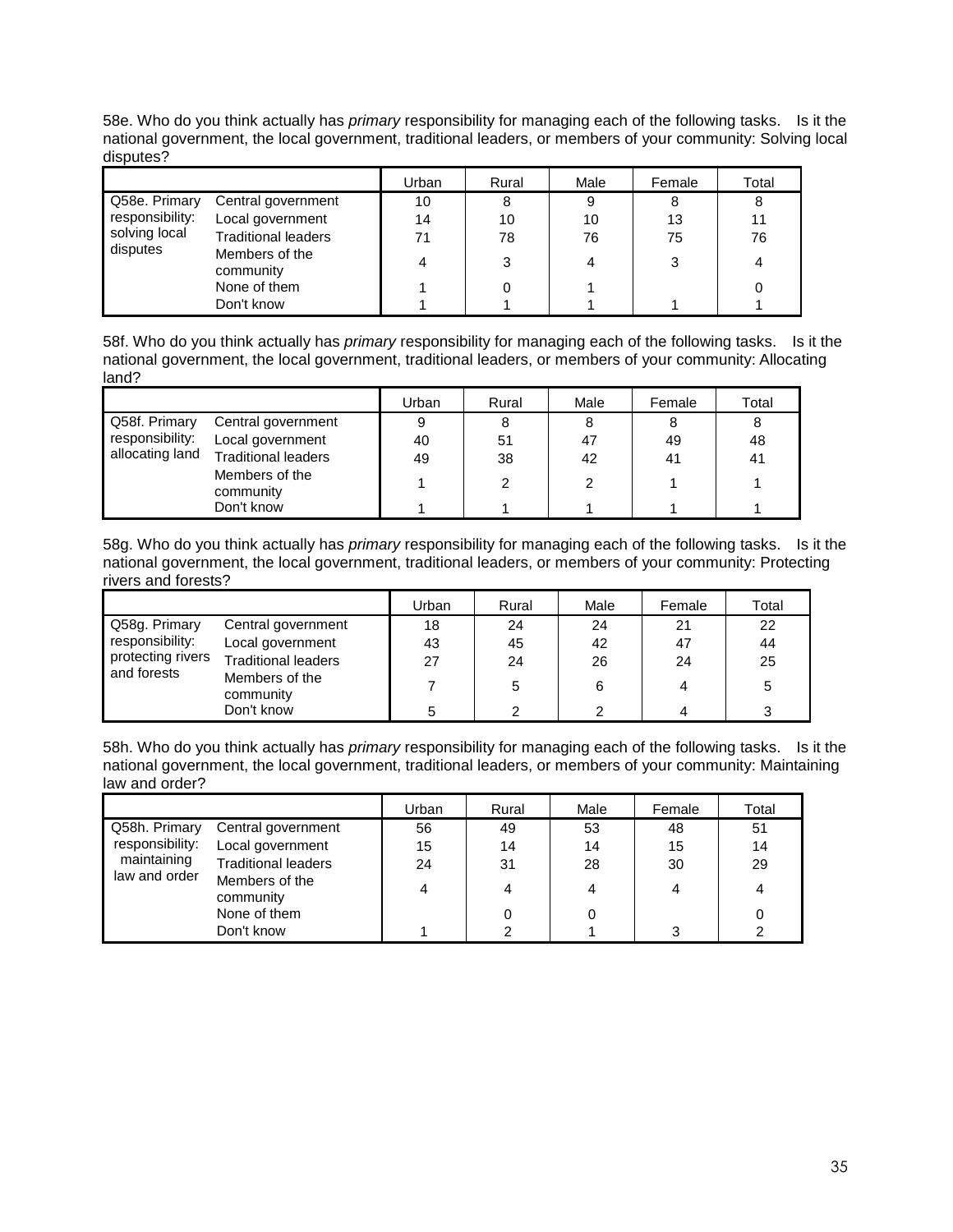Q59a. What about local government? I don't mean the central government, I mean your municipal or community council. How well or badly would you say your local government is handling the following matters, or haven't you had enough about them to say: Maintaining local roads?

|                               |                     | Urban | Rural | Male | Female | Total |
|-------------------------------|---------------------|-------|-------|------|--------|-------|
| Q59a. Local                   | Very Badly          | 46    | 52    | 54   | 46     | 50    |
| govt. handling<br>maintaining | <b>Fairly Badly</b> | 18    | 17    | 16   | 19     | 18    |
|                               | <b>Fairly Well</b>  | 18    | 12    | 14   | 14     | 14    |
| l roads                       | Very Well           | 14    | 15    | 14   | 16     | 15    |
|                               | Don't               |       |       |      |        |       |
|                               | know/Haven't        |       | 3     | 2    | 5      | 4     |
|                               | heard enough        |       |       |      |        |       |

Q59b. What about local government? I don't mean the central government, I mean your municipal or community council. How well or badly would you say your local government is handling the following matters, or haven't you had enough about them to say: Maintaining local market places?

|                                              |                     | Urban | Rural | Male | Female | Total |
|----------------------------------------------|---------------------|-------|-------|------|--------|-------|
| Q59b. Local<br>govt. handling<br>maintaining | Very Badly          | 42    | 37    | 41   | 36     | 39    |
|                                              | <b>Fairly Badly</b> | 14    | 11    | 10   | 13     | 12    |
|                                              | <b>Fairly Well</b>  | 13    | 11    | 11   | 12     | 12    |
| local markets                                | Very Well           | 12    | 9     | 10   | 10     | 10    |
|                                              | Don't               |       |       |      |        |       |
|                                              | know/Haven't        | 19    | 32    | 27   | 29     | 28    |
|                                              | heard enough        |       |       |      |        |       |

Q59c. What about local government? I don't mean the central government, I mean your municipal or community council. How well or badly would you say your local government is handling the following matters, or haven't you had enough about them to say: Maintaining health standards in public restaurants and food stalls?

|                                                       |                                       | Urban | Rural | Male | Female | Total |
|-------------------------------------------------------|---------------------------------------|-------|-------|------|--------|-------|
| Q59c. Local                                           | Very Badly                            | 42    | 34    | 39   | 34     | 37    |
| govt. handling<br>health<br>standards in<br>Very Well | <b>Fairly Badly</b>                   | 12    | 11    | 9    | 13     | 11    |
|                                                       | Fairly Well                           | 16    | 12    | 13   | 13     | 13    |
|                                                       |                                       | 14    | 11    | 11   | 12     | 12    |
| restaurants                                           | Don't<br>know/Haven't<br>heard enough | 16    | 33    | 27   | 28     | 28    |

Q59d. What about local government? I don't mean the central government, I mean your municipal or community council. How well or badly would you say your local government is handling the following matters, or haven't you had enough about them to say: Keeping our community clean (e.g. , refuse removed)?

|                   |                              | Urban | Rural | Male | Female | Total |
|-------------------|------------------------------|-------|-------|------|--------|-------|
| Q59d. Local govt. | Very Badly                   | 43    | 44    | 46   | 42     | 44    |
| handling keeping  | <b>Fairly Badly</b>          | 15    | 13    | 13   | 14     | 13    |
| community clean   | <b>Fairly Well</b>           | 21    | 18    | 18   | 20     | 19    |
|                   | Very Well                    | 16    | 18    | 17   | 17     | 17    |
|                   | Don't                        |       |       |      |        |       |
|                   | know/Haven't<br>heard enough | 5     |       | 5    | 8      |       |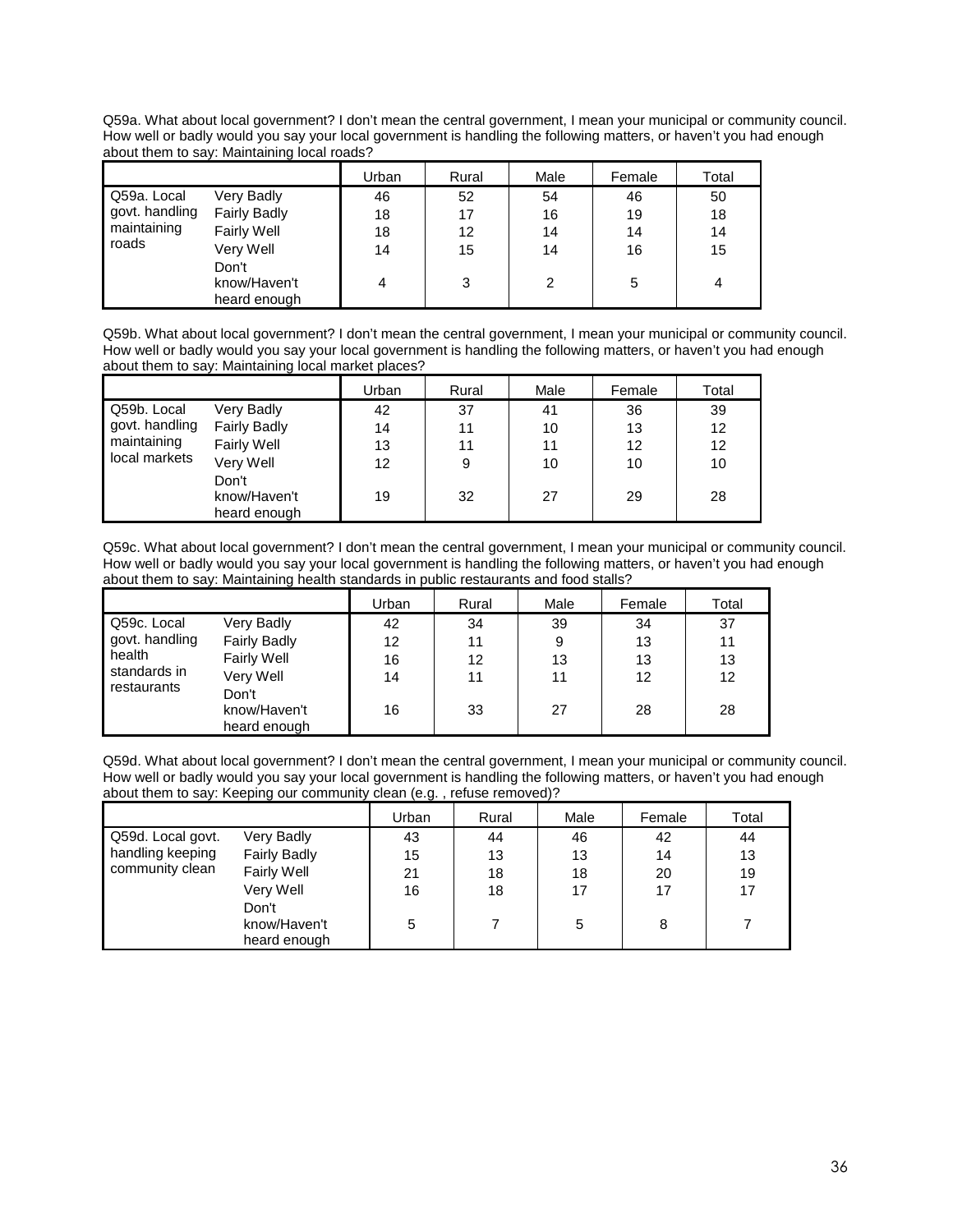Q59e. What about local government? I don't mean the central government, I mean your municipal or community council. How well or badly would you say your local government is handling the following matters, or haven't you had enough about them to say: Collecting license fees on bicycles, carts and barrows?

|                                                                           |              | Urban | Rural | Male | Female | Total |
|---------------------------------------------------------------------------|--------------|-------|-------|------|--------|-------|
| Q59e. Local                                                               | Very Badly   | 32    | 31    | 33   | 30     | 31    |
| govt. handling<br><b>Fairly Badly</b><br>collecting<br><b>Fairly Well</b> |              | 9     | 8     | 8    | 9      | 8     |
|                                                                           |              | 10    |       |      | 9      | 9     |
| license fees                                                              | Very Well    | 8     | 6     |      | 6      | 6     |
|                                                                           | Don't        |       |       |      |        |       |
|                                                                           | know/Haven't | 42    | 47    | 44   | 47     | 46    |
|                                                                           | heard enough |       |       |      |        |       |

Q59f. What about local government? I don't mean the central government, I mean your municipal or community council. How well or badly would you say your local government is handling the following matters, or haven't you had enough about them to say: Collecting rates on privately owned houses?

|                                                                                    |                              | Urban | Rural | Male | Female | Total |
|------------------------------------------------------------------------------------|------------------------------|-------|-------|------|--------|-------|
| Q59f. Local<br>govt. handling<br>collecting<br>rates on<br>private houses<br>Don't | Very Badly                   | 34    | 29    | 32   | 29     | 31    |
|                                                                                    | <b>Fairly Badly</b>          | 8     | 8     |      | 9      | 8     |
|                                                                                    | <b>Fairly Well</b>           | 10    | 9     | 9    | 9      | 9     |
|                                                                                    | Very Well                    | 8     | 6     | 8    | 6      |       |
|                                                                                    | know/Haven't<br>heard enough | 40    | 47    | 43   | 47     | 45    |

Q60a. How well or badly do you think your community council is practicing the following procedures or haven't you enough to have an opinion: Making the assembly's program of work known to ordinary people?

|                              |                     | Jrban | Rural | Male | Female | Total |
|------------------------------|---------------------|-------|-------|------|--------|-------|
| Q60a. How                    | Very Badly          | 46    | 43    | 45   | 43     | 44    |
| well local<br>council making | <b>Fairly Badly</b> | 15    | 16    | 16   | 16     | 16    |
|                              | Fairly Well         | 8     | 13    | 11   | 12     | 12    |
| work known                   | Very Well           | 14    | 21    | 18   | 20     | 19    |
|                              | Don't               |       |       |      |        |       |
|                              | know/Haven't        | 17    |       | 10   | 10     | 10    |
|                              | heard enough        |       |       |      |        |       |

Q60b. How well or badly do you think your community council is practicing the following procedures or haven't you enough to have an opinion: Providing citizens with the information about the assembly's budget (i.e. revenues and expenditures?

|                                                     |                                       | Urban | Rural | Male | Female | Total |
|-----------------------------------------------------|---------------------------------------|-------|-------|------|--------|-------|
| Q60b. How well<br>local council<br>providing budget | Very Badly                            | 50    | 49    | 50   | 49     | 49    |
|                                                     | <b>Fairly Badly</b>                   | 9     | 13    | 12   | 11     | 12    |
|                                                     | Fairly Well                           | 10    | 14    | 13   | 13     | 13    |
| information                                         | Very Well                             | 11    | 15    | 13   | 14     | 14    |
|                                                     | Don't<br>know/Haven't<br>heard enough | 20    | 9     | 12   | 13     | 12    |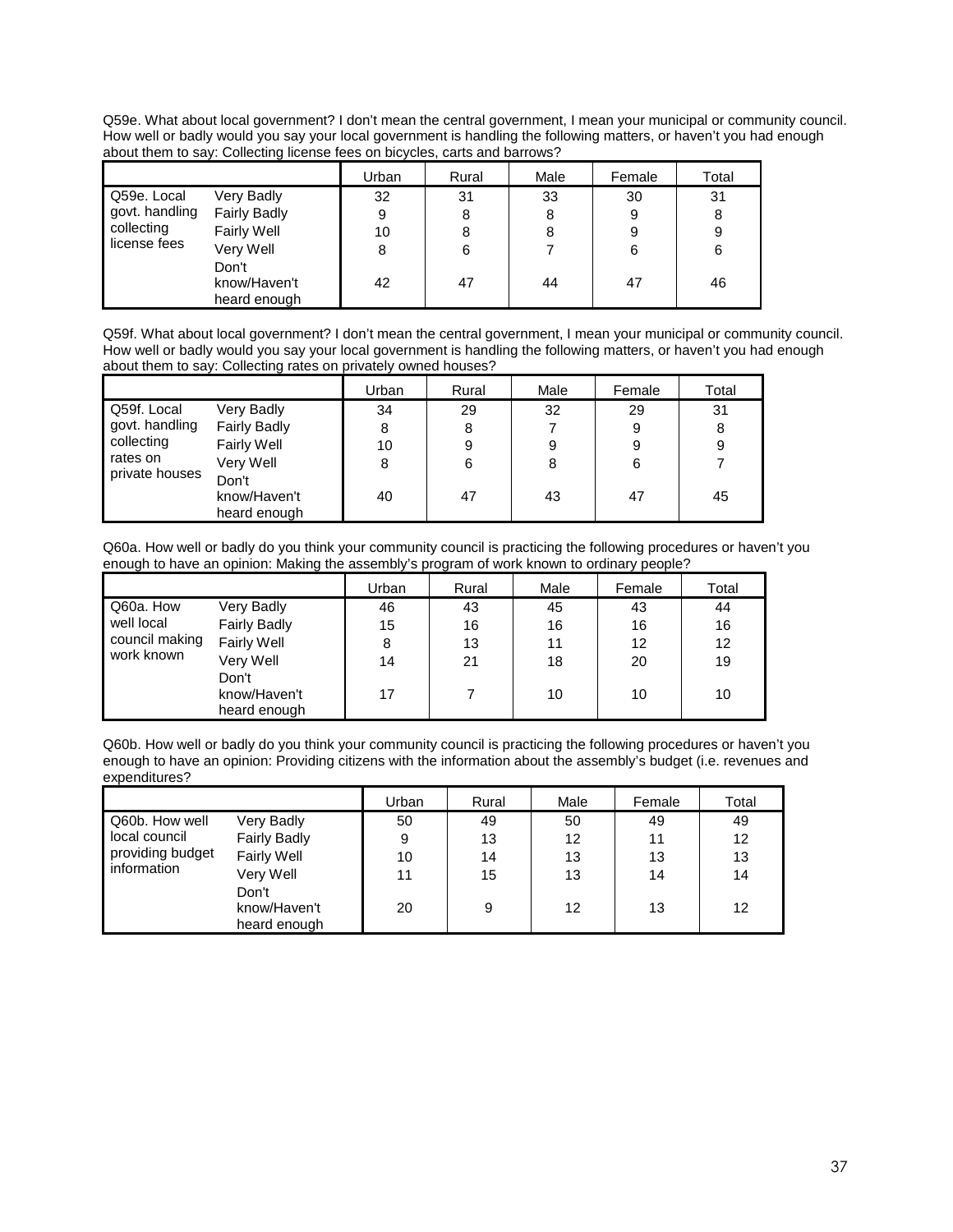Q60c. How well or badly do you think your community council is practicing the following procedures or haven't you enough to have an opinion: Allowing citizens like yourself to participate in assembly decisions?

|                                                                         |              | Urban | Rural | Male | Female | Total |
|-------------------------------------------------------------------------|--------------|-------|-------|------|--------|-------|
| Q60c. How well                                                          | Very Badly   | 46    | 49    | 48   | 49     | 48    |
| local council<br><b>Fairly Badly</b><br>allowing citizen<br>Fairly Well |              | 11    | 14    | 13   | 14     | 13    |
|                                                                         |              | 14    | 13    | 13   | 13     | 13    |
| participation                                                           | Very Well    | 12    | 14    | 16   | 12     | 14    |
|                                                                         | Don't        |       |       |      |        |       |
|                                                                         | know/Haven't | 17    | 9     | 10   | 13     | 11    |
|                                                                         | heard enough |       |       |      |        |       |

Q60d. How well or badly do you think your community council is practicing the following procedures or haven't you enough to have an opinion: Consulting others (including traditional, civic and community leaders) before making decisions?

|                   |                     | Urban | Rural | Male | Female | Total |
|-------------------|---------------------|-------|-------|------|--------|-------|
| Q60d. How well    | Very Badly          | 41    | 39    | 39   | 40     | 39    |
| local council     | <b>Fairly Badly</b> | 9     | 15    | 14   | 12     | 13    |
| consulting others | Fairly Well         | 19    | 19    | 18   | 19     | 19    |
|                   | Very Well           | 14    | 20    | 19   | 17     | 18    |
|                   | Don't               |       |       |      |        |       |
|                   | know/Haven't        | 18    | 8     | 10   | 12     | 11    |
|                   | heard enough        |       |       |      |        |       |

Q60e. How well or badly do you think your community council is practicing the following procedures or haven't you enough to have an opinion: Providing effective ways to handle complaints about assembly men/women or local officials?

|                           |                                       | Urban | Rural | Male | Female | Total |
|---------------------------|---------------------------------------|-------|-------|------|--------|-------|
| Q60e. How well            | Very Badly                            | 43    | 44    | 44   | 44     | 44    |
| local council<br>handling | <b>Fairly Badly</b>                   | 9     | 14    | 12   | 12     | 12    |
|                           | Fairly Well                           | 13    | 15    | 15   | 14     | 14    |
| complaints                | Very Well                             | 15    | 17    | 17   | 15     | 16    |
|                           | Don't<br>know/Haven't<br>heard enough | 20    | 11    | 13   | 15     | 14    |

Q60f. How well or badly do you think your community council is practicing the following procedures or haven't you enough to have an opinion: Guaranteeing that local government revenues are used for public services and not for private gain?

|                                                       |                     | Urban           | Rural | Male | Female | Total |
|-------------------------------------------------------|---------------------|-----------------|-------|------|--------|-------|
| Q60f. How                                             | Very Badly          | 46              | 48    | 49   | 46     | 48    |
| well local<br>council using<br>government<br>revenues | <b>Fairly Badly</b> | 8               | 12    | 11   | 12     | 11    |
|                                                       | Fairly Well         | 12              | 13    | 12   | 13     | 13    |
|                                                       | Very Well           | 12 <sup>2</sup> | 15    | 14   | 13     | 14    |
|                                                       | Don't               |                 |       |      |        |       |
|                                                       | know/Haven't        | 23              | 12    | 14   | 16     | 15    |
|                                                       | heard enough        |                 |       |      |        |       |

Q61. When there are problems with how local government is run in your community, how much can an ordinary person do to improve the situation?

|                                |                   | Urban | Rural | Male | Female | Total |
|--------------------------------|-------------------|-------|-------|------|--------|-------|
| Q61. How                       | Nothing           | 29    | 25    | 28   | 25     | 26    |
| much ordinary<br>person can do | A small<br>amount | 11    | 11    | 12   | 10     | 11    |
| to solve local<br>problems     | Some              | 18    | 18    | 17   | 18     | 18    |
|                                | A great deal      | 28    | 34    | 32   | 32     | 32    |
|                                | Don't know        | 14    | 12    | 11   | 14     | 13    |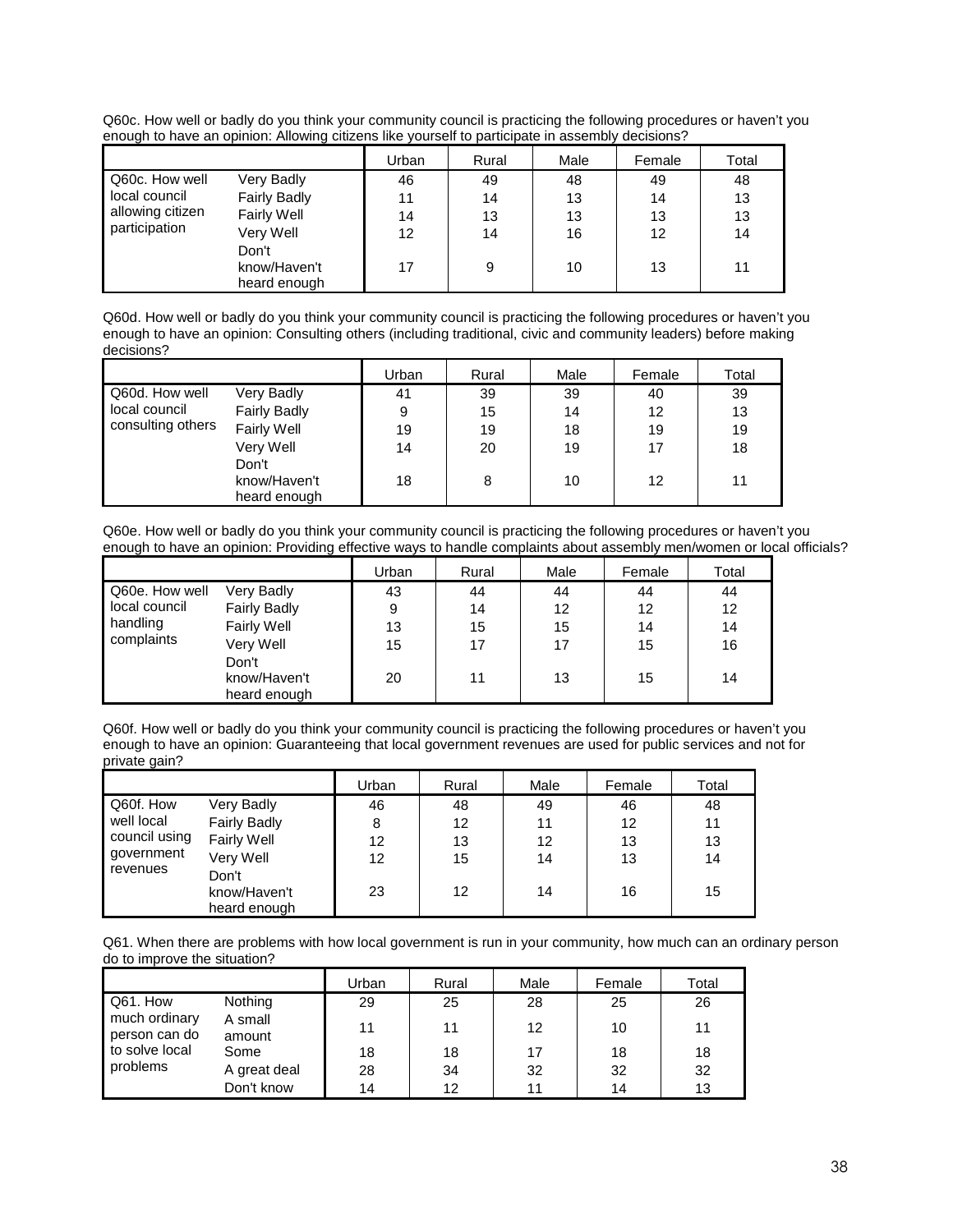Q62a1. In the past year, have you yourself seen any problems with how local government is run?

|                            |            | Urban | Rural | Male | Female | Total |
|----------------------------|------------|-------|-------|------|--------|-------|
| Q62a. Any problems         | No         | 58    | 61    | 57   | 63     | 60    |
| with how local gov't       | Yes        | 36    | 38    | 41   | 34     | 37    |
| is run in the past<br>year | Don't know |       |       |      |        |       |

Q62a. If you yourself have seen problems in how local government is run in the past year, how often, if at all, did you do any of the following: Discuss the problem with other people in your community?

|             |                                             | Urban | Rural | Male | Female | Total |
|-------------|---------------------------------------------|-------|-------|------|--------|-------|
| Q62a1.      | Never                                       | 14    | 8     | 9    | 11     | 10    |
| How often:  | Once or twice                               | 5     |       | 8    | 6      |       |
| discuss     | Several times                               |       | 9     | 10   | 8      | 9     |
| with others | Many times                                  | 9     | 13    | 14   | 9      | 12    |
|             | <b>Not</b><br>applicable/Saw<br>no problems | 64    | 62    | 59   | 66     | 63    |

Q62b. If you yourself have seen problems in how local government is run in the past year, how oftern, if at all, did you do any of the following: Join with others in your community to address the problem?

|             |                                             | Urban | Rural | Male | Female | Total |
|-------------|---------------------------------------------|-------|-------|------|--------|-------|
| Q62b. How   | Never                                       | 18    | 16    | 16   | 17     | 17    |
| often: join | Once or twice                               | 4     | 6     | 6    | 5      | 6     |
| others to   | Several times                               |       |       | 8    | 6      |       |
| respond     | Many times                                  |       | 8     | 10   | 6      | 8     |
|             | <b>Not</b><br>applicable/Saw<br>no problems | 64    | 62    | 59   | 66     | 63    |

Q62c. If you yourself have seen problems in how local government is run in the past year, how often, if at all, did you do any of the following: Discuss the problem with other community, religious or traditional leaders?

|                             |                                             | Urban | Rural | Male | Female | Total |
|-----------------------------|---------------------------------------------|-------|-------|------|--------|-------|
| Q62c. How<br>often: discuss | Never                                       | 21    | 17    | 20   | 16     | 18    |
|                             | Once or twice                               | 3     | 6     |      |        | 5     |
| with community              | Several times                               | 6     |       | 8    | 6      |       |
| leaders                     | Many times                                  | 6     |       | 9    | 4      |       |
|                             | <b>Not</b><br>applicable/Saw<br>no problems | 64    | 62    | 59   | 66     | 63    |

Q62d. If you yourself have seen problems in how local government is run in the past year, how oftern, if at all, did you do any of the following: Write a letter to a newspaper or call a radio show?

|                              |                                      | Urban | Rural | Male | Female | Total |
|------------------------------|--------------------------------------|-------|-------|------|--------|-------|
| Q62d. How                    | Never                                | 31    | 35    | 37   | 31     | 34    |
| often: write                 | Once or twice                        | 3     | 2     | 2    | 2      | 2     |
| newspaper                    | Several times                        | 2     |       | 2    |        |       |
| letter or call<br>radio show | Many times                           | 0     | 0     | 0    |        | 0     |
|                              | Not<br>applicable/Saw<br>no problems | 64    | 62    | 59   | 66     | 63    |
|                              | Don't know                           |       | 0     |      |        |       |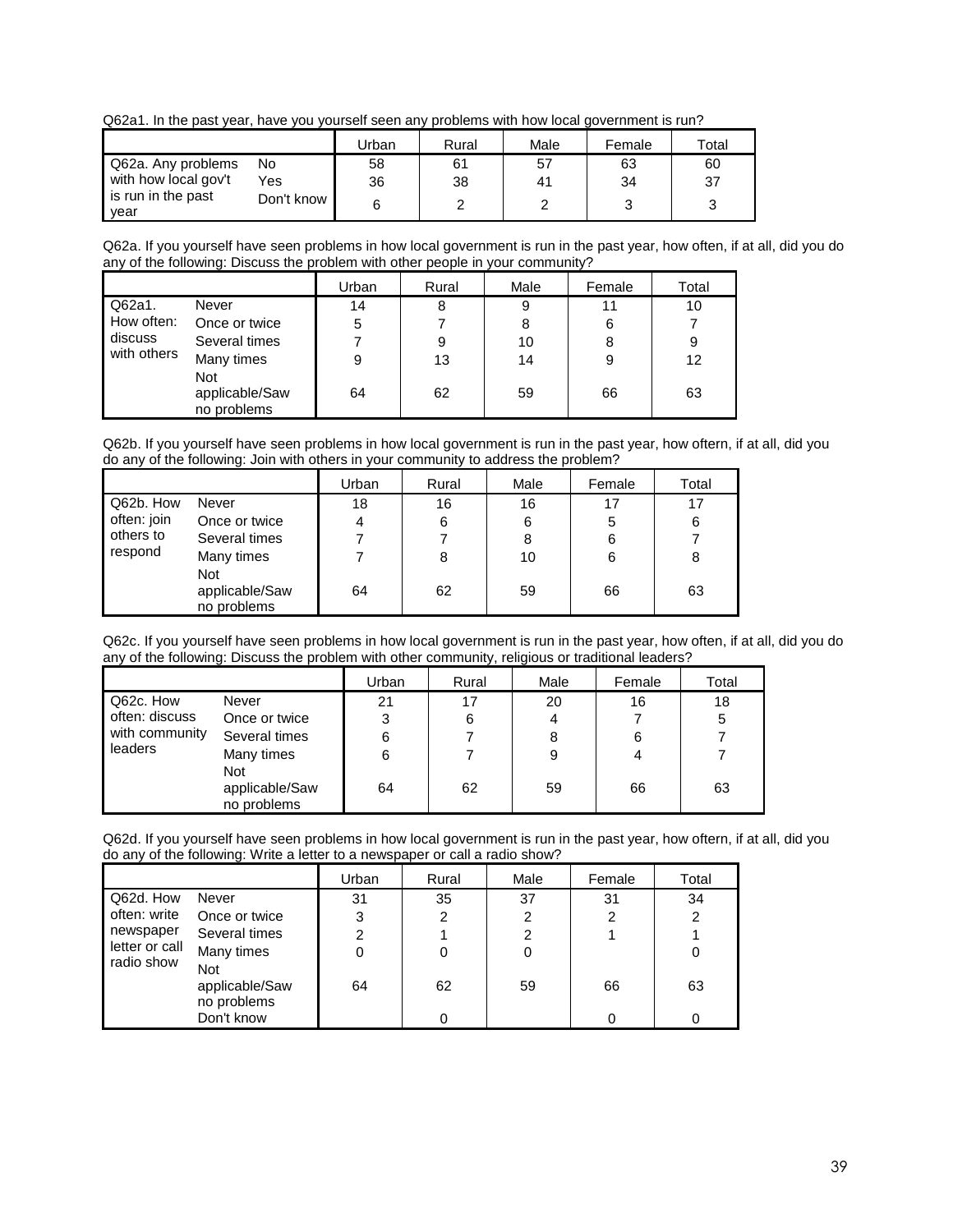Q62e. If you yourself have seen problems in how local government is run in the past year, how often, if at all, did you do any of the following: Make a complaint to local government officials, for example by going in person or by writing a letter?

|                   |                                             | Urban | Rural | Male | Female | Total |
|-------------------|---------------------------------------------|-------|-------|------|--------|-------|
| Q62e. How often:  | Never                                       | 28    | 26    | 28   | 26     | 27    |
| make complaint to | Once or twice                               | 2     | 5     | 4    | 4      | 4     |
| local government  | Several times                               | 3     | 3     | 4    | 2      | 3     |
| officials         | Many times                                  | 3     | 4     | 4    | 2      | 3     |
|                   | <b>Not</b><br>applicable/Saw<br>no problems | 64    | 62    | 59   | 66     | 63    |
|                   | Don't know                                  |       | 0     |      |        |       |

Q62fIf you yourself have seen problems in how local government is run in the past year, how oftern, if at all, did you do any of the following: Make a complaint to other government officials for example by going in person or by writing a letter?

|                                                                             |                               | Urban | Rural | Male | Female | Total |
|-----------------------------------------------------------------------------|-------------------------------|-------|-------|------|--------|-------|
| Q62f. How often:<br>make complaint<br>l to other<br>government<br>officials | Never                         | 32    | 32    | 34   | 30     | 32    |
|                                                                             | Once or twice                 |       | 3     | 2    | 2      | ົ     |
|                                                                             | Several times                 |       | 2     | 3    |        |       |
|                                                                             | Many times<br>Not             |       |       |      |        |       |
|                                                                             | applicable/Saw<br>no problems | 64    | 62    | 59   | 66     | 63    |

Q63a. Looking at the group of elected councilors who are presently serving on your community council, how qualified do you think they are to their jobs. Please rate them according to the following types of qualification. Or haven't you heard enough to have an opinion: Their level of education

|                 |                           | Urban | Rural | Male | Female | Total |
|-----------------|---------------------------|-------|-------|------|--------|-------|
| Q63a. Local     | Unqualified<br>Verv       | 20    | 17    | 19   | 16     | 18    |
| councilor       | <b>Fairly Unqualified</b> | 12    | 11    | 11   | 12     | 11    |
| qualifications: | <b>Fairly Qualified</b>   | 19    | 18    | 18   | 17     | 18    |
| education       | Very Qualified            | 24    | 34    | 32   | 31     | 31    |
|                 | Don't<br>know/Haven't     | 25    | 21    | 20   | 24     | 22    |
|                 | heard enough              |       |       |      |        |       |

Q63b. Looking at the group of elected councilors who are presently serving on your community council, how qualified do you think they are to their jobs. Please rate them according to the following types of qualification. Or haven't you heard enough to have an opinion: The extent that they care about the community?

|                       |                                       | Urban | Rural | Male | Female | Total |
|-----------------------|---------------------------------------|-------|-------|------|--------|-------|
| Q63b. Local councilor | Verv<br>Unqualified                   | 23    | 21    | 26   | 18     | 22    |
| qualifications: care  | <b>Fairly Unqualified</b>             | 15    | 13    | 13   | 14     | 14    |
| about community       | <b>Fairly Qualified</b>               | 15    | 20    | 18   | 19     | 19    |
|                       | Very Qualified                        | 33    | 36    | 33   | 38     | 35    |
|                       | Don't<br>know/Haven't<br>heard enough | 13    | 9     | 9    | 12     | 10    |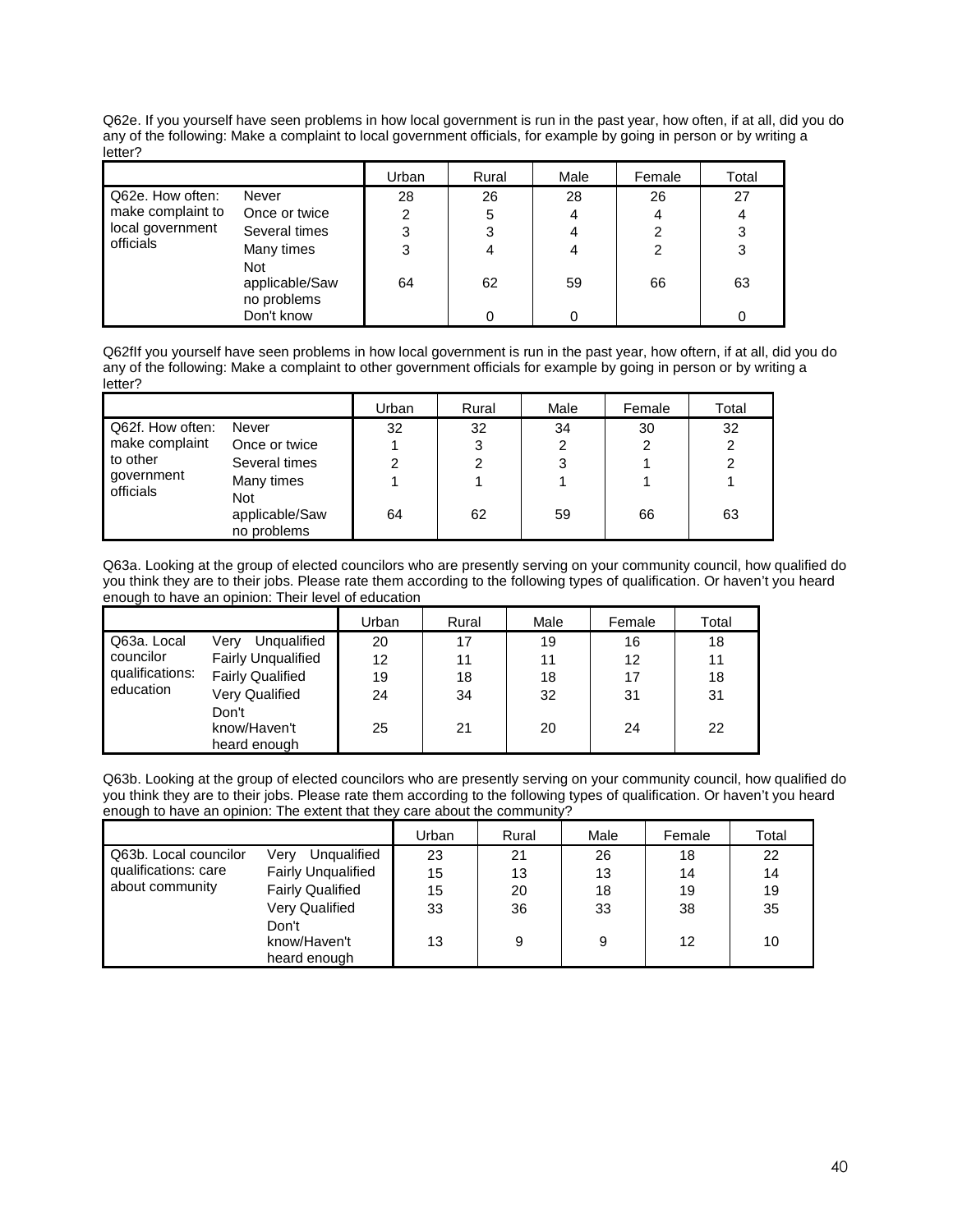Q63c. Looking at the group of elected councilors who are presently serving on your community council, how qualified do you think they are to their jobs. Please rate them according to the following types of qualification. Or haven't you heard enough to have an opinion: Their experience at managing public service programmes?

|                        |                           | Urban | Rural | Male | Female | Total |
|------------------------|---------------------------|-------|-------|------|--------|-------|
| Q63c. Local            | Unqualified<br>Verv       | 25    | 21    | 25   | 19     | 22    |
| councilor              | <b>Fairly Unqualified</b> | 13    | 15    | 14   | 14     | 14    |
| qualifications:        | <b>Fairly Qualified</b>   | 14    | 21    | 19   | 18     | 18    |
| experience<br>managing | <b>Very Qualified</b>     | 32    | 34    | 32   | 34     | 33    |
|                        | Don't                     |       |       |      |        |       |
|                        | know/Haven't              | 16    | 11    | 10   | 14     | 12    |
|                        | heard enough              |       |       |      |        |       |

Q63d. Looking at the group of elected councilors who are presently serving on your community council, how qualified do you think they are to their jobs. Please rate them according to the following types of qualification. Or haven't you heard enough to have an opinion: Their honesty at handling public funds?

|                         |                                       | Urban | Rural | Male | Female | Total |
|-------------------------|---------------------------------------|-------|-------|------|--------|-------|
| Q63d. Local councilor   | Verv<br>Unqualified                   | 29    | 24    | 28   | 23     | 26    |
| qualifications: honesty | <b>Fairly Unqualified</b>             | 12    | 12    | 12   | 12     | 12    |
| handling funds          | <b>Fairly Qualified</b>               | 11    | 19    | 18   | 15     | 16    |
|                         | Very Qualified                        | 28    | 29    | 27   | 30     | 28    |
|                         | Don't<br>know/Haven't<br>heard enough | 20    | 16    | 16   | 19     | 17    |

Q64a. Have you had to make any of the following payments during the past year: Fees for a government service such as education or health care?

|                |            | Urban | Rural | Male | Female | Total |
|----------------|------------|-------|-------|------|--------|-------|
| Q64a. Payments | No         | 38    | 61    | 54   | 54     | 54    |
| made: fees for | Yes        | 62    | 39    | 46   | 46     | 46    |
| government     | Refused    |       |       |      |        |       |
| service        | Don't know |       |       |      |        |       |

Q64b. Have you had to make any of the following payments during the past year: License fees to local government e.g. for a bicycle, cart or market stall?

|                |            | Urban | Rural | Male | Female | Total |
|----------------|------------|-------|-------|------|--------|-------|
| Q64b. Payments | No         | 92    | 98    | 96   | 97     | 96    |
| made: license  | Yes        |       |       |      |        |       |
| fees to local  | Refused    |       |       |      |        |       |
| government     | Don't know |       |       |      |        |       |

Q64c. Have you had to make any of the following payments during the past year: Property rates or tax?

|                |            | Jrban | Rural | Male | Female | Total |
|----------------|------------|-------|-------|------|--------|-------|
| Q64c.          | No         | 88    | 98    | 94   | 96     | 95    |
| Payments       | Yes        | 12    |       |      |        | 4     |
| made: property | Refused    |       |       |      |        |       |
| rates or taxes | Don't know |       |       |      |        |       |

Q64ad Have you had to make any of the following payments during the past year: Public utility fees e.g. for water, electricity or telephone?

|              |            | Jrban | Rural | Male | Female | $\mathsf{^{To}tal}$ |
|--------------|------------|-------|-------|------|--------|---------------------|
| Q64d.        | No         | 32    | 83    | 66   | 69     | 68                  |
| Payments     | Yes        | 68    |       | 33   | 30     | 32                  |
| made: public | Refused    |       |       |      |        |                     |
| utility fees | Don't know |       |       |      |        |                     |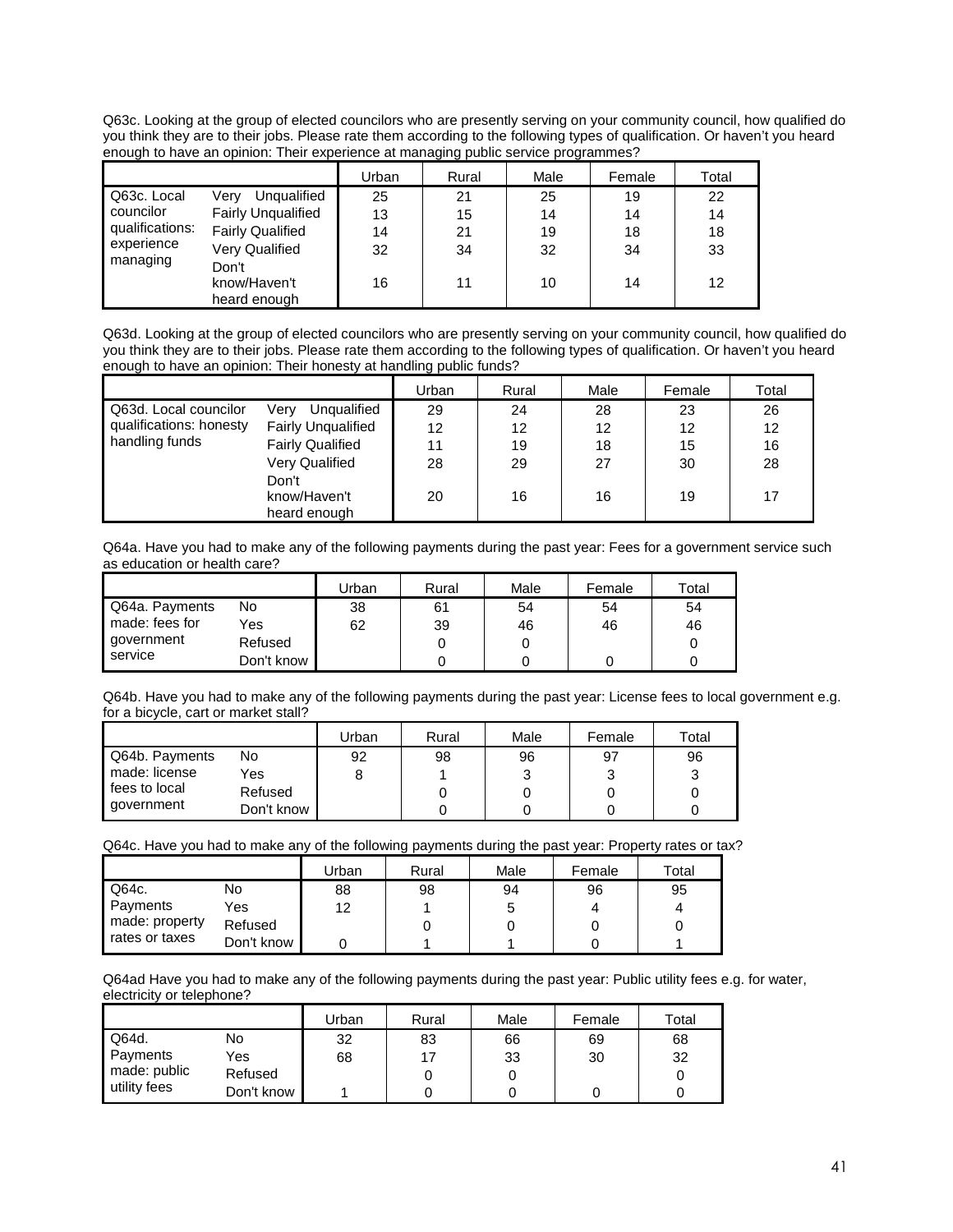Q64e. Have you had to make any of the following payments during the past year: Income tax?

|              |            | Urban | Rural | Male | Female | Total |
|--------------|------------|-------|-------|------|--------|-------|
| Q64e.        | No         | 80    | 95    | 88   | 93     | 90    |
| Payments     | Yes        | 19    |       |      |        |       |
| made: income | Refused    |       |       |      |        |       |
| taxes        | Don't know |       |       |      |        |       |

#### Q65. How much influence do traditional leaders currently have in governing your local community?

|                      |                   | Urban | Rural | Male | Female | Total |
|----------------------|-------------------|-------|-------|------|--------|-------|
| Q65. Traditional     | None              | 23    | 11    | 15   | 14     | 15    |
| leaders<br>influence | A small<br>amount | 21    | 18    | 20   | 18     | 19    |
| governing local      | Some              | 15    | 17    | 15   | 17     | 16    |
| community            | A great deal      | 36    | 52    | 48   | 46     | 47    |
|                      | Don't know        | 5     | ົ     |      | 5      | 3     |

Q66. Do you think that the amount of influence traditional leaders have in governing your local community should increase, stay the same or decrease?

|                                                       |                      | Urban | Rural | Male | Female | Total |
|-------------------------------------------------------|----------------------|-------|-------|------|--------|-------|
| Q66. Traditional<br>leaders more or<br>less influence | Decrease a lot       | 4     |       |      |        | 4     |
|                                                       | Decrease<br>somewhat |       | 2     | 3    |        | 2     |
|                                                       | Stay the same        | 16    | 10    | 11   | 12     | 12    |
|                                                       | Increase<br>somewhat | 17    | 17    | 17   | 17     | 17    |
|                                                       | Increase a lot       | 57    | 64    | 63   | 61     | 62    |
|                                                       | Don't know           |       | າ     |      |        | 3     |

Q67. Do you think traditional leaders should sit on your local government council, or not? If so, do you think they should be elected by the people to these sits, appointed by government officials or selected by some other way?

|                                                                           |                                                         | Urban | Rural | Male | Female | Total |
|---------------------------------------------------------------------------|---------------------------------------------------------|-------|-------|------|--------|-------|
| Q67. Traditional<br>leaders sit on                                        | No, should not have<br>seats on council                 | 29    | 25    | 27   | 25     | 26    |
| local<br>government                                                       | Yes, should have seats<br>elected by people             | 57    | 59    | 58   | 58     | 58    |
| Yes, should have seats<br>council<br>appointed by<br>government officials | 3                                                       | 8     |       | 6    | 6      |       |
|                                                                           | Yes, should have seats<br>selected in some other<br>way |       | 6     | 6    | 5      | 5     |
|                                                                           | Don't know                                              | 8     | 3     | 3    | 6      |       |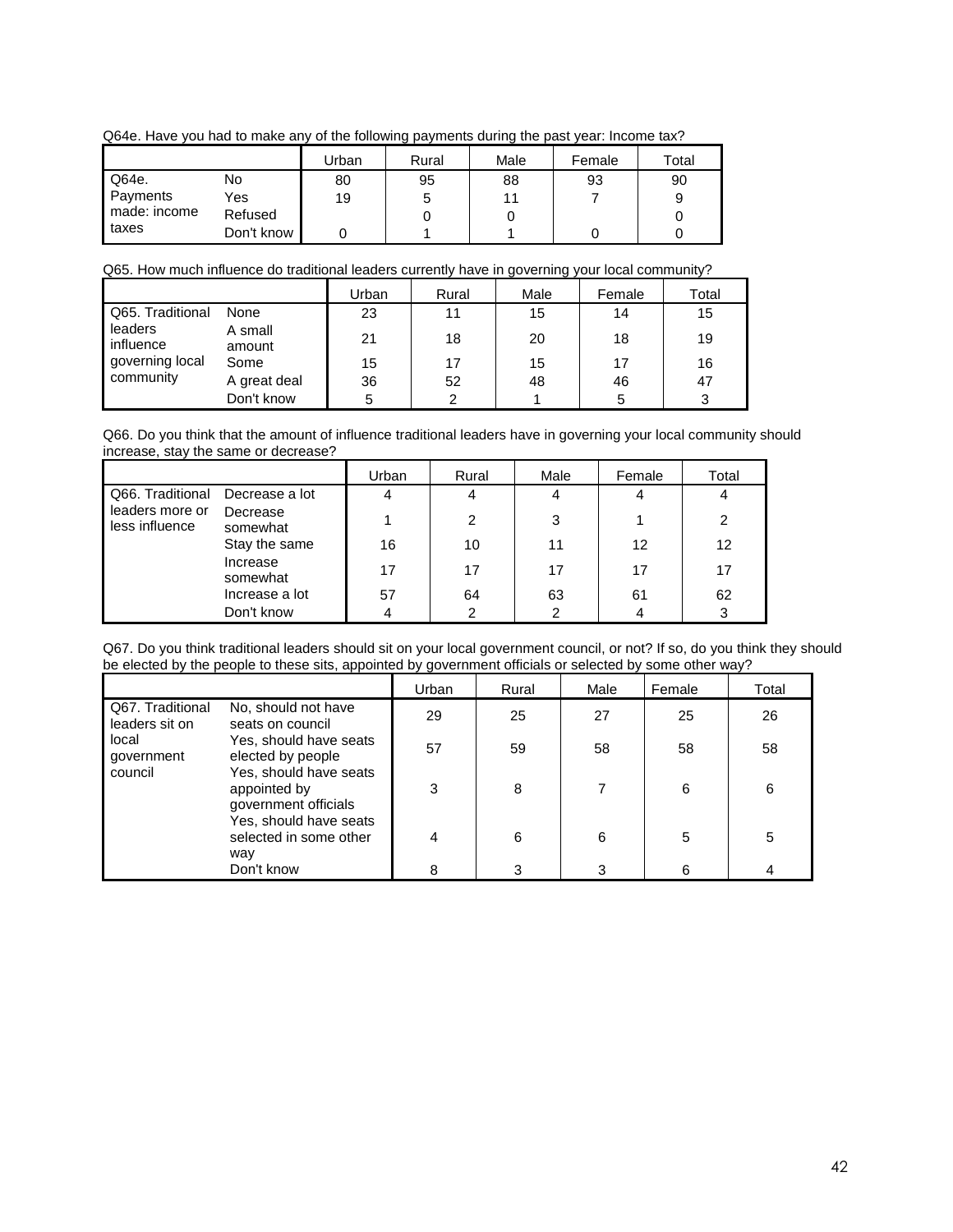Q68. Which of the following statements is closest to your view? Choose Statement 1 or Statement 2. Statement 1: Traditional leaders must represent all of the their people equally. They should remain non-partisan, and not affiliate themselves with any political party.

Statement 2: Traditional leaders are citizens like everyone else and have the right to decide for themselves whether to support a particular party.

|                             |                          | Urban | Rural | Male | Female | Total |
|-----------------------------|--------------------------|-------|-------|------|--------|-------|
| Q68. Traditional<br>leaders | Agree very strongly with | 53    | 48    | 50   | 49     | 49    |
| non-partisan vs.            | Agree with 1             | 12    | 9     | 9    | 11     | 10    |
| allow party<br>affiliation  | Agree with 2             | 9     | 13    | 13   | 12     | 12    |
|                             | Agree very strongly with | 23    | 27    | 27   | 24     | 25    |
|                             | Agree with neither       | 2     | 2     |      |        |       |
|                             | Don't know               |       |       |      |        |       |

Q69. Which of the following statements is closest to your view? Choose Statement 1 or Statement 2. Statement 1: To best serve their people, traditional leaders must remain independent of the government. They should not receive government salaries.

Statement 2: Traditional leaders serve their communities and the government, and they should receive a salary from government for their work.

|                             |                          | Urban or Rural Primary<br>Sampling Unit |       | This interview, gender | Total  |       |
|-----------------------------|--------------------------|-----------------------------------------|-------|------------------------|--------|-------|
|                             |                          | Urban                                   | Rural | Male                   | Female | Total |
| Q69. Traditional<br>leaders | Agree very strongly with |                                         | 8     | 9                      | 6      |       |
| independent of              | Agree with 1             |                                         | 6     | 4                      | 5      | 5     |
| govt. vs. receive           | Agree with 2             | 18                                      | 15    | 14                     | 17     | 16    |
| salary                      | Agree very strongly with | 69                                      | 70    | 71                     | 68     | 70    |
|                             | Agree with neither       | າ                                       | 2     |                        | 3      | 2     |
|                             | Don't know               |                                         |       |                        |        |       |

Q70a. Do you approve or disapprove of the way the following people have performed their jobs over the past twelve months or haven't you heard enough about them to say: Prime Minister Pakalitha Mosisili?

|                       |                                    | Urban | Rural | Male | Female | Total |
|-----------------------|------------------------------------|-------|-------|------|--------|-------|
| Q70a.<br>Performance: | Strongly<br>Disapprove             | 26    | 18    | 20   | 21     | 20    |
| President             | Disapprove                         | 18    | 15    | 16   | 16     | 16    |
|                       | Approve                            | 25    | 26    | 28   | 24     | 26    |
|                       | <b>Strongly Approve</b>            | 26    | 37    | 34   | 34     | 34    |
|                       | Don't know/Haven't<br>heard enough | 4     |       | 3    | 5      | 4     |

Q70b. Do you approve or disapprove of the way the following people have performed their jobs over the past twelve months or haven't you heard enough about them to say: MP/National Assembly rep?

|                       |                                    | Urban | Rural | Male | Female | Total |
|-----------------------|------------------------------------|-------|-------|------|--------|-------|
| Q70b.<br>Performance: | Strongly<br>Disapprove             | 34    | 26    | 29   | 27     | 28    |
| MP/National           | Disapprove                         | 17    | 17    | 16   | 18     | 17    |
| Assembly rep.         | Approve                            | 21    | 23    | 21   | 23     | 22    |
|                       | <b>Strongly Approve</b>            | 18    | 28    | 25   | 24     | 25    |
|                       | Don't know/Haven't<br>heard enough | 10    | 6     | 8    |        |       |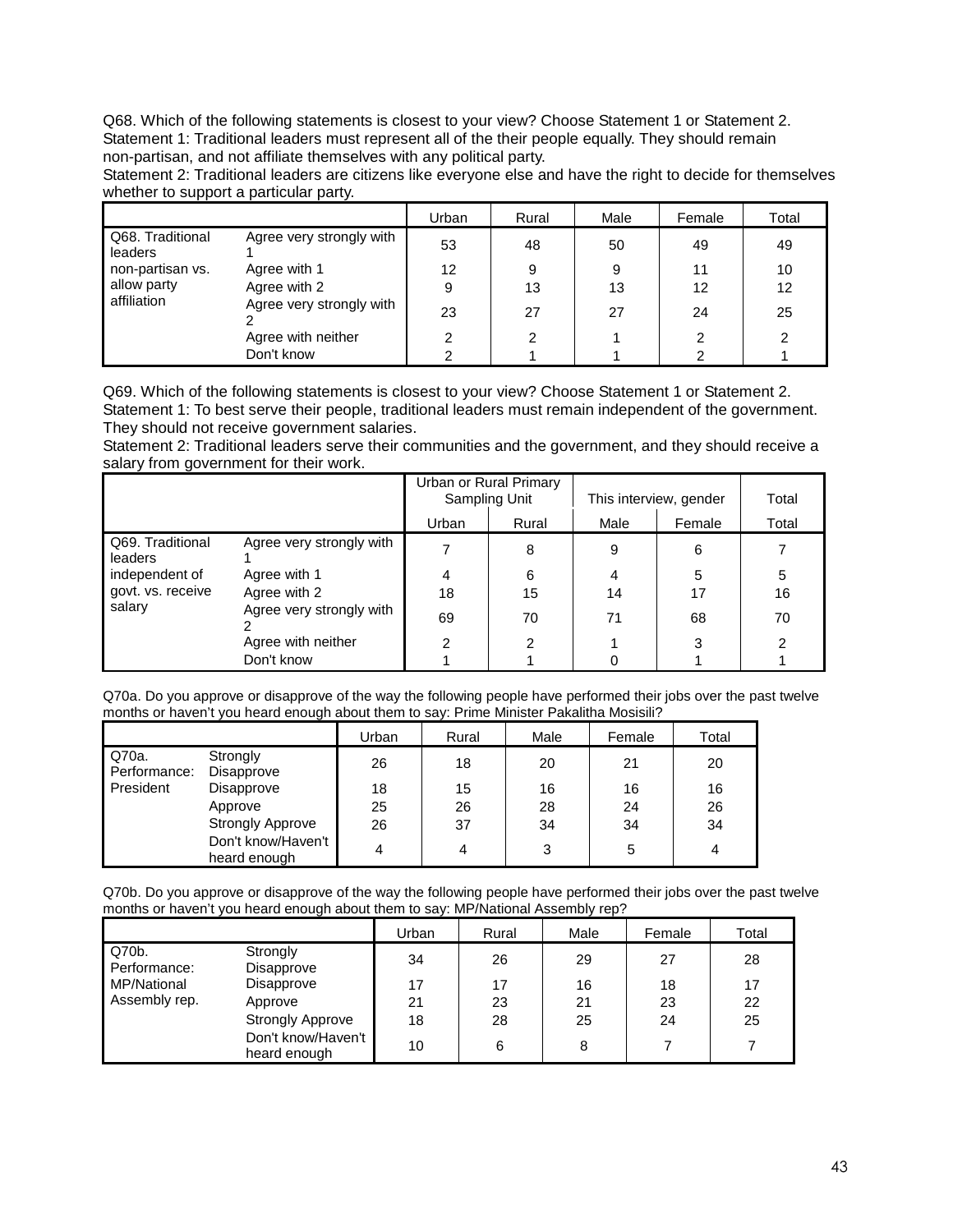Q70c. Do you approve or disapprove of the way the following people have performed their jobs over the past twelve months or haven't you heard enough about them to say: Your elected local government councillor?

|                             |                                    | Urban | Rural | Male | Female | Total |
|-----------------------------|------------------------------------|-------|-------|------|--------|-------|
| Q70c.<br>Performance: local | Strongly<br>Disapprove             | 31    | 26    | 29   | 26     | 27    |
| government                  | Disapprove                         | 18    | 15    | 15   | 16     | 16    |
| councilor                   | Approve                            | 24    | 29    | 27   | 28     | 28    |
|                             | <b>Strongly Approve</b>            | 18    | 25    | 24   | 22     | 23    |
|                             | Don't know/Haven't<br>heard enough | 10    | 5     | 6    |        |       |

| Q71. On the whole, how would you rate the freeness and fairness of the last election held in 2007. Was it: |
|------------------------------------------------------------------------------------------------------------|
|------------------------------------------------------------------------------------------------------------|

|                       |                                           | Urban | Rural | Male | Female | Total |
|-----------------------|-------------------------------------------|-------|-------|------|--------|-------|
| Q71.                  | Not free and fair                         | 14    | 14    | 15   | 12     | 14    |
| Elections<br>free and | Free and fair, with major<br>problems     | 19    | 20    | 19   | 21     | 20    |
| fair                  | Free and fair, but with<br>minor problems | 22    | 22    | 21   | 23     | 22    |
|                       | Completely free and fair                  | 35    | 37    | 37   | 35     | 36    |
|                       | Do not understand<br>question             | 0     |       |      |        |       |
|                       | Don't know                                | 10    | 6     |      | 8      |       |

Q72a. Think about how elections work in practice in this county. How well do elections: Ensure that the representatives to the national assembly reflect the views of voters?

|                           |                    | Urban | Rural | Male | Female | Total |
|---------------------------|--------------------|-------|-------|------|--------|-------|
| Q72a. Elections<br>ensure | Not at all<br>well | 26    | 15    | 20   | 17     | 18    |
| parliament                | Not very well      | 22    | 26    | 25   | 25     | 25    |
| reflects voters           | Well               | 19    | 28    | 25   | 25     | 25    |
|                           | Very well          | 19    | 22    | 21   | 21     | 21    |
|                           | Don't know         | 13    | 10    | 9    | 13     | 11    |

Q72b. Think about how elections work in practice in this county. How well do elections: Enable voters to remove, from office, leaders who do not do what the people want?

|                    |                    | Urban | Rural | Male | Female | Total |
|--------------------|--------------------|-------|-------|------|--------|-------|
| Q72b.<br>Elections | Not at all<br>well | 26    | 14    | 19   | 16     | 18    |
| enable voters      | Not very well      | 14    | 23    | 19   | 21     | 20    |
| to remove          | Well               | 23    | 25    | 23   | 26     | 24    |
| leaders            | Very well          | 25    | 29    | 30   | 25     | 28    |
|                    | Don't know         | 12    | 9     | 9    | 12     | 10    |

Q73a. Who should be responsible for: Making sure that, once elected, representatives to the national assembly do their jobs?

|                             |                                 | Urban | Rural | Male | Female | Total |
|-----------------------------|---------------------------------|-------|-------|------|--------|-------|
| Q73a, Who                   | The president/executive         | 46    | 51    | 49   | 50     | 49    |
| responsible: MPs<br>do jobs | The parliament/local<br>council | 14    | 14    | 14   | 14     | 14    |
|                             | Their political party           |       | 4     | 4    | 4      |       |
|                             | The voters                      | 33    | 27    | 31   | 27     | 29    |
|                             | No one                          |       |       |      |        |       |
|                             | Don't know                      |       |       |      |        |       |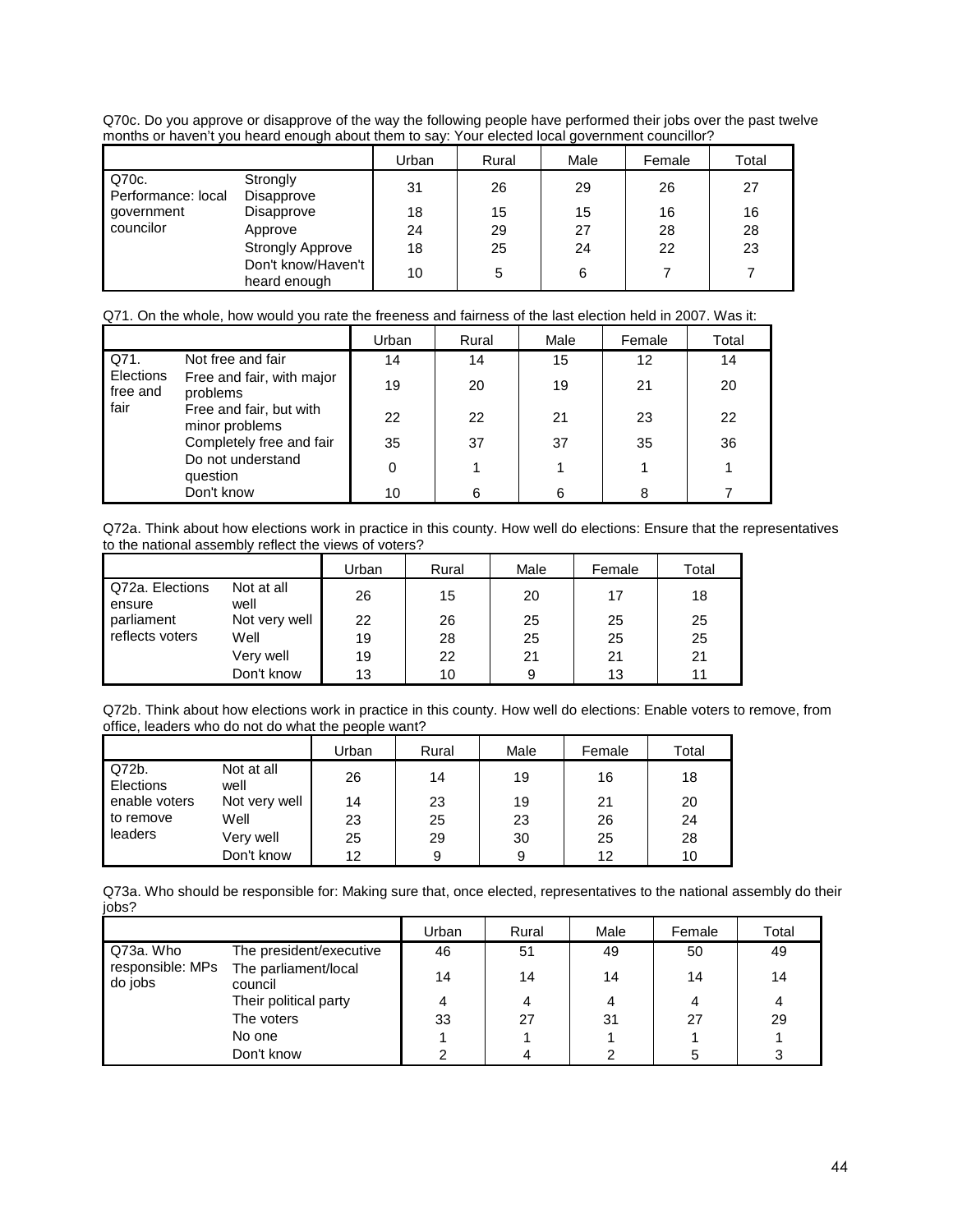Q73b. Who should be responsible for: Making sure that, once elected, community councillors do their jobs?

|                                  |                                 | Urban | Rural | Male | Female | Total |
|----------------------------------|---------------------------------|-------|-------|------|--------|-------|
| Q73b. Who                        | The president/executive         | 21    | 29    | 26   | 27     | 27    |
| responsible:<br>local councilors | The parliament/local<br>council | 35    | 29    | 29   | 32     | 31    |
| do jobs                          | Their political party           | 6     | 8     |      | 6      |       |
|                                  | The voters                      | 35    | 31    | 35   | 29     | 32    |
|                                  | No one                          |       |       | 0    |        |       |
|                                  | Don't know                      | ົ     |       |      |        |       |

#### Q73c. Who should be responsible for: Making sure that, once elected, the Prime Minister does his job?

|                                |                                 | Urban | Rural | Male | Female | Total |
|--------------------------------|---------------------------------|-------|-------|------|--------|-------|
| Q73c. Who                      | The president/executive         |       | 9     | 9    | 9      |       |
| responsible:<br>president does | The parliament/local<br>council | 27    | 28    | 27   | 28     | 28    |
| iob                            | Their political party           | 15    | 20    |      | 19     | 18    |
|                                | The voters                      | 44    | 35    | 41   | 35     | 38    |
|                                | No one                          |       |       |      |        |       |
|                                | Don't know                      |       |       |      |        |       |

Q74. How easy or difficult is it for an ordinary person to have his voice heard between elections?

|                  |                       | Jrban | Rural | Male | Female | Total |
|------------------|-----------------------|-------|-------|------|--------|-------|
| Q74. Voice       | Very difficult        | 47    | 39    | 42   | 41     | 41    |
| heard<br>between | Somewhat<br>difficult | 15    | 12    | 13   | 12     | 13    |
| elections        | Very easy             | 10    | 22    | 20   | 17     | 18    |
|                  | Don't know            | 10    |       | 9    | 12     | 11    |

Q75a-Les. Here are some factors that people say contributed to the 2007 post election dispute. Do you agree or disagree that each of the following was an important cause of the conflict?: Time allowed for the campaign?

|                          |                               | Urban | Rural | Male | Female | Total |
|--------------------------|-------------------------------|-------|-------|------|--------|-------|
| Q75a-les. Cause          | Strongly disagree             | 18    | 17    | 19   | 16     | 18    |
| of 2007                  | Disagree                      | 13    | 20    | 19   | 17     | 18    |
| postelection<br>dispute: | Neither agree nor<br>disagree | 6     |       | ◠    | 3      | 3     |
| campaign time            | Agree                         | 8     | 13    | 12   | 12     | 12    |
|                          | Strongly agree                | 36    | 26    | 29   | 29     | 29    |
|                          | Don't know                    | 19    | 22    | 19   | 24     | 21    |

Q75b-Les. Here are some factors that people say contributed to the 2007 post election dispute. Do you agree or disagree that each of the following was an important cause of the conflict?: Voter registration process?

|                                                                |                               | Urban | Rural | Male | Female | Total |
|----------------------------------------------------------------|-------------------------------|-------|-------|------|--------|-------|
| Q75b-les. Cause of                                             | Strongly disagree             | 24    | 26    | 26   | 24     | 25    |
| 2007 postelection<br>dispute: voter<br>registration<br>process | <b>Disagree</b>               | 16    | 23    | 20   | 22     | 21    |
|                                                                | Neither agree nor<br>disagree | 5     | 2     |      | 3      | 3     |
|                                                                | Agree                         | 8     | 9     | 8    | 9      | 9     |
|                                                                | Strongly agree                | 27    | 16    | 20   | 18     | 19    |
|                                                                | Don't know                    | 20    | 24    | 22   | 23     | 23    |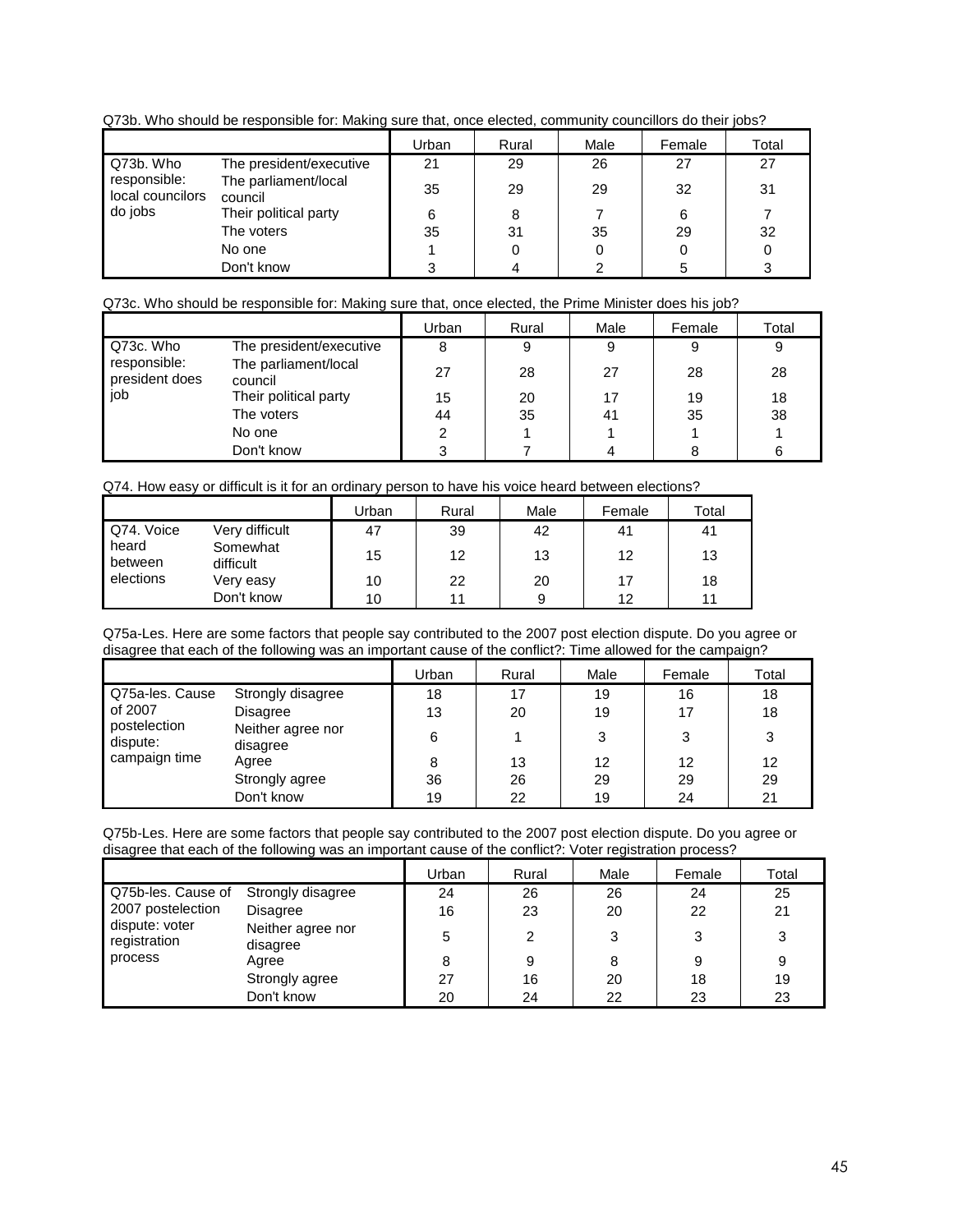Q75c-les. Here are some factors that people say contributed to the 2007 post election dispute. Do you agree or disagree that each of the following was an important cause of the conflict?: Use of government vehicles

|                                                                    |                               | Urban | Rural  | Male | Female | Total |
|--------------------------------------------------------------------|-------------------------------|-------|--------|------|--------|-------|
| Q75c-les.                                                          | Strongly disagree             | 16    | 24     | 22   | 22     | 22    |
| Cause of 2007<br>postelection<br>dispute: use of<br>gov't vehicles | Disagree                      | 13    | 20     | 17   | 19     | 18    |
|                                                                    | Neither agree nor<br>disagree | 5     | $\sim$ |      |        |       |
|                                                                    | Agree                         |       | 10     | 9    | 9      | 9     |
|                                                                    | Strongly agree                | 34    | 14     | 21   | 19     | 20    |
|                                                                    | Don't know                    | 24    | 29     | 27   | 28     | 28    |

Q75d-les. Here are some factors that people say contributed to the 2007 post election dispute. Do you agree or disagree that each of the following was an important cause of the conflict?: Use of government media

|                                                                              |                               | Urban | Rural | Male | Female | Total |
|------------------------------------------------------------------------------|-------------------------------|-------|-------|------|--------|-------|
| Q75d-les. Cause<br>of 2007<br>postelection<br>dispute: use of<br>gov't media | Strongly disagree             | 20    | 24    | 22   | 23     | 22    |
|                                                                              | Disagree                      | 14    | 20    | 16   | 21     | 18    |
|                                                                              | Neither agree nor<br>disagree |       |       | 4    |        | 4     |
|                                                                              | Agree                         | 9     | 8     | 10   |        | 9     |
|                                                                              | Strongly agree                | 28    | 14    | 19   | 17     | 18    |
|                                                                              | Don't know                    | 25    | 30    | 28   | 28     | 28    |

Q75e-les. Here are some factors that people say contributed to the 2007 post election dispute. Do you agree or disagree that each of the following was an important cause of the conflict?: The process of counting votes?

|                                                                            |                               | Urban | Rural | Male | Female | Total |
|----------------------------------------------------------------------------|-------------------------------|-------|-------|------|--------|-------|
| Q75e-les. Cause<br>of 2007<br>postelection<br>dispute: counting<br>process | Strongly disagree             | 13    | 18    | 16   | 17     | 17    |
|                                                                            | Disagree                      | 9     | 13    | 12   | 12     | 12    |
|                                                                            | Neither agree nor<br>disagree |       |       | 4    |        | 3     |
|                                                                            | Agree                         | 11    | 15    | 12   | 15     | 14    |
|                                                                            | Strongly agree                | 43    | 31    | 36   | 33     | 35    |
|                                                                            | Don't know                    | 18    | 21    | 20   | 20     | 20    |

Q75f-les. Here are some factors that people say contributed to the 2007 post election dispute. Do you agree or disagree that each of the following was an important cause of the conflict?: Allocation of parliamentary seats?

|                                                     |                               | Urban | Rural | Male | Female | Total |
|-----------------------------------------------------|-------------------------------|-------|-------|------|--------|-------|
| Q75f-les. Cause of                                  | Strongly disagree             | 8     | 13    | 12   | 11     | 11    |
| 2007 postelection<br>dispute:<br>parliamentary seat | Disagree                      |       | 13    | 11   | 11     | 11    |
|                                                     | Neither agree nor<br>disagree | 5     | 2     |      |        | 3     |
| allocation                                          | Agree                         | 12    | 11    | 11   | 12     | 12    |
|                                                     | Strongly agree                | 50    | 35    | 40   | 40     | 40    |
|                                                     | Don't know                    | 18    | 26    | 24   | 24     | 24    |

Q76a-les. How effective do you think each of the following was in responding to the 2007 post election dispute? Or haven't you heard enough to have an opinion: SADC?

|                                    |                       | Urban | Rural | Male | Female | Total |
|------------------------------------|-----------------------|-------|-------|------|--------|-------|
| l Q76a-les.                        | Very effective        | 39    | 48    | 46   | 45     | 45    |
| Responding to<br>2007 postelection | Somewhat<br>effective | 19    | 15    | 17   | 15     | 16    |
| dispute: SADC                      | Not very effective    |       |       |      |        |       |
|                                    | Not at all effective  | 21    | 12    | 15   | 15     | 15    |
|                                    | Don't                 |       |       |      |        |       |
|                                    | know/Haven't          | 13    | 18    | 15   | 18     | 17    |
|                                    | heard enough          |       |       |      |        |       |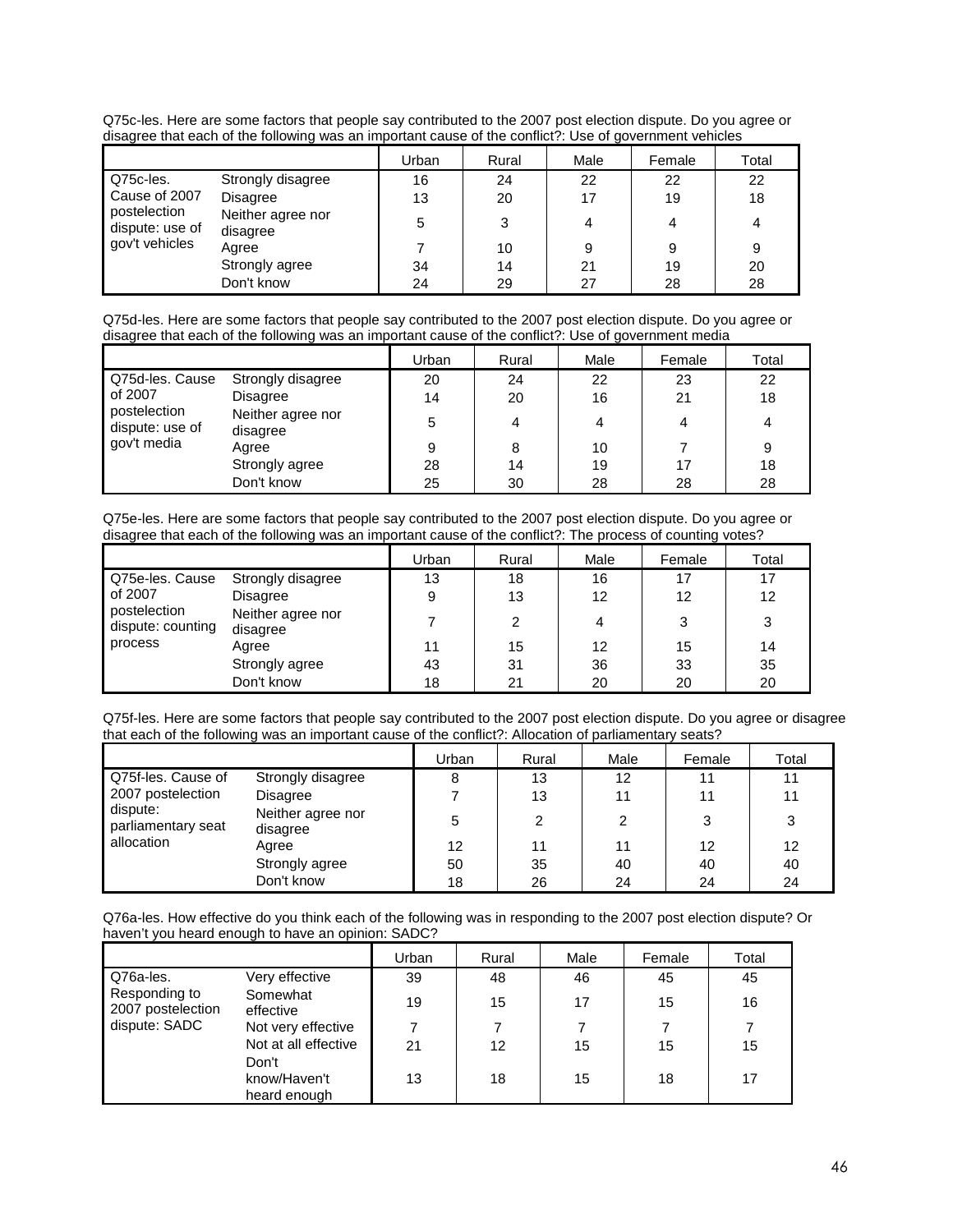Q76b-les. How effective do you think each of the following was in responding to the 2007 post election dispute? Or haven't you heard enough to have an opinion: The courts of Lesotho?

|                                                                  |                                       | Urban | Rural | Male | Female | Total |
|------------------------------------------------------------------|---------------------------------------|-------|-------|------|--------|-------|
| Q76b-les.                                                        | Very effective                        | 32    | 44    | 42   | 40     | 41    |
| Responding to 2007<br>postelection dispute:<br>Courts of Lesotho | Somewhat<br>effective                 | 22    | 17    | 18   | 18     | 18    |
|                                                                  | Not very effective                    | 11    | 9     | 11   | 9      | 10    |
|                                                                  | Not at all effective                  | 21    | 10    | 13   | 13     | 13    |
|                                                                  | Don't<br>know/Haven't<br>heard enough | 15    | 20    | 16   | 21     | 18    |

Q76c-les. How effective do you think each of the following was in responding to the 2007 post election dispute? Or haven't you heard enough to have an opinion: The Lesotho Army?

|                                             |                       | Urban | Rural | Male | Female | Total |
|---------------------------------------------|-----------------------|-------|-------|------|--------|-------|
| Q76c-les.                                   | Very effective        | 33    | 39    | 35   | 40     | 37    |
| Responding to 2007<br>postelection dispute: | Somewhat<br>effective | 17    | 17    | 17   | 17     | 17    |
| Lesotho army                                | Not very effective    | 10    | 10    | 13   | 8      | 10    |
|                                             | Not at all effective  | 23    | 15    | 19   | 16     | 17    |
|                                             | Don't                 |       |       |      |        |       |
|                                             | know/Haven't          | 16    | 19    | 16   | 20     | 18    |
|                                             | heard enough          |       |       |      |        |       |

Q76d-les. How effective do you think each of the following was in responding to the 2007 post election dispute? Or haven't you heard enough to have an opinion: The National Assembly?

|                                                                  |                       | Urban | Rural | Male | Female | Total |
|------------------------------------------------------------------|-----------------------|-------|-------|------|--------|-------|
| Q76d-les.                                                        | Very effective        | 29    | 39    | 36   | 36     | 36    |
| Responding to 2007<br>postelection dispute:<br>National assembly | Somewhat<br>effective | 16    | 16    | 15   | 17     | 16    |
|                                                                  | Not very effective    | 13    | 10    | 14   | 8      | 11    |
|                                                                  | Not at all effective  | 24    | 15    | 19   | 17     | 18    |
|                                                                  | Don't                 |       |       |      |        |       |
|                                                                  | know/Haven't          | 18    | 20    | 17   | 22     | 20    |
|                                                                  | heard enough          |       |       |      |        |       |

Q77a-les. How effective do you think each of the following was in responding to the 2007 post election dispute? Or haven't you heard enough to have an opinion: The King?

|                                                                |                                    | Urban | Rural | Male | Female | Total |
|----------------------------------------------------------------|------------------------------------|-------|-------|------|--------|-------|
| Q77a-les.<br>Keeping<br>peace<br>and<br>stability:<br>The King | Very important                     | 65    | 68    | 66   | 68     | 67    |
|                                                                | Somewhat<br>important              | 13    | 16    | 15   | 14     | 15    |
|                                                                | Not very important                 | 2     | 6     | 6    | 4      | 5     |
|                                                                | Not at all important               | 13    | 6     | 9    |        | 8     |
|                                                                | Don't know/Haven't<br>heard enough |       | 5     | 5    |        | 6     |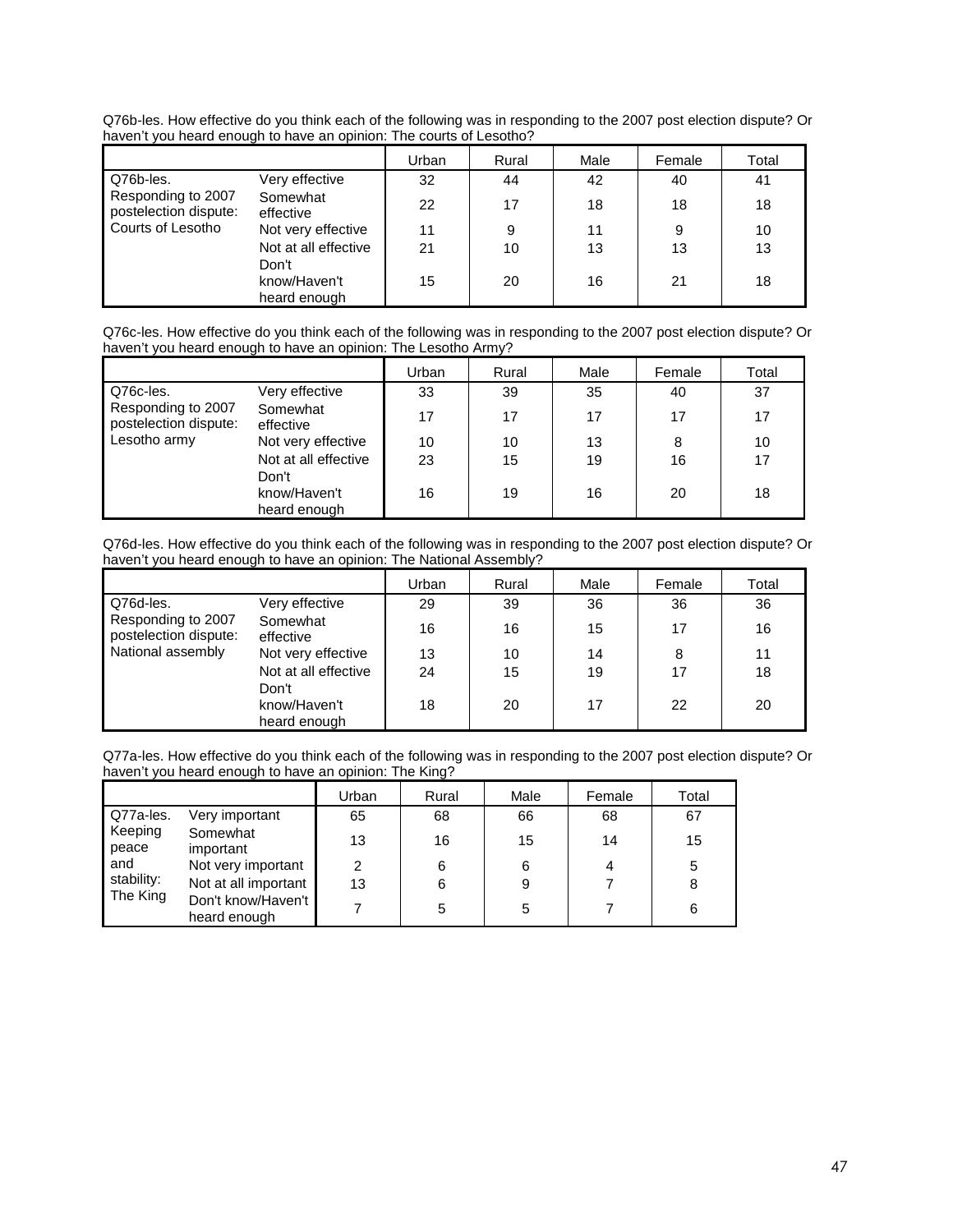| haven't you heard enough to have an opinion: Church leaders? |                       |       |       |      |           |       |  |  |  |
|--------------------------------------------------------------|-----------------------|-------|-------|------|-----------|-------|--|--|--|
|                                                              |                       | Urban | Rural | Male | Female    | Total |  |  |  |
| Q77b-les.                                                    | Very important        | 66    | 70    | 69   | 68        | 68    |  |  |  |
| Keeping<br>peace and                                         | Somewhat<br>important | 21    | 20    | 19   | 22        | 21    |  |  |  |
| stability:                                                   | Not very important    | 2     |       | 4    |           |       |  |  |  |
| Church                                                       | Not at all important  | 6     |       | 5    |           |       |  |  |  |
| leaders                                                      | Don't know/Haven't I  | c     |       |      | $\lambda$ |       |  |  |  |

Q77b-les. How effective do you think each of the following was in responding to the 2007 post election dispute? Or haven't you heard enough to have an opinion: Church leaders?

Q77c-les. How effective do you think each of the following was in responding to the 2007 post election dispute? Or haven't you heard enough to have an opinion: NGO leaders?

DONT KNOW/Havent<br>heard enough 5 4 4 4 4 4

|                                                                          |                                    | Urban | Rural | Male | Female | Total |
|--------------------------------------------------------------------------|------------------------------------|-------|-------|------|--------|-------|
| Q77c-les.<br>Keeping<br>peace and<br>stability:<br><b>NGO</b><br>leaders | Very important                     | 49    | 52    | 52   | 50     | 51    |
|                                                                          | Somewhat<br>important              | 24    | 23    | 22   | 24     | 23    |
|                                                                          | Not very important                 | 6     | 5     | 5    | 5      | 5     |
|                                                                          | Not at all important               | 11    | 5     | 8    | 5      | 6     |
|                                                                          | Don't know/Haven't<br>heard enough | 11    | 16    | 12   | 16     | 14    |

Q77d-les. How effective do you think each of the following was in responding to the 2007 post election dispute? Or haven't you heard enough to have an opinion: Trade Union leaders

|                                                                                                                          |                                    | Urban | Rural | Male | Female | Total |
|--------------------------------------------------------------------------------------------------------------------------|------------------------------------|-------|-------|------|--------|-------|
| Q77d-les.                                                                                                                | Very important                     | 45    | 47    | 49   | 44     | 46    |
| Keeping<br>Somewhat<br>peace and<br>important<br>stability:<br>Not very important<br>Trade union<br>Not at all important | 22                                 | 22    | 20    | 24   | 22     |       |
|                                                                                                                          |                                    |       | 6     | 6    |        | 6     |
|                                                                                                                          |                                    | 13    |       | 10   |        | 9     |
| leaders                                                                                                                  | Don't know/Haven't<br>heard enough | 13    | 18    | 15   | 18     | 17    |

#### Q78a-les. Looking at Lesotho's experience with democracy, which of these three statements is closest to your opinion?

|                                  |                                                                       | Urban | Rural | Male | Female | Total |
|----------------------------------|-----------------------------------------------------------------------|-------|-------|------|--------|-------|
| Q78a-les.<br>Electoral<br>reform | STATEMENT 1:<br>Lesotho should go back<br>to the old system           | 46    | 47    | 48   | 45     | 47    |
|                                  | STATEMENT 2:<br>Lesotho should keep<br>current mixed member<br>system | 37    | 35    | 35   | 35     | 35    |
|                                  | STATEMENT 3:<br>Lesotho should move to<br>purely propotional rep.     | 3     | 8     |      | 5      | 6     |
|                                  | Don't know                                                            | 14    | 11    | 10   | 14     | 12    |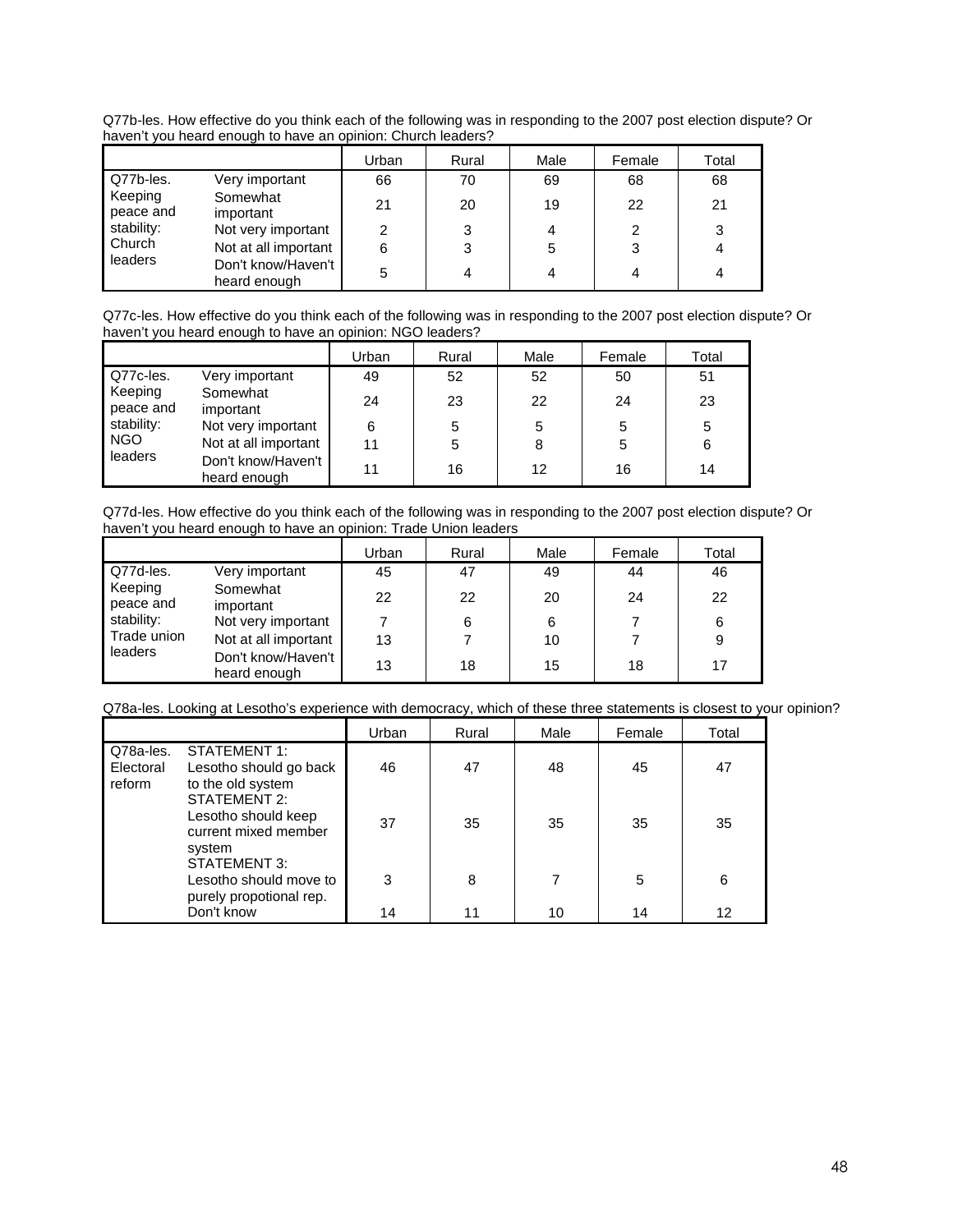Q78b-les. Looking at Lesotho's experience with democracy, which of these three statements is closest to your opinion?

|                               |                                                                         | Urban | Rural | Male | Female | Total |
|-------------------------------|-------------------------------------------------------------------------|-------|-------|------|--------|-------|
| Q78b-les.<br>Media<br>freedom | <b>STATEMENT 1:</b><br>Media in Lesotho<br>should be completely<br>free | 39    | 23    | 31   | 25     | 28    |
|                               | STATEMENT 2:<br>Media in Lesotho<br>should be generally<br>free         | 42    | 54    | 49   | 51     | 50    |
|                               | STATEMENT 3:<br>Government shutdown<br>media with no respect            | 17    | 18    | 17   | 18     | 17    |
|                               | Don't know                                                              | 3     | 5     | 3    | 5      |       |

## Q78c-les. Given our links to South Africa, which of these three statements is closest to your opinion?

|                                |                                                           | Urban | Rural | Male | Female | Total |
|--------------------------------|-----------------------------------------------------------|-------|-------|------|--------|-------|
| Q78c-les.<br>Links to<br>South | STATEMENT 1: Dual<br>citizenships not<br>allowed          | 34    | 32    | 32   | 33     | 33    |
| Africa                         | STATEMENT 2: Dual<br>citizenships allowed<br>STATEMENT 3: | 32    | 35    | 32   | 36     | 34    |
|                                | Lesotho should<br>become part of South<br>Africa          | 29    | 29    | 31   | 27     | 29    |
|                                | Don't know                                                | 5     | 4     | 5    | 4      | 4     |

Q78d-les. Given our links to South Africa, which of these three statements is closest to your opinion?

|                                |                          | Urban | Rural | Male | Female | Total |
|--------------------------------|--------------------------|-------|-------|------|--------|-------|
| Q78d-les. Any<br>deals between | Agree very strongly with | 15    | 11    | 12   | 13     | 12    |
| large and                      | Agree with 1             | 11    | 8     | 10   | 8      | 9     |
| small parties                  | Agree with 2             | 14    | 17    | 15   |        | 16    |
| vs. formal<br>pacts only       | Agree very strongly with | 44    | 50    | 50   | 46     | 48    |
|                                | Agree with neither       |       | 5     | 6    |        | 5     |
|                                | Don't know               | 9     | 10    | 9    |        | 10    |

Q78e-les. How much, if at all, do you think that being a member of the ruling party helps in gaining access to each of the following things, or haven't you heard enough about it to have an opinion: Public Service employment?

|                                                            |                              | Urban | Rural | Male | Female | Total |
|------------------------------------------------------------|------------------------------|-------|-------|------|--------|-------|
| Q78e-les.                                                  | Helps a lot                  | 49    | 52    | 51   | 51     | 51    |
| Member of ruling<br>party: public<br>service<br>employment | Helps somewhat               | 6     | 8     | 8    |        |       |
|                                                            | Helps a little bit           | 12    | 13    | 12   | 13     | 12    |
|                                                            | Doesn't help at all<br>Don't | 27    | 21    | 23   | 22     | 23    |
|                                                            | know/Haven't<br>heard enough |       | 6     | 6    |        |       |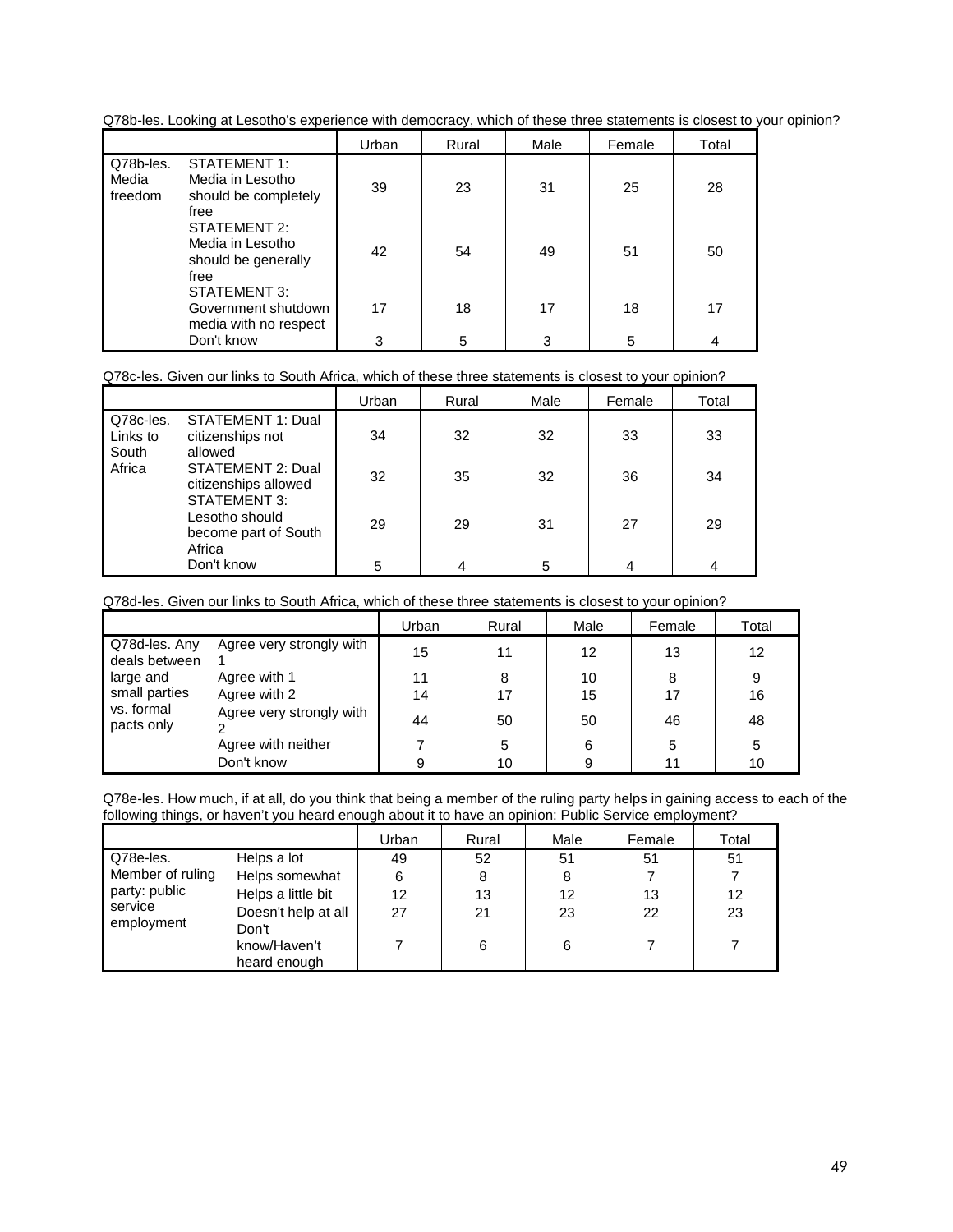Q78f-les. How much, if at all, do you think that being a member of the ruling party helps in gaining access to each of the following things, or haven't you heard enough about it to have an opinion: Employment in government funded projects?

|                         |                                   | Urban | Rural | Male | Female | Total |
|-------------------------|-----------------------------------|-------|-------|------|--------|-------|
| Q78f-les.               | Helps a lot                       | 45    | 53    | 52   | 49     | 51    |
| Member of ruling        | Helps somewhat                    |       | 10    |      | 9      | 9     |
| party:                  | Helps a little bit                | 12    | 11    | 11   | 11     | 11    |
| employment in           | Doesn't help at all               | 27    | 20    | 21   | 23     | 22    |
| gov't funded<br>project | Don't know/Havn't<br>heard enough | 10    | 6     |      |        |       |

Q78g-les. How much, if at all, do you think that being a member of the ruling party helps in gaining access to each of the following things, or haven't you heard enough about it to have an opinion: Old-age state pension?

|                  |                                   | Urban | Rural | Male | Female | Total |
|------------------|-----------------------------------|-------|-------|------|--------|-------|
| Q78g-les.        | Helps a lot                       | 37    | 41    | 41   | 38     | 40    |
| Member of        | Helps somewhat                    | 6     | 9     | 8    | 8      | 8     |
| ruling party:    | Helps a little bit                |       | 9     | 9    | 9      | 9     |
| old-age          | Doesn't help at all               | 39    | 33    | 33   | 36     | 35    |
| state<br>pension | Don't know/Havn't<br>heard enough | 10    | 9     | 10   | 9      | 9     |

Q78h-les. How much, if at all, do you think that being a member of the ruling party helps in gaining access to each of the following things, or haven't you heard enough about it to have an opinion: Government contracts?

|               |                                   | Urban | Rural | Male | Female | Total |
|---------------|-----------------------------------|-------|-------|------|--------|-------|
| Q78h-les.     | Helps a lot                       | 49    | 49    | 51   | 46     | 49    |
| Member of     | Helps somewhat                    | 5     |       |      | 6      |       |
| ruling party: | Helps a little bit                | 8     | 8     |      | 9      | 8     |
| government    | Doesn't help at all               | 26    | 20    | 21   | 22     | 22    |
| contracts     | Don't know/Havn't<br>heard enough | 12    | 17    | 14   | 16     | 15    |

Q78i-les. How much, if at all, do you think that being a member of the ruling party helps in gaining access to each of the following things, or haven't you heard enough about it to have an opinion: Public Service Employment?

|                  |                                   | Urban | Rural | Male | Female | Total |
|------------------|-----------------------------------|-------|-------|------|--------|-------|
| Q78i-les. Close  | Helps a lot                       | 62    | 56    | 58   | 58     | 58    |
| friend of member | Helps somewhat                    | 5     |       |      | 6      | 6     |
| of ruling party: | Helps a little bit                | 9     | 13    | 12   |        | 12    |
| public service   | Doesn't help at all               | 18    | 18    | 18   | 18     | 18    |
| employment       | Don't know/Havn't<br>heard enough | 6     | 5     | 5    |        | 5     |

Q78j-les. How much, if at all, do you think that being a member of the ruling party helps in gaining access to each of the following things, or haven't you heard enough about it to have an opinion: Employment in government funded community projects like road construction or soil conservation projects?

|                         |                                   | Urban | Rural | Male | Female | Total |
|-------------------------|-----------------------------------|-------|-------|------|--------|-------|
| Q78i-les. Close         | Helps a lot                       | 56    | 56    | 56   | 56     | 56    |
| I friend of member      | Helps somewhat                    |       | 10    | 9    |        | 9     |
| of ruling party:        | Helps a little bit                |       | 11    | 10   |        | 11    |
| employment in           | Doesn't help at all               | 20    | 18    | 19   | 18     | 19    |
| gov't funded<br>project | Don't know/Havn't<br>heard enough |       |       | 5    |        | 6     |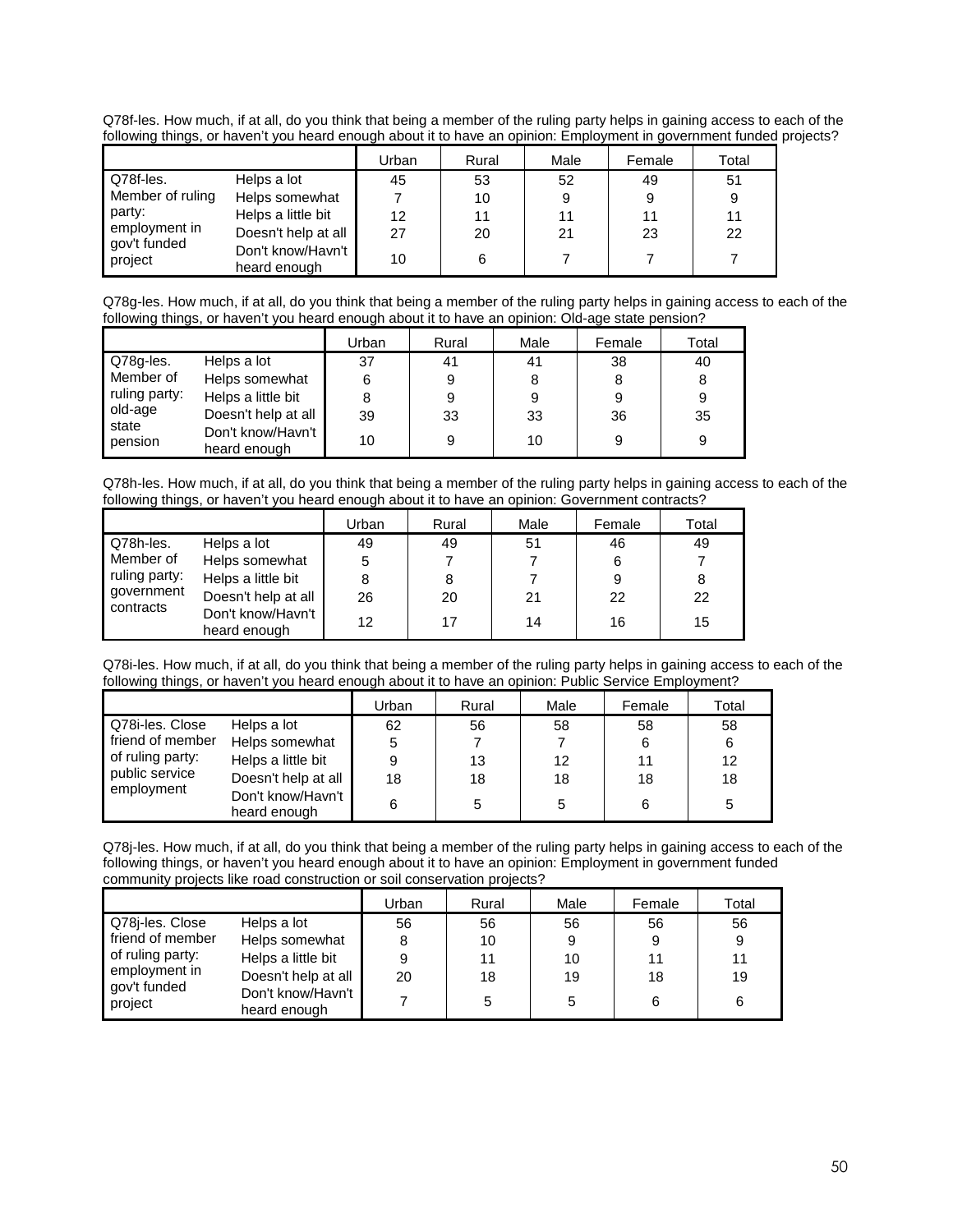Q78k-les. How much, if at all, do you think that being a member of the ruling party helps in gaining access to each of the following things, or haven't you heard enough about it to have an opinion: Old-age state pension?

|                  |                                   | Urban | Rural | Male | Female | Total |
|------------------|-----------------------------------|-------|-------|------|--------|-------|
| Q78k-les, Close  | Helps a lot                       | 44    | 44    | 44   | 44     | 44    |
| fridend of       | Helps somewhat                    |       | 8     |      |        | 8     |
| member of ruling | Helps a little bit                |       | 9     |      |        | 8     |
| party: old-age   | Doesn't help at all               | 32    | 32    | 32   | 32     | 32    |
| state pension    | Don't know/Havn't<br>heard enough | 9     |       | 8    |        | 8     |

Q78l-les. How much, if at all, do you think that being a member of the ruling party helps in gaining access to each of the following things, or haven't you heard enough about it to have an opinion: Government contracts?

|                    |                                   | Urban | Rural | Male | Female | Total |
|--------------------|-----------------------------------|-------|-------|------|--------|-------|
| Q78I-les, Close    | Helps a lot                       | 60    | 53    | 57   | 54     | 55    |
| l friend of member | Helps somewhat                    | 6     | 8     |      |        |       |
| of ruling party:   | Helps a little bit                |       |       |      |        |       |
| government         | Doesn't help at all               | 17    | 17    | 17   | 17     | 17    |
| contracts          | Don't know/Havn't<br>heard enough | 10    | 15    | 12   | 14     | 13    |

| Q79. What is your tribe? You know, your ethnic or cultural group? |  |  |  |  |  |  |
|-------------------------------------------------------------------|--|--|--|--|--|--|
|-------------------------------------------------------------------|--|--|--|--|--|--|

|        |                  | Urban          | Rural          | Male           | Female         | Total                     |
|--------|------------------|----------------|----------------|----------------|----------------|---------------------------|
| Q79.   | Mokoena          | 16             | 17             | 16             | 17             | 16                        |
| Tribe  | Motaung          | 10             | 9              | 11             | 8              | 9                         |
| or     | Motebang         | $\mathbf{1}$   |                | $\Omega$       | $\mathbf 0$    | $\Omega$                  |
| ethnic | Mofokeng         | 16             | 18             | 17             | 17             | 17                        |
| group  | Mosiea           | $\overline{7}$ | 5              | 6              | 6              | 6                         |
|        | Mohlakoana       | 11             | $\mathsf g$    | 9              | 11             | 10                        |
|        | Motsoeneng       | 4              | $\overline{c}$ | 4              | $\overline{c}$ | $\ensuremath{\mathsf{3}}$ |
|        | Motloung         | 5              | 4              | 5              | 4              | 5                         |
|        | Mophuthing       | 3              | 1              | 1              | $\overline{c}$ | $\overline{c}$            |
|        | Motlokoa         | 4              | 4              | 4              | $\overline{4}$ | $\overline{\mathbf{4}}$   |
|        | Motebele         | 14             | 18             | 17             | 17             | 17                        |
|        | Lekholokoe       | 1              | 3              | 3              | 3              | 3                         |
|        | Lekhoakhoa       | $\overline{2}$ | 1              | 1              | 1              | 1                         |
|        | Mokubung         | 3              | 1              | $\overline{c}$ | $\overline{c}$ | $\overline{c}$            |
|        | Mothepu          | $\mathsf 0$    | $\overline{c}$ | $\overline{2}$ | 1              | $\overline{2}$            |
|        | Mokhatla         | 0              | 1              | 0              | 1              | 1                         |
|        | Lepele           | 0              | $\mathbf 0$    | $\overline{0}$ | 0              | $\mathbf 0$               |
|        | Mophiring        |                | 0              |                | 0              | 0                         |
|        | Mopeli           |                | 0              | $\mathsf 0$    | 0              | $\mathsf 0$               |
|        | Mzema            |                | 0              |                | 0              | 0                         |
|        | Mbokwakoana      |                | 0              |                | $\mathbf 0$    | $\mathbf 0$               |
|        | Monareng         | 0              | $\mathbf 0$    |                | $\mathbf 0$    | $\mathbf 0$               |
|        | Mokhebesi        |                | 0              |                | $\mathbf 0$    | $\mathbf 0$               |
|        | Molefe           | 1              | $\mathbf 0$    | 0              | $\mathbf 0$    | $\mathbf 0$               |
|        | Mokhalo          |                | $\mathbf 0$    |                | 0              | $\mathbf 0$               |
|        | Lezulu           | $\mathbf 0$    |                | 0              |                | $\mathbf 0$               |
|        | Mochrist (Jesus) |                | 0              | $\overline{0}$ |                | $\mathbf 0$               |
|        | Leswati          |                | 0              |                | $\mathbf 0$    | $\mathbf 0$               |
|        | Amangwane        |                | 0              | 0              |                | $\mathbf 0$               |
|        | Lehlubi          |                | 0              | 0              |                | 0                         |
|        | Ledozeni         |                | 0              | 0              |                | $\Omega$                  |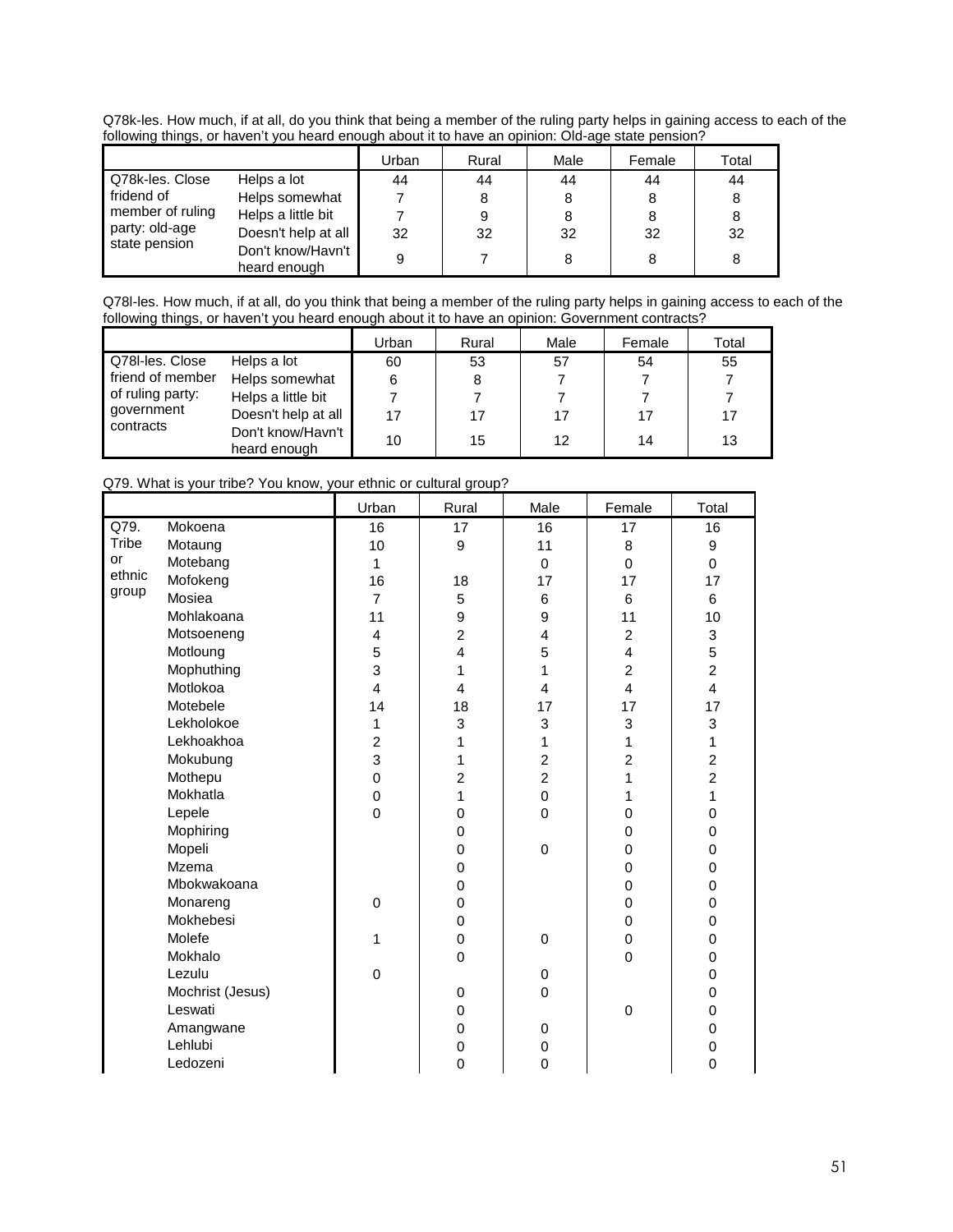| Mosotho only or "doesn't<br>think of self in those<br>terms" |  |  |  |
|--------------------------------------------------------------|--|--|--|
| Refused                                                      |  |  |  |

Q80.Think about the condition of \_\_\_\_\_\_\_\_\_\_\_\_\_\_ [R's Ethnic Group]. Are their economic conditions worse, the same as, or better than other groups in this country?

|                                                     |                                                                                         | Urban                         | Rural                        | Male               | Female             | Total                   |
|-----------------------------------------------------|-----------------------------------------------------------------------------------------|-------------------------------|------------------------------|--------------------|--------------------|-------------------------|
| Q80.<br>Ethnic<br>group's<br>economic<br>conditions | <b>Much Better</b><br><b>Better</b><br>Same<br>Worse<br>Much Worse<br>Not<br>applicable | 6<br>5<br>64<br>10<br>10<br>0 | 6<br>9<br>60<br>11<br>5<br>3 | 5<br>65<br>11<br>2 | 9<br>57<br>11<br>2 | 6<br>8<br>61<br>11<br>2 |
|                                                     | Don't know                                                                              |                               | 5                            |                    | 6                  | 5                       |

Q81. Think about the condition of \_\_\_\_\_\_\_\_\_\_\_\_\_\_ [R's Ethnic Group]. Do they have less, the same, or more influence in politics than other groups in this country?

|                                                                                                                                                 | Urban                               | Rural                        | Male                         | Female                            | Total                        |
|-------------------------------------------------------------------------------------------------------------------------------------------------|-------------------------------------|------------------------------|------------------------------|-----------------------------------|------------------------------|
| Q81.<br>Ethnic<br>Much more<br>group's<br>More<br>political<br>Same<br>influence<br>Less<br>Much less<br><b>Not</b><br>applicable<br>Don't know | 9<br>5<br>53<br>10<br>11<br>0<br>12 | 6<br>59<br>9<br>7<br>3<br>10 | 8<br>56<br>10<br>8<br>2<br>9 | 6<br>5<br>58<br>9<br>8<br>2<br>11 | 6<br>57<br>9<br>8<br>2<br>10 |

Q82. How often are \_\_\_\_\_\_\_\_\_\_\_s [R's Ethnic Group] treated unfairly by the government?

|                                                |                                                                   | Urban                   | Rural                   | Male                    | Female                  | Total                   |
|------------------------------------------------|-------------------------------------------------------------------|-------------------------|-------------------------|-------------------------|-------------------------|-------------------------|
| Q82.<br>Ethnic<br>group<br>treated<br>unfairly | Never<br>Sometimes<br>Often<br>Always<br><b>Not</b><br>applicable | 57<br>17<br>5<br>4<br>0 | 55<br>17<br>5<br>5<br>3 | 56<br>18<br>6<br>6<br>2 | 55<br>16<br>5<br>4<br>2 | 56<br>17<br>5<br>5<br>2 |
|                                                | Don't know                                                        | 17                      | 14                      | 12                      | 18                      | 15                      |

Q83. Let us suppose that you had to choose between being a Mosotho and being a \_\_\_\_\_\_\_\_ [R's Ethnic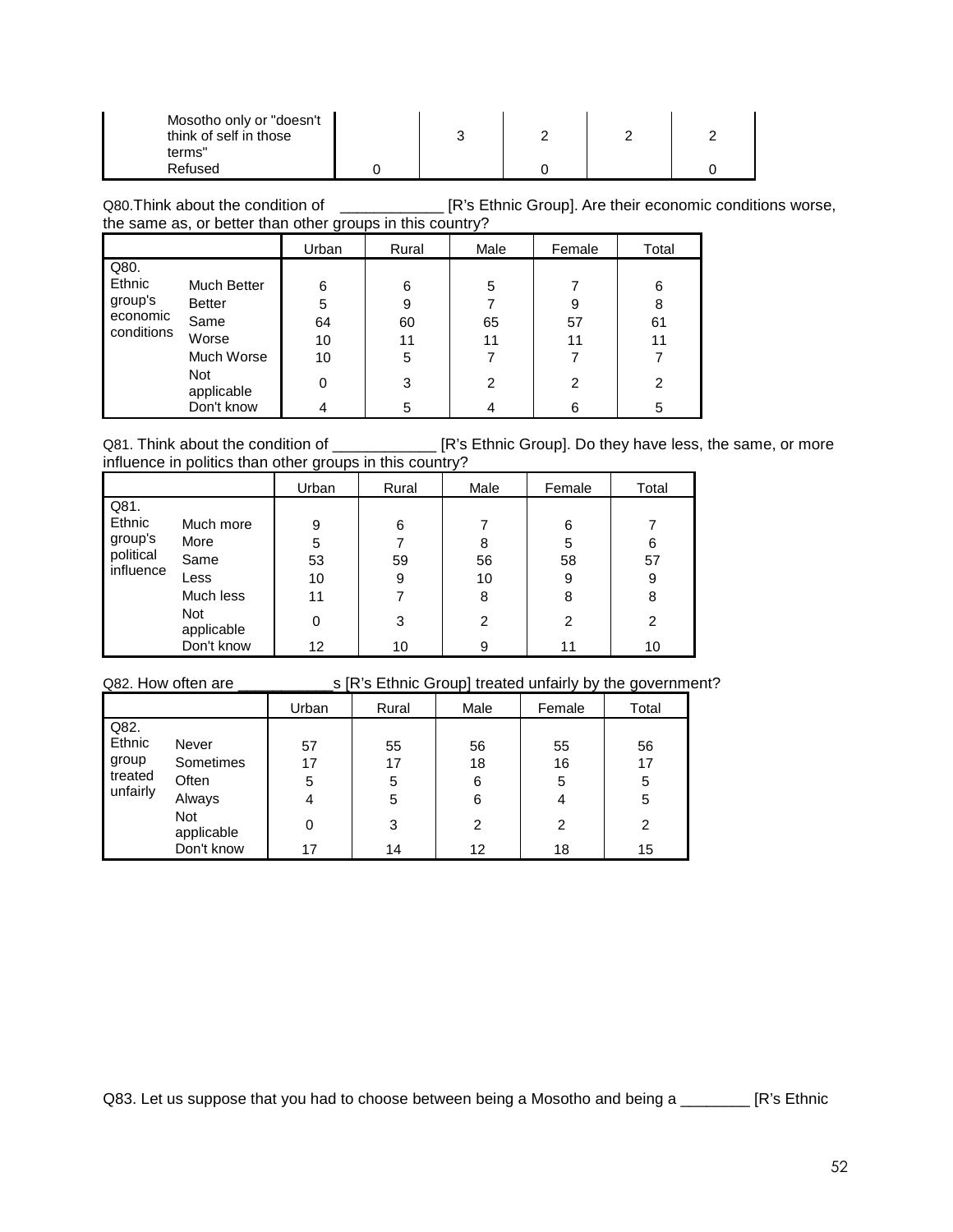|  | Group]. Which of the following statements best expresses your feelings? |
|--|-------------------------------------------------------------------------|
|  |                                                                         |

|                      |                                              | Urban | Rural | Male | Female         | Total          |
|----------------------|----------------------------------------------|-------|-------|------|----------------|----------------|
| Q83.<br>Ethnic<br>or | I feel only [ethnic<br>group]                | 5     |       |      | 6              | 6              |
| national<br>identity | I feel more [ethnic<br>group] than Mosotho   | 5     | 6     | 6    | 5              | 6              |
|                      | I feel equally Mosotho<br>and [ethnic group] | 48    | 44    | 47   | 43             | 45             |
|                      | I feel more Mosotho<br>than [ethnic group]   | 3     | 2     | 3    |                | 2              |
|                      | I feel only Mosotho                          | 36    | 25    | 25   | 32             | 29             |
|                      | Not applicable                               | 0     | 3     | 2    | $\overline{2}$ | $\overline{2}$ |
|                      | Don't know                                   | 3     |       | 3    | 4              | 4              |

#### Q84a. How much do you trust each of the following types of people: Your relatives?

|           |               | Urban | Rural | Male | Female | Total |
|-----------|---------------|-------|-------|------|--------|-------|
| Q84a.     |               |       |       |      |        |       |
| Trust     | Not at all    | 14    | 10    | 12   | 10     | 11    |
| relatives | Just a little | 11    | 11    | 10   | 12     | 11    |
|           | Somewhat      | 17    | 18    | 18   | 18     | 18    |
|           | A lot         | 58    | 61    | 60   | 60     | 60    |
|           | Don't know    |       |       |      |        |       |

## Q84b. How much do you trust each of the following types of people: Other people you know?

|              |               | Urban | Rural | Male | Female | Total |
|--------------|---------------|-------|-------|------|--------|-------|
| Q84b. Trust  | Not at all    | 25    | 17    | 19   | 20     | 19    |
| other people | Just a little | 24    | 27    | 24   | 28     | 26    |
| you know     | Somewhat      | 27    | 29    | 30   | 26     | 28    |
|              | A lot         | 23    | 27    | 27   | 24     | 26    |
|              | Don't know    |       |       |      |        |       |

#### Q84c. How much do you trust each of the following types of people: Other Basotho?

|         |               | Urban | Rural | Male | Female | Total |
|---------|---------------|-------|-------|------|--------|-------|
| Q84c.   | Not at all    | 29    | 20    | 22   | 23     | 23    |
| Trust   | Just a little | 32    | 31    | 27   | 35     | 31    |
| other   | Somewhat      | 19    | 24    | 24   | 21     | 22    |
| Basotho | A lot         | 20    | 25    | 27   | 20     | 24    |
|         | Don't know    |       |       |      |        |       |

#### Q85. Do you feel close to any particular political party?

|                            |                                | Urban | Rural | Male | Female | Total |
|----------------------------|--------------------------------|-------|-------|------|--------|-------|
| Q85. Close<br>to political | No, not close to any<br>party  | 46    | 40    | 42   | 41     | 41    |
| party                      | Yes, feels close to a<br>party | 52    | 58    | 56   | 57     | 56    |
|                            | Refused to answer              |       | 2     | ົ    | ົ      | ົ     |
|                            | Don't know                     |       |       |      |        |       |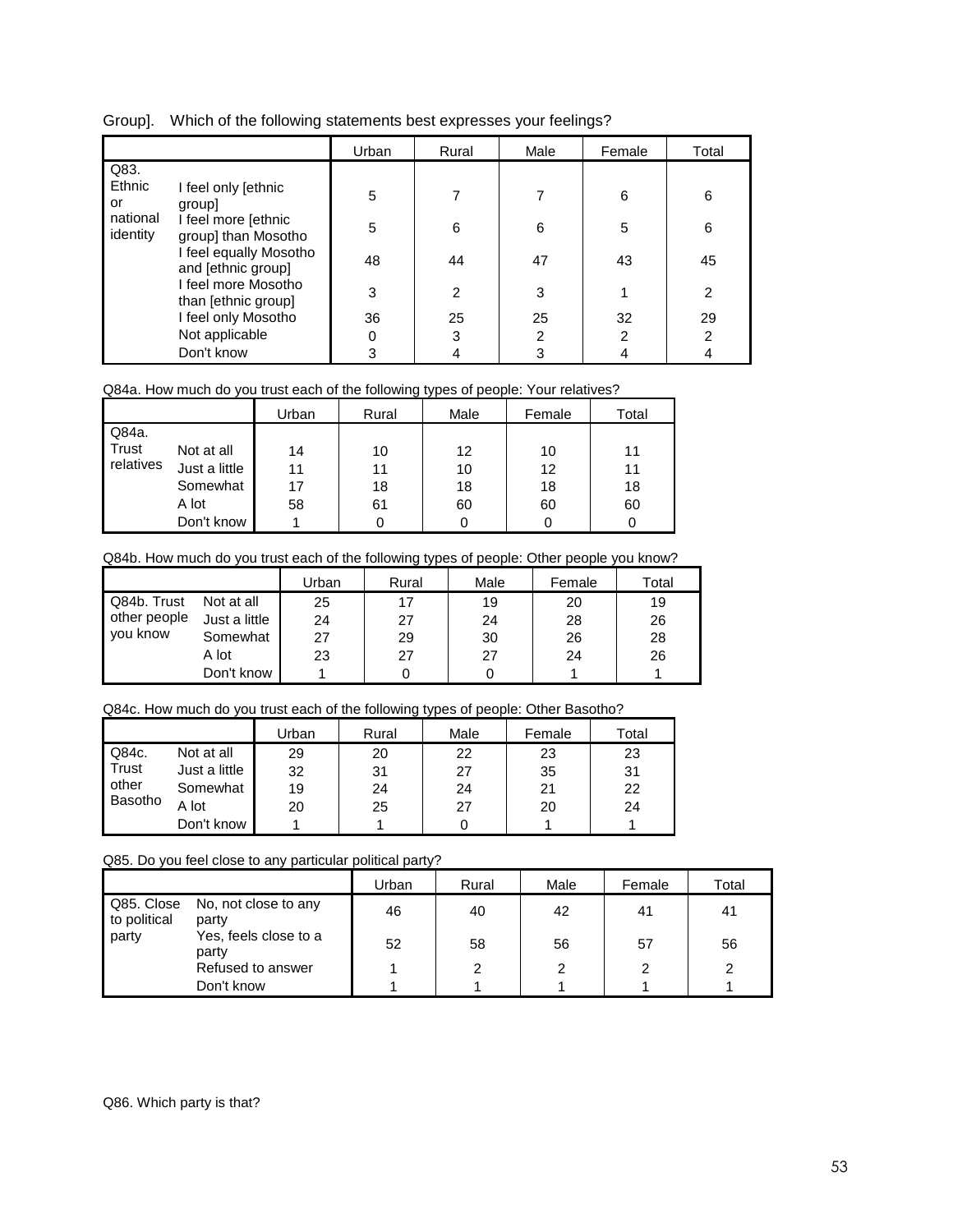|                        |                                              | Urban    | Rural    | Male     | Female   | Total    |
|------------------------|----------------------------------------------|----------|----------|----------|----------|----------|
| Q86.<br>Which<br>party | Lesotho Congress<br>for Democracy<br>(LCD)   | 25       | 35       | 29       | 35       | 32       |
|                        | All Basotho<br>Convention (ABC)              | 17       | 9        | 13       | 10       | 12       |
|                        | Marematlou<br>Freedom Party<br>(MFP)         |          | $\Omega$ | $\Omega$ | $\Omega$ | $\Omega$ |
|                        | <b>Basotho Congress</b><br>Party (BCP)       | $\Omega$ |          |          | 0        |          |
|                        | <b>Basotho National</b><br>Party (BNP)       | 1        | 4        | 3        | 3        | 3        |
|                        | <b>Basutholand African</b><br>Congress (BAC) | $\Omega$ | $\Omega$ | 0        | $\Omega$ | 0        |
|                        | Lesotho Workers<br>Party (LWP)               | $\Omega$ |          |          | $\Omega$ | $\Omega$ |
|                        | <b>LPC</b>                                   | 0        |          |          |          |          |
|                        | <b>BBK</b>                                   |          | 0        |          | 0        | 0        |
|                        | <b>BDNP</b>                                  |          | 0        | 0        | 0        | 0        |
|                        | <b>PDF</b>                                   |          | 0        | 0        | 0        | 0        |
|                        | Any winning party                            |          | 0        | 0        |          | 0        |
|                        | Not applicable                               | 48       | 42       | 44       | 43       | 44       |
|                        | Refused to answer                            | 8        | 6        | 7        | 6        |          |
|                        | Don't know                                   | 0        |          | 0        |          |          |

Q87. How often, if at all, do you receive money remittances from friends or relatives outside of the country?

|                  |                            | Urban | Rural | Male | Female | Total |
|------------------|----------------------------|-------|-------|------|--------|-------|
| Q87. How         | Never                      | 73    | 69    | 73   | 68     | 70    |
| often<br>receive | Less than once a<br>year   | 3     | 3     | 2    | 3      | 3     |
| remittance       | At least once a year       |       | 5     | 5    |        | 4     |
| s                | At least every 6<br>months | 5     | 5     | 5    |        | 5     |
|                  | At least every 3<br>months | 6     | 6     | 5    | 8      | 6     |
|                  | At least once a month      | 9     | 12    | 10   | 13     | 11    |
|                  | Don't know                 |       |       |      |        |       |

# Q88a. How often do you use: A mobile phone?

|                  |                           | Urban | Rural | Male | Female | Total |
|------------------|---------------------------|-------|-------|------|--------|-------|
| Q88a.            | Never                     | 28    | 57    | 46   | 50     | 48    |
| How<br>often use | Less than once a<br>month |       | 2     | 2    |        | 2     |
| a cell           | A few times a month       | 3     | 5     | 5    | 5      | 5     |
| phone            | A few times a week        | 10    |       | 10   | 8      | 9     |
|                  | Every day                 | 57    | 28    | 37   | 36     | 37    |
|                  | Don't know                |       |       | 0    |        |       |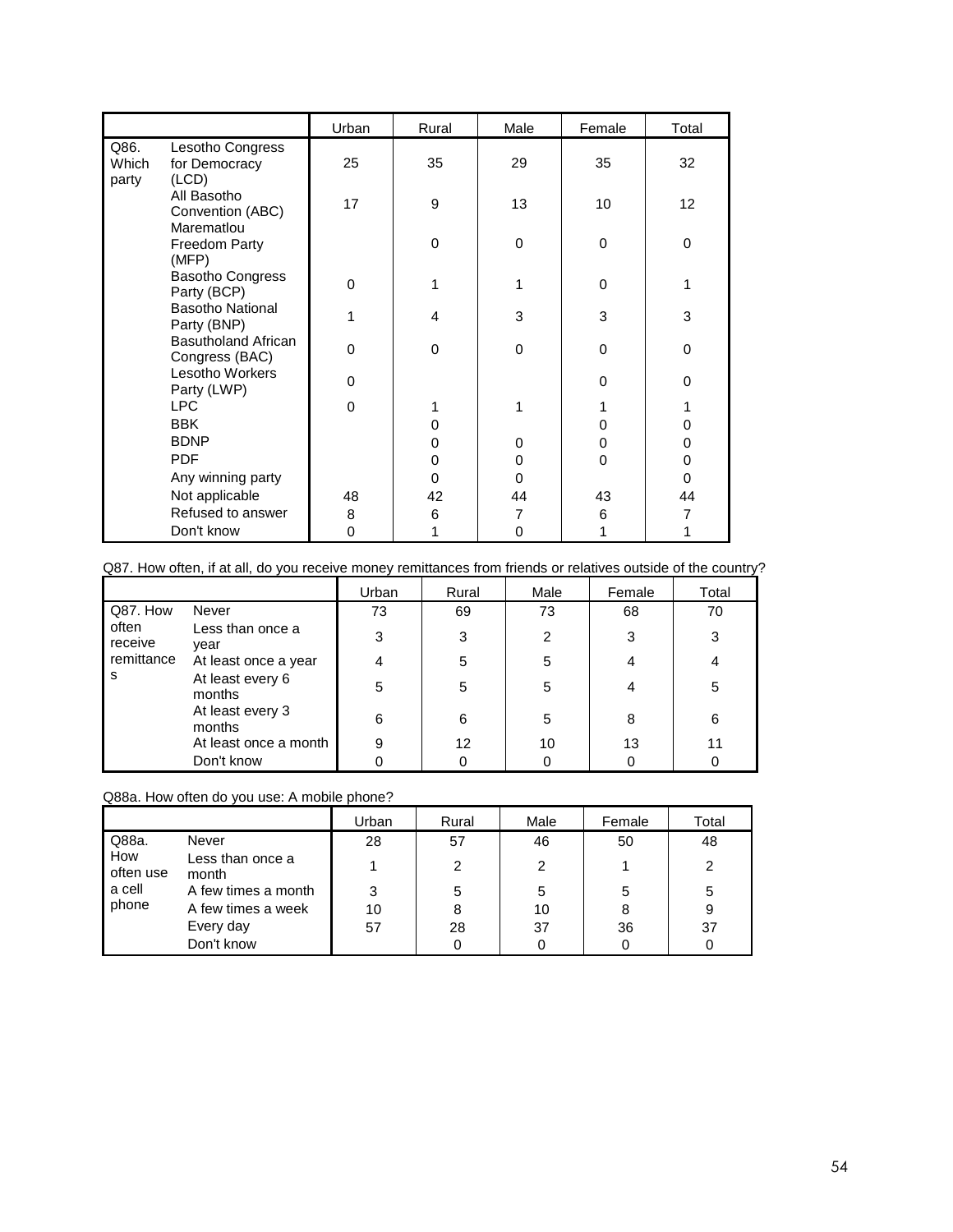## Q88b. How often do you use: A computer?

|                                            |                           | Urban | Rural | Male           | Female | Total          |
|--------------------------------------------|---------------------------|-------|-------|----------------|--------|----------------|
| Q88b.<br>How<br>often use<br>a<br>computer | Never                     | 79    | 95    | 88             | 92     | 90             |
|                                            | Less than once a<br>month |       |       | $\overline{2}$ |        |                |
|                                            | A few times a month       | 6     |       | 4              |        | 2              |
|                                            | A few times a week        |       |       | 2              | 2      | $\mathfrak{p}$ |
|                                            | Every day                 |       | 2     |                | 3      | 3              |
|                                            | Don't know                |       |       |                |        |                |

## Q88c. How often do you use: The internet?

|                     |                           | Urban | Rural | Male | Female | Total |
|---------------------|---------------------------|-------|-------|------|--------|-------|
| Q88c.               | Never                     | 87    | 95    | 92   | 94     | 93    |
| How<br>often        | Less than once a<br>month |       |       |      |        |       |
| use the<br>internet | A few times a month       | 6     |       |      |        |       |
|                     | A few times a week        |       |       |      |        |       |
|                     | Every day                 |       |       |      |        |       |
|                     | Don't know                |       |       |      |        |       |

## 88d. How often do you travel 10km or more from the place where you live now?

|                                          |                           | Urban | Rural | Male | Female | Total |
|------------------------------------------|---------------------------|-------|-------|------|--------|-------|
| Q88d.<br>How often<br>travel 10<br>km or | Never                     | 15    | 17    | 14   | 19     | 16    |
|                                          | Less than once a<br>month | 11    | 10    | 9    | 12     | 10    |
|                                          | A few times a month       | 42    | 39    | 41   | 39     | 40    |
| more                                     | A few times a week        | 22    | 27    | 28   | 23     | 26    |
|                                          | Every day                 | 10    | 6     |      | 6      |       |
|                                          | Don't know                |       |       |      |        |       |

# Q88f. What languages do you speak well (number of languages)

|           |   | Urban | Rural | Male | Female | Total |
|-----------|---|-------|-------|------|--------|-------|
| Q88f.     |   | 43    | 71    | 56   | 69     | 62    |
| Number of | 2 | 43    | 21    | 29   | 26     | 27    |
| languages | 3 | 9     |       |      | 4      | 6     |
|           |   |       | 3     |      |        | 3     |
|           | 5 |       |       |      |        |       |
|           | 6 |       |       |      |        |       |
|           |   |       |       |      |        |       |
|           | 9 |       |       |      |        |       |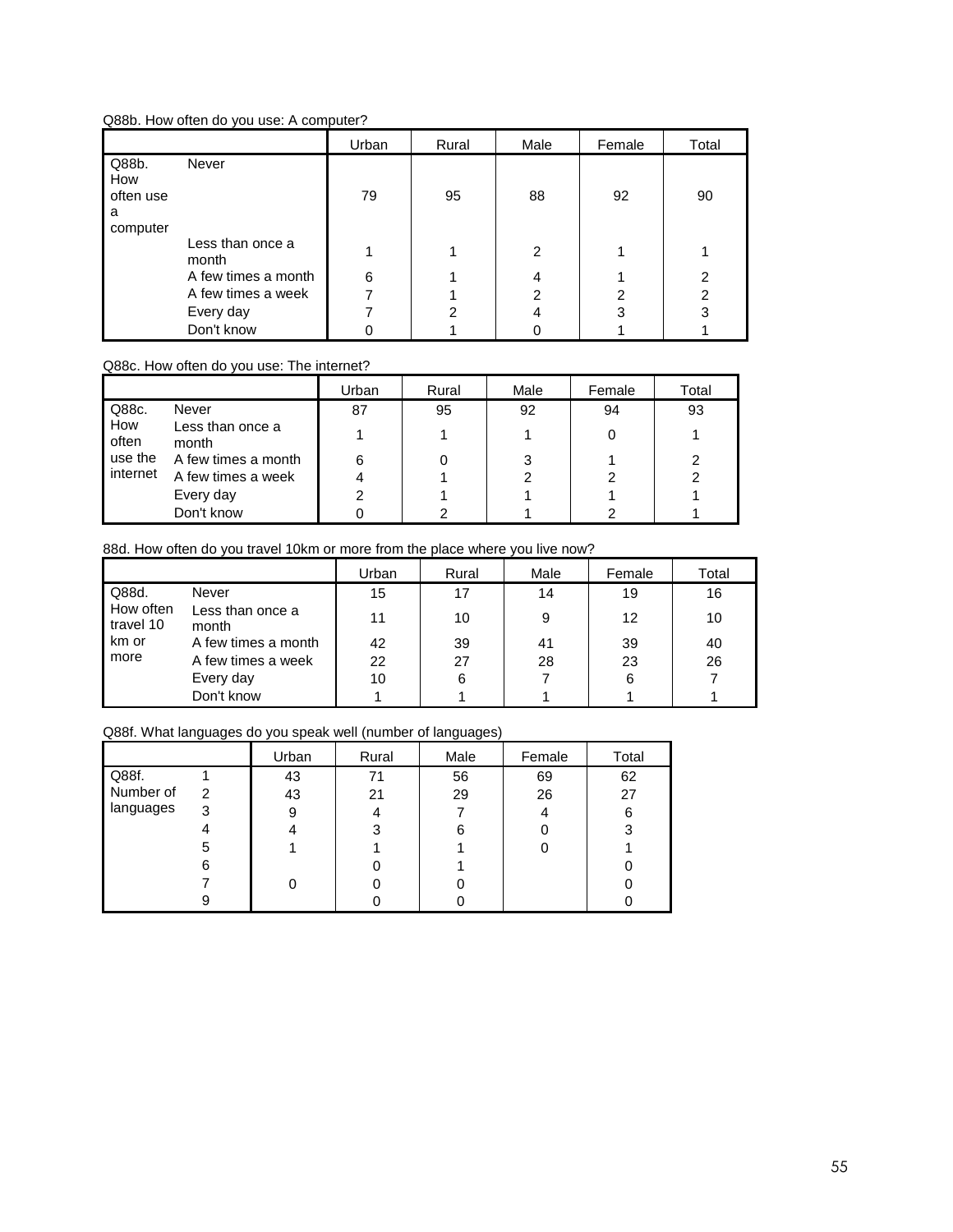| Q89. What is the highest level of education you have completed? |  |
|-----------------------------------------------------------------|--|
|-----------------------------------------------------------------|--|

|                   |                                                     | Urban | Rural | Male | Female | Total |
|-------------------|-----------------------------------------------------|-------|-------|------|--------|-------|
| Q89.<br>Education | No formal schooling                                 | 5     | 12    | 16   | 4      | 10    |
| οf<br>respondent  |                                                     |       |       |      |        |       |
|                   | Informal schooling only                             | 2     | 4     | 4    | 2      | 3     |
|                   | Some primary schooling                              | 19    | 40    | 34   | 34     | 34    |
|                   | Primary school completed                            | 15    | 19    | 12   | 23     | 18    |
|                   | Some secondary<br>school/high school                | 30    | 16    | 17   | 23     | 20    |
|                   | Secondary school<br>completed/high school           | 19    | 7     | 12   | 9      | 11    |
|                   | Post-secondary<br>qualifications, not<br>university | 6     |       | 3    | 3      | 3     |
|                   | Some university                                     | 2     |       |      |        |       |
|                   | University completed                                | 2     |       |      |        |       |
|                   | Post-graduate                                       |       |       |      |        | 0     |

Q90. What is your religion, if any?

|             |                                    | Urban          | Rural          | Male           | Female         | Total          |
|-------------|------------------------------------|----------------|----------------|----------------|----------------|----------------|
| Q90.        | None                               |                |                |                |                |                |
| Religion of |                                    | 1              | 1              | 2              | 0              |                |
| respondent  | Christian only                     | $\overline{2}$ |                | $\overline{2}$ | $\Omega$       |                |
|             | Roman Catholic                     | 38             | 45             | 44             | 43             | 43             |
|             | Orthodox                           | 0              | $\Omega$       | $\Omega$       | 0              | $\Omega$       |
|             | Anglican                           | 10             | 12             | 12             | 11             | 11             |
|             | Lutheran                           | 1              |                | $\Omega$       | 0              | $\Omega$       |
|             | Methodist                          | 3              | 3              | 3              | $\overline{2}$ | 3              |
|             | Presbyterian                       | $\overline{c}$ |                |                | $\overline{2}$ |                |
|             | <b>Baptist</b>                     | 4              | $\overline{2}$ | 2              | $\overline{4}$ | 3              |
|             | Evangelical                        | 20             | 17             | 17             | 19             | 18             |
|             | Pentecostal                        | 8              | 3              | 4              | $\overline{4}$ | $\overline{4}$ |
|             | Independent                        | 5              | 11             | 8              | 11             | 10             |
|             | Jehovah's Witness                  | 3              | $\Omega$       |                | $\overline{2}$ | 1              |
|             | Seventh Day                        | 1              | 1              |                | 1              |                |
|             | Adventist                          |                |                |                |                |                |
|             | Mormon                             | 0              |                |                | $\mathbf{0}$   | $\Omega$       |
|             | Traditional/ethnic                 | 1              |                |                |                |                |
|             | religion<br>Atheist(Do not believe |                |                |                |                |                |
|             | in a God)                          |                | 0              | 0              |                | $\Omega$       |
|             | Other                              | 1              |                |                | 0              |                |
|             | Refused                            | 0              |                |                | 0              |                |
|             | Don't know                         |                |                |                |                | 0              |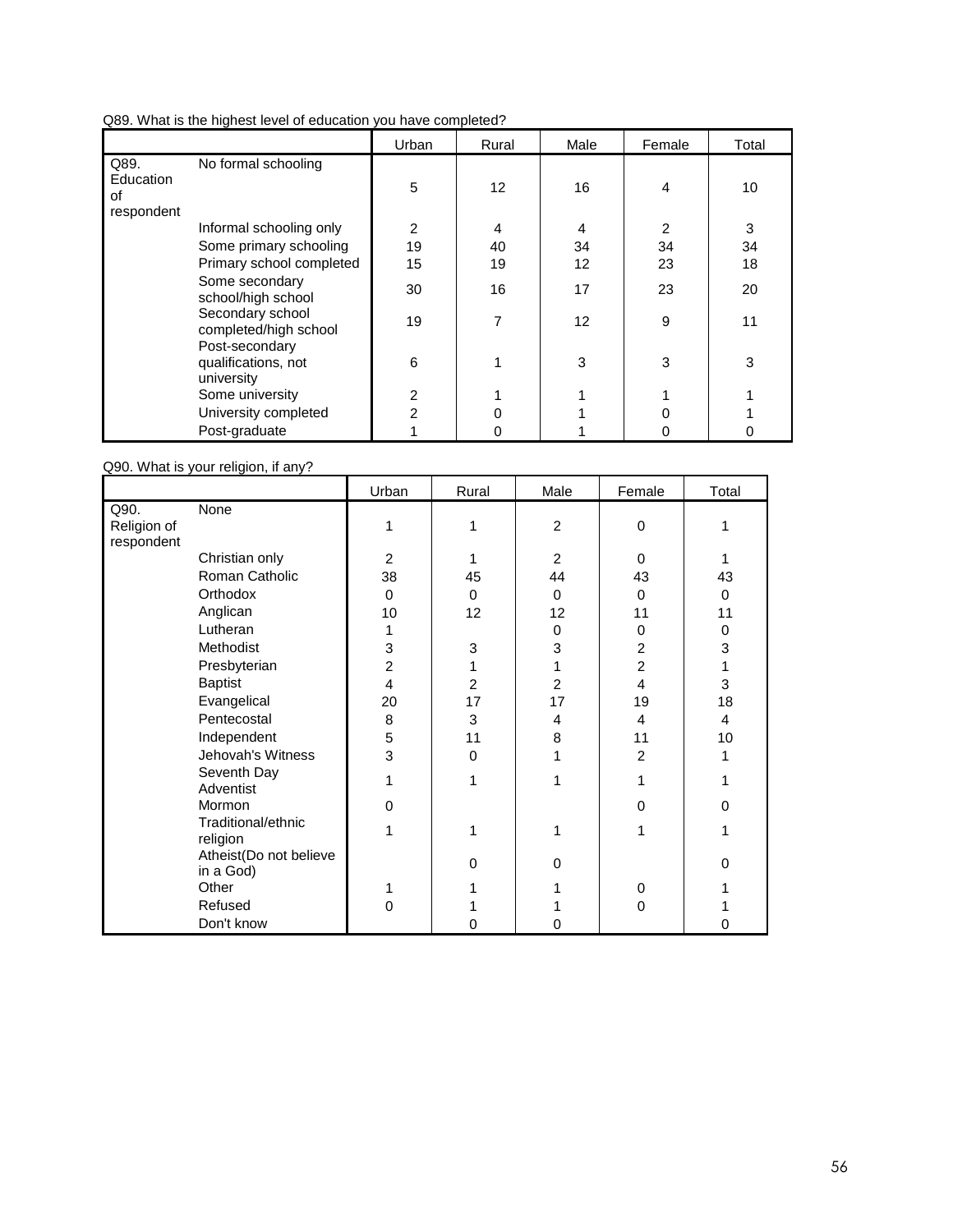## Q91. How important is religion in your life?

|                                   |                         | Urban | Rural          | Male | Female | Total |
|-----------------------------------|-------------------------|-------|----------------|------|--------|-------|
| Q91.<br>Importance of<br>religion | Not at all<br>important | 0     |                | 4    | 0      |       |
|                                   | Not very<br>important   |       |                |      |        |       |
|                                   | Somewhat<br>important   | 5     | 3              | 4    | 3      | 4     |
|                                   | Very important          | 90    | 91             | 89   | 93     | 91    |
|                                   | Refused to<br>answer    | 4     | $\overline{2}$ | 4    | 2      | 3     |
|                                   | Don't know              |       |                |      |        |       |

## Q92a. Which of these things do you personally own: Radio?

|                    |                  | Urban | Rural | Male | Female | Total |
|--------------------|------------------|-------|-------|------|--------|-------|
| Q92a.<br>Own radio | No. don't<br>own | 13    | 32    | 24   | 28     | 26    |
|                    | Yes, do own      | 87    | 68    | 76   | 72     | 74    |
|                    | Don't know       |       |       |      |        |       |

# Q92b. Which of these things do you personally own: Television?

|                         |                  | Urban | Rural | Male | Female | Total |
|-------------------------|------------------|-------|-------|------|--------|-------|
| Q92b. Own<br>television | No. don't<br>own | 53    | 89    | 76   | 80     | 78    |
|                         | Yes, do own      | 47    | 11    | 24   | 20     | 22    |
|                         | Don't know       |       |       |      |        |       |

Q92c. Which of these things do you personally own: Motor vehicle, car or motor cycle?

|                                    |                  | Urban | Rural | Male | Female | Total |
|------------------------------------|------------------|-------|-------|------|--------|-------|
| Q92c. Own motor<br>vehicle, car or | No, don't<br>own | 87    | 97    | 93   | 95     | 94    |
| motorcycle                         | Yes, do own      | 13    | າ     |      |        | 6     |
|                                    | Don't know       |       |       |      |        |       |

Q93a. Where is your main source of water for household use located?

|                        |                         | Jrban | Rural | Male | Female | Total |
|------------------------|-------------------------|-------|-------|------|--------|-------|
| ' Q93a.                | Inside the house        | 3     |       |      |        |       |
| Source of              | Inside the compound     | 42    | 3     | 16   | 15     | 15    |
| water for<br>household | Outside the<br>compound | 54    | 96    | 83   | 83     | 83    |
| use                    | Don't know              |       |       |      |        |       |

Q93b. Do you have to pay for using water from this source?

|             |            | Urban | Rural | Male | Female | $\tau$ otal |
|-------------|------------|-------|-------|------|--------|-------------|
| Q93b. Pay   | No         | 20    | 88    | 66   | 68     | 67          |
| I for water | Yes        | 78    | 12    | 32   | 30     | 31          |
|             | Don't know |       |       |      |        |             |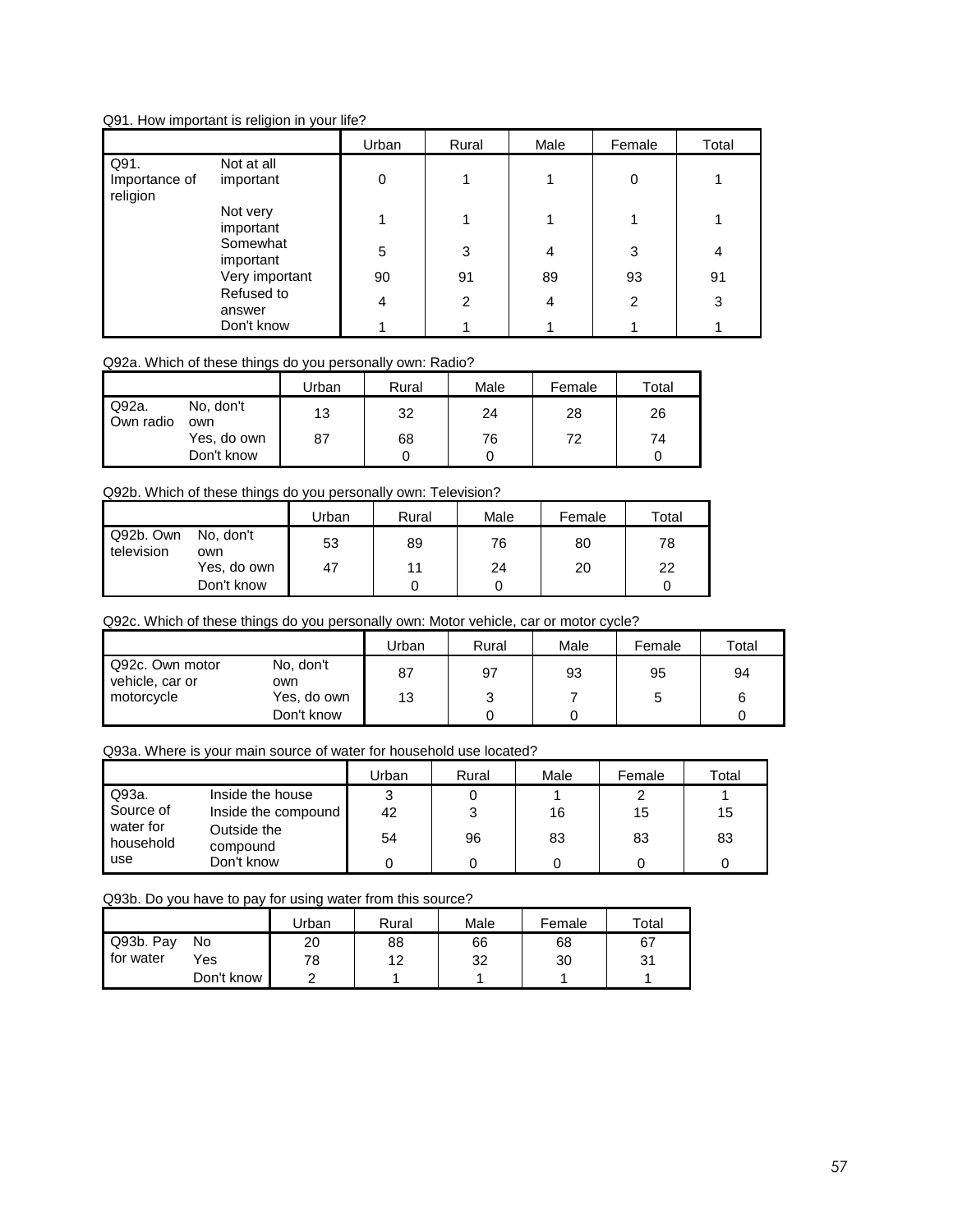| even il you are presently working)? |                                 |       |       |      |        |       |  |  |  |  |
|-------------------------------------|---------------------------------|-------|-------|------|--------|-------|--|--|--|--|
|                                     |                                 | Urban | Rural | Male | Female | Total |  |  |  |  |
| Q94.                                | No (not looking)                | 23    | 23    | 21   | 25     | 23    |  |  |  |  |
| Employment<br>status                | No (looking)                    | 45    | 68    | 59   | 62     | 61    |  |  |  |  |
|                                     | Yes, part time (not<br>looking) | 2     |       |      |        |       |  |  |  |  |
|                                     | Yes, part time (looking)        | 11    |       |      |        | 6     |  |  |  |  |
|                                     | Yes, full time (not<br>looking) | 8     | 2     |      | 3      |       |  |  |  |  |
|                                     | Yes, full time (looking)        | 10    |       |      |        |       |  |  |  |  |

Q94. Do you have a job that pays cash income? Is it full- time or part -time? And are you presently looking for a job (even if you are presently working)?

Q95. Do you know a close friend or relative who has died of AIDS?

|             |            | Jrban | Rural | Male | Female | Total |
|-------------|------------|-------|-------|------|--------|-------|
| Q95. Know   | No         | 57    | 76    | 73   | 67     | 70    |
| died of     | Yes        | 42    | 22    | 24   | 31     | 28    |
| <b>AIDS</b> | Refused    |       | U     |      |        |       |
|             | Don't know |       |       |      |        |       |

Q96. How many friends or relatives is that?

|                   |                | Urban          | Rural          | Male           | Female         | Total          |
|-------------------|----------------|----------------|----------------|----------------|----------------|----------------|
| Q96.              | 1              | 8              | 7              | 5              | 10             | 8              |
| How               | $\overline{2}$ | 7              | 4              | 5              | 6              | 5              |
| many              | 3              | 8              | 4              | 5              | 6              | 5              |
| died              | 4              | 5              | 1              | $\overline{2}$ | $\overline{c}$ | $\overline{2}$ |
| of<br><b>AIDS</b> | 5              | 4              | $\overline{2}$ | $\overline{2}$ | 3              | $\overline{2}$ |
|                   | 6              | $\overline{c}$ | 1              | $\overline{c}$ | 1              |                |
|                   | 7              | 1              |                | 1              |                | ი              |
|                   | 8              |                | $\Omega$       | 1              | 0              |                |
|                   | 9              | 0              |                |                | 0              | 0              |
|                   | 10             | $\overline{c}$ | 1              | $\overline{2}$ |                | $\overline{2}$ |
|                   | 12             | 0              |                |                | 0              | $\Omega$       |
|                   | 15             | 1              | 0              | 0              | 0              | 0              |
|                   | 20             | 0              | $\Omega$       | 0              | 0              | 0              |
|                   | 21             | 1              |                |                | 1              | 0              |
|                   | 25             | 0              |                | 0              |                | 0              |
|                   | 26             |                | $\Omega$       |                | 0              | 0              |
|                   | 30             | 0              |                |                | 0              | 0              |
|                   | 50             |                |                | 0              | 0              | $\Omega$       |
|                   | Not            | 58             | 78             | 76             | 69             | 72             |
|                   | Applicable     |                |                |                |                |                |
|                   | Don't know     |                | 0              | 0              |                | 0              |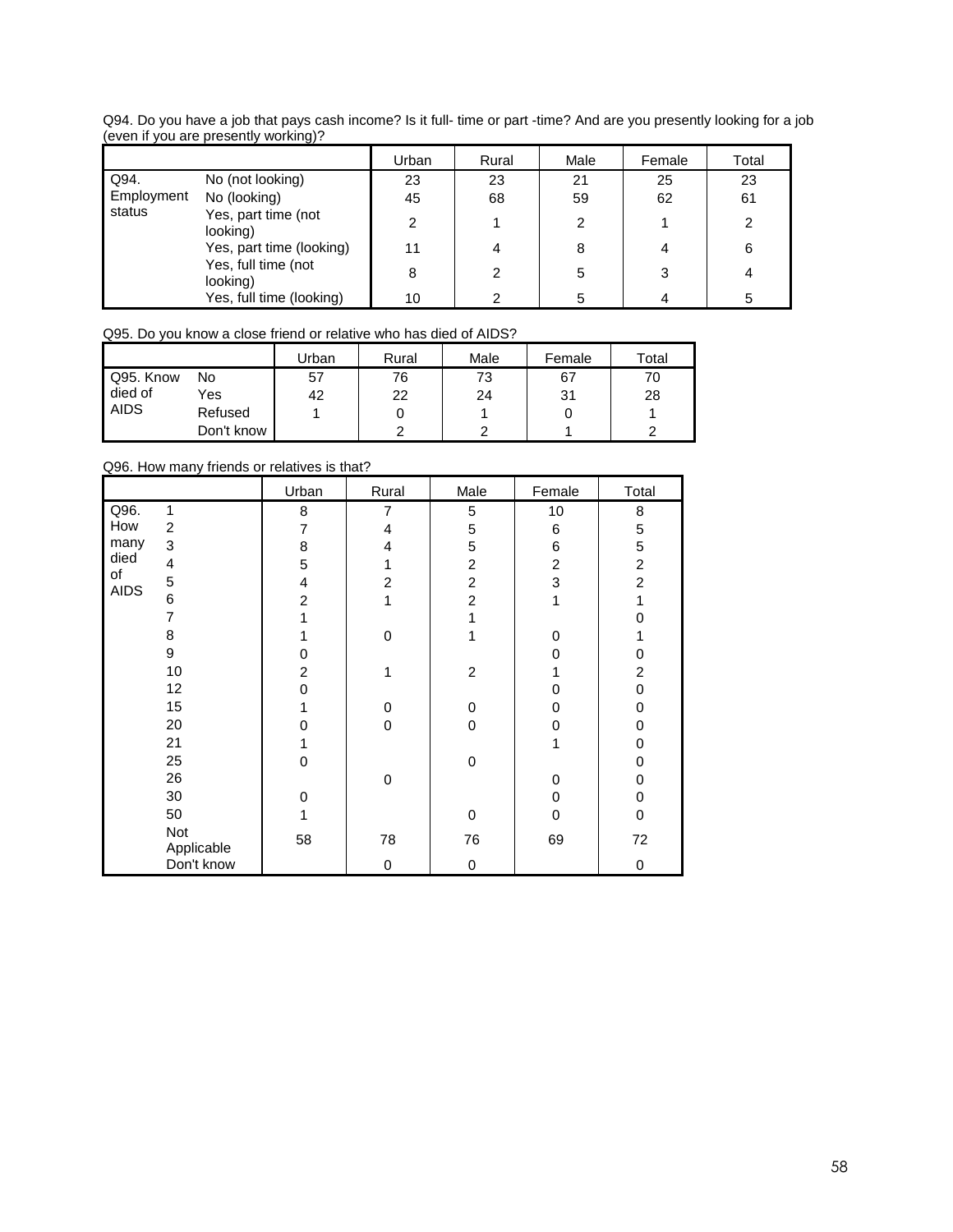|              |                                                    | Urban        | Rural          | Male           | Female      | Total        |
|--------------|----------------------------------------------------|--------------|----------------|----------------|-------------|--------------|
| Q97.<br>Vote | Lesotho Congress for<br>Democracy (LCD)            | 30           | 40             | 33             | 41          | 37           |
| for<br>which | All Basotho<br>Convention (ABC)                    | 21           | 15             | 18             | 16          | 17           |
| party        | Marematlou Freedom<br>Party (MFP)                  |              | 0              |                | $\Omega$    | $\Omega$     |
|              | <b>Basotho Congress</b><br>Party (BCP)             | 0            | $\overline{2}$ | $\overline{2}$ | 1           | 1            |
|              | <b>Basotho National</b><br>Party (BNP)<br>National | 1            | 4              | 4              | 3           | 3            |
|              | Independence Party<br>(NIP)                        |              | 0              | 0              |             | 0            |
|              | <b>Basutholand African</b><br>Congress (BAC)       | $\mathbf{0}$ | 0              | $\Omega$       | $\Omega$    | $\mathbf{0}$ |
|              | Lesotho Workers<br>Party (LWP)                     | 0            |                |                | 0           | 0            |
|              | <b>LPC</b>                                         | 1            | 1              | 2              |             |              |
|              | <b>BBK</b>                                         |              | 0              |                | 0           | 0            |
|              | <b>BDNP</b>                                        |              | 0              | 0              | $\mathbf 0$ | 0            |
|              | <b>PDF</b>                                         |              | 1              | 0              | $\Omega$    | 0            |
|              | <b>ACP</b>                                         | $\mathbf 0$  |                | 0              |             | 0            |
|              | Any other than LCD                                 |              | 0              |                | $\Omega$    | $\mathbf{0}$ |
|              | Would not vote                                     | 32           | 22             | 24             | 26          | 25           |
|              | Refused to answer                                  | 10           | 8              | 10             | 8           | 9            |
|              | Don't know                                         | 5            | 5              | $\overline{7}$ | 4           | 5            |

|  |  |  |  |  | Q97. If a presidential election were held tomorrow, which party's candidate would you vote for? |
|--|--|--|--|--|-------------------------------------------------------------------------------------------------|
|  |  |  |  |  |                                                                                                 |

Q98a. In your opinion how much do each of the following do to help your country or haven't you heard enough to say: African Union?

|                                               |                                             | Urban          | Rural          | Male           | Female         | Total          |
|-----------------------------------------------|---------------------------------------------|----------------|----------------|----------------|----------------|----------------|
| Q98a. How<br>much help<br>country:<br>African | Do nothing, no<br>help<br>Help a little bit | 9<br>5         | 5<br>2         | 3              | 5<br>3         | 6<br>3         |
| Union                                         | Help somewhat<br>Help a lot<br>Don't know   | 12<br>47<br>28 | 11<br>45<br>36 | 12<br>48<br>29 | 10<br>43<br>38 | 11<br>46<br>34 |

Q98b. In your opinion how much do each of the following do to help your country or haven't you heard enough to say: Southern African Development Community (SADC)?  $\blacksquare$ 

|                                                   |                                                                                          | Urban                     | Rural                    | Male                      | Female                   | Total                                  |
|---------------------------------------------------|------------------------------------------------------------------------------------------|---------------------------|--------------------------|---------------------------|--------------------------|----------------------------------------|
| Q98b. How<br>much help<br>country:<br><b>SADC</b> | Do nothing, no<br>help<br>Help a little bit<br>Help somewhat<br>Help a lot<br>Don't know | 13<br>6<br>17<br>53<br>10 | 8<br>3<br>14<br>57<br>17 | 12<br>4<br>13<br>60<br>12 | 8<br>3<br>18<br>53<br>18 | 10<br>$\overline{4}$<br>15<br>56<br>15 |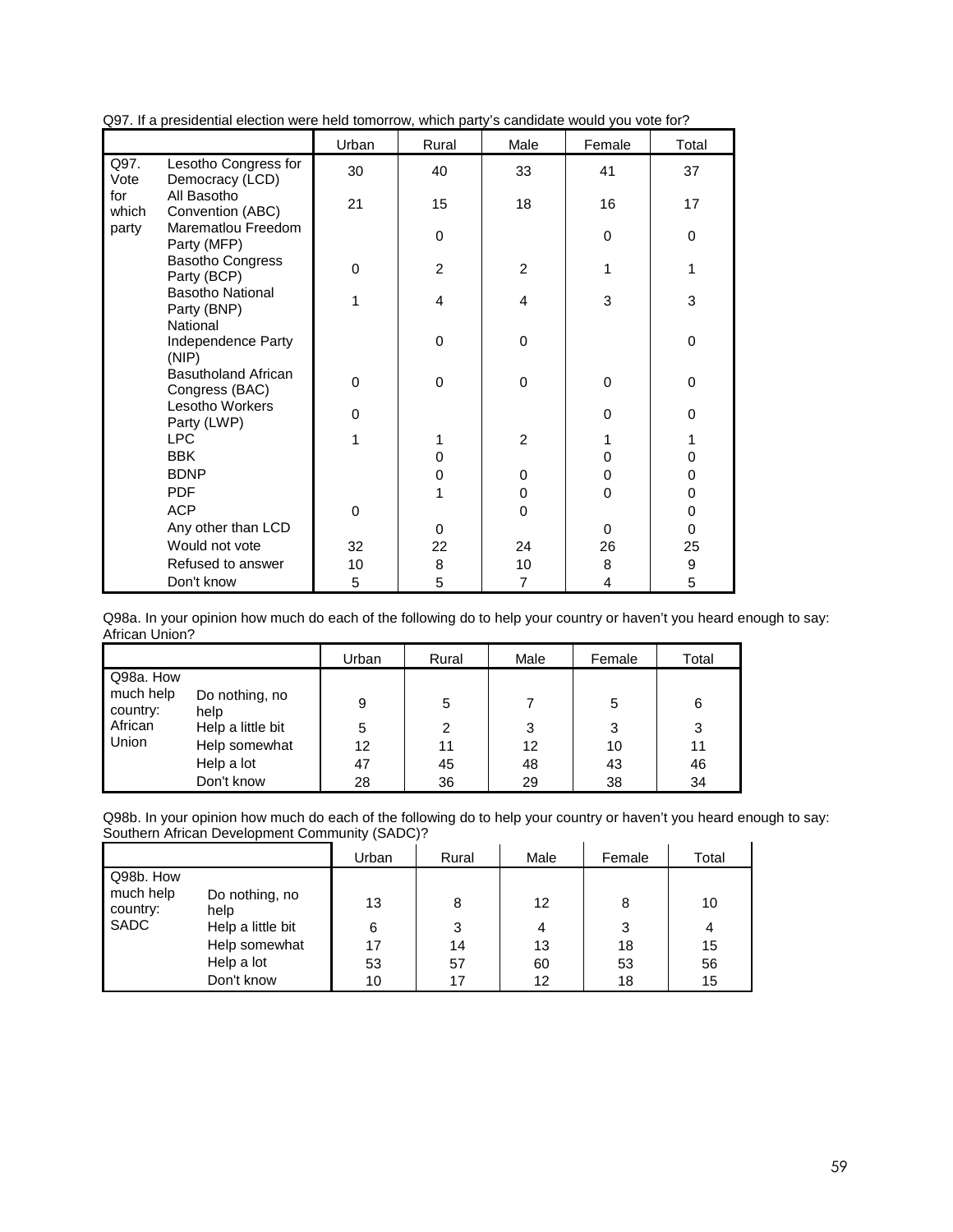Q98c. In your opinion how much do each of the following do to help your country or haven't you heard enough to say: United Nations?

|                       |                        | Urban | Rural | Male | Female | Total |
|-----------------------|------------------------|-------|-------|------|--------|-------|
| Q98c. How             |                        |       |       |      |        |       |
| much help<br>country: | Do nothing, no<br>help | 8     | 4     |      | 3      | 5     |
| <b>United</b>         | Help a little bit      | 4     | 2     | 3    | 2      | 3     |
| Nations               | Help somewhat          | 11    | 12    | 11   | 13     | 12    |
|                       | Help a lot             | 59    | 50    | 58   | 48     | 53    |
|                       | Don't know             | 18    | 32    | 22   | 33     | 27    |

Q98d. In your opinion how much do each of the following do to help your country or haven't you heard enough to say: Other international donors and NGOs (apart from the United Nations)?

|                           |                           | Urban | Rural | Male | Female | Total |
|---------------------------|---------------------------|-------|-------|------|--------|-------|
| Q98d. How<br>much help    | Do nothing, no            | 5     | 2     | 4    | 2      | 3     |
| country:<br>International | help<br>Help a little bit | 3     | 2     | 3    | 3      | 3     |
| donors/NGO                | Help somewhat             | 11    | 10    | 11   | 10     | 11    |
|                           | Help a lot                | 67    | 64    | 66   | 63     | 65    |
|                           | Don't know                | 14    | 21    | 17   | 22     | 19    |

Q98e. In your opinion how much do each of the following do to help your country or haven't you heard enough to say: International businesses and investors?

|                                 |                        | Urban | Rural | Male | Female | Total |
|---------------------------------|------------------------|-------|-------|------|--------|-------|
| Q98e. How much<br>help country: |                        |       |       |      |        |       |
| International                   | Do nothing, no<br>help | 8     | 6     | 6    |        | 6     |
| business/investors              | Help a little bit      | 5     | 2     | 3    | 2      | 3     |
|                                 | Help somewhat          | 11    | 12    | 12   | 12     | 12    |
|                                 | Help a lot             | 57    | 55    | 58   | 53     | 56    |
|                                 | Don't know             | 19    | 25    | 20   | 26     | 23    |

Q98f. In your opinion how much do each of the following do to help your country or haven't you heard enough to say: Nigeria?

|                       |                        | Urban | Rural | Male | Female | Total |
|-----------------------|------------------------|-------|-------|------|--------|-------|
| Q98f. How             |                        |       |       |      |        |       |
| much help<br>country: | Do nothing, no<br>help | 26    | 18    | 22   | 19     | 21    |
| Nigeria               | Help a little bit      | 5     | 2     | 3    | 2      | 3     |
|                       | Help somewhat          | 8     | 6     |      | 6      |       |
|                       | Help a lot             | 18    | 21    | 21   | 19     | 20    |
|                       | Don't know             | 43    | 53    | 46   | 54     | 50    |

Q98g. In your opinion how much do each of the following do to help your country or haven't you heard enough to say: South Africa?

|                       |                        | Urban | Rural | Male | Female | Total |
|-----------------------|------------------------|-------|-------|------|--------|-------|
| Q98g. How             |                        |       |       |      |        |       |
| much help<br>country: | Do nothing, no<br>help | 8     | 5     | 6    | 6      | 6     |
| South Africa          | Help a little bit      | 8     | 2     | 4    | 4      | 4     |
|                       | Help somewhat          | 16    | 12    | 12   | 14     | 13    |
|                       | Help a lot             | 60    | 66    | 67   | 61     | 64    |
|                       | Don't know             | 9     | 15    | 11   | 15     | 13    |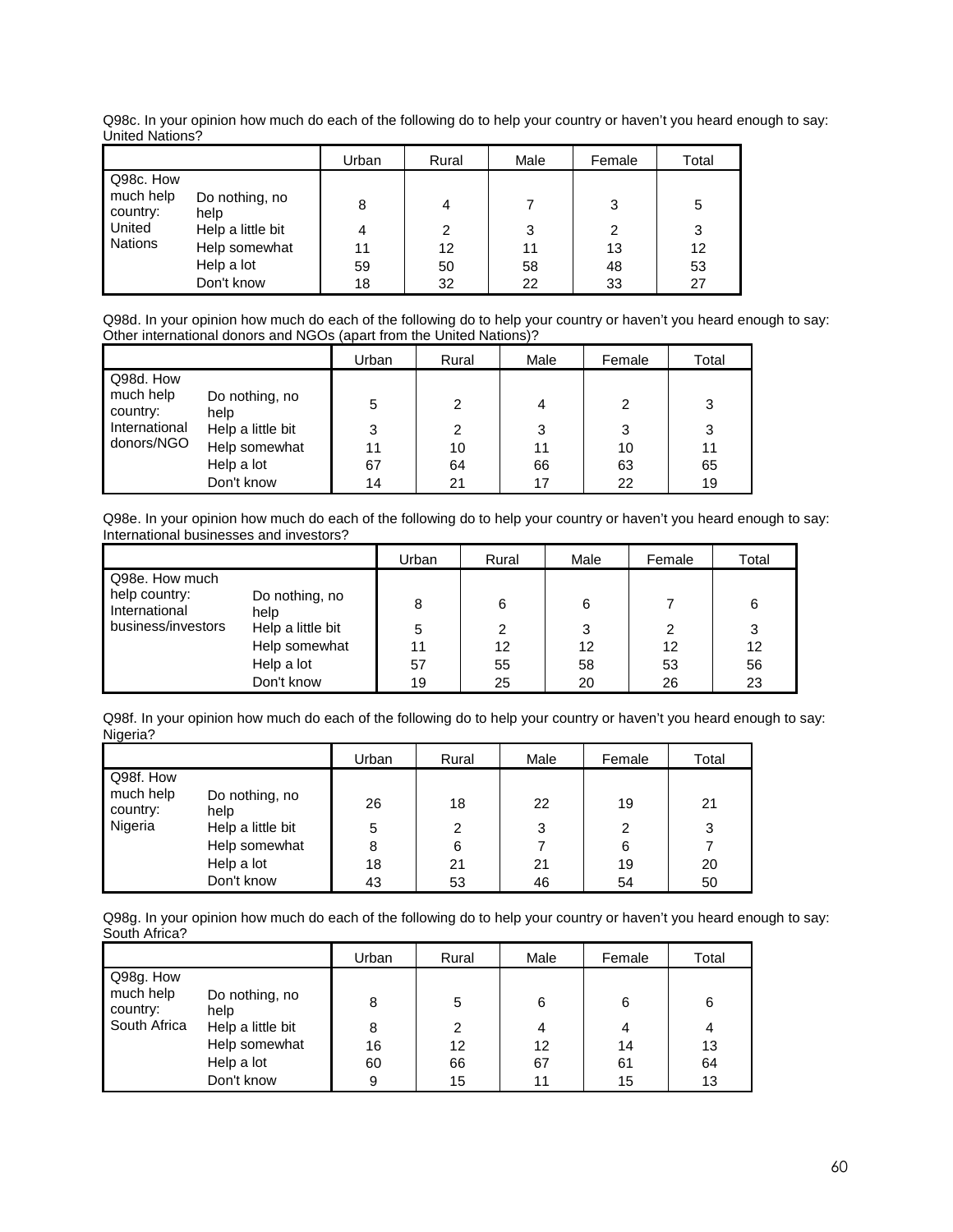Q98h. In your opinion how much does each of the following do to help your country or haven't you heard enough to say: China?

|                       |                        | Urban | Rural | Male | Female | Total |
|-----------------------|------------------------|-------|-------|------|--------|-------|
| Q98h. How             |                        |       |       |      |        |       |
| much help<br>country: | Do nothing, no<br>help | 15    | 11    | 12   | 12     | 12    |
| <b>I</b> China        | Help a little bit      |       | 2     | 2    | 3      | 2     |
|                       | Help somewhat          |       | 9     | 9    | 8      | 8     |
|                       | Help a lot             | 64    | 58    | 62   | 57     | 60    |
|                       | Don't know             | 10    | 21    | 15   | 21     | 18    |

Q98i. In your opinion how much do each of the following do to help your country or haven't you heard enough to say: United States?

|                        |                   | Urban | Rural | Male | Female | Total |
|------------------------|-------------------|-------|-------|------|--------|-------|
| Q98i. How<br>much help | Do nothing, no    |       |       |      |        |       |
| country:               | help              |       | 6     |      | 6      | 6     |
| United                 | Help a little bit | 3     |       |      | 2      | 2     |
| <b>States</b>          | Help somewhat     |       | 8     | 8    |        |       |
|                        | Help a lot        | 66    | 56    | 62   | 56     | 59    |
|                        | Don't know        | 18    | 29    | 23   | 29     | 26    |

Q98j. In your opinion how much do each of the following do to help your country or haven't you heard enough to say: Britain?

|                        |                | Urban | Rural | Male | Female | Total |
|------------------------|----------------|-------|-------|------|--------|-------|
| Q98j. How<br>much help | Do nothing, no |       |       |      |        |       |
| country:               | help           | 10    |       | 9    | 8      | 8     |
| <b>Britain</b>         | Help somewhat  |       | 6     |      | 6      | 6     |
|                        | Help a lot     | 49    | 46    | 51   | 43     | 47    |
|                        | Don't know     | 28    | 39    | 31   | 41     | 36    |

Q98j1. In your opinion how much do each of the following do to help your country or haven't you heard enough to say: European Union?

|                          |                        | Urban | Rural | Male | Female | Total |
|--------------------------|------------------------|-------|-------|------|--------|-------|
| Q98j1. How               |                        |       |       |      |        |       |
| much help<br>country: EU | Do nothing, no<br>help | 8     | 5     | 6    | 6      | 6     |
|                          | Help a little bit      | 4     |       |      | 2      | 2     |
|                          | Help somewhat          | 6     |       |      | 5      | 6     |
|                          | Help a lot             | 41    | 38    | 43   | 35     | 39    |
|                          | Don't know             | 40    | 49    | 42   | 52     | 47    |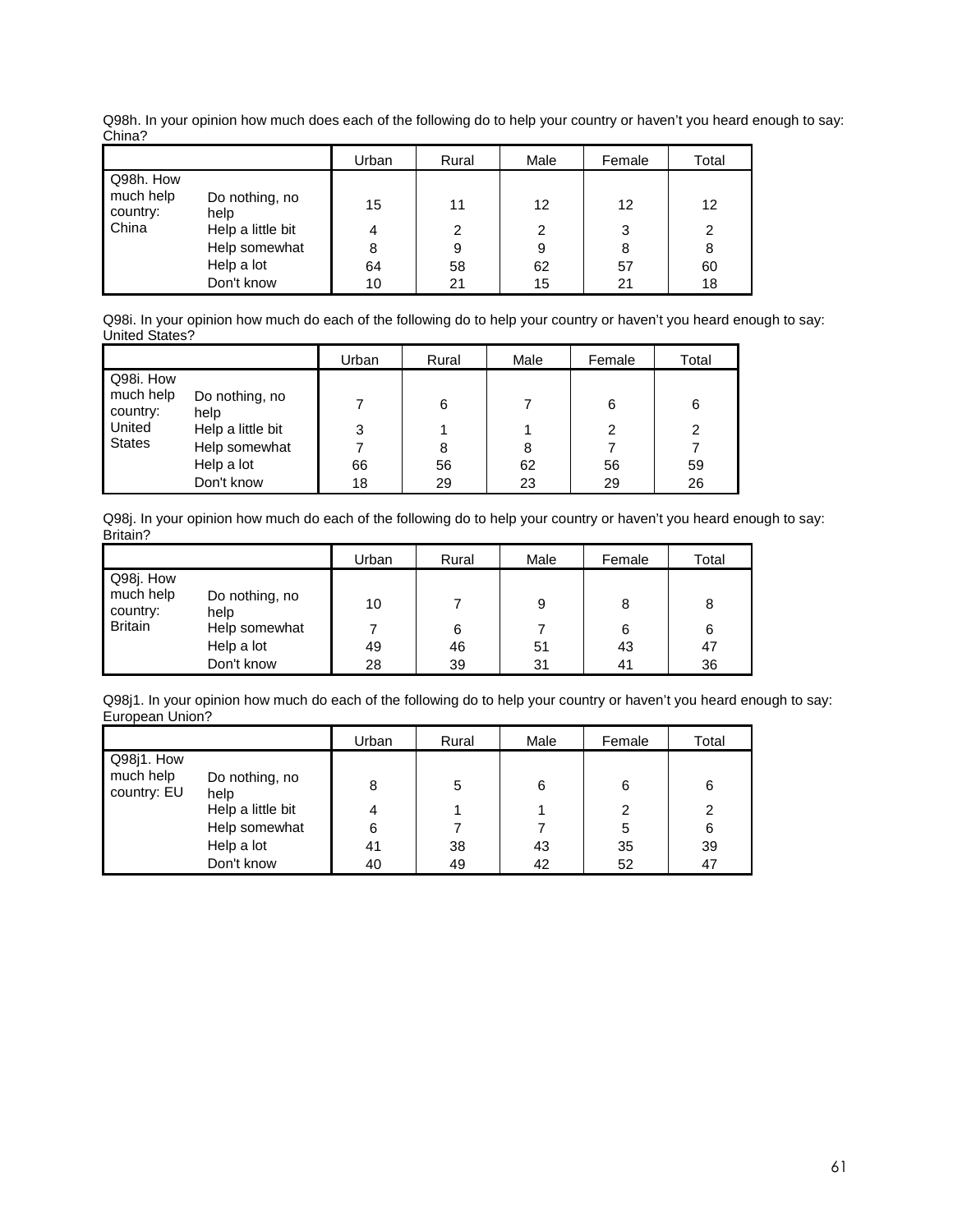|                             |                          | Urban | Rural | Male | Female | Total |
|-----------------------------|--------------------------|-------|-------|------|--------|-------|
| Q98k.NEPAD/                 |                          |       |       |      |        |       |
| APRM useful<br>initiate vs. | Agree very strongly with | 21    | 19    | 23   | 17     | 20    |
| empty one                   | Agree with 1             | 11    | 5     |      | 6      |       |
|                             | Agree with 2             | 5     | 9     |      | 9      | 8     |
|                             | Agree very strongly with | 11    | 15    | 14   | 13     | 14    |
|                             | Agree with neither       | 5     |       | 6    |        | 6     |
|                             | Don't know               | 46    | 45    | 42   | 49     | 46    |

Q98k. In your opinion how much does each of the following do to help your country or haven't you heard enough to say: NEPAD?

Q99a. Do you think that each of the following has too little, too much, or about the right amount of influence over your government: International donors and NGOS?

|                                               |                     | Urban | Rural | Male | Female | Total |
|-----------------------------------------------|---------------------|-------|-------|------|--------|-------|
| Q99a.                                         |                     |       |       |      |        |       |
| Influence of                                  | Far too little      | 8     | 3     | 5    | 5      | 5     |
| International<br>donors and<br>NGOs<br>amount | Somewhat too little | 5     |       |      | 6      |       |
|                                               | About the right     | 6     | 6     | 6    |        | 6     |
|                                               | Somewhat too much   | 13    | 13    | 13   | 13     | 13    |
|                                               | Far too much        | 57    | 56    | 57   | 55     | 56    |
|                                               | Don't know          | 12    | 14    | 12   | 15     | 13    |

Q99b. Do you think that each of the following has too little, too much, or about the right amount of influence over your government: International businesses and investors?

|                             |                           | Urban | Rural | Male | Female | Total |
|-----------------------------|---------------------------|-------|-------|------|--------|-------|
| Q99b.                       |                           |       |       |      |        |       |
| Influence of                | Far too little            | 8     | 3     | 6    | 4      | 5     |
| international               | Somewhat too little       |       |       | 6    |        | 6     |
| businesses and<br>investors | About the right<br>amount | 6     | 6     | 5    | 8      | 6     |
|                             | Somewhat too much         | 17    | 14    | 13   | 17     | 15    |
|                             | Far too much              | 49    | 50    | 55   | 44     | 49    |
|                             | Don't know                | 15    | 19    | 15   | 21     | 18    |

Q99c. Do you think that each of the following has too little, too much, or about the right amount of influence over your government: Lesotho civic organizations and NGOS?

|                                                    |                           | Urban | Rural | Male | Female | Total |
|----------------------------------------------------|---------------------------|-------|-------|------|--------|-------|
| Q99c.                                              |                           |       |       |      |        |       |
| Influence of<br>civic<br>organizations<br>and NGOs | Far too little            | 10    | 4     | 6    | 6      | 6     |
|                                                    | Somewhat too little       | 7     | 8     | 9    |        | 8     |
|                                                    | About the right<br>amount | 6     | 6     | 5    | 8      | 6     |
|                                                    | Somewhat too much         | 15    | 14    | 14   | 14     | 14    |
|                                                    | Far too much              | 44    | 46    | 48   | 43     | 46    |
|                                                    | Don't know                | 18    | 20    | 17   | 21     | 19    |